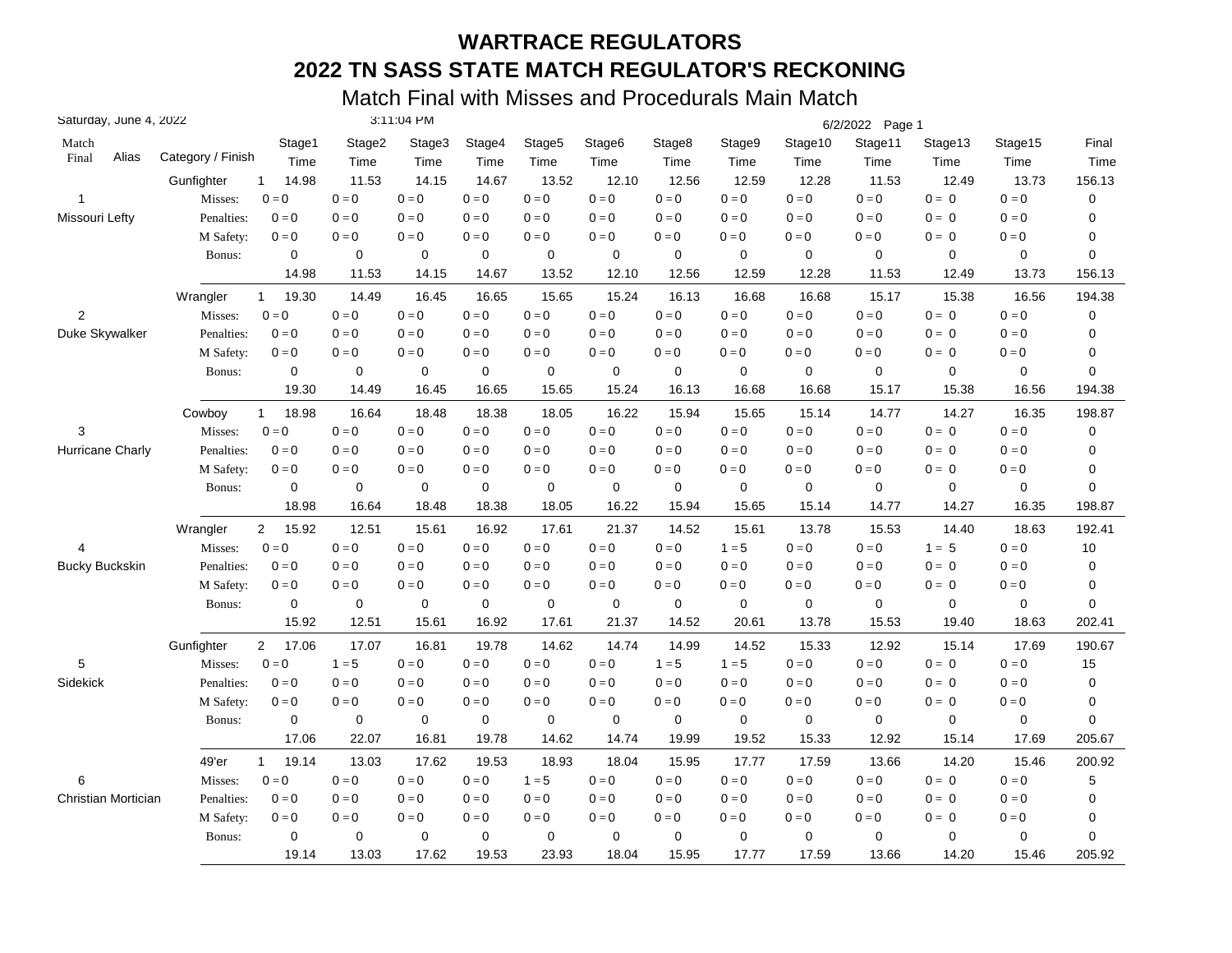| Saturday, June 4, 2022   |                   |                         |             | 3:11:04 PM  |                           |                         |                         |             |                         |                         | 6/2/2022 Page 2         |                           |                         |             |
|--------------------------|-------------------|-------------------------|-------------|-------------|---------------------------|-------------------------|-------------------------|-------------|-------------------------|-------------------------|-------------------------|---------------------------|-------------------------|-------------|
| Match                    |                   | Stage1                  | Stage2      | Stage3      | Stage4                    | Stage5                  | Stage6                  | Stage8      | Stage9                  | Stage10                 | Stage11                 | Stage13                   | Stage15                 | Final       |
| Alias<br>Final           | Category / Finish | Time                    | Time        | Time        | Time                      | Time                    | Time                    | Time        | Time                    | Time                    | Time                    | Time                      | Time                    | Time        |
|                          | Gunfighter        | 3<br>18.08              | 14.38       | 16.25       | 19.05                     | 15.95                   | 14.60                   | 16.85       | 16.63                   | 14.36                   | 13.91                   | 14.29                     | 16.57                   | 190.92      |
| $\overline{7}$           | Misses:           | $0 = 0$                 | $0=0$       | $0 = 0$     | $0 = 0$                   | $0 = 0$                 | $1 = 5$                 | $1 = 5$     | $0 = 0$                 | $1 = 5$                 | $1 = 5$                 | $0 = 0$                   | $0 = 0$                 | 20          |
| <b>Billy The Avenger</b> | Penalties:        | $0 = 0$                 | $0 = 0$     | $0 = 0$     | $0 = 0$                   | $1 = 10$                | $0 = 0$                 | $0=0$       | $0 = 0$                 | $0 = 0$                 | $0 = 0$                 | $0 = 0$                   | $0 = 0$                 | $10$        |
|                          | M Safety:         | $0 = 0$                 | $0 = 0$     | $0 = 0$     | $0 = 0$                   | $\mathbf{0}=\mathbf{0}$ | $\mathbf{0}=\mathbf{0}$ | $0 = 0$     | $0 = 0$                 | $\mathbf{0}=\mathbf{0}$ | $\mathbf{0}=\mathbf{0}$ | $0 = 0$                   | $\mathbf{0}=\mathbf{0}$ | $\pmb{0}$   |
|                          | Bonus:            | $\mathbf 0$             | 0           | $\mathbf 0$ | $\pmb{0}$                 | $\mathbf 0$             | $\mathbf 0$             | $\pmb{0}$   | $\mathbf 0$             | $\mathbf 0$             | $\mathbf 0$             | $\mathbf 0$               | 0                       | 0           |
|                          |                   | 18.08                   | 14.38       | 16.25       | 19.05                     | 25.95                   | 19.60                   | 21.85       | 16.63                   | 19.36                   | 18.91                   | 14.29                     | 16.57                   | 220.92      |
|                          | Cowboy            | $\overline{2}$<br>21.28 | 16.68       | 17.86       | 20.07                     | 18.69                   | 16.20                   | 16.60       | 15.96                   | 17.51                   | 16.04                   | 16.77                     | 19.51                   | 213.17      |
| 8                        | Misses:           | $0=0$                   | $0=0$       | $0 = 0$     | $0 = 0$                   | $0 = 0$                 | $0=0$                   | $0=0$       | $0 = 0$                 | $1 = 5$                 | $0 = 0$                 | $0 = 0$                   | $1 = 5$                 | $10$        |
| Mr. Black                | Penalties:        | $0 = 0$                 | $0 = 0$     | $0 = 0$     | $0 = 0$                   | $0 = 0$                 | $0 = 0$                 | $0 = 0$     | $0 = 0$                 | $0 = 0$                 | $0 = 0$                 | $0 = 0$                   | $0 = 0$                 | $\pmb{0}$   |
|                          | M Safety:         | $0 = 0$                 | $0=0$       | $0 = 0$     | $0 = 0$                   | $0 = 0$                 | $0 = 0$                 | $0 = 0$     | $0 = 0$                 | $0 = 0$                 | $0 = 0$                 | $0 = 0$                   | $0 = 0$                 | 0           |
|                          | Bonus:            | $\mathbf 0$             | $\mathbf 0$ | $\mathbf 0$ | $\pmb{0}$                 | $\mathbf 0$             | $\mathbf 0$             | $\pmb{0}$   | 0                       | 0                       | $\pmb{0}$               | $\pmb{0}$                 | 0                       | 0           |
|                          |                   | 21.28                   | 16.68       | 17.86       | 20.07                     | 18.69                   | 16.20                   | 16.60       | 15.96                   | 22.51                   | 16.04                   | 16.77                     | 24.51                   | 223.17      |
|                          | 49'er             | $\overline{2}$<br>20.71 | 18.43       | 19.44       | 20.41                     | 18.89                   | 15.41                   | 19.01       | 17.29                   | 17.13                   | 16.00                   | 18.37                     | 24.39                   | 225.48      |
| 9                        | Misses:           | $0 = 0$                 | $0 = 0$     | $0 = 0$     | $0 = 0$                   | $0 = 0$                 | $0=0$                   | $0 = 0$     | $0 = 0$                 | $0=0$                   | $0 = 0$                 | $0 = 0$                   | $0 = 0$                 | $\pmb{0}$   |
| Missouri Traveler        | Penalties:        | $0 = 0$                 | $0=0$       | $0 = 0$     | $0 = 0$                   | $0 = 0$                 | $0 = 0$                 | $0 = 0$     | $0=0$                   | $0 = 0$                 | $0 = 0$                 | $0 = 0$                   | $0 = 0$                 | 0           |
|                          | M Safety:         | $0 = 0$                 | $0 = 0$     | $0 = 0$     | $0 = 0$                   | $0 = 0$                 | $0 = 0$                 | $0 = 0$     | $0 = 0$                 | $0 = 0$                 | $0 = 0$                 | $0 = 0$                   | $0 = 0$                 | 0           |
|                          | Bonus:            | 0                       | $\mathbf 0$ | $\mathbf 0$ | $\mathbf 0$               | $\mathbf 0$             | 0                       | $\mathbf 0$ | 0                       | $\mathbf 0$             | $\mathbf 0$             | 0                         | 0                       | 0           |
|                          |                   | 20.71                   | 18.43       | 19.44       | 20.41                     | 18.89                   | 15.41                   | 19.01       | 17.29                   | 17.13                   | 16.00                   | 18.37                     | 24.39                   | 225.48      |
|                          | Senior            | 22.54<br>$\mathbf 1$    | 16.86       | 17.68       | 19.94                     | 16.73                   | 17.53                   | 19.73       | 18.65                   | 17.22                   | 19.91                   | 17.31                     | 20.40                   | 224.50      |
| 10                       | Misses:           | $0 = 0$                 | $0=0$       | $0 = 0$     | $0 = 0$                   | $0 = 0$                 | $0 = 0$                 | $0 = 0$     | $0 = 0$                 | $1 = 5$                 | $0 = 0$                 | $0 = 0$                   | $0 = 0$                 | 5           |
| Shelleen                 | Penalties:        | $0 = 0$                 | $0=0$       | $0 = 0$     | $0 = 0$                   | $\mathbf{0}=\mathbf{0}$ | $0=0$                   | $0 = 0$     | $0=0$                   | $0 = 0$                 | $0=0$                   | $0 = 0$                   | $0 = 0$                 | 0           |
|                          | M Safety:         | $0 = 0$                 | $0=0$       | $0 = 0$     | $\mathbf{0} = \mathbf{0}$ | $0 = 0$                 | $0=0$                   | $0=0$       | $0 = 0$                 | $0 = 0$                 | $0 = 0$                 | $0 = 0$                   | $\mathbf{0}=\mathbf{0}$ | 0           |
|                          | Bonus:            | $\mathbf 0$             | $\mathbf 0$ | $\mathbf 0$ | $\mathbf 0$               | $\mathbf 0$             | 0                       | $\mathbf 0$ | $\mathbf 0$             | $\mathbf 0$             | $\mathbf 0$             | $\mathbf 0$               | 0                       | 0           |
|                          |                   | 22.54                   | 16.86       | 17.68       | 19.94                     | 16.73                   | 17.53                   | 19.73       | 18.65                   | 22.22                   | 19.91                   | 17.31                     | 20.40                   | 229.50      |
|                          | Wrangler          | 21.62<br>3              | 14.27       | 17.62       | 19.55                     | 17.92                   | 18.82                   | 17.29       | 20.30                   | 19.63                   | 15.32                   | 17.11                     | 17.02                   | 216.47      |
| 11                       | Misses:           | $0 = 0$                 | $0=0$       | $0 = 0$     | $2 = 10$                  | $0 = 0$                 | $0=0$                   | $0 = 0$     | $\mathbf{0}=\mathbf{0}$ | $1 = 5$                 | $0=0$                   | $\mathbf{0} = \mathbf{0}$ | $0 = 0$                 | 15          |
| Picket                   | Penalties:        | $0 = 0$                 | $0 = 0$     | $0 = 0$     | $0 = 0$                   | $0 = 0$                 | $0 = 0$                 | $0 = 0$     | $0 = 0$                 | $0 = 0$                 | $0 = 0$                 | $0 = 0$                   | $0 = 0$                 | $\pmb{0}$   |
|                          | M Safety:         | $0=0$                   | $0 = 0$     | $0 = 0$     | $0 = 0$                   | $0 = 0$                 | $0 = 0$                 | $0 = 0$     | $0 = 0$                 | $0 = 0$                 | $0 = 0$                 | $0 = 0$                   | $0=0$                   | 0           |
|                          | Bonus:            | $\mathbf 0$             | $\mathbf 0$ | 0           | $\mathbf 0$               | 0                       | $\mathbf 0$             | $\mathbf 0$ | 0                       | $\mathbf 0$             | $\mathbf 0$             | $\mathbf 0$               | 0                       | $\mathbf 0$ |
|                          |                   | 21.62                   | 14.27       | 17.62       | 29.55                     | 17.92                   | 18.82                   | 17.29       | 20.30                   | 24.63                   | 15.32                   | 17.11                     | 17.02                   | 231.47      |
|                          | <b>B</b> Western  | 21.13<br>$\mathbf{1}$   | 17.36       | 19.12       | 22.19                     | 19.74                   | 17.70                   | 19.04       | 20.76                   | 18.30                   | 16.94                   | 18.70                     | 19.96                   | 230.94      |
| 12                       | Misses:           | $0=0$                   | $0=0$       | $0 = 0$     | $0 = 0$                   | $0 = 0$                 | $0=0$                   | $0 = 0$     | $0=0$                   | $0 = 0$                 | $0 = 0$                 | $0 = 0$                   | $1 = 5$                 | 5           |
| Bogus Jim                | Penalties:        | $0 = 0$                 | $0 = 0$     | $0 = 0$     | $0 = 0$                   | $0 = 0$                 | $0 = 0$                 | $0 = 0$     | $0 = 0$                 | $0 = 0$                 | $0 = 0$                 | $0 = 0$                   | $0 = 0$                 | 0           |
|                          | M Safety:         | $0 = 0$                 | $0 = 0$     | $0 = 0$     | $0 = 0$                   | $0 = 0$                 | $0 = 0$                 | $0 = 0$     | $0 = 0$                 | $0 = 0$                 | $0 = 0$                 | $0 = 0$                   | $0 = 0$                 | 0           |
|                          | Bonus:            | $\mathbf 0$             | $\mathbf 0$ | 0           | $\mathbf 0$               | 0                       | 0                       | $\mathbf 0$ | 0                       | 0                       | $\mathbf 0$             | 0                         | $\mathbf 0$             | 0           |
|                          |                   | 21.13                   | 17.36       | 19.12       | 22.19                     | 19.74                   | 17.70                   | 19.04       | 20.76                   | 18.30                   | 16.94                   | 18.70                     | 24.96                   | 235.94      |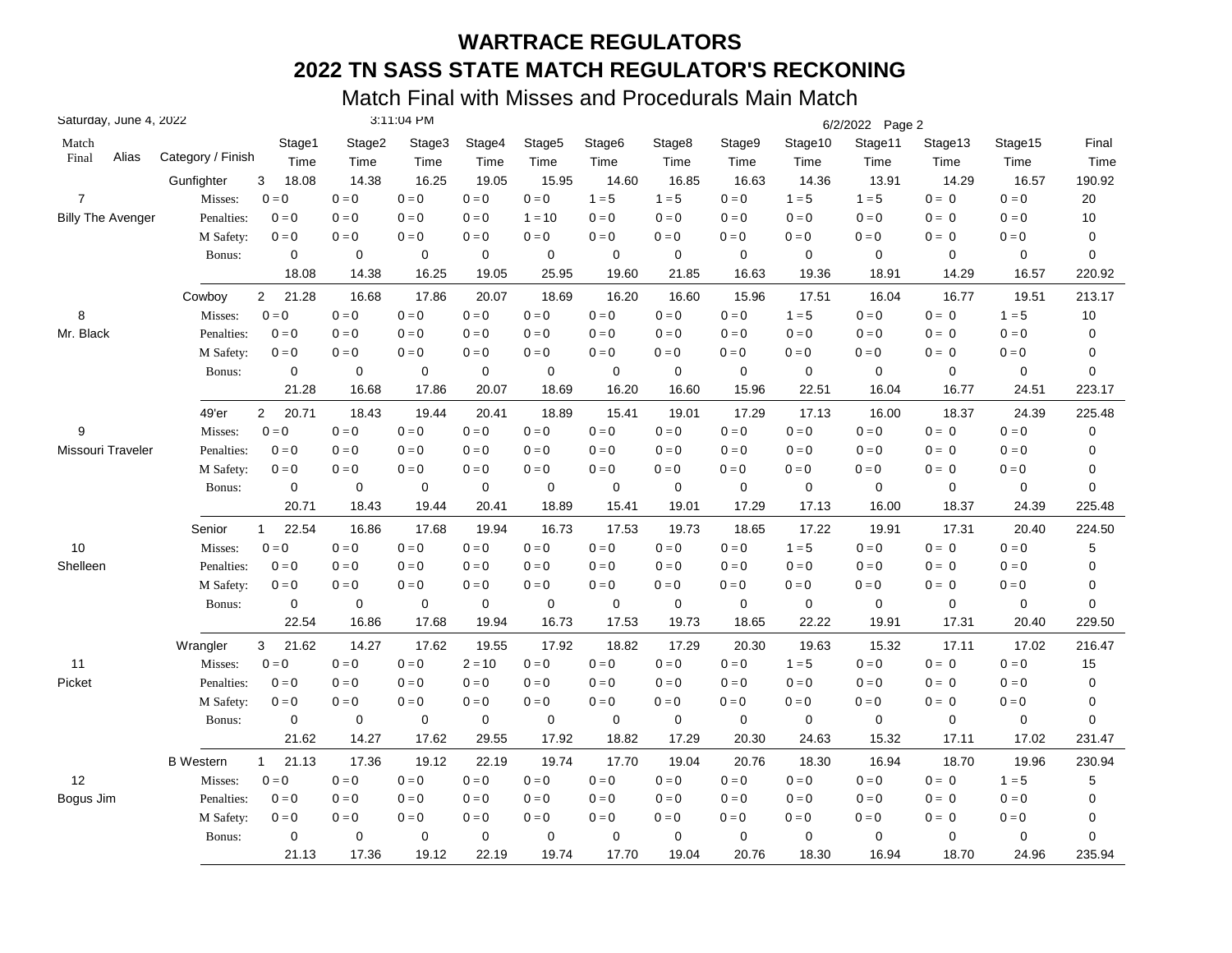| Saturday, June 4, 2022 |                      |                         |             | 3:11:04 PM  |             |                    |                         |             |             |                         | 6/2/2022 Page 3         |             |                         |             |
|------------------------|----------------------|-------------------------|-------------|-------------|-------------|--------------------|-------------------------|-------------|-------------|-------------------------|-------------------------|-------------|-------------------------|-------------|
| Match                  |                      | Stage1                  | Stage2      | Stage3      | Stage4      | Stage <sub>5</sub> | Stage6                  | Stage8      | Stage9      | Stage10                 | Stage11                 | Stage13     | Stage15                 | Final       |
| Alias<br>Final         | Category / Finish    | Time                    | Time        | Time        | Time        | Time               | Time                    | Time        | Time        | Time                    | Time                    | Time        | Time                    | Time        |
|                        | Cowgirl              | 23.00<br>1              | 18.74       | 17.71       | 20.94       | 18.62              | 16.27                   | 17.31       | 17.00       | 16.94                   | 16.82                   | 14.97       | 18.40                   | 216.72      |
| 13                     | Misses:              | $0 = 0$                 | $1 = 5$     | $0 = 0$     | $0 = 0$     | $0 = 0$            | $0 = 0$                 | $1 = 5$     | $0 = 0$     | $0 = 0$                 | $0 = 0$                 | $0 = 0$     | $0 = 0$                 | 10          |
| Pearly Heart           | Penalties:           | $0 = 0$                 | $0=0$       | $0 = 0$     | $0 = 0$     | $0 = 0$            | $0 = 0$                 | $0 = 0$     | $0 = 0$     | $0 = 0$                 | $0 = 0$                 | $0 = 0$     | $0 = 0$                 | $\mathbf 0$ |
|                        | M Safety:            | $0 = 0$                 | $1 = 10$    | $0 = 0$     | $0 = 0$     | $0 = 0$            | $0 = 0$                 | $0 = 0$     | $0 = 0$     | $0 = 0$                 | $0 = 0$                 | $0 = 0$     | $\mathbf{0}=\mathbf{0}$ | 10          |
|                        | Bonus:               | $\mathbf 0$             | $\mathbf 0$ | $\mathbf 0$ | $\mathbf 0$ | $\mathbf 0$        | $\mathbf 0$             | $\mathbf 0$ | $\mathbf 0$ | $\mathbf 0$             | $\mathbf 0$             | $\mathbf 0$ | $\mathbf 0$             | $\mathbf 0$ |
|                        |                      | 23.00                   | 33.74       | 17.71       | 20.94       | 18.62              | 16.27                   | 22.31       | 17.00       | 16.94                   | 16.82                   | 14.97       | 18.40                   | 236.72      |
|                        | Senior               | $\overline{2}$<br>21.41 | 15.05       | 22.26       | 22.38       | 19.57              | 18.64                   | 18.02       | 17.40       | 16.67                   | 17.65                   | 21.77       | 18.38                   | 229.20      |
| 14                     | Misses:              | $0 = 0$                 | $0=0$       | $0 = 0$     | $0 = 0$     | $0=0$              | $\mathbf{0}=\mathbf{0}$ | $0 = 0$     | $1 = 5$     | $1 = 5$                 | $0 = 0$                 | $0 = 0$     | $0 = 0$                 | $10$        |
| Cardboard Cowboy       | Penalties:           | $0 = 0$                 | $0 = 0$     | $0 = 0$     | $0 = 0$     | $0 = 0$            | $0 = 0$                 | $0 = 0$     | $0 = 0$     | $0 = 0$                 | $0 = 0$                 | $0 = 0$     | $0 = 0$                 | 0           |
|                        | M Safety:            | $0 = 0$                 | $0 = 0$     | $0 = 0$     | $0 = 0$     | $0 = 0$            | $0 = 0$                 | $0 = 0$     | $0 = 0$     | $0 = 0$                 | $0 = 0$                 | $0 = 0$     | $0 = 0$                 | 0           |
|                        | Bonus:               | 0                       | 0           | $\mathbf 0$ | $\mathbf 0$ | 0                  | $\mathbf 0$             | $\mathbf 0$ | $\mathbf 0$ | 0                       | $\mathbf 0$             | 0           | $\mathbf 0$             | 0           |
|                        |                      | 21.41                   | 15.05       | 22.26       | 22.38       | 19.57              | 18.64                   | 18.02       | 22.40       | 21.67                   | 17.65                   | 21.77       | 18.38                   | 239.20      |
|                        | <b>Silver Senior</b> | 21.73<br>$\mathbf{1}$   | 15.67       | 19.87       | 23.31       | 23.69              | 16.90                   | 20.32       | 16.09       | 21.08                   | 14.88                   | 20.08       | 18.02                   | 231.64      |
| 15                     | Misses:              | $1 = 5$                 | $0=0$       | $0 = 0$     | $0 = 0$     | $0 = 0$            | $0 = 0$                 | $0 = 0$     | $0 = 0$     | $0 = 0$                 | $1 = 5$                 | $0 = 0$     | $0 = 0$                 | 10          |
| Ringer                 | Penalties:           | $0 = 0$                 | $0=0$       | $0 = 0$     | $0 = 0$     | $0 = 0$            | $0 = 0$                 | $0 = 0$     | $0 = 0$     | $0 = 0$                 | $0 = 0$                 | $0 = 0$     | $0 = 0$                 | 0           |
|                        | M Safety:            | $0 = 0$                 | $0 = 0$     | $0 = 0$     | $0 = 0$     | $0 = 0$            | $0 = 0$                 | $0 = 0$     | $0 = 0$     | $0 = 0$                 | $0 = 0$                 | $0 = 0$     | $0 = 0$                 | 0           |
|                        | Bonus:               | 0                       | 0           | 0           | $\mathbf 0$ | 0                  | $\mathbf 0$             | $\mathbf 0$ | $\mathbf 0$ | $\mathbf 0$             | $\mathbf 0$             | 0           | $\mathbf 0$             | 0           |
|                        |                      | 26.73                   | 15.67       | 19.87       | 23.31       | 23.69              | 16.90                   | 20.32       | 16.09       | 21.08                   | 19.88                   | 20.08       | 18.02                   | 241.64      |
|                        | <b>B</b> Western     | 24.23<br>$\overline{2}$ | 17.39       | 20.18       | 20.71       | 16.37              | 21.02                   | 16.75       | 16.89       | 17.27                   | 17.10                   | 19.16       | 20.76                   | 227.83      |
| 16                     | Misses:              | $0 = 0$                 | $0 = 0$     | $0 = 0$     | $0 = 0$     | $0 = 0$            | $0 = 0$                 | $1 = 5$     | $1 = 5$     | $1 = 5$                 | $0 = 0$                 | $0 = 0$     | $0 = 0$                 | 15          |
| Copperhead Joe         | Penalties:           | $0 = 0$                 | $0 = 0$     | $0 = 0$     | $0 = 0$     | $0 = 0$            | $0 = 0$                 | $0 = 0$     | $0 = 0$     | $0 = 0$                 | $0 = 0$                 | $0 = 0$     | $0 = 0$                 | 0           |
|                        | M Safety:            | $0 = 0$                 | $0 = 0$     | $0 = 0$     | $0 = 0$     | $0 = 0$            | $0 = 0$                 | $0 = 0$     | $0 = 0$     | $0 = 0$                 | $0 = 0$                 | $0 = 0$     | $0 = 0$                 | 0           |
|                        | Bonus:               | 0                       | $\pmb{0}$   | $\mathbf 0$ | $\pmb{0}$   | $\pmb{0}$          | $\mathbf 0$             | $\mathbf 0$ | $\pmb{0}$   | $\mathbf 0$             | $\mathbf 0$             | $\mathbf 0$ | $\mathbf 0$             | $\mathbf 0$ |
|                        |                      | 24.23                   | 17.39       | 20.18       | 20.71       | 16.37              | 21.02                   | 21.75       | 21.89       | 22.27                   | 17.10                   | 19.16       | 20.76                   | 242.83      |
|                        | Elder Statesman      | 22.83<br>$\mathbf{1}$   | 16.89       | 19.95       | 23.23       | 24.47              | 18.67                   | 18.96       | 26.00       | 17.88                   | 17.16                   | 17.75       | 18.30                   | 242.09      |
| 17                     | Misses:              | $0 = 0$                 | $1 = 5$     | $0 = 0$     | $0 = 0$     | $0 = 0$            | $0 = 0$                 | $0 = 0$     | $0 = 0$     | $0 = 0$                 | $0 = 0$                 | $0 = 0$     | $0 = 0$                 | 5           |
| <b>GW Ketchum</b>      | Penalties:           | $0 = 0$                 | $0 = 0$     | $0 = 0$     | $0 = 0$     | $0 = 0$            | $0 = 0$                 | $0 = 0$     | $0 = 0$     | $0=0$                   | $0 = 0$                 | $0 = 0$     | $0 = 0$                 | 0           |
|                        | M Safety:            | $0 = 0$                 | $0 = 0$     | $0 = 0$     | $0 = 0$     | $0 = 0$            | $0 = 0$                 | $0 = 0$     | $0 = 0$     | $0 = 0$                 | $0 = 0$                 | $0 = 0$     | $0 = 0$                 | 0           |
|                        | Bonus:               | 0                       | 0           | $\mathbf 0$ | $\mathbf 0$ | 0                  | 0                       | $\mathbf 0$ | $\mathbf 0$ | 0                       | $\mathbf 0$             | $\mathbf 0$ | 0                       | 0           |
|                        |                      | 22.83                   | 21.89       | 19.95       | 23.23       | 24.47              | 18.67                   | 18.96       | 26.00       | 17.88                   | 17.16                   | 17.75       | 18.30                   | 247.09      |
|                        | <b>Duelist</b>       | 21.88<br>$\mathbf{1}$   | 16.82       | 19.64       | 21.38       | 18.27              | 18.12                   | 19.28       | 21.77       | 18.53                   | 19.83                   | 18.78       | 32.15                   | 246.45      |
| 18                     | Misses:              | $0 = 0$                 | $0=0$       | $0 = 0$     | $0 = 0$     | $0 = 0$            | $0 = 0$                 | $0 = 0$     | $0 = 0$     | $0 = 0$                 | $\mathbf{0}=\mathbf{0}$ | $0 = 0$     | $1 = 5$                 | $\mathbf 5$ |
| Six Gun Schwaby        | Penalties:           | $0 = 0$                 | $0 = 0$     | $0 = 0$     | $0 = 0$     | $0 = 0$            | $0 = 0$                 | $0 = 0$     | $0 = 0$     | $0 = 0$                 | $0 = 0$                 | $0 = 0$     | $0 = 0$                 | 0           |
|                        | M Safety:            | $0=0$                   | $0 = 0$     | $0 = 0$     | $0=0$       | $0 = 0$            | $0 = 0$                 | $0 = 0$     | $0 = 0$     | $\mathbf{0}=\mathbf{0}$ | $0 = 0$                 | $0 = 0$     | $0 = 0$                 | 0           |
|                        | Bonus:               | $\pmb{0}$               | $\mathbf 0$ | 0           | 0           | $\mathbf 0$        | $\mathbf 0$             | $\mathbf 0$ | $\mathbf 0$ | $\mathbf 0$             | $\mathbf 0$             | 0           | 0                       | 0           |
|                        |                      | 21.88                   | 16.82       | 19.64       | 21.38       | 18.27              | 18.12                   | 19.28       | 21.77       | 18.53                   | 19.83                   | 18.78       | 37.15                   | 251.45      |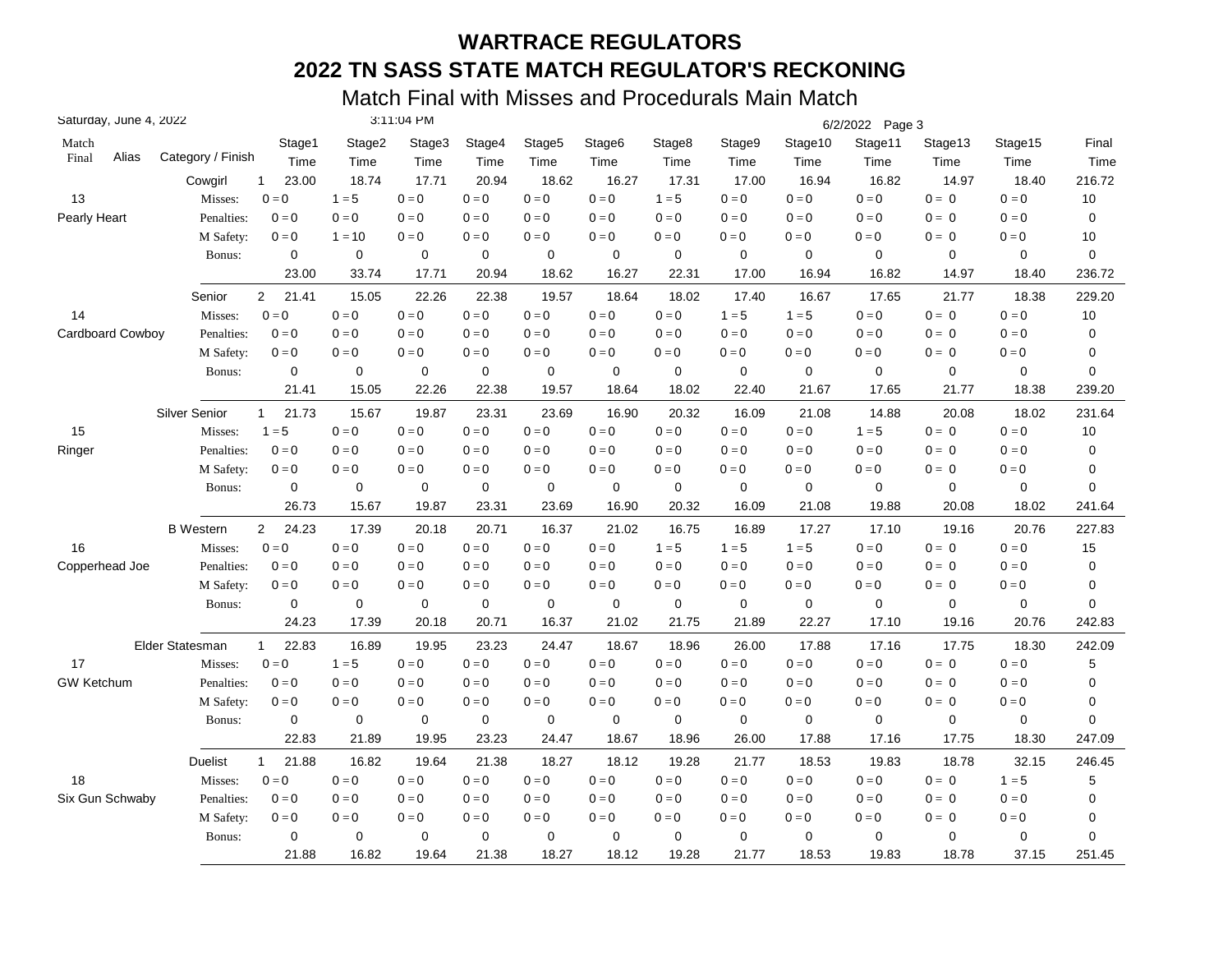| Saturday, June 4, 2022       |                   |                         |             | 3:11:04 PM  |             |                    |             |             |                         |                         | 6/2/2022 Page 4 |             |                         |             |
|------------------------------|-------------------|-------------------------|-------------|-------------|-------------|--------------------|-------------|-------------|-------------------------|-------------------------|-----------------|-------------|-------------------------|-------------|
| Match                        |                   | Stage1                  | Stage2      | Stage3      | Stage4      | Stage <sub>5</sub> | Stage6      | Stage8      | Stage9                  | Stage10                 | Stage11         | Stage13     | Stage15                 | Final       |
| Alias<br>Final               | Category / Finish | Time                    | Time        | Time        | Time        | Time               | Time        | Time        | Time                    | Time                    | Time            | Time        | Time                    | Time        |
| <b>Silver Senior Duelist</b> |                   | 23.18<br>$\mathbf{1}$   | 16.92       | 20.95       | 21.44       | 19.34              | 23.24       | 20.38       | 18.88                   | 19.29                   | 19.26           | 22.35       | 21.80                   | 247.03      |
| 19                           | Misses:           | $0 = 0$                 | $0 = 0$     | $0 = 0$     | $0 = 0$     | $1 = 5$            | $0 = 0$     | $0 = 0$     | $0 = 0$                 | $0 = 0$                 | $0 = 0$         | $0 = 0$     | $0 = 0$                 | 5           |
| Randy Saint Eagle            | Penalties:        | $0 = 0$                 | $0=0$       | $0 = 0$     | $0 = 0$     | $0 = 0$            | $0 = 0$     | $0 = 0$     | $0 = 0$                 | $0 = 0$                 | $0 = 0$         | $0 = 0$     | $0 = 0$                 | 0           |
|                              | M Safety:         | $0 = 0$                 | $0 = 0$     | $0 = 0$     | $0 = 0$     | $0 = 0$            | $0 = 0$     | $0 = 0$     | $0 = 0$                 | $0 = 0$                 | $0=0$           | $0 = 0$     | $\mathbf{0}=\mathbf{0}$ | 0           |
|                              | Bonus:            | $\mathbf 0$             | $\mathbf 0$ | $\mathbf 0$ | $\mathbf 0$ | $\mathbf 0$        | $\mathbf 0$ | $\mathbf 0$ | $\mathbf 0$             | $\mathbf 0$             | $\mathbf 0$     | $\mathbf 0$ | $\mathbf 0$             | $\mathbf 0$ |
|                              |                   | 23.18                   | 16.92       | 20.95       | 21.44       | 24.34              | 23.24       | 20.38       | 18.88                   | 19.29                   | 19.26           | 22.35       | 21.80                   | 252.03      |
|                              | <b>Duelist</b>    | $\overline{2}$<br>21.35 | 24.26       | 21.79       | 19.98       | 16.81              | 19.49       | 18.92       | 18.94                   | 19.11                   | 18.06           | 18.53       | 21.11                   | 238.35      |
| 20                           | Misses:           | $0 = 0$                 | $0=0$       | $0 = 0$     | $0 = 0$     | $0=0$              | $0 = 0$     | $0 = 0$     | $\mathbf{0}=\mathbf{0}$ | $\mathbf{0}=\mathbf{0}$ | $1 = 5$         | $0 = 0$     | $\mathbf{0}=\mathbf{0}$ | 5           |
| <b>Tennessee Williams</b>    | Penalties:        | $0 = 0$                 | $1 = 10$    | $0 = 0$     | $0 = 0$     | $0 = 0$            | $0 = 0$     | $0 = 0$     | $0 = 0$                 | $0 = 0$                 | $0 = 0$         | $0 = 0$     | $0 = 0$                 | 10          |
|                              | M Safety:         | $0 = 0$                 | $0 = 0$     | $0 = 0$     | $0 = 0$     | $0 = 0$            | $0 = 0$     | $0 = 0$     | $0 = 0$                 | $0 = 0$                 | $0 = 0$         | $0 = 0$     | $0 = 0$                 | 0           |
|                              | Bonus:            | 0                       | 0           | $\mathbf 0$ | 0           | 0                  | $\mathbf 0$ | $\mathbf 0$ | $\mathbf 0$             | 0                       | $\mathbf 0$     | 0           | $\mathbf 0$             | $\mathbf 0$ |
|                              |                   | 21.35                   | 34.26       | 21.79       | 19.98       | 16.81              | 19.49       | 18.92       | 18.94                   | 19.11                   | 23.06           | 18.53       | 21.11                   | 253.35      |
| Ladies Wrangler              |                   | 21.36<br>$\mathbf{1}$   | 22.59       | 23.38       | 20.40       | 22.11              | 17.35       | 21.09       | 18.21                   | 19.17                   | 17.20           | 17.35       | 23.44                   | 243.65      |
| 21                           | Misses:           | $0 = 0$                 | $0 = 0$     | $0 = 0$     | $0 = 0$     | $0 = 0$            | $0 = 0$     | $0 = 0$     | $0 = 0$                 | $1 = 5$                 | $0 = 0$         | $0 = 0$     | $1 = 5$                 | 10          |
| Slow Jen                     | Penalties:        | $0 = 0$                 | $0 = 0$     | $0 = 0$     | $0 = 0$     | $0 = 0$            | $0 = 0$     | $0 = 0$     | $0 = 0$                 | $0 = 0$                 | $0 = 0$         | $0 = 0$     | $0 = 0$                 | 0           |
|                              | M Safety:         | $0 = 0$                 | $0 = 0$     | $0 = 0$     | $0 = 0$     | $0 = 0$            | $0 = 0$     | $0 = 0$     | $0 = 0$                 | $0 = 0$                 | $0 = 0$         | $0 = 0$     | $0 = 0$                 | 0           |
|                              | Bonus:            | 0                       | 0           | 0           | $\mathbf 0$ | 0                  | $\mathbf 0$ | $\mathbf 0$ | $\mathbf 0$             | $\mathbf 0$             | $\mathbf 0$     | 0           | $\mathbf 0$             | $\mathbf 0$ |
|                              |                   | 21.36                   | 22.59       | 23.38       | 20.40       | 22.11              | 17.35       | 21.09       | 18.21                   | 24.17                   | 17.20           | 17.35       | 28.44                   | 253.65      |
|                              | Senior            | 23.74<br>3              | 18.03       | 20.48       | 23.28       | 19.15              | 18.89       | 19.65       | 18.57                   | 20.01                   | 19.26           | 20.02       | 24.39                   | 245.47      |
| 22                           | Misses:           | $0 = 0$                 | $0 = 0$     | $0 = 0$     | $0 = 0$     | $0 = 0$            | $0 = 0$     | $0 = 0$     | $0 = 0$                 | $0 = 0$                 | $0 = 0$         | $0 = 0$     | $0 = 0$                 | 0           |
| Charlie Reb                  | Penalties:        | $0 = 0$                 | $0 = 0$     | $0 = 0$     | $0 = 0$     | $0 = 0$            | $0 = 0$     | $0 = 0$     | $0 = 0$                 | $0 = 0$                 | $0 = 0$         | $0 = 0$     | $1 = 10$                | 10          |
|                              | M Safety:         | $0 = 0$                 | $0 = 0$     | $0 = 0$     | $0 = 0$     | $0 = 0$            | $0 = 0$     | $0 = 0$     | $0 = 0$                 | $0 = 0$                 | $0 = 0$         | $0 = 0$     | $0 = 0$                 | $\mathbf 0$ |
|                              | Bonus:            | $\mathbf 0$             | $\pmb{0}$   | $\mathbf 0$ | $\pmb{0}$   | $\pmb{0}$          | $\mathbf 0$ | $\mathbf 0$ | $\pmb{0}$               | $\pmb{0}$               | $\mathbf 0$     | $\mathbf 0$ | 0                       | $\mathbf 0$ |
|                              |                   | 23.74                   | 18.03       | 20.48       | 23.28       | 19.15              | 18.89       | 19.65       | 18.57                   | 20.01                   | 19.26           | 20.02       | 34.39                   | 255.47      |
|                              | Cattle Baron      | 22.83<br>$\mathbf{1}$   | 17.30       | 22.14       | 21.24       | 19.78              | 19.78       | 20.39       | 21.32                   | 22.45                   | 17.80           | 18.06       | 23.30                   | 246.39      |
| 23                           | Misses:           | $0 = 0$                 | $0 = 0$     | $0 = 0$     | $0 = 0$     | $0=0$              | $0 = 0$     | $1 = 5$     | $0 = 0$                 | $0 = 0$                 | $0 = 0$         | $0 = 0$     | $1 = 5$                 | 10          |
| Persimmon Dan                | Penalties:        | $0 = 0$                 | $0 = 0$     | $0 = 0$     | $0 = 0$     | $0 = 0$            | $0 = 0$     | $0 = 0$     | $0 = 0$                 | $0 = 0$                 | $0 = 0$         | $0 = 0$     | $0 = 0$                 | 0           |
|                              | M Safety:         | $0 = 0$                 | $0 = 0$     | $0 = 0$     | $0 = 0$     | $0 = 0$            | $0 = 0$     | $0 = 0$     | $0 = 0$                 | $0 = 0$                 | $0 = 0$         | $0 = 0$     | $0 = 0$                 | $\pmb{0}$   |
|                              | Bonus:            | 0                       | 0           | 0           | $\mathbf 0$ | 0                  | 0           | $\mathbf 0$ | $\mathbf 0$             | 0                       | $\mathbf 0$     | 0           | 0                       | $\mathbf 0$ |
|                              |                   | 22.83                   | 17.30       | 22.14       | 21.24       | 19.78              | 19.78       | 25.39       | 21.32                   | 22.45                   | 17.80           | 18.06       | 28.30                   | 256.39      |
| <b>Frontier Cartridge</b>    |                   | 32.10<br>$\mathbf{1}$   | 17.42       | 19.93       | 21.74       | 20.34              | 20.63       | 21.79       | 18.90                   | 24.24                   | 19.45           | 21.14       | 20.38                   | 258.06      |
| 24                           | Misses:           | $0 = 0$                 | $0 = 0$     | $0 = 0$     | $0 = 0$     | $0 = 0$            | $0 = 0$     | $0 = 0$     | $0 = 0$                 | $0=0$                   | $0 = 0$         | $0 = 0$     | $0 = 0$                 | $\pmb{0}$   |
| <b>Burn Through</b>          | Penalties:        | $0 = 0$                 | $0 = 0$     | $0 = 0$     | $0 = 0$     | $0 = 0$            | $0 = 0$     | $0 = 0$     | $0 = 0$                 | $0 = 0$                 | $0 = 0$         | $0 = 0$     | $0 = 0$                 | 0           |
|                              | M Safety:         | $0 = 0$                 | $0 = 0$     | $0 = 0$     | $0=0$       | $0 = 0$            | $0 = 0$     | $0 = 0$     | $0 = 0$                 | $0 = 0$                 | $0 = 0$         | $0 = 0$     | $0 = 0$                 | 0           |
|                              | Bonus:            | $\pmb{0}$               | $\mathbf 0$ | 0           | 0           | $\mathbf 0$        | $\mathbf 0$ | $\mathbf 0$ | $\mathbf 0$             | $\mathbf 0$             | $\mathbf 0$     | $\mathbf 0$ | $\mathbf 0$             | $\mathbf 0$ |
|                              |                   | 32.10                   | 17.42       | 19.93       | 21.74       | 20.34              | 20.63       | 21.79       | 18.90                   | 24.24                   | 19.45           | 21.14       | 20.38                   | 258.06      |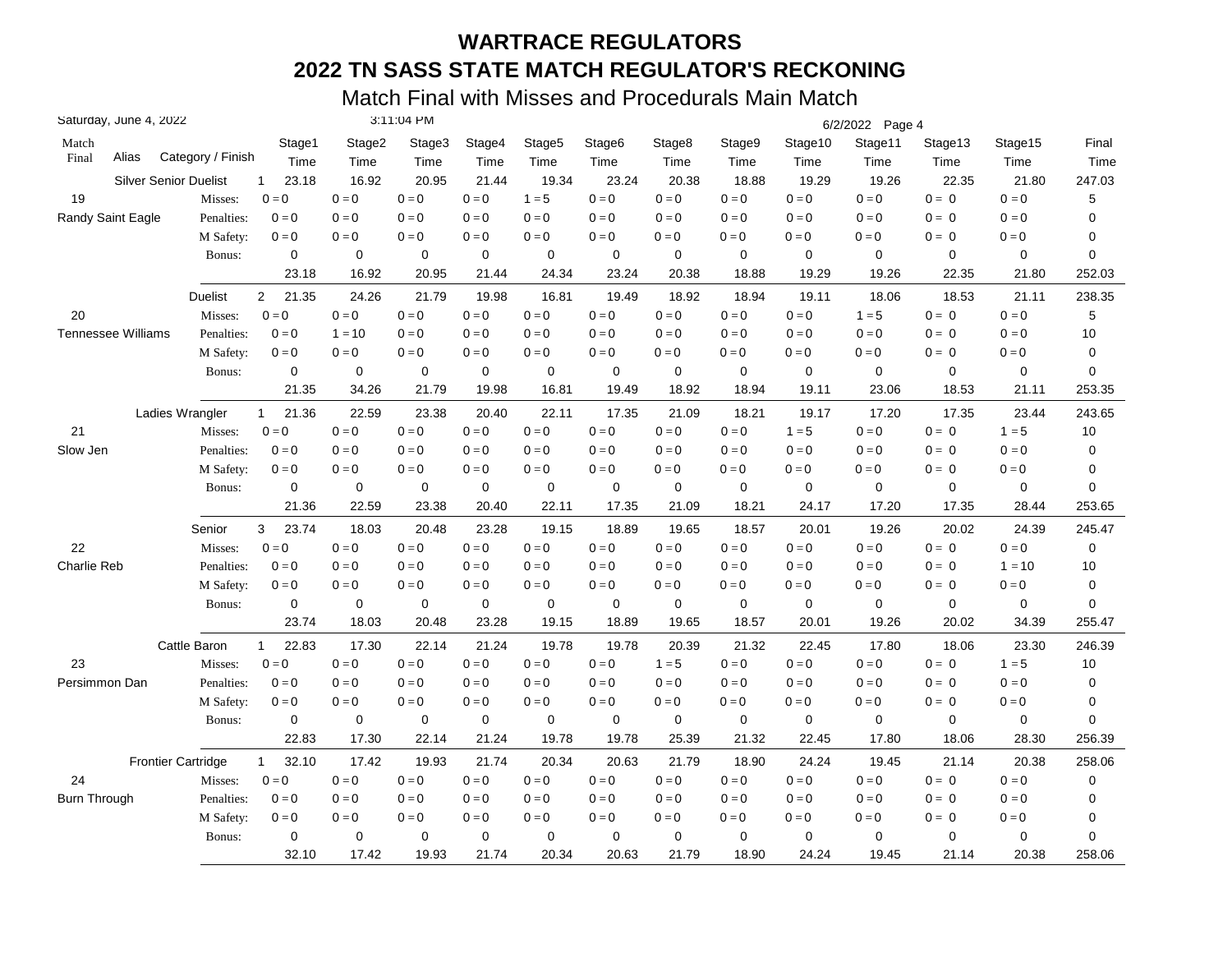| Saturday, June 4, 2022 |       |                           |                         |                         | 3:11:04 PM  |             |             |                    |             |             |             | 6/2/2022 Page 5 |         |                         |        |
|------------------------|-------|---------------------------|-------------------------|-------------------------|-------------|-------------|-------------|--------------------|-------------|-------------|-------------|-----------------|---------|-------------------------|--------|
| Match                  |       |                           | Stage1                  | Stage2                  | Stage3      | Stage4      | Stage5      | Stage <sub>6</sub> | Stage8      | Stage9      | Stage10     | Stage11         | Stage13 | Stage15                 | Final  |
| Final                  | Alias | Category / Finish         | Time                    | Time                    | Time        | Time        | Time        | Time               | Time        | Time        | Time        | Time            | Time    | Time                    | Time   |
|                        |       | 49'er                     | 3<br>21.74              | 22.88                   | 24.99       | 26.35       | 19.92       | 19.58              | 22.75       | 19.08       | 20.04       | 19.56           | 19.66   | 21.54                   | 258.09 |
| 25                     |       | Misses:                   | $0=0$                   | $0=0$                   | $0 = 0$     | $0=0$       | $0 = 0$     | $0 = 0$            | $0 = 0$     | $0 = 0$     | $0 = 0$     | $0=0$           | $0 = 0$ | $0 = 0$                 | 0      |
| <b>Bushrod</b>         |       | Penalties:                | $0 = 0$                 | $0=0$                   | $0 = 0$     | $0 = 0$     | $0 = 0$     | $0 = 0$            | $0 = 0$     | $0 = 0$     | $0 = 0$     | $0=0$           | $0 = 0$ | $0 = 0$                 | 0      |
|                        |       | M Safety:                 | $0 = 0$                 | $\mathbf{0}=\mathbf{0}$ | $0 = 0$     | $0 = 0$     | $0 = 0$     | $0 = 0$            | $0=0$       | $0 = 0$     | $0=0$       | $0 = 0$         | $0 = 0$ | $\mathbf{0}=\mathbf{0}$ | 0      |
|                        |       | Bonus:                    | $\mathbf 0$             | $\mathbf 0$             | $\mathbf 0$ | $\mathbf 0$ | $\mathbf 0$ | 0                  | $\mathbf 0$ | $\mathbf 0$ | $\mathbf 0$ | $\mathbf 0$     | 0       | $\mathbf 0$             | 0      |
|                        |       |                           | 21.74                   | 22.88                   | 24.99       | 26.35       | 19.92       | 19.58              | 22.75       | 19.08       | 20.04       | 19.56           | 19.66   | 21.54                   | 258.09 |
|                        |       | <b>Frontier Cartridge</b> | 32.40<br>$\overline{2}$ | 18.62                   | 22.28       | 26.13       | 20.66       | 17.78              | 27.02       | 18.41       | 18.42       | 16.86           | 21.02   | 19.82                   | 259.42 |
| 26                     |       | Misses:                   | $0 = 0$                 | $0=0$                   | $0 = 0$     | $0 = 0$     | $0 = 0$     | $0=0$              | $0 = 0$     | $0 = 0$     | $0 = 0$     | $0 = 0$         | $0 = 0$ | $0 = 0$                 | 0      |
| Lead Bone              |       | Penalties:                | $0 = 0$                 | $0 = 0$                 | $0 = 0$     | $0 = 0$     | $0 = 0$     | $0 = 0$            | $0 = 0$     | $0 = 0$     | $0 = 0$     | $0 = 0$         | $0 = 0$ | $0 = 0$                 | 0      |
|                        |       | M Safety:                 | $0 = 0$                 | $0 = 0$                 | $0 = 0$     | $0 = 0$     | $0 = 0$     | $0 = 0$            | $0 = 0$     | $0 = 0$     | $0 = 0$     | $0 = 0$         | $0 = 0$ | $0=0$                   | 0      |
|                        |       | Bonus:                    | 0                       | 0                       | $\mathbf 0$ | 0           | 0           | 0                  | $\mathbf 0$ | $\mathbf 0$ | $\mathbf 0$ | $\mathbf 0$     | 0       | 0                       | 0      |
|                        |       |                           | 32.40                   | 18.62                   | 22.28       | 26.13       | 20.66       | 17.78              | 27.02       | 18.41       | 18.42       | 16.86           | 21.02   | 19.82                   | 259.42 |
|                        |       | Wrangler                  | 30.89<br>4              | 16.66                   | 16.68       | 23.37       | 20.75       | 16.32              | 16.33       | 17.38       | 19.51       | 17.69           | 16.59   | 17.63                   | 229.80 |
| 27                     |       | Misses:                   | $0 = 0$                 | $0 = 0$                 | $0 = 0$     | $1 = 5$     | $0 = 0$     | $1 = 5$            | $0 = 0$     | $0 = 0$     | $0 = 0$     | $0 = 0$         | $0 = 0$ | $0 = 0$                 | 10     |
| Groundhog              |       | Penalties:                | $1 = 10$                | $0 = 0$                 | $0 = 0$     | $0 = 0$     | $1 = 10$    | $0 = 0$            | $0 = 0$     | $0 = 0$     | $0 = 0$     | $0 = 0$         | $0 = 0$ | $0 = 0$                 | 20     |
|                        |       | M Safety:                 | $0 = 0$                 | $0 = 0$                 | $0 = 0$     | $0 = 0$     | $0 = 0$     | $0 = 0$            | $0 = 0$     | $0 = 0$     | $0 = 0$     | $0 = 0$         | $0 = 0$ | $0 = 0$                 | 0      |
|                        |       | Bonus:                    | $\mathbf 0$             | 0                       | $\mathbf 0$ | $\mathbf 0$ | $\mathbf 0$ | $\mathbf 0$        | $\mathbf 0$ | $\mathbf 0$ | $\mathbf 0$ | $\mathbf 0$     | 0       | $\mathbf 0$             | 0      |
|                        |       |                           | 40.89                   | 16.66                   | 16.68       | 28.37       | 30.75       | 21.32              | 16.33       | 17.38       | 19.51       | 17.69           | 16.59   | 17.63                   | 259.80 |
|                        |       | Ladies Wrangler           | $\overline{2}$<br>26.71 | 18.09                   | 20.85       | 23.67       | 24.49       | 18.07              | 23.04       | 19.33       | 18.99       | 18.44           | 18.13   | 25.40                   | 255.21 |
| 28                     |       | Misses:                   | $0 = 0$                 | $0 = 0$                 | $0 = 0$     | $0 = 0$     | $0 = 0$     | $0 = 0$            | $0 = 0$     | $1 = 5$     | $0=0$       | $0 = 0$         | $0 = 0$ | $0 = 0$                 | 5      |
| Renegade Roper         |       | Penalties:                | $0 = 0$                 | $0 = 0$                 | $0 = 0$     | $0 = 0$     | $0 = 0$     | $0 = 0$            | $0 = 0$     | $0 = 0$     | $0 = 0$     | $0 = 0$         | $0 = 0$ | $0 = 0$                 | 0      |
|                        |       | M Safety:                 | $0=0$                   | $0 = 0$                 | $0 = 0$     | $0 = 0$     | $0 = 0$     | $0 = 0$            | $0=0$       | $0 = 0$     | $0 = 0$     | $0 = 0$         | $0 = 0$ | $0 = 0$                 | 0      |
|                        |       | Bonus:                    | $\pmb{0}$               | $\mathbf 0$             | $\mathbf 0$ | $\pmb{0}$   | $\pmb{0}$   | $\mathbf 0$        | $\mathbf 0$ | $\mathbf 0$ | $\mathbf 0$ | $\mathbf 0$     | 0       | 0                       | 0      |
|                        |       |                           | 26.71                   | 18.09                   | 20.85       | 23.67       | 24.49       | 18.07              | 23.04       | 24.33       | 18.99       | 18.44           | 18.13   | 25.40                   | 260.21 |
|                        |       | Young Guns Boy            | 20.55<br>$\mathbf{1}$   | 15.97                   | 18.49       | 25.74       | 16.77       | 16.91              | 19.85       | 18.19       | 16.64       | 15.64           | 16.10   | 19.59                   | 220.44 |
| 29                     |       | Misses:                   | $0 = 0$                 | $0 = 0$                 | $2 = 10$    | $1 = 5$     | $0 = 0$     | $4 = 20$           | $0 = 0$     | $0 = 0$     | $0 = 0$     | $1 = 5$         | $0 = 0$ | $0 = 0$                 | 40     |
| Iron Cowboy            |       | Penalties:                | $0 = 0$                 | $0 = 0$                 | $0 = 0$     | $0 = 0$     | $0 = 0$     | $0 = 0$            | $0 = 0$     | $0 = 0$     | $0 = 0$     | $0 = 0$         | $0 = 0$ | $0 = 0$                 | 0      |
|                        |       | M Safety:                 | $0 = 0$                 | $0 = 0$                 | $0=0$       | $0 = 0$     | $0 = 0$     | $0 = 0$            | $0=0$       | $0 = 0$     | $0 = 0$     | $0 = 0$         | $0 = 0$ | $0 = 0$                 | 0      |
|                        |       | Bonus:                    | 0                       | 0                       | 0           | $\mathbf 0$ | $\mathbf 0$ | 0                  | $\mathbf 0$ | $\mathbf 0$ | $\mathbf 0$ | $\mathbf 0$     | 0       | 0                       | 0      |
|                        |       |                           | 20.55                   | 15.97                   | 28.49       | 30.74       | 16.77       | 36.91              | 19.85       | 18.19       | 16.64       | 20.64           | 16.10   | 19.59                   | 260.44 |
|                        |       | Senior                    | 4<br>24.40              | 24.08                   | 25.58       | 24.93       | 18.89       | 18.54              | 19.28       | 24.26       | 18.56       | 18.84           | 19.40   | 19.48                   | 256.24 |
| 30                     |       | Misses:                   | $0 = 0$                 | $0=0$                   | $0 = 0$     | $0 = 0$     | $0 = 0$     | $1 = 5$            | $0 = 0$     | $0 = 0$     | $0=0$       | $0 = 0$         | $0 = 0$ | $0 = 0$                 | 5      |
| Yohan                  |       | Penalties:                | $0 = 0$                 | $0=0$                   | $0 = 0$     | $0 = 0$     | $0 = 0$     | $0=0$              | $0 = 0$     | $0 = 0$     | $0=0$       | $0 = 0$         | $0 = 0$ | $0 = 0$                 | 0      |
|                        |       | M Safety:                 | $0 = 0$                 | $0 = 0$                 | $0 = 0$     | $0 = 0$     | $0 = 0$     | $0=0$              | $0 = 0$     | $0 = 0$     | $0=0$       | $0 = 0$         | $0 = 0$ | $0=0$                   | 0      |
|                        |       | Bonus:                    | 0                       | $\mathbf 0$             | $\mathbf 0$ | $\mathbf 0$ | $\mathbf 0$ | 0                  | $\mathbf 0$ | $\mathbf 0$ | $\mathbf 0$ | $\mathbf 0$     | 0       | 0                       | 0      |
|                        |       |                           | 24.40                   | 24.08                   | 25.58       | 24.93       | 18.89       | 23.54              | 19.28       | 24.26       | 18.56       | 18.84           | 19.40   | 19.48                   | 261.24 |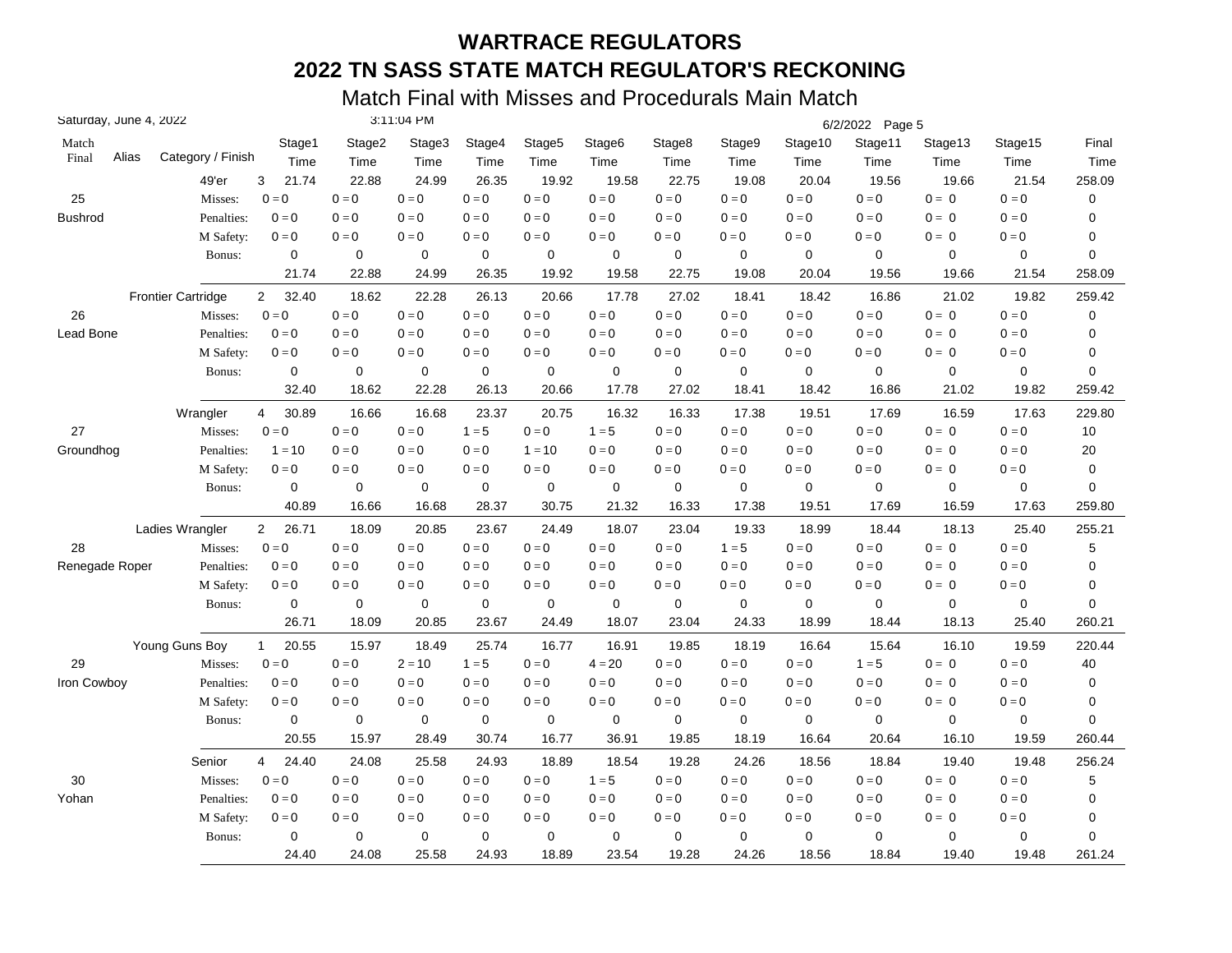| Saturday, June 4, 2022 |       |                             |                         |             | 3:11:05 PM  |             |                    |                    |                         |             |             | 6/2/2022 Page 6 |             |                         |           |
|------------------------|-------|-----------------------------|-------------------------|-------------|-------------|-------------|--------------------|--------------------|-------------------------|-------------|-------------|-----------------|-------------|-------------------------|-----------|
| Match                  |       |                             | Stage1                  | Stage2      | Stage3      | Stage4      | Stage <sub>5</sub> | Stage <sub>6</sub> | Stage8                  | Stage9      | Stage10     | Stage11         | Stage13     | Stage15                 | Final     |
| Final                  | Alias | Category / Finish           | Time                    | Time        | Time        | Time        | Time               | Time               | Time                    | Time        | Time        | Time            | Time        | Time                    | Time      |
|                        |       | <b>B</b> Western            | 25.06<br>3              | 18.66       | 21.80       | 23.10       | 21.97              | 19.91              | 20.91                   | 21.04       | 25.24       | 19.51           | 20.63       | 24.19                   | 262.02    |
| 31                     |       | Misses:                     | $0 = 0$                 | $0=0$       | $0 = 0$     | $0 = 0$     | $0 = 0$            | $0 = 0$            | $0 = 0$                 | $0 = 0$     | $0=0$       | $0 = 0$         | $0 = 0$     | $0 = 0$                 | $\pmb{0}$ |
| Lash Toru              |       | Penalties:                  | $0 = 0$                 | $0 = 0$     | $0 = 0$     | $0 = 0$     | $0 = 0$            | $0 = 0$            | $0 = 0$                 | $0 = 0$     | $0 = 0$     | $0 = 0$         | $0 = 0$     | $0 = 0$                 | 0         |
|                        |       | M Safety:                   | $0=0$                   | $0=0$       | $0 = 0$     | $0 = 0$     | $0=0$              | $0 = 0$            | $0 = 0$                 | $0 = 0$     | $0 = 0$     | $0 = 0$         | $0 = 0$     | $\mathbf{0}=\mathbf{0}$ | 0         |
|                        |       | Bonus:                      | 0                       | 0           | $\mathbf 0$ | $\mathbf 0$ | 0                  | 0                  | $\mathbf 0$             | $\mathbf 0$ | 0           | $\mathbf 0$     | 0           | 0                       | 0         |
|                        |       |                             | 25.06                   | 18.66       | 21.80       | 23.10       | 21.97              | 19.91              | 20.91                   | 21.04       | 25.24       | 19.51           | 20.63       | 24.19                   | 262.02    |
|                        |       | <b>Frontier Cartridge</b>   | 3<br>23.75              | 19.16       | 21.26       | 25.20       | 23.03              | 19.45              | 21.03                   | 20.29       | 21.00       | 18.73           | 20.86       | 23.51                   | 257.27    |
| 32                     |       | Misses:                     | $0 = 0$                 | $0=0$       | $0 = 0$     | $0 = 0$     | $0 = 0$            | $0 = 0$            | $0 = 0$                 | $0=0$       | $0=0$       | $0 = 0$         | $0 = 0$     | $1 = 5$                 | 5         |
| Barkeep Casey          |       | Penalties:                  | $0 = 0$                 | $0 = 0$     | $0 = 0$     | $0 = 0$     | $0 = 0$            | $0 = 0$            | $0 = 0$                 | $0 = 0$     | $0 = 0$     | $0 = 0$         | $0 = 0$     | $0 = 0$                 | 0         |
|                        |       | M Safety:                   | $0 = 0$                 | $0 = 0$     | $0 = 0$     | $0 = 0$     | $0 = 0$            | $0 = 0$            | $0 = 0$                 | $0 = 0$     | $0 = 0$     | $0 = 0$         | $0 = 0$     | $0 = 0$                 | 0         |
|                        |       | Bonus:                      | 0                       | $\mathbf 0$ | 0           | $\mathbf 0$ | 0                  | 0                  | $\mathbf 0$             | 0           | 0           | $\mathbf 0$     | $\mathbf 0$ | 0                       | 0         |
|                        |       |                             | 23.75                   | 19.16       | 21.26       | 25.20       | 23.03              | 19.45              | 21.03                   | 20.29       | 21.00       | 18.73           | 20.86       | 28.51                   | 262.27    |
|                        |       | <b>Ladies Silver Senior</b> | 27.45<br>$\mathbf{1}$   | 17.44       | 22.23       | 27.28       | 19.71              | 19.12              | 18.98                   | 23.22       | 19.29       | 19.00           | 18.59       | 22.53                   | 254.84    |
| 33                     |       | Misses:                     | $0 = 0$                 | $0=0$       | $0 = 0$     | $0 = 0$     | $0 = 0$            | $0 = 0$            | $0 = 0$                 | $0 = 0$     | $0 = 0$     | $0 = 0$         | $0 = 0$     | $2 = 10$                | 10        |
| Dodge City Dixie       |       | Penalties:                  | $0 = 0$                 | $0 = 0$     | $0 = 0$     | $0 = 0$     | $0 = 0$            | $0 = 0$            | $0 = 0$                 | $0 = 0$     | $0 = 0$     | $0 = 0$         | $0 = 0$     | $0 = 0$                 | 0         |
|                        |       | M Safety:                   | $0 = 0$                 | $0 = 0$     | $0 = 0$     | $0 = 0$     | $0 = 0$            | $0 = 0$            | $0 = 0$                 | $0 = 0$     | $0 = 0$     | $0 = 0$         | $0 = 0$     | $0 = 0$                 | 0         |
|                        |       | Bonus:                      | 0                       | 0           | 0           | $\mathbf 0$ | 0                  | 0                  | $\mathbf 0$             | 0           | 0           | $\mathbf 0$     | 0           | 0                       | 0         |
|                        |       |                             | 27.45                   | 17.44       | 22.23       | 27.28       | 19.71              | 19.12              | 18.98                   | 23.22       | 19.29       | 19.00           | 18.59       | 32.53                   | 264.84    |
|                        |       | Classic Cowboy              | 26.24<br>$\mathbf{1}$   | 24.13       | 19.54       | 23.40       | 19.30              | 21.87              | 21.26                   | 20.69       | 20.31       | 20.01           | 19.31       | 24.32                   | 260.38    |
| 34                     |       | Misses:                     | $0 = 0$                 | $0 = 0$     | $1 = 5$     | $0 = 0$     | $0 = 0$            | $0 = 0$            | $0 = 0$                 | $0 = 0$     | $0 = 0$     | $0 = 0$         | $0 = 0$     | $0 = 0$                 | 5         |
| Cleve                  |       | Penalties:                  | $0 = 0$                 | $0 = 0$     | $0 = 0$     | $0 = 0$     | $0 = 0$            | $0 = 0$            | $0 = 0$                 | $0=0$       | $0 = 0$     | $0 = 0$         | $0 = 0$     | $0 = 0$                 | 0         |
|                        |       | M Safety:                   | $0 = 0$                 | $0 = 0$     | $0 = 0$     | $0 = 0$     | $0 = 0$            | $0 = 0$            | $0 = 0$                 | $0 = 0$     | $0 = 0$     | $0 = 0$         | $0 = 0$     | $0=0$                   | 0         |
|                        |       | Bonus:                      | $\mathbf 0$             | $\mathbf 0$ | $\mathbf 0$ | $\mathbf 0$ | $\mathbf 0$        | $\mathbf 0$        | $\mathbf 0$             | $\mathbf 0$ | $\mathbf 0$ | $\mathbf 0$     | $\mathbf 0$ | 0                       | 0         |
|                        |       |                             | 26.24                   | 24.13       | 24.54       | 23.40       | 19.30              | 21.87              | 21.26                   | 20.69       | 20.31       | 20.01           | 19.31       | 24.32                   | 265.38    |
|                        |       | Ladies 49'r                 | $\mathbf{1}$<br>24.46   | 19.70       | 22.71       | 29.33       | 21.13              | 20.37              | 20.90                   | 22.00       | 19.97       | 19.20           | 19.60       | 21.93                   | 261.30    |
| 35                     |       | Misses:                     | $0 = 0$                 | $0=0$       | $0 = 0$     | $0 = 0$     | $0=0$              | $0 = 0$            | $\mathbf{0}=\mathbf{0}$ | $0 = 0$     | $1 = 5$     | $0 = 0$         | $0 = 0$     | $\mathbf{0}=\mathbf{0}$ | 5         |
| Sue Render             |       | Penalties:                  | $0 = 0$                 | $0 = 0$     | $0 = 0$     | $0 = 0$     | $0 = 0$            | $0 = 0$            | $0 = 0$                 | $0 = 0$     | $0 = 0$     | $0 = 0$         | $0 = 0$     | $0 = 0$                 | 0         |
|                        |       | M Safety:                   | $0 = 0$                 | $0 = 0$     | $0 = 0$     | $0 = 0$     | $0 = 0$            | $0 = 0$            | $0 = 0$                 | $0 = 0$     | $0 = 0$     | $0 = 0$         | $0 = 0$     | $0 = 0$                 | 0         |
|                        |       | Bonus:                      | 0                       | 0           | $\mathbf 0$ | $\mathbf 0$ | $\mathbf 0$        | 0                  | $\mathbf 0$             | $\mathbf 0$ | 0           | $\mathbf 0$     | $\mathbf 0$ | 0                       | 0         |
|                        |       |                             | 24.46                   | 19.70       | 22.71       | 29.33       | 21.13              | 20.37              | 20.90                   | 22.00       | 24.97       | 19.20           | 19.60       | 21.93                   | 266.30    |
|                        |       | <b>Silver Senior</b>        | $\overline{2}$<br>22.64 | 17.72       | 18.59       | 21.85       | 18.87              | 18.51              | 19.56                   | 19.50       | 17.63       | 17.43           | 16.52       | 21.51                   | 230.33    |
| 36                     |       | Misses:                     | $2 = 10$                | $0=0$       | $0 = 0$     | $0 = 0$     | $0 = 0$            | $2 = 10$           | $2 = 10$                | $0 = 0$     | $0 = 0$     | $0 = 0$         | $0 = 0$     | $0 = 0$                 | 30        |
| <b>Mustang Dave</b>    |       | Penalties:                  | $1 = 10$                | $0 = 0$     | $0 = 0$     | $0 = 0$     | $0 = 0$            | $0 = 0$            | $0 = 0$                 | $0 = 0$     | $0 = 0$     | $0 = 0$         | $0 = 0$     | $0 = 0$                 | 10        |
|                        |       | M Safety:                   | $0 = 0$                 | $0 = 0$     | $0 = 0$     | $0 = 0$     | $0 = 0$            | $0 = 0$            | $0 = 0$                 | $0 = 0$     | $0 = 0$     | $0 = 0$         | $0 = 0$     | $0 = 0$                 | 0         |
|                        |       | Bonus:                      | 0                       | $\mathbf 0$ | 0           | $\mathbf 0$ | 0                  | $\mathbf 0$        | $\mathbf 0$             | $\mathbf 0$ | 0           | $\mathbf 0$     | $\mathbf 0$ | 0                       | 0         |
|                        |       |                             | 42.64                   | 17.72       | 18.59       | 21.85       | 18.87              | 28.51              | 29.56                   | 19.50       | 17.63       | 17.43           | 16.52       | 21.51                   | 270.33    |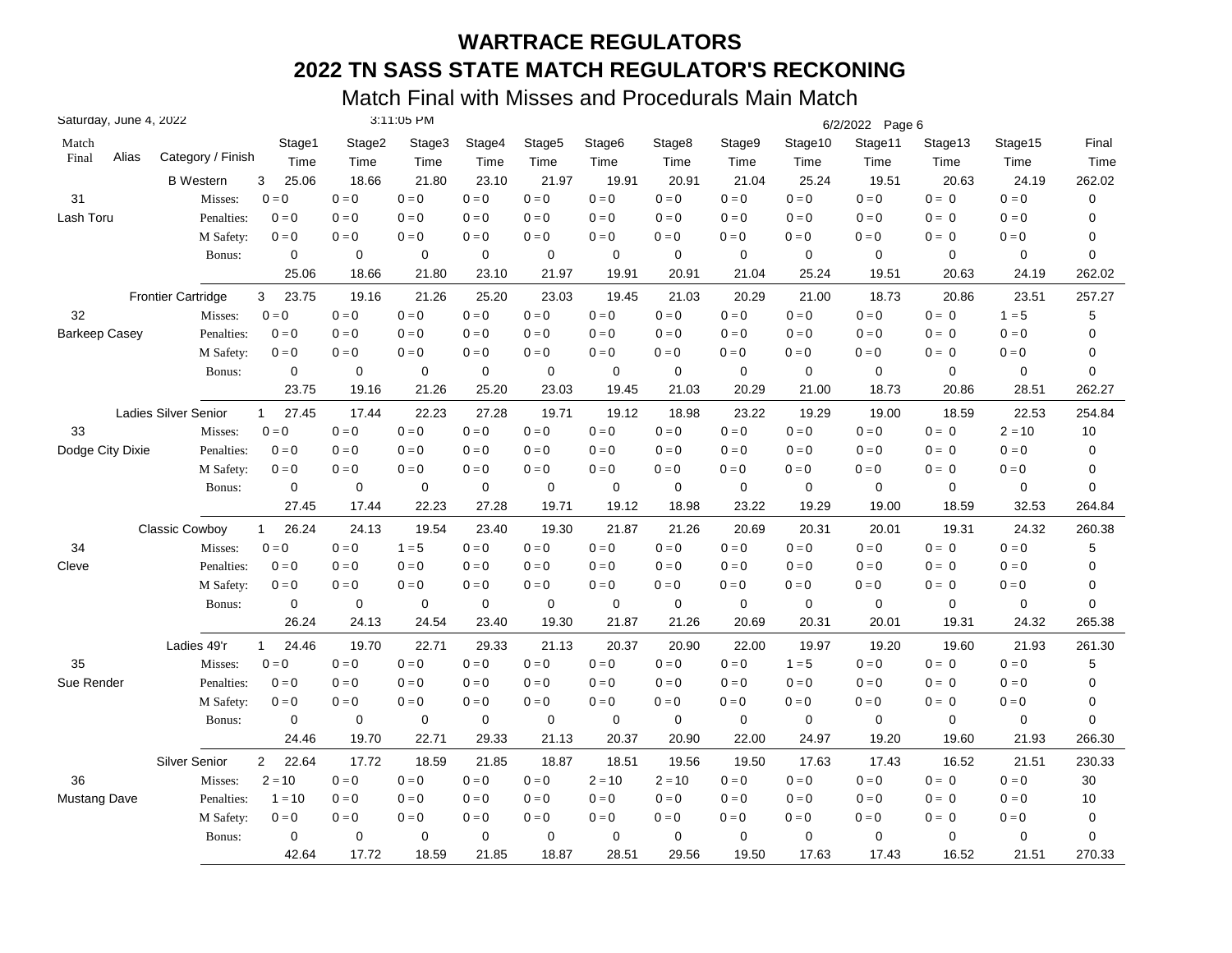| Saturday, June 4, 2022 |       |                   |                         |             | 3:11:05 PM  |             |                    |                    |             |             |                         | 6/2/2022 Page 7 |             |                         |             |
|------------------------|-------|-------------------|-------------------------|-------------|-------------|-------------|--------------------|--------------------|-------------|-------------|-------------------------|-----------------|-------------|-------------------------|-------------|
| Match                  |       |                   | Stage1                  | Stage2      | Stage3      | Stage4      | Stage <sub>5</sub> | Stage <sub>6</sub> | Stage8      | Stage9      | Stage10                 | Stage11         | Stage13     | Stage15                 | Final       |
| Final                  | Alias | Category / Finish | Time                    | Time        | Time        | Time        | Time               | Time               | Time        | Time        | Time                    | Time            | Time        | Time                    | Time        |
|                        |       | 49'er             | 4<br>22.91              | 16.91       | 19.59       | 25.66       | 18.96              | 18.75              | 18.97       | 18.37       | 20.10                   | 21.87           | 23.44       | 20.22                   | 245.75      |
| 37                     |       | Misses:           | $0 = 0$                 | $1 = 5$     | $0 = 0$     | $0 = 0$     | $0=0$              | $0 = 0$            | $0 = 0$     | $0 = 0$     | $0=0$                   | $0 = 0$         | $0 = 0$     | $0 = 0$                 | $\mathbf 5$ |
| Captain Bill Burt      |       | Penalties:        | $0 = 0$                 | $0 = 0$     | $0 = 0$     | $1 = 10$    | $0 = 0$            | $0 = 0$            | $0 = 0$     | $0 = 0$     | $0 = 0$                 | $0 = 0$         | $1 = 10$    | $0 = 0$                 | $20\,$      |
|                        |       | M Safety:         | $0=0$                   | $0=0$       | $0 = 0$     | $0 = 0$     | $0=0$              | $0 = 0$            | $0 = 0$     | $0 = 0$     | $0 = 0$                 | $0=0$           | $0 = 0$     | $0 = 0$                 | $\pmb{0}$   |
|                        |       | Bonus:            | 0                       | 0           | $\mathbf 0$ | $\pmb{0}$   | $\mathbf 0$        | 0                  | $\mathbf 0$ | $\mathbf 0$ | $\mathbf 0$             | $\mathbf 0$     | 0           | 0                       | 0           |
|                        |       |                   | 22.91                   | 21.91       | 19.59       | 35.66       | 18.96              | 18.75              | 18.97       | 18.37       | 20.10                   | 21.87           | 33.44       | 20.22                   | 270.75      |
|                        |       | <b>Buckaroo</b>   | 23.88<br>$\mathbf 1$    | 19.28       | 27.82       | 23.57       | 25.59              | 18.69              | 18.51       | 19.72       | 19.69                   | 18.73           | 22.53       | 18.78                   | 256.79      |
| 38                     |       | Misses:           | $0 = 0$                 | $0=0$       | $0 = 0$     | $1 = 5$     | $0 = 0$            | $0 = 0$            | $0=0$       | $1 = 5$     | $0=0$                   | $1 = 5$         | $0 = 0$     | $0 = 0$                 | 15          |
| Bush Ax Jack           |       | Penalties:        | $0 = 0$                 | $0 = 0$     | $0 = 0$     | $0 = 0$     | $0 = 0$            | $0 = 0$            | $0 = 0$     | $0 = 0$     | $0 = 0$                 | $0 = 0$         | $0 = 0$     | $0 = 0$                 | $\pmb{0}$   |
|                        |       | M Safety:         | $0 = 0$                 | $0 = 0$     | $0 = 0$     | $0 = 0$     | $0 = 0$            | $0 = 0$            | $0 = 0$     | $0 = 0$     | $0 = 0$                 | $0 = 0$         | $0 = 0$     | $0 = 0$                 | 0           |
|                        |       | Bonus:            | 0                       | $\mathbf 0$ | 0           | $\mathbf 0$ | 0                  | 0                  | $\mathbf 0$ | 0           | 0                       | $\mathbf 0$     | $\mathbf 0$ | 0                       | 0           |
|                        |       |                   | 23.88                   | 19.28       | 27.82       | 28.57       | 25.59              | 18.69              | 18.51       | 24.72       | 19.69                   | 23.73           | 22.53       | 18.78                   | 271.79      |
|                        |       | Senior Gunfighter | 24.11<br>$\mathbf{1}$   | 18.51       | 20.63       | 22.48       | 25.49              | 19.24              | 22.43       | 19.62       | 19.68                   | 23.41           | 21.55       | 19.72                   | 256.87      |
| 39                     |       | Misses:           | $1 = 5$                 | $0=0$       | $0 = 0$     | $0 = 0$     | $0 = 0$            | $0 = 0$            | $0 = 0$     | $0 = 0$     | $0 = 0$                 | $0 = 0$         | $0 = 0$     | $2 = 10$                | 15          |
| Sgt. Eli               |       | Penalties:        | $0 = 0$                 | $0 = 0$     | $0 = 0$     | $0 = 0$     | $0 = 0$            | $0 = 0$            | $0 = 0$     | $0 = 0$     | $0 = 0$                 | $0 = 0$         | $0 = 0$     | $0 = 0$                 | 0           |
|                        |       | M Safety:         | $0 = 0$                 | $0 = 0$     | $0 = 0$     | $0 = 0$     | $0 = 0$            | $0 = 0$            | $0 = 0$     | $0 = 0$     | $0 = 0$                 | $0 = 0$         | $0 = 0$     | $0 = 0$                 | 0           |
|                        |       | Bonus:            | 0                       | 0           | 0           | $\mathbf 0$ | 0                  | 0                  | $\mathbf 0$ | $\mathbf 0$ | 0                       | $\mathbf 0$     | 0           | 0                       | 0           |
|                        |       |                   | 29.11                   | 18.51       | 20.63       | 22.48       | 25.49              | 19.24              | 22.43       | 19.62       | 19.68                   | 23.41           | 21.55       | 29.72                   | 271.87      |
|                        |       | Elder Statesman   | $\overline{2}$<br>26.01 | 17.43       | 21.64       | 24.73       | 20.31              | 20.95              | 21.03       | 21.24       | 23.14                   | 20.90           | 23.44       | 21.70                   | 262.52      |
| 40                     |       | Misses:           | $0 = 0$                 | $1 = 5$     | $0 = 0$     | $0 = 0$     | $0 = 0$            | $0 = 0$            | $0 = 0$     | $1 = 5$     | $\mathbf{0}=\mathbf{0}$ | $0 = 0$         | $0 = 0$     | $0 = 0$                 | 10          |
| Ocoee Red              |       | Penalties:        | $0 = 0$                 | $0 = 0$     | $0 = 0$     | $0 = 0$     | $0 = 0$            | $0 = 0$            | $0 = 0$     | $0=0$       | $0 = 0$                 | $0 = 0$         | $0 = 0$     | $0 = 0$                 | 0           |
|                        |       | M Safety:         | $0 = 0$                 | $0 = 0$     | $0 = 0$     | $0=0$       | $0 = 0$            | $0 = 0$            | $0 = 0$     | $0 = 0$     | $0 = 0$                 | $0 = 0$         | $0 = 0$     | $0=0$                   | 0           |
|                        |       | Bonus:            | $\mathbf 0$             | $\mathbf 0$ | $\mathbf 0$ | $\pmb{0}$   | $\mathbf 0$        | $\mathbf 0$        | $\mathbf 0$ | $\mathbf 0$ | $\mathbf 0$             | $\mathbf 0$     | $\mathbf 0$ | 0                       | 0           |
|                        |       |                   | 26.01                   | 22.43       | 21.64       | 24.73       | 20.31              | 20.95              | 21.03       | 26.24       | 23.14                   | 20.90           | 23.44       | 21.70                   | 272.52      |
|                        |       | Gunfighter        | $\overline{4}$<br>18.49 | 17.70       | 24.67       | 25.33       | 15.67              | 18.27              | 18.37       | 14.52       | 16.50                   | 20.27           | 19.24       | 16.48                   | 225.51      |
| 41                     |       | Misses:           | $0 = 0$                 | $1 = 5$     | $0 = 0$     | $3 = 15$    | $0 = 0$            | $1 = 5$            | $0 = 0$     | $0 = 0$     | $3 = 15$                | $1 = 5$         | $1 = 5$     | $\mathbf{0}=\mathbf{0}$ | 50          |
| Slater                 |       | Penalties:        | $0 = 0$                 | $0 = 0$     | $0 = 0$     | $0 = 0$     | $0 = 0$            | $0 = 0$            | $0 = 0$     | $0 = 0$     | $0 = 0$                 | $0 = 0$         | $0 = 0$     | $0 = 0$                 | 0           |
|                        |       | M Safety:         | $0 = 0$                 | $0 = 0$     | $0 = 0$     | $0 = 0$     | $0=0$              | $0 = 0$            | $0 = 0$     | $0 = 0$     | $0 = 0$                 | $0 = 0$         | $0 = 0$     | $0 = 0$                 | 0           |
|                        |       | Bonus:            | 0                       | 0           | 0           | 0           | $\mathbf 0$        | 0                  | 0           | 0           | $\mathbf 0$             | $\mathbf 0$     | $\mathbf 0$ | 0                       | 0           |
|                        |       |                   | 18.49                   | 22.70       | 24.67       | 40.33       | 15.67              | 23.27              | 18.37       | 14.52       | 31.50                   | 25.27           | 24.24       | 16.48                   | 275.51      |
|                        |       | Ladies 49'r       | $\overline{2}$<br>24.73 | 20.08       | 21.55       | 21.57       | 24.83              | 23.79              | 19.95       | 21.92       | 20.52                   | 21.54           | 18.74       | 22.05                   | 261.27      |
| 42                     |       | Misses:           | $0 = 0$                 | $2 = 10$    | $0 = 0$     | $0 = 0$     | $0 = 0$            | $0 = 0$            | $0 = 0$     | $0=0$       | $0=0$                   | $1 = 5$         | $0 = 0$     | $0 = 0$                 | 15          |
| Dew R Dye              |       | Penalties:        | $0 = 0$                 | $0 = 0$     | $0 = 0$     | $0 = 0$     | $0 = 0$            | $0 = 0$            | $0 = 0$     | $0 = 0$     | $0 = 0$                 | $0 = 0$         | $0 = 0$     | $0 = 0$                 | 0           |
|                        |       | M Safety:         | $0 = 0$                 | $0 = 0$     | $0 = 0$     | $0 = 0$     | $0 = 0$            | $0 = 0$            | $0 = 0$     | $0 = 0$     | $0 = 0$                 | $0 = 0$         | $0 = 0$     | $0 = 0$                 | 0           |
|                        |       | Bonus:            | $\mathbf 0$             | $\mathbf 0$ | 0           | $\mathbf 0$ | $\mathbf 0$        | $\mathbf 0$        | $\mathbf 0$ | $\mathbf 0$ | 0                       | $\mathbf 0$     | 0           | 0                       | 0           |
|                        |       |                   | 24.73                   | 30.08       | 21.55       | 21.57       | 24.83              | 23.79              | 19.95       | 21.92       | 20.52                   | 26.54           | 18.74       | 22.05                   | 276.27      |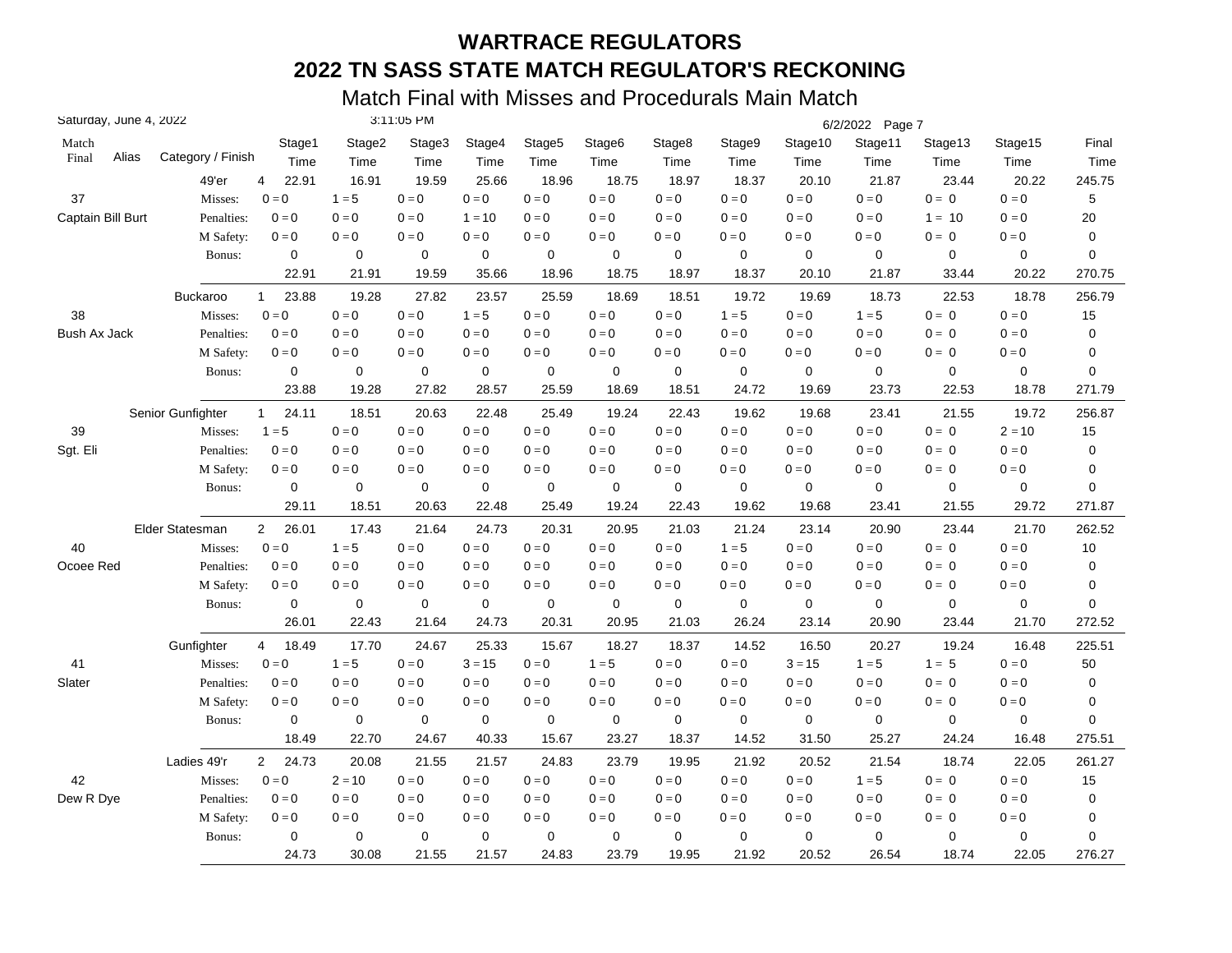| Saturday, June 4, 2022 |                   |                         |             | 3:11:05 PM  |             |                    |                    |                         |             |             | 6/2/2022 Page 8 |                           |                         |           |
|------------------------|-------------------|-------------------------|-------------|-------------|-------------|--------------------|--------------------|-------------------------|-------------|-------------|-----------------|---------------------------|-------------------------|-----------|
| Match                  |                   | Stage1                  | Stage2      | Stage3      | Stage4      | Stage <sub>5</sub> | Stage <sub>6</sub> | Stage8                  | Stage9      | Stage10     | Stage11         | Stage13                   | Stage15                 | Final     |
| Alias<br>Final         | Category / Finish | Time                    | Time        | Time        | Time        | Time               | Time               | Time                    | Time        | Time        | Time            | Time                      | Time                    | Time      |
|                        | Cattle Baron      | 25.35<br>$\overline{2}$ | 21.77       | 25.31       | 23.78       | 25.33              | 21.91              | 21.46                   | 21.97       | 21.31       | 22.54           | 22.59                     | 23.37                   | 276.69    |
| 43                     | Misses:           | $0 = 0$                 | $0=0$       | $0 = 0$     | $0 = 0$     | $0=0$              | $0 = 0$            | $0 = 0$                 | $0 = 0$     | $0=0$       | $0 = 0$         | $0 = 0$                   | $0 = 0$                 | $\pmb{0}$ |
| Lil Weasel             | Penalties:        | $0 = 0$                 | $0 = 0$     | $0 = 0$     | $0 = 0$     | $0 = 0$            | $0 = 0$            | $0 = 0$                 | $0 = 0$     | $0 = 0$     | $0 = 0$         | $0 = 0$                   | $0 = 0$                 | 0         |
|                        | M Safety:         | $0=0$                   | $0=0$       | $0 = 0$     | $0 = 0$     | $0=0$              | $0 = 0$            | $0 = 0$                 | $0 = 0$     | $0 = 0$     | $0=0$           | $0 = 0$                   | $\mathbf{0}=\mathbf{0}$ | 0         |
|                        | Bonus:            | 0                       | 0           | $\mathbf 0$ | $\mathbf 0$ | 0                  | 0                  | $\mathbf 0$             | $\mathbf 0$ | $\mathbf 0$ | $\mathbf 0$     | 0                         | 0                       | 0         |
|                        |                   | 25.35                   | 21.77       | 25.31       | 23.78       | 25.33              | 21.91              | 21.46                   | 21.97       | 21.31       | 22.54           | 22.59                     | 23.37                   | 276.69    |
|                        | 49'er             | 5<br>20.80              | 24.37       | 21.05       | 25.20       | 21.08              | 18.02              | 19.08                   | 20.72       | 21.29       | 19.48           | 22.10                     | 28.85                   | 262.04    |
| 44                     | Misses:           | $1 = 5$                 | $0 = 0$     | $0 = 0$     | $0 = 0$     | $0 = 0$            | $0 = 0$            | $0 = 0$                 | $0=0$       | $0 = 0$     | $0 = 0$         | $0 = 0$                   | $0 = 0$                 | 5         |
| Noah Fitz              | Penalties:        | $0 = 0$                 | $0 = 0$     | $0 = 0$     | $0 = 0$     | $0 = 0$            | $0 = 0$            | $0 = 0$                 | $0 = 0$     | $1 = 10$    | $0 = 0$         | $0 = 0$                   | $0 = 0$                 | 10        |
|                        | M Safety:         | $0 = 0$                 | $0 = 0$     | $0 = 0$     | $0 = 0$     | $0 = 0$            | $0 = 0$            | $0 = 0$                 | $0 = 0$     | $0 = 0$     | $0 = 0$         | $0 = 0$                   | $0 = 0$                 | 0         |
|                        | Bonus:            | 0                       | $\mathbf 0$ | 0           | $\mathbf 0$ | 0                  | $\mathbf 0$        | 0                       | 0           | 0           | $\mathbf 0$     | $\mathbf 0$               | 0                       | 0         |
|                        |                   | 25.80                   | 24.37       | 21.05       | 25.20       | 21.08              | 18.02              | 19.08                   | 20.72       | 31.29       | 19.48           | 22.10                     | 28.85                   | 277.04    |
|                        | Elder Statesman   | 25.16<br>3              | 21.09       | 22.48       | 24.99       | 21.24              | 19.85              | 23.56                   | 20.35       | 20.76       | 21.17           | 21.50                     | 25.28                   | 267.43    |
| 45                     | Misses:           | $0 = 0$                 | $0 = 0$     | $0 = 0$     | $0 = 0$     | $0 = 0$            | $0 = 0$            | $0 = 0$                 | $0 = 0$     | $0 = 0$     | $0 = 0$         | $0 = 0$                   | $0 = 0$                 | $\pmb{0}$ |
| Max Payne              | Penalties:        | $0 = 0$                 | $0 = 0$     | $0 = 0$     | $0 = 0$     | $0 = 0$            | $0 = 0$            | $0 = 0$                 | $0 = 0$     | $0 = 0$     | $0 = 0$         | $0 = 0$                   | $1 = 10$                | 10        |
|                        | M Safety:         | $0 = 0$                 | $0 = 0$     | $0 = 0$     | $0 = 0$     | $0 = 0$            | $0 = 0$            | $0 = 0$                 | $0 = 0$     | $0 = 0$     | $0 = 0$         | $0 = 0$                   | $0 = 0$                 | 0         |
|                        | Bonus:            | 0                       | 0           | 0           | $\mathbf 0$ | 0                  | 0                  | $\mathbf 0$             | 0           | 0           | $\mathbf 0$     | 0                         | 0                       | 0         |
|                        |                   | 25.16                   | 21.09       | 22.48       | 24.99       | 21.24              | 19.85              | 23.56                   | 20.35       | 20.76       | 21.17           | 21.50                     | 35.28                   | 277.43    |
|                        | Senior            | 5<br>25.32              | 21.91       | 28.94       | 26.50       | 21.08              | 21.40              | 22.49                   | 20.60       | 21.73       | 25.70           | 20.96                     | 22.95                   | 279.58    |
| 46                     | Misses:           | $0 = 0$                 | $1 = 5$     | $0 = 0$     | $0 = 0$     | $0 = 0$            | $0 = 0$            | $0 = 0$                 | $0 = 0$     | $0 = 0$     | $0 = 0$         | $0 = 0$                   | $0 = 0$                 | 5         |
| Kid Ray                | Penalties:        | $0 = 0$                 | $0 = 0$     | $0 = 0$     | $0 = 0$     | $0 = 0$            | $0 = 0$            | $0 = 0$                 | $0=0$       | $0=0$       | $0 = 0$         | $0 = 0$                   | $0 = 0$                 | 0         |
|                        | M Safety:         | $0 = 0$                 | $0 = 0$     | $0 = 0$     | $0 = 0$     | $0 = 0$            | $0 = 0$            | $0 = 0$                 | $0 = 0$     | $0 = 0$     | $0 = 0$         | $0 = 0$                   | $0=0$                   | 0         |
|                        | Bonus:            | $\mathbf 0$             | $\mathbf 0$ | $\mathbf 0$ | $\mathbf 0$ | $\mathbf 0$        | $\mathbf 0$        | $\mathbf 0$             | $\mathbf 0$ | $\mathbf 0$ | $\mathbf 0$     | $\mathbf 0$               | 0                       | 0         |
|                        |                   | 25.32                   | 26.91       | 28.94       | 26.50       | 21.08              | 21.40              | 22.49                   | 20.60       | 21.73       | 25.70           | 20.96                     | 22.95                   | 284.58    |
|                        | <b>B</b> Western  | 20.52<br>4              | 18.75       | 21.44       | 25.41       | 20.46              | 20.63              | 20.05                   | 22.54       | 18.67       | 19.35           | 27.33                     | 20.20                   | 255.35    |
| 47                     | Misses:           | $0 = 0$                 | $0=0$       | $0 = 0$     | $1 = 5$     | $0=0$              | $0 = 0$            | $\mathbf{0}=\mathbf{0}$ | $0 = 0$     | $1 = 5$     | $0 = 0$         | $\mathbf{0} = \mathbf{0}$ | $2 = 10$                | 20        |
| Dead Lee Shooter       | Penalties:        | $1 = 10$                | $0 = 0$     | $0 = 0$     | $0 = 0$     | $0 = 0$            | $0 = 0$            | $0 = 0$                 | $0 = 0$     | $0 = 0$     | $0 = 0$         | $0 = 0$                   | $0 = 0$                 | 10        |
|                        | M Safety:         | $0 = 0$                 | $0 = 0$     | $0 = 0$     | $0 = 0$     | $0=0$              | $0 = 0$            | $0 = 0$                 | $0 = 0$     | $0 = 0$     | $0 = 0$         | $0 = 0$                   | $0 = 0$                 | $\pmb{0}$ |
|                        | Bonus:            | 0                       | 0           | 0           | 0           | 0                  | 0                  | $\mathbf 0$             | $\mathbf 0$ | $\mathbf 0$ | $\mathbf 0$     | $\mathbf 0$               | 0                       | 0         |
|                        |                   | 30.52                   | 18.75       | 21.44       | 30.41       | 20.46              | 20.63              | 20.05                   | 22.54       | 23.67       | 19.35           | 27.33                     | 30.20                   | 285.35    |
|                        | Senior            | 6<br>22.81              | 23.45       | 22.05       | 28.44       | 21.50              | 20.38              | 20.63                   | 19.52       | 27.18       | 19.83           | 19.17                     | 20.87                   | 265.83    |
| 48                     | Misses:           | $1 = 5$                 | $0 = 0$     | $1 = 5$     | $0 = 0$     | $0 = 0$            | $0 = 0$            | $0 = 0$                 | $0=0$       | $0=0$       | $0 = 0$         | $0 = 0$                   | $0 = 0$                 | 10        |
| Cotton mouth Cole      | Penalties:        | $0 = 0$                 | $0 = 0$     | $0 = 0$     | $0 = 0$     | $1 = 10$           | $0 = 0$            | $0 = 0$                 | $0 = 0$     | $0 = 0$     | $0 = 0$         | $0 = 0$                   | $0 = 0$                 | 10        |
|                        | M Safety:         | $0 = 0$                 | $0 = 0$     | $0 = 0$     | $0 = 0$     | $0 = 0$            | $0 = 0$            | $0 = 0$                 | $0 = 0$     | $0 = 0$     | $0 = 0$         | $0 = 0$                   | $0 = 0$                 | 0         |
|                        | Bonus:            | $\mathbf 0$             | $\mathbf 0$ | 0           | $\mathbf 0$ | 0                  | $\mathbf 0$        | $\mathbf 0$             | $\mathbf 0$ | 0           | $\mathbf 0$     | 0                         | 0                       | 0         |
|                        |                   | 27.81                   | 23.45       | 27.05       | 28.44       | 31.50              | 20.38              | 20.63                   | 19.52       | 27.18       | 19.83           | 19.17                     | 20.87                   | 285.83    |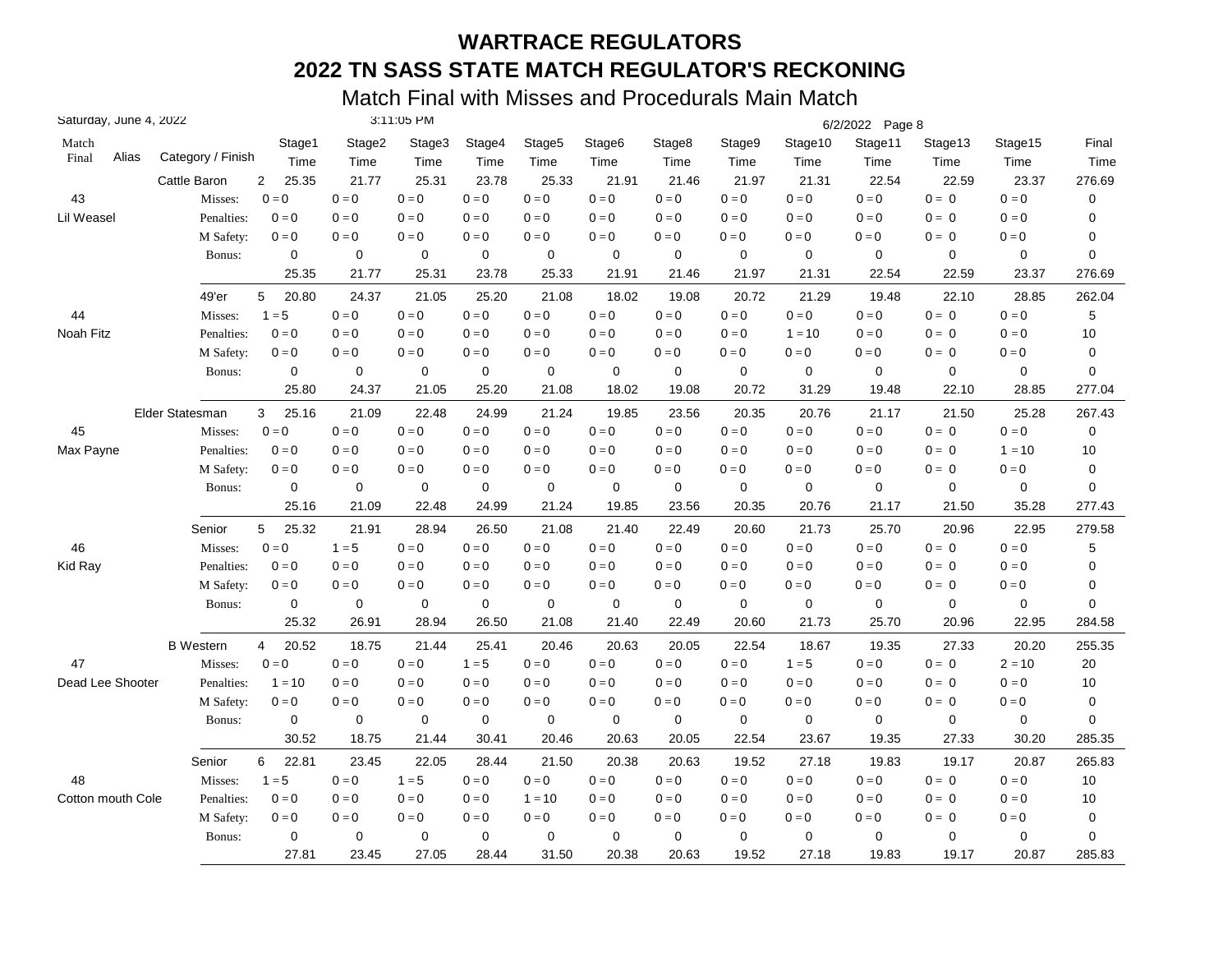| Saturday, June 4, 2022 |                   |                       |             | 3:11:05 PM  |             |             |                    |             |             |             | 6/2/2022 Page 9 |             |                         |        |
|------------------------|-------------------|-----------------------|-------------|-------------|-------------|-------------|--------------------|-------------|-------------|-------------|-----------------|-------------|-------------------------|--------|
| Match                  |                   | Stage1                | Stage2      | Stage3      | Stage4      | Stage5      | Stage <sub>6</sub> | Stage8      | Stage9      | Stage10     | Stage11         | Stage13     | Stage15                 | Final  |
| Alias<br>Final         | Category / Finish | Time                  | Time        | Time        | Time        | Time        | Time               | Time        | Time        | Time        | Time            | Time        | Time                    | Time   |
|                        | Cattle Baron      | 26.77<br>3            | 20.70       | 22.80       | 28.92       | 22.13       | 23.01              | 22.05       | 21.57       | 21.08       | 23.76           | 21.21       | 27.23                   | 281.23 |
| 49                     | Misses:           | $0 = 0$               | $0 = 0$     | $0 = 0$     | $0 = 0$     | $1 = 5$     | $0 = 0$            | $0 = 0$     | $0 = 0$     | $0 = 0$     | $0 = 0$         | $0 = 0$     | $0 = 0$                 | 5      |
| John Derringer         | Penalties:        | $0 = 0$               | $0=0$       | $0 = 0$     | $0 = 0$     | $0 = 0$     | $0 = 0$            | $0 = 0$     | $0 = 0$     | $0 = 0$     | $0 = 0$         | $0 = 0$     | $0 = 0$                 | 0      |
|                        | M Safety:         | $0 = 0$               | $0=0$       | $0 = 0$     | $0 = 0$     | $0 = 0$     | $0 = 0$            | $0 = 0$     | $0 = 0$     | $0=0$       | $0 = 0$         | $0 = 0$     | $0 = 0$                 | 0      |
|                        | Bonus:            | 0                     | $\mathbf 0$ | $\mathbf 0$ | $\mathbf 0$ | $\mathbf 0$ | 0                  | $\mathbf 0$ | $\mathbf 0$ | $\mathbf 0$ | $\mathbf 0$     | 0           | $\mathbf 0$             | 0      |
|                        |                   | 26.77                 | 20.70       | 22.80       | 28.92       | 27.13       | 23.01              | 22.05       | 21.57       | 21.08       | 23.76           | 21.21       | 27.23                   | 286.23 |
|                        | El Patron         | 24.38<br>$\mathbf{1}$ | 18.11       | 22.65       | 24.29       | 24.37       | 19.46              | 20.54       | 21.26       | 19.46       | 19.95           | 19.71       | 22.67                   | 256.85 |
| 50                     | Misses:           | $0 = 0$               | $0=0$       | $0 = 0$     | $0 = 0$     | $0 = 0$     | $2 = 10$           | $0 = 0$     | $0 = 0$     | $0 = 0$     | $0 = 0$         | $0 = 0$     | $2 = 10$                | 20     |
| <b>Trail Bandit</b>    | Penalties:        | $0 = 0$               | $0 = 0$     | $0 = 0$     | $0 = 0$     | $0 = 0$     | $0 = 0$            | $0 = 0$     | $0 = 0$     | $0 = 0$     | $0 = 0$         | $0 = 0$     | $0 = 0$                 | 0      |
|                        | M Safety:         | $0 = 0$               | $1 = 10$    | $0 = 0$     | $0 = 0$     | $0 = 0$     | $0 = 0$            | $0 = 0$     | $0 = 0$     | $0 = 0$     | $0 = 0$         | $0 = 0$     | $0 = 0$                 | $10$   |
|                        | Bonus:            | $\pmb{0}$             | $\pmb{0}$   | 0           | $\pmb{0}$   | $\mathbf 0$ | 0                  | $\mathbf 0$ | $\mathbf 0$ | $\mathbf 0$ | $\mathbf 0$     | 0           | 0                       | 0      |
|                        |                   | 24.38                 | 28.11       | 22.65       | 24.29       | 24.37       | 29.46              | 20.54       | 21.26       | 19.46       | 19.95           | 19.71       | 32.67                   | 286.85 |
|                        | 49'er             | 6<br>22.42            | 18.93       | 22.39       | 31.83       | 20.60       | 20.21              | 19.62       | 20.10       | 19.76       | 22.95           | 19.50       | 24.91                   | 263.22 |
| 51                     | Misses:           | $1 = 5$               | $0 = 0$     | $1 = 5$     | $1 = 5$     | $0 = 0$     | $0 = 0$            | $0 = 0$     | $0 = 0$     | $0 = 0$     | $0 = 0$         | $0 = 0$     | $0 = 0$                 | 15     |
| Long Colt Tommy        | Penalties:        | $0 = 0$               | $0=0$       | $0 = 0$     | $0 = 0$     | $0 = 0$     | $0 = 0$            | $0 = 0$     | $0 = 0$     | $0=0$       | $0 = 0$         | $0 = 0$     | $1 = 10$                | 10     |
|                        | M Safety:         | $0 = 0$               | $0 = 0$     | $0 = 0$     | $0 = 0$     | $0 = 0$     | $0 = 0$            | $0 = 0$     | $0 = 0$     | $0 = 0$     | $0 = 0$         | $0 = 0$     | $0 = 0$                 | 0      |
|                        | Bonus:            | 0                     | 0           | 0           | $\mathbf 0$ | $\mathbf 0$ | 0                  | 0           | $\mathbf 0$ | $\mathbf 0$ | $\mathbf 0$     | 0           | 0                       | 0      |
|                        |                   | 27.42                 | 18.93       | 27.39       | 36.83       | 20.60       | 20.21              | 19.62       | 20.10       | 19.76       | 22.95           | 19.50       | 34.91                   | 288.22 |
|                        | Senior            | $7^{\circ}$<br>22.90  | 23.06       | 19.91       | 23.23       | 24.24       | 20.38              | 21.56       | 27.52       | 19.13       | 16.96           | 17.26       | 22.38                   | 258.53 |
| 52                     | Misses:           | $1 = 5$               | $0 = 0$     | $1 = 5$     | $1 = 5$     | $0 = 0$     | $0=0$              | $0 = 0$     | $0 = 0$     | $0 = 0$     | $1 = 5$         | $0 = 0$     | $0 = 0$                 | 20     |
| Gen MT Pockets         | Penalties:        | $0 = 0$               | $0=0$       | $0 = 0$     | $0 = 0$     | $0 = 0$     | $0=0$              | $0 = 0$     | $1 = 10$    | $0 = 0$     | $0 = 0$         | $0 = 0$     | $0 = 0$                 | 10     |
|                        | M Safety:         | $0 = 0$               | $0 = 0$     | $0 = 0$     | $0 = 0$     | $0 = 0$     | $0 = 0$            | $0 = 0$     | $0 = 0$     | $0 = 0$     | $0 = 0$         | $0 = 0$     | $0 = 0$                 | 0      |
|                        | Bonus:            | $\mathbf 0$           | $\mathbf 0$ | 0           | $\mathbf 0$ | 0           | $\mathbf 0$        | $\mathbf 0$ | $\mathbf 0$ | $\mathbf 0$ | $\mathbf 0$     | $\mathbf 0$ | $\mathbf 0$             | 0      |
|                        |                   | 27.90                 | 23.06       | 24.91       | 28.23       | 24.24       | 20.38              | 21.56       | 37.52       | 19.13       | 21.96           | 17.26       | 22.38                   | 288.53 |
|                        | Outlaw            | 26.17<br>$\mathbf{1}$ | 22.87       | 26.78       | 24.34       | 20.66       | 20.21              | 26.37       | 21.42       | 24.54       | 19.59           | 22.60       | 25.33                   | 280.88 |
| 53                     | Misses:           | $0 = 0$               | $0 = 0$     | $0 = 0$     | $0 = 0$     | $0 = 0$     | $0 = 0$            | $0 = 0$     | $0 = 0$     | $0 = 0$     | $0 = 0$         | $0 = 0$     | $0 = 0$                 | 0      |
| Partner                | Penalties:        | $0 = 0$               | $0=0$       | $0 = 0$     | $0 = 0$     | $0 = 0$     | $0 = 0$            | $1 = 10$    | $0 = 0$     | $0 = 0$     | $0 = 0$         | $0 = 0$     | $0 = 0$                 | 10     |
|                        | M Safety:         | $0 = 0$               | $0=0$       | $0 = 0$     | $0 = 0$     | $0 = 0$     | $0 = 0$            | $0 = 0$     | $0=0$       | $0 = 0$     | $0 = 0$         | $0 = 0$     | $0 = 0$                 | 0      |
|                        | Bonus:            | $\pmb{0}$             | 0           | 0           | $\mathbf 0$ | $\mathbf 0$ | 0                  | $\mathbf 0$ | $\pmb{0}$   | $\mathbf 0$ | $\mathbf 0$     | 0           | 0                       | 0      |
|                        |                   | 26.17                 | 22.87       | 26.78       | 24.34       | 20.66       | 20.21              | 36.37       | 21.42       | 24.54       | 19.59           | 22.60       | 25.33                   | 290.88 |
|                        | Senior            | 8<br>27.53            | 21.74       | 23.98       | 33.66       | 22.50       | 23.82              | 22.30       | 25.88       | 23.88       | 21.50           | 21.77       | 22.53                   | 291.09 |
| 54                     | Misses:           | $0 = 0$               | $0 = 0$     | $0 = 0$     | $0 = 0$     | $0 = 0$     | $0 = 0$            | $0 = 0$     | $0 = 0$     | $0 = 0$     | $0 = 0$         | $0 = 0$     | $0 = 0$                 | 0      |
| <b>Blastin' Brad</b>   | Penalties:        | $0 = 0$               | $0=0$       | $0 = 0$     | $0 = 0$     | $0 = 0$     | $0=0$              | $0 = 0$     | $0 = 0$     | $0 = 0$     | $0 = 0$         | $0 = 0$     | $0 = 0$                 | 0      |
|                        | M Safety:         | $0 = 0$               | $0 = 0$     | $0 = 0$     | $0 = 0$     | $0 = 0$     | $0 = 0$            | $0 = 0$     | $0 = 0$     | $0 = 0$     | $0 = 0$         | $0 = 0$     | $\mathbf{0}=\mathbf{0}$ | 0      |
|                        | Bonus:            | 0                     | $\mathbf 0$ | 0           | $\mathbf 0$ | $\mathbf 0$ | 0                  | $\mathbf 0$ | $\mathbf 0$ | $\mathbf 0$ | $\mathbf 0$     | 0           | 0                       | 0      |
|                        |                   | 27.53                 | 21.74       | 23.98       | 33.66       | 22.50       | 23.82              | 22.30       | 25.88       | 23.88       | 21.50           | 21.77       | 22.53                   | 291.09 |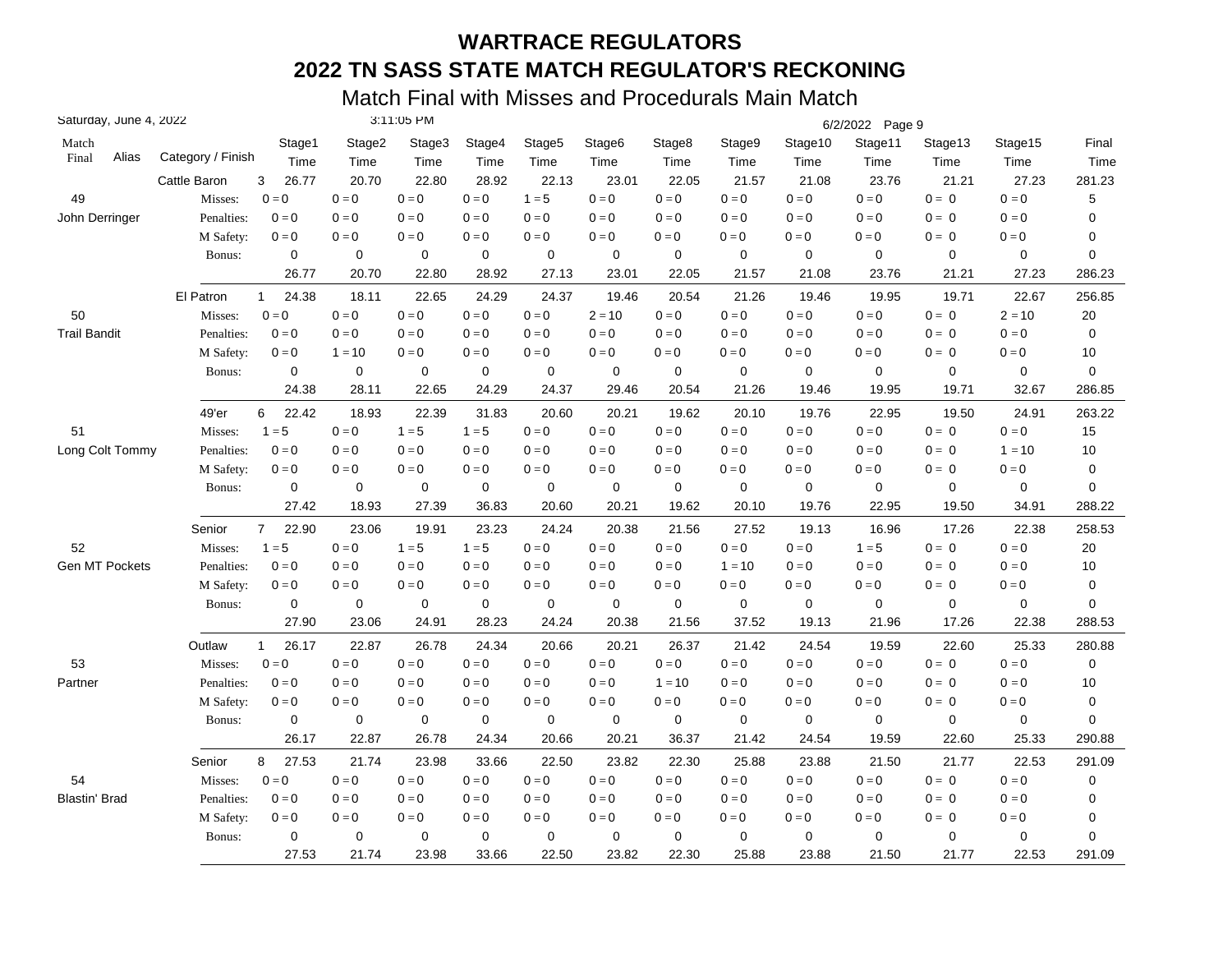| Saturday, June 4, 2022     |                       |                         |             | 3:11:05 PM |             |         |         |             |         |             | 6/2/2022 Page 10 |             |          |        |
|----------------------------|-----------------------|-------------------------|-------------|------------|-------------|---------|---------|-------------|---------|-------------|------------------|-------------|----------|--------|
| Match                      |                       | Stage1                  | Stage2      | Stage3     | Stage4      | Stage5  | Stage6  | Stage8      | Stage9  | Stage10     | Stage11          | Stage13     | Stage15  | Final  |
| Alias<br>Final             | Category / Finish     | Time                    | Time        | Time       | Time        | Time    | Time    | Time        | Time    | Time        | Time             | Time        | Time     | Time   |
| Elder Statesman Gunfighter |                       | 24.46<br>$\mathbf{1}$   | 19.67       | 27.74      | 29.09       | 17.44   | 20.53   | 21.62       | 19.78   | 21.11       | 18.43            | 21.53       | 30.45    | 271.85 |
| 55                         | Misses:               | $0 = 0$                 | $0=0$       | $0 = 0$    | $2 = 10$    | $0 = 0$ | $0=0$   | $0 = 0$     | $0 = 0$ | $0 = 0$     | $1 = 5$          | $0 = 0$     | $1 = 5$  | $20\,$ |
| Widder                     | Penalties:            | $0 = 0$                 | $0=0$       | $0 = 0$    | $0 = 0$     | $0 = 0$ | $0=0$   | $0 = 0$     | $0 = 0$ | $0 = 0$     | $0 = 0$          | $0 = 0$     | $0 = 0$  | 0      |
|                            | M Safety:             | $0=0$                   | $0 = 0$     | $0 = 0$    | $0=0$       | $0 = 0$ | $0 = 0$ | $0 = 0$     | $0 = 0$ | $0 = 0$     | $0 = 0$          | $0 = 0$     | $0=0$    | 0      |
|                            | Bonus:                | $\mathbf 0$             | 0           | 0          | $\mathbf 0$ | 0       | 0       | 0           | 0       | $\mathbf 0$ | $\mathbf 0$      | 0           | 0        | 0      |
|                            |                       | 24.46                   | 19.67       | 27.74      | 39.09       | 17.44   | 20.53   | 21.62       | 19.78   | 21.11       | 23.43            | 21.53       | 35.45    | 291.85 |
|                            | <b>Senior Duelist</b> | 23.75<br>1              | 19.24       | 21.08      | 24.14       | 22.93   | 19.47   | 19.76       | 21.32   | 22.00       | 23.77            | 18.43       | 21.10    | 256.99 |
| 56                         | Misses:               | $0=0$                   | $0=0$       | $0 = 0$    | $0 = 0$     | $0 = 0$ | $0=0$   | $0=0$       | $1 = 5$ | $4 = 20$    | $0 = 0$          | $0 = 0$     | $0 = 0$  | 25     |
| Doc Roy L Pain             | Penalties:            | $0 = 0$                 | $0 = 0$     | $0 = 0$    | $1 = 10$    | $0 = 0$ | $0 = 0$ | $0 = 0$     | $0 = 0$ | $0 = 0$     | $0 = 0$          | $0 = 0$     | $0 = 0$  | 10     |
|                            | M Safety:             | $0 = 0$                 | $0 = 0$     | $0 = 0$    | $0 = 0$     | $0 = 0$ | $0 = 0$ | $0 = 0$     | $0 = 0$ | $0 = 0$     | $0 = 0$          | $0 = 0$     | $0 = 0$  | 0      |
|                            | Bonus:                | 0                       | 0           | 0          | $\mathbf 0$ | 0       | 0       | 0           | 0       | 0           | $\mathbf 0$      | 0           | 0        | 0      |
|                            |                       | 23.75                   | 19.24       | 21.08      | 34.14       | 22.93   | 19.47   | 19.76       | 26.32   | 42.00       | 23.77            | 18.43       | 21.10    | 291.99 |
|                            | 49'er                 | $\overline{7}$<br>24.80 | 26.62       | 20.82      | 25.31       | 20.49   | 21.52   | 19.11       | 20.04   | 19.88       | 19.34            | 25.98       | 24.39    | 268.30 |
| 57                         | Misses:               | $0 = 0$                 | $0 = 0$     | $0 = 0$    | $0 = 0$     | $1 = 5$ | $0 = 0$ | $0 = 0$     | $0 = 0$ | $0 = 0$     | $0 = 0$          | $2 = 10$    | $0 = 0$  | 15     |
| Whiskey Mac                | Penalties:            | $0 = 0$                 | $0 = 0$     | $0 = 0$    | $0 = 0$     | $0 = 0$ | $0 = 0$ | $0 = 0$     | $0 = 0$ | $0 = 0$     | $0 = 0$          | $0 = 0$     | $1 = 10$ | 10     |
|                            | M Safety:             | $0 = 0$                 | $0 = 0$     | $0 = 0$    | $0 = 0$     | $0 = 0$ | $0 = 0$ | $0 = 0$     | $0 = 0$ | $0 = 0$     | $0 = 0$          | $0 = 0$     | $0 = 0$  | 0      |
|                            | Bonus:                | $\mathbf 0$             | $\mathbf 0$ | 0          | $\mathbf 0$ | 0       | 0       | $\mathbf 0$ | 0       | 0           | $\mathbf 0$      | 0           | 0        | 0      |
|                            |                       | 24.80                   | 26.62       | 20.82      | 25.31       | 25.49   | 21.52   | 19.11       | 20.04   | 19.88       | 19.34            | 35.98       | 34.39    | 293.30 |
|                            | Ladies Senior         | 27.77<br>$\mathbf{1}$   | 22.88       | 25.70      | 27.42       | 23.53   | 22.58   | 23.86       | 23.88   | 25.43       | 21.68            | 24.79       | 26.82    | 296.34 |
| 58                         | Misses:               | $0 = 0$                 | $0 = 0$     | $0 = 0$    | $0 = 0$     | $0 = 0$ | $0 = 0$ | $0 = 0$     | $0 = 0$ | $0 = 0$     | $0 = 0$          | $0 = 0$     | $0 = 0$  | 0      |
| Ophelia Payne              | Penalties:            | $0 = 0$                 | $0=0$       | $0 = 0$    | $0 = 0$     | $0 = 0$ | $0 = 0$ | $0 = 0$     | $0 = 0$ | $0 = 0$     | $0 = 0$          | $0 = 0$     | $0 = 0$  | 0      |
|                            | M Safety:             | $0 = 0$                 | $0 = 0$     | $0 = 0$    | $0 = 0$     | $0 = 0$ | $0 = 0$ | $0 = 0$     | $0 = 0$ | $0 = 0$     | $0 = 0$          | $0 = 0$     | $0=0$    | 0      |
|                            | Bonus:                | $\mathbf 0$             | $\mathbf 0$ | 0          | $\mathbf 0$ | 0       | 0       | $\mathbf 0$ | 0       | $\mathbf 0$ | $\mathbf 0$      | $\mathbf 0$ | 0        | 0      |
|                            |                       | 27.77                   | 22.88       | 25.70      | 27.42       | 23.53   | 22.58   | 23.86       | 23.88   | 25.43       | 21.68            | 24.79       | 26.82    | 296.34 |
|                            | Outlaw                | $\overline{2}$<br>27.37 | 20.46       | 23.45      | 25.51       | 22.50   | 22.70   | 24.98       | 22.12   | 22.12       | 28.70            | 20.29       | 23.04    | 283.24 |
| 59                         | Misses:               | $0 = 0$                 | $0 = 0$     | $0 = 0$    | $0 = 0$     | $0 = 0$ | $0 = 0$ | $2 = 10$    | $0 = 0$ | $1 = 5$     | $0 = 0$          | $0 = 0$     | $0 = 0$  | 15     |
| <b>Tennessee Tombston</b>  | Penalties:            | $0 = 0$                 | $0 = 0$     | $0 = 0$    | $0 = 0$     | $0 = 0$ | $0 = 0$ | $0 = 0$     | $0 = 0$ | $0 = 0$     | $0 = 0$          | $0 = 0$     | $0 = 0$  | 0      |
|                            | M Safety:             | $0 = 0$                 | $0 = 0$     | $0 = 0$    | $0 = 0$     | $0 = 0$ | $0 = 0$ | $0 = 0$     | $0 = 0$ | $0 = 0$     | $0 = 0$          | $0 = 0$     | $0 = 0$  | 0      |
|                            | Bonus:                | 0                       | 0           | 0          | $\mathbf 0$ | 0       | 0       | 0           | 0       | 0           | $\mathbf 0$      | 0           | 0        | 0      |
|                            |                       | 27.37                   | 20.46       | 23.45      | 25.51       | 22.50   | 22.70   | 34.98       | 22.12   | 27.12       | 28.70            | 20.29       | 23.04    | 298.24 |
|                            | Cowboy                | 3<br>22.93              | 26.40       | 25.23      | 27.00       | 21.55   | 24.05   | 19.95       | 18.45   | 26.88       | 21.21            | 24.10       | 26.85    | 284.60 |
| 60                         | Misses:               | $0 = 0$                 | $1 = 5$     | $0 = 0$    | $0 = 0$     | $0 = 0$ | $0 = 0$ | $0=0$       | $1 = 5$ | $0 = 0$     | $0 = 0$          | $0 = 0$     | $1 = 5$  | 15     |
| Jake on The Take           | Penalties:            | $0 = 0$                 | $0 = 0$     | $0 = 0$    | $0 = 0$     | $0 = 0$ | $0 = 0$ | $0 = 0$     | $0 = 0$ | $0 = 0$     | $0 = 0$          | $0 = 0$     | $0 = 0$  | 0      |
|                            | M Safety:             | $0 = 0$                 | $0 = 0$     | $0 = 0$    | $0 = 0$     | $0 = 0$ | $0 = 0$ | $0 = 0$     | $0 = 0$ | $0 = 0$     | $0 = 0$          | $0 = 0$     | $0 = 0$  | 0      |
|                            | Bonus:                | $\mathbf 0$             | $\mathbf 0$ | 0          | $\mathbf 0$ | 0       | 0       | 0           | 0       | 0           | $\mathbf 0$      | 0           | 0        | 0      |
|                            |                       | 22.93                   | 31.40       | 25.23      | 27.00       | 21.55   | 24.05   | 19.95       | 23.45   | 26.88       | 21.21            | 24.10       | 31.85    | 299.60 |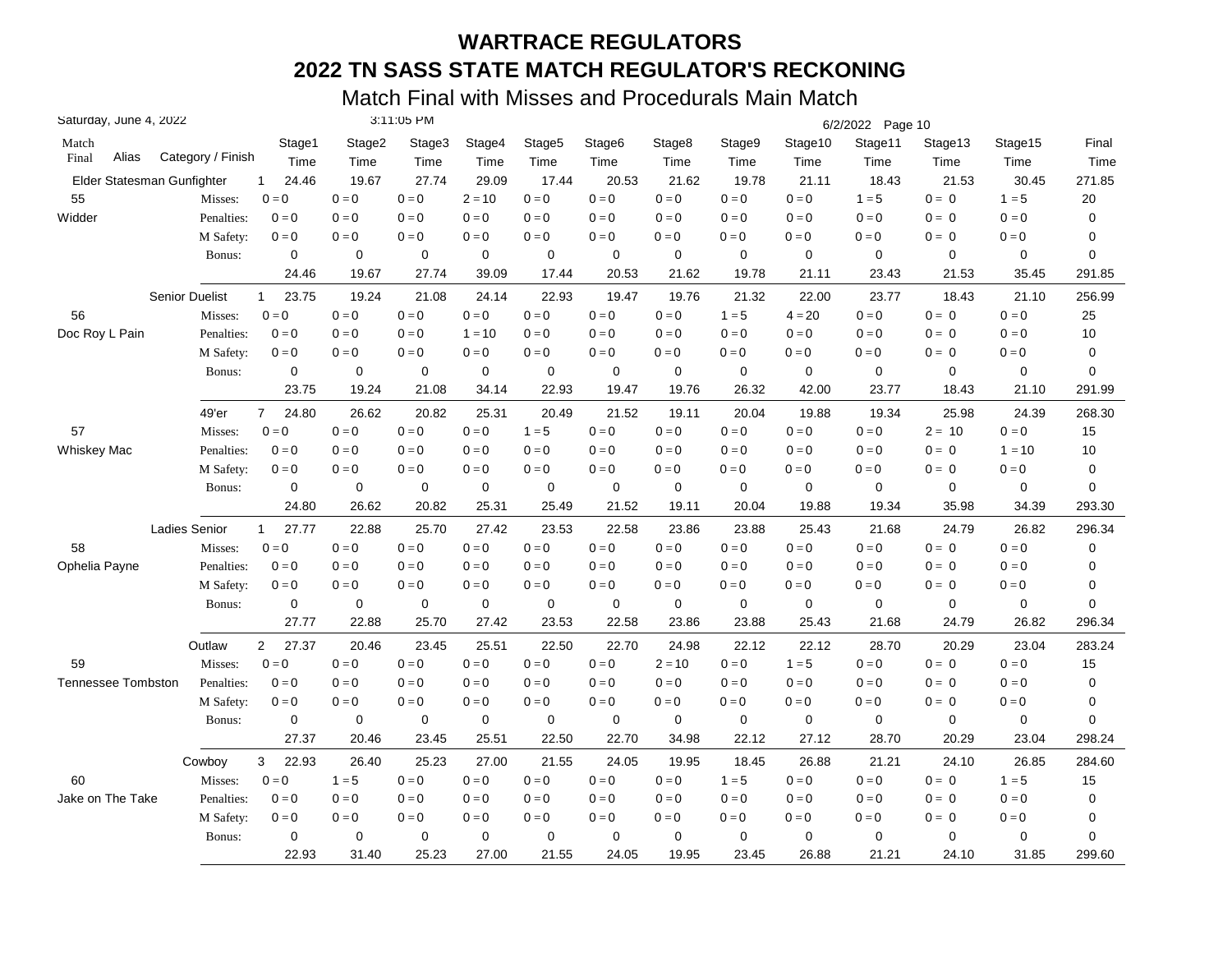| Saturday, June 4, 2022 |                         |                         |             | 3:11:05 PM  |             |                    |                         |             |             |             | 6/2/2022 Page 11          |             |                         |           |
|------------------------|-------------------------|-------------------------|-------------|-------------|-------------|--------------------|-------------------------|-------------|-------------|-------------|---------------------------|-------------|-------------------------|-----------|
| Match                  |                         | Stage1                  | Stage2      | Stage3      | Stage4      | Stage <sub>5</sub> | Stage <sub>6</sub>      | Stage8      | Stage9      | Stage10     | Stage11                   | Stage13     | Stage15                 | Final     |
| Alias<br>Final         | Category / Finish       | Time                    | Time        | Time        | Time        | Time               | Time                    | Time        | Time        | Time        | Time                      | Time        | Time                    | Time      |
|                        | El Patron               | $\overline{2}$<br>28.28 | 24.45       | 25.64       | 29.24       | 25.61              | 22.52                   | 23.51       | 23.69       | 27.45       | 22.41                     | 22.56       | 25.41                   | 300.77    |
| 61                     | Misses:                 | $0 = 0$                 | $0=0$       | $0 = 0$     | $0 = 0$     | $0 = 0$            | $\mathbf{0}=\mathbf{0}$ | $0 = 0$     | $0 = 0$     | $1 = 5$     | $0=0$                     | $0 = 0$     | $0 = 0$                 | 5         |
| <b>Boben Weev</b>      | Penalties:              | $0 = 0$                 | $0 = 0$     | $0 = 0$     | $0 = 0$     | $0 = 0$            | $0 = 0$                 | $0 = 0$     | $0 = 0$     | $0 = 0$     | $0 = 0$                   | $0 = 0$     | $0 = 0$                 | 0         |
|                        | M Safety:               | $0=0$                   | $0 = 0$     | $0 = 0$     | $0 = 0$     | $0=0$              | $0=0$                   | $0 = 0$     | $0 = 0$     | $0 = 0$     | $0 = 0$                   | $0 = 0$     | $0 = 0$                 | 0         |
|                        | Bonus:                  | 0                       | 0           | 0           | $\mathbf 0$ | 0                  | 0                       | $\mathbf 0$ | 0           | 0           | $\mathbf 0$               | 0           | 0                       | 0         |
|                        |                         | 28.28                   | 24.45       | 25.64       | 29.24       | 25.61              | 22.52                   | 23.51       | 23.69       | 32.45       | 22.41                     | 22.56       | 25.41                   | 305.77    |
|                        | Elder Statesman Duelist | 28.65<br>$\mathbf{1}$   | 25.09       | 27.58       | 28.72       | 25.55              | 27.89                   | 24.22       | 23.17       | 24.65       | 23.61                     | 23.11       | 25.56                   | 307.80    |
| 62                     | Misses:                 | $0=0$                   | $0 = 0$     | $0 = 0$     | $0 = 0$     | $0 = 0$            | $0 = 0$                 | $0 = 0$     | $0=0$       | $0 = 0$     | $0=0$                     | $0 = 0$     | $0 = 0$                 | 0         |
| Wild Cactus Jack       | Penalties:              | $0 = 0$                 | $0 = 0$     | $0 = 0$     | $0 = 0$     | $0 = 0$            | $0 = 0$                 | $0 = 0$     | $0 = 0$     | $0 = 0$     | $0 = 0$                   | $0 = 0$     | $0 = 0$                 | 0         |
|                        | M Safety:               | $0 = 0$                 | $0 = 0$     | $0 = 0$     | $0 = 0$     | $0 = 0$            | $0 = 0$                 | $0 = 0$     | $0 = 0$     | $0 = 0$     | $0 = 0$                   | $0 = 0$     | $0 = 0$                 | 0         |
|                        | Bonus:                  | $\mathbf 0$             | $\mathbf 0$ | 0           | $\mathbf 0$ | 0                  | 0                       | $\mathbf 0$ | 0           | $\mathbf 0$ | $\mathbf 0$               | 0           | 0                       | 0         |
|                        |                         | 28.65                   | 25.09       | 27.58       | 28.72       | 25.55              | 27.89                   | 24.22       | 23.17       | 24.65       | 23.61                     | 23.11       | 25.56                   | 307.80    |
|                        | Ladies Wrangler         | 33.18<br>3              | 19.53       | 23.65       | 27.18       | 26.54              | 22.35                   | 23.95       | 28.01       | 24.30       | 21.84                     | 25.13       | 23.62                   | 299.28    |
| 63                     | Misses:                 | $0 = 0$                 | $0 = 0$     | $0 = 0$     | $0 = 0$     | $0 = 0$            | $0 = 0$                 | $1 = 5$     | $1 = 5$     | $0 = 0$     | $0 = 0$                   | $0 = 0$     | $0 = 0$                 | 10        |
| Sapphire Rose          | Penalties:              | $0 = 0$                 | $0 = 0$     | $0 = 0$     | $0 = 0$     | $0=0$              | $0 = 0$                 | $0 = 0$     | $0=0$       | $0 = 0$     | $0 = 0$                   | $0 = 0$     | $0 = 0$                 | 0         |
|                        | M Safety:               | $0 = 0$                 | $0 = 0$     | $0 = 0$     | $0 = 0$     | $0 = 0$            | $0 = 0$                 | $0 = 0$     | $0 = 0$     | $0 = 0$     | $0 = 0$                   | $0 = 0$     | $0 = 0$                 | 0         |
|                        | Bonus:                  | 0                       | 0           | 0           | 0           | 0                  | 0                       | $\mathbf 0$ | 0           | 0           | 0                         | $\mathbf 0$ | 0                       | 0         |
|                        |                         | 33.18                   | 19.53       | 23.65       | 27.18       | 26.54              | 22.35                   | 28.95       | 33.01       | 24.30       | 21.84                     | 25.13       | 23.62                   | 309.28    |
|                        | Senior Gunfighter       | 25.28<br>$\overline{2}$ | 23.60       | 28.26       | 30.92       | 22.86              | 22.87                   | 23.29       | 22.55       | 22.32       | 23.68                     | 21.91       | 23.81                   | 291.35    |
| 64                     | Misses:                 | $0 = 0$                 | $0 = 0$     | $0 = 0$     | $0 = 0$     | $0 = 0$            | $0 = 0$                 | $2 = 10$    | $0 = 0$     | $0 = 0$     | $0 = 0$                   | $0 = 0$     | $0 = 0$                 | 10        |
| Preacherman            | Penalties:              | $0 = 0$                 | $0 = 0$     | $0 = 0$     | $0 = 0$     | $0 = 0$            | $0 = 0$                 | $1 = 10$    | $0 = 0$     | $0 = 0$     | $0 = 0$                   | $0 = 0$     | $0 = 0$                 | 10        |
|                        | M Safety:               | $0 = 0$                 | $0 = 0$     | $0 = 0$     | $0 = 0$     | $0=0$              | $0 = 0$                 | $0 = 0$     | $0 = 0$     | $0 = 0$     | $0 = 0$                   | $0 = 0$     | $0 = 0$                 | 0         |
|                        | Bonus:                  | $\mathbf 0$             | $\mathbf 0$ | $\mathbf 0$ | 0           | $\mathbf 0$        | 0                       | $\mathbf 0$ | $\mathbf 0$ | $\mathbf 0$ | $\mathbf 0$               | $\mathbf 0$ | 0                       | 0         |
|                        |                         | 25.28                   | 23.60       | 28.26       | 30.92       | 22.86              | 22.87                   | 43.29       | 22.55       | 22.32       | 23.68                     | 21.91       | 23.81                   | 311.35    |
|                        | Cowboy                  | 26.93<br>4              | 24.42       | 24.31       | 24.44       | 21.33              | 20.32                   | 20.71       | 24.28       | 22.89       | 24.21                     | 21.69       | 20.90                   | 276.43    |
| 65                     | Misses:                 | $0 = 0$                 | $0 = 0$     | $0 = 0$     | $0 = 0$     | $0 = 0$            | $0 = 0$                 | $0 = 0$     | $5 = 25$    | $1 = 5$     | $\mathbf{0} = \mathbf{0}$ | $1 = 5$     | $\mathbf{0}=\mathbf{0}$ | 35        |
| Willy Joe              | Penalties:              | $0 = 0$                 | $0 = 0$     | $0 = 0$     | $0 = 0$     | $0 = 0$            | $0 = 0$                 | $0 = 0$     | $0 = 0$     | $0 = 0$     | $0 = 0$                   | $0 = 0$     | $0 = 0$                 | $\pmb{0}$ |
|                        | M Safety:               | $0 = 0$                 | $0 = 0$     | $0 = 0$     | $0 = 0$     | $0 = 0$            | $0 = 0$                 | $0 = 0$     | $0 = 0$     | $0 = 0$     | $0 = 0$                   | $0 = 0$     | $0 = 0$                 | 0         |
|                        | Bonus:                  | 0                       | 0           | 0           | 0           | 0                  | 0                       | $\mathbf 0$ | 0           | $\mathbf 0$ | $\mathbf 0$               | 0           | 0                       | 0         |
|                        |                         | 26.93                   | 24.42       | 24.31       | 24.44       | 21.33              | 20.32                   | 20.71       | 49.28       | 27.89       | 24.21                     | 26.69       | 20.90                   | 311.43    |
|                        | Ladies Wrangler         | $\overline{4}$<br>27.45 | 19.37       | 24.42       | 28.92       | 20.81              | 27.51                   | 22.62       | 27.43       | 21.38       | 28.07                     | 25.08       | 24.08                   | 297.14    |
| 66                     | Misses:                 | $1 = 5$                 | $0 = 0$     | $0 = 0$     | $0 = 0$     | $0=0$              | $1 = 5$                 | $0 = 0$     | $0 = 0$     | $0 = 0$     | $1 = 5$                   | $0 = 0$     | $0 = 0$                 | 15        |
| <b>Tilly Two Spurs</b> | Penalties:              | $0 = 0$                 | $0 = 0$     | $0 = 0$     | $0 = 0$     | $0 = 0$            | $0 = 0$                 | $0 = 0$     | $0 = 0$     | $0 = 0$     | $0 = 0$                   | $0 = 0$     | $0 = 0$                 | 0         |
|                        | M Safety:               | $0=0$                   | $0 = 0$     | $0 = 0$     | $0 = 0$     | $0 = 0$            | $0 = 0$                 | $0 = 0$     | $0 = 0$     | $0 = 0$     | $0 = 0$                   | $0 = 0$     | $0 = 0$                 | 0         |
|                        | Bonus:                  | 0                       | $\mathbf 0$ | 0           | $\mathbf 0$ | 0                  | $\mathbf 0$             | $\mathbf 0$ | $\mathbf 0$ | $\mathbf 0$ | $\mathbf 0$               | 0           | 0                       | 0         |
|                        |                         | 32.45                   | 19.37       | 24.42       | 28.92       | 20.81              | 32.51                   | 22.62       | 27.43       | 21.38       | 33.07                     | 25.08       | 24.08                   | 312.14    |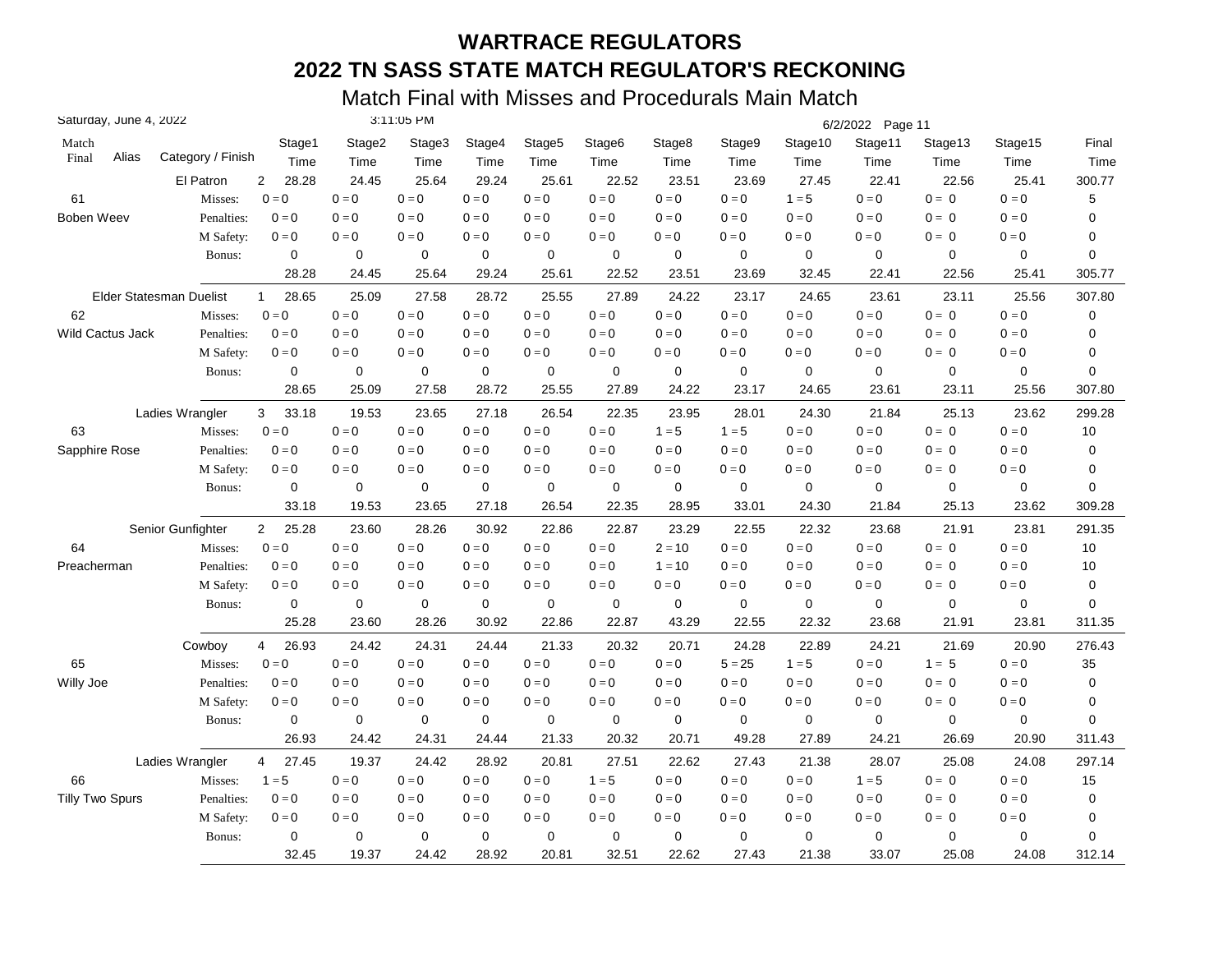| Saturday, June 4, 2022   |                                |                         |             | 3:11:06 PM  |                           |                    |             |             |                         |             | 6/2/2022 Page 12 |             |                         |                |
|--------------------------|--------------------------------|-------------------------|-------------|-------------|---------------------------|--------------------|-------------|-------------|-------------------------|-------------|------------------|-------------|-------------------------|----------------|
| Match                    |                                | Stage1                  | Stage2      | Stage3      | Stage4                    | Stage <sub>5</sub> | Stage6      | Stage8      | Stage9                  | Stage10     | Stage11          | Stage13     | Stage15                 | Final          |
| Alias<br>Final           | Category / Finish              | Time                    | Time        | Time        | Time                      | Time               | Time        | Time        | Time                    | Time        | Time             | Time        | Time                    | Time           |
|                          | 49'er                          | 8<br>28.73              | 21.08       | 24.25       | 25.21                     | 23.68              | 23.99       | 27.24       | 21.90                   | 25.71       | 24.03            | 23.17       | 29.13                   | 298.12         |
| 67                       | Misses:                        | $\mathbf{0}=\mathbf{0}$ | $0 = 0$     | $0 = 0$     | $0 = 0$                   | $0=0$              | $0 = 0$     | $0 = 0$     | $0 = 0$                 | $0 = 0$     | $1 = 5$          | $0 = 0$     | $0 = 0$                 | 5              |
| English Tom              | Penalties:                     | $0 = 0$                 | $0 = 0$     | $0 = 0$     | $0 = 0$                   | $0 = 0$            | $0 = 0$     | $0 = 0$     | $0 = 0$                 | $0 = 0$     | $0 = 0$          | $0 = 0$     | $1 = 10$                | 10             |
|                          | M Safety:                      | $0=0$                   | $0=0$       | $0 = 0$     | $0 = 0$                   | $0 = 0$            | $0 = 0$     | $0 = 0$     | $0 = 0$                 | $0=0$       | $0 = 0$          | $0 = 0$     | $0=0$                   | 0              |
|                          | Bonus:                         | $\mathbf 0$             | $\mathbf 0$ | $\mathbf 0$ | $\mathbf 0$               | $\mathbf 0$        | $\mathbf 0$ | $\mathbf 0$ | $\mathbf 0$             | $\mathbf 0$ | $\mathbf 0$      | 0           | $\Omega$                | $\overline{0}$ |
|                          |                                | 28.73                   | 21.08       | 24.25       | 25.21                     | 23.68              | 23.99       | 27.24       | 21.90                   | 25.71       | 29.03            | 23.17       | 39.13                   | 313.12         |
|                          | Elder Statesman Gunfighter     | 27.70<br>$\mathbf{2}$   | 24.97       | 25.74       | 27.78                     | 24.97              | 22.63       | 29.62       | 28.02                   | 24.31       | 21.84            | 21.59       | 24.83                   | 304.00         |
| 68                       | Misses:                        | $0 = 0$                 | $0=0$       | $2 = 10$    | $0 = 0$                   | $0=0$              | $0 = 0$     | $0 = 0$     | $0 = 0$                 | $0 = 0$     | $0 = 0$          | $0 = 0$     | $0 = 0$                 | 10             |
| Lonesome Al              | Penalties:                     | $0 = 0$                 | $0 = 0$     | $0 = 0$     | $0 = 0$                   | $0 = 0$            | $0 = 0$     | $0 = 0$     | $0 = 0$                 | $0 = 0$     | $0 = 0$          | $0 = 0$     | $0 = 0$                 | 0              |
|                          | M Safety:                      | $0 = 0$                 | $0 = 0$     | $0 = 0$     | $0 = 0$                   | $0 = 0$            | $0 = 0$     | $0 = 0$     | $0 = 0$                 | $0 = 0$     | $0 = 0$          | $0 = 0$     | $0 = 0$                 | $\pmb{0}$      |
|                          | Bonus:                         | 0                       | $\mathbf 0$ | $\mathbf 0$ | $\mathbf 0$               | $\mathbf 0$        | 0           | $\mathbf 0$ | $\mathbf 0$             | $\mathbf 0$ | $\mathbf 0$      | 0           | 0                       | $\mathbf 0$    |
|                          |                                | 27.70                   | 24.97       | 35.74       | 27.78                     | 24.97              | 22.63       | 29.62       | 28.02                   | 24.31       | 21.84            | 21.59       | 24.83                   | 314.00         |
|                          | Silver Senior Gunfighter 65+   | 27.63<br>$\mathbf{1}$   | 20.46       | 26.29       | 30.90                     | 23.91              | 21.82       | 24.38       | 23.38                   | 28.53       | 22.72            | 23.63       | 25.93                   | 299.58         |
| 69                       | Misses:                        | $1 = 5$                 | $0=0$       | $0 = 0$     | $1 = 5$                   | $0=0$              | $1 = 5$     | $0 = 0$     | $0 = 0$                 | $0=0$       | $0 = 0$          | $0 = 0$     | $0 = 0$                 | 15             |
| <b>Brushy Creek Bill</b> | Penalties:                     | $0 = 0$                 | $0 = 0$     | $0 = 0$     | $0 = 0$                   | $0 = 0$            | $0 = 0$     | $0 = 0$     | $0 = 0$                 | $0=0$       | $0 = 0$          | $0 = 0$     | $0 = 0$                 | 0              |
|                          | M Safety:                      | $0 = 0$                 | $0 = 0$     | $0 = 0$     | $0 = 0$                   | $0 = 0$            | $0 = 0$     | $0 = 0$     | $0 = 0$                 | $0 = 0$     | $0 = 0$          | $0 = 0$     | $0 = 0$                 | 0              |
|                          | Bonus:                         | 0                       | 0           | 0           | 0                         | 0                  | 0           | $\mathbf 0$ | 0                       | 0           | 0                | $\mathbf 0$ | 0                       | $\mathbf 0$    |
|                          |                                | 32.63                   | 20.46       | 26.29       | 35.90                     | 23.91              | 26.82       | 24.38       | 23.38                   | 28.53       | 22.72            | 23.63       | 25.93                   | 314.58         |
|                          | <b>Silver Senior</b>           | 27.84<br>3              | 22.76       | 24.10       | 32.16                     | 24.20              | 24.36       | 23.96       | 26.72                   | 25.67       | 24.00            | 24.00       | 25.42                   | 305.19         |
| 70                       | Misses:                        | $0 = 0$                 | $0 = 0$     | $0 = 0$     | $1 = 5$                   | $0 = 0$            | $0 = 0$     | $0 = 0$     | $0 = 0$                 | $0 = 0$     | $1 = 5$          | $0 = 0$     | $0 = 0$                 | 10             |
| <b>Tinhorn Timmy</b>     | Penalties:                     | $0 = 0$                 | $0 = 0$     | $0 = 0$     | $0 = 0$                   | $0=0$              | $0 = 0$     | $0 = 0$     | $\mathbf{0}=\mathbf{0}$ | $0 = 0$     | $0=0$            | $0 = 0$     | $0 = 0$                 | 0              |
|                          | M Safety:                      | $0 = 0$                 | $0 = 0$     | $0 = 0$     | $\mathbf{0} = \mathbf{0}$ | $0=0$              | $0 = 0$     | $0 = 0$     | $0 = 0$                 | $0 = 0$     | $0 = 0$          | $0 = 0$     | $0 = 0$                 | 0              |
|                          | Bonus:                         | $\mathbf 0$             | $\mathbf 0$ | $\mathbf 0$ | $\mathbf 0$               | $\mathbf 0$        | 0           | $\mathbf 0$ | $\mathbf 0$             | $\mathbf 0$ | $\mathbf 0$      | $\mathbf 0$ | 0                       | $\mathbf 0$    |
|                          |                                | 27.84                   | 22.76       | 24.10       | 37.16                     | 24.20              | 24.36       | 23.96       | 26.72                   | 25.67       | 29.00            | 24.00       | 25.42                   | 315.19         |
|                          | <b>B</b> Western               | 28.37<br>5              | 24.48       | 24.11       | 32.87                     | 24.49              | 25.36       | 22.94       | 22.42                   | 24.64       | 24.57            | 33.68       | 23.61                   | 311.54         |
| 71                       | Misses:                        | $0 = 0$                 | $0=0$       | $0 = 0$     | $0 = 0$                   | $0 = 0$            | $0 = 0$     | $0 = 0$     | $1 = 5$                 | $0 = 0$     | $0=0$            | $0 = 0$     | $\mathbf{0}=\mathbf{0}$ | 5              |
| <b>Blue Eyed Drifter</b> | Penalties:                     | $0 = 0$                 | $0=0$       | $0 = 0$     | $0 = 0$                   | $0 = 0$            | $0 = 0$     | $0 = 0$     | $0 = 0$                 | $0 = 0$     | $0 = 0$          | $0 = 0$     | $0 = 0$                 | 0              |
|                          | M Safety:                      | $0 = 0$                 | $0 = 0$     | $0 = 0$     | $0 = 0$                   | $0 = 0$            | $0 = 0$     | $0 = 0$     | $0 = 0$                 | $0 = 0$     | $0 = 0$          | $0 = 0$     | $0 = 0$                 | $\mathbf 0$    |
|                          | Bonus:                         | $\pmb{0}$               | $\mathbf 0$ | 0           | 0                         | 0                  | 0           | $\pmb{0}$   | 0                       | $\mathbf 0$ | $\mathbf 0$      | 0           | 0                       | 0              |
|                          |                                | 28.37                   | 24.48       | 24.11       | 32.87                     | 24.49              | 25.36       | 22.94       | 27.42                   | 24.64       | 24.57            | 33.68       | 23.61                   | 316.54         |
|                          | <b>Elder Statesman Duelist</b> | $\overline{2}$<br>24.95 | 20.64       | 22.37       | 25.43                     | 22.43              | 22.96       | 24.44       | 19.99                   | 21.10       | 22.61            | 21.38       | 23.78                   | 272.08         |
| 72                       | Misses:                        | $2 = 10$                | $0 = 0$     | $0 = 0$     | $0 = 0$                   | $0 = 0$            | $0 = 0$     | $4 = 20$    | $0=0$                   | $0=0$       | $0 = 0$          | $0 = 0$     | $1 = 5$                 | 35             |
| Amaduelist               | Penalties:                     | $0=0$                   | $0 = 0$     | $0 = 0$     | $0 = 0$                   | $0=0$              | $0=0$       | $0 = 0$     | $0 = 0$                 | $0 = 0$     | $0=0$            | $0 = 0$     | $0 = 0$                 | $\mathbf 0$    |
|                          | M Safety:                      | $1 = 10$                | $0 = 0$     | $0 = 0$     | $0 = 0$                   | $0=0$              | $0 = 0$     | $0 = 0$     | $0 = 0$                 | $0 = 0$     | $0 = 0$          | $0 = 0$     | $0 = 0$                 | 10             |
|                          | Bonus:                         | 0                       | $\mathbf 0$ | $\mathbf 0$ | $\mathbf 0$               | $\mathbf 0$        | 0           | $\mathbf 0$ | $\mathbf 0$             | $\mathbf 0$ | $\mathbf 0$      | 0           | 0                       | 0              |
|                          |                                | 44.95                   | 20.64       | 22.37       | 25.43                     | 22.43              | 22.96       | 44.44       | 19.99                   | 21.10       | 22.61            | 21.38       | 28.78                   | 317.08         |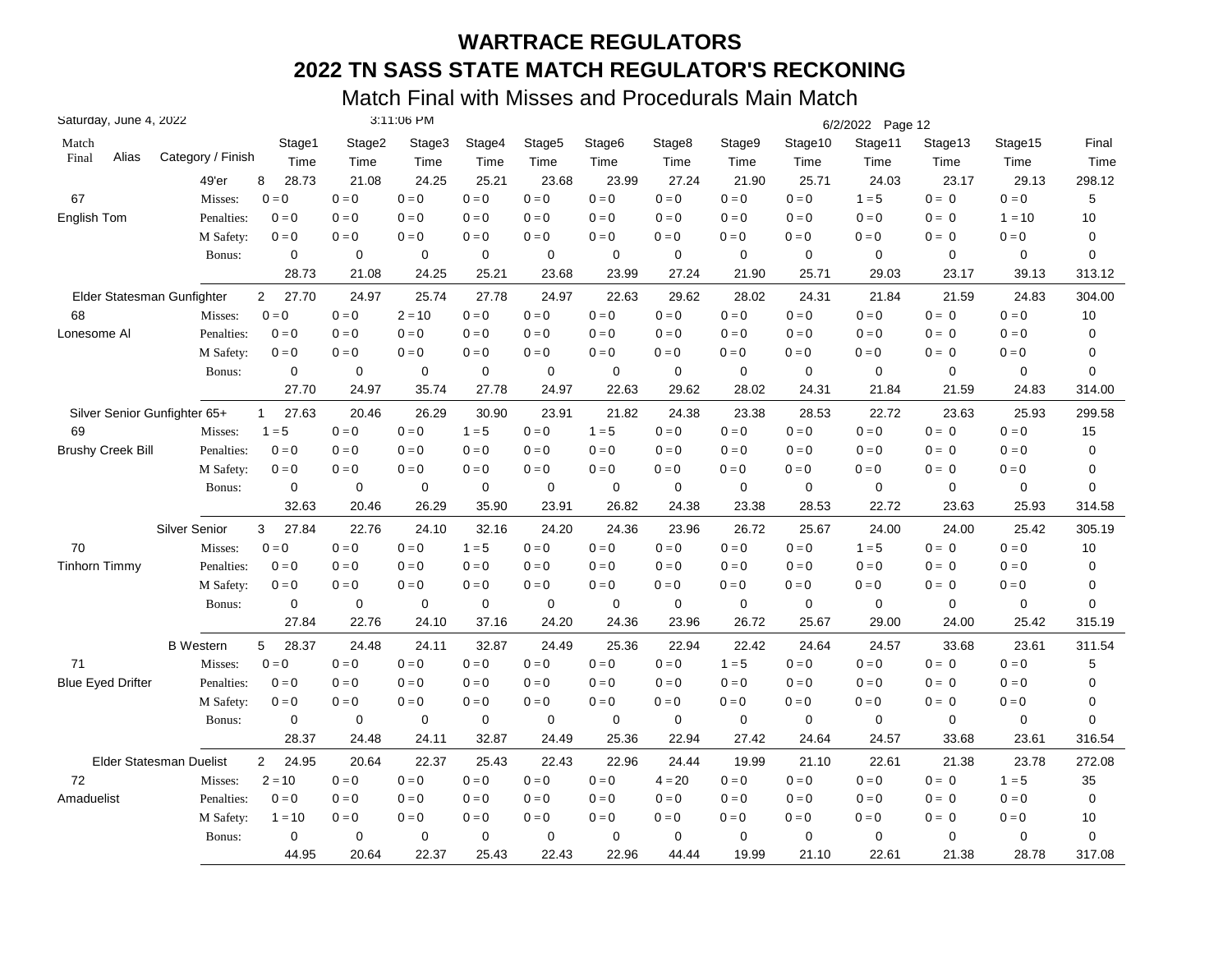| Saturday, June 4, 2022 |                                   |                         |             | 3:11:06 PM |         |                    |                    |             |         |             | 6/2/2022 Page 13 |             |                         |             |
|------------------------|-----------------------------------|-------------------------|-------------|------------|---------|--------------------|--------------------|-------------|---------|-------------|------------------|-------------|-------------------------|-------------|
| Match                  |                                   | Stage1                  | Stage2      | Stage3     | Stage4  | Stage <sub>5</sub> | Stage <sub>6</sub> | Stage8      | Stage9  | Stage10     | Stage11          | Stage13     | Stage15                 | Final       |
| Alias<br>Final         | Category / Finish                 | Time                    | Time        | Time       | Time    | Time               | Time               | Time        | Time    | Time        | Time             | Time        | Time                    | Time        |
|                        | Gunfighter                        | 5<br>26.35              | 24.91       | 26.27      | 28.07   | 22.90              | 24.51              | 22.31       | 23.01   | 27.85       | 22.77            | 22.96       | 31.70                   | 303.61      |
| 73                     | Misses:                           | $0 = 0$                 | $0=0$       | $0 = 0$    | $0 = 0$ | $1 = 5$            | $0 = 0$            | $1 = 5$     | $0 = 0$ | $0=0$       | $0=0$            | $1 = 5$     | $0 = 0$                 | 15          |
| Jean DUKE              | Penalties:                        | $0 = 0$                 | $0 = 0$     | $0 = 0$    | $0 = 0$ | $0 = 0$            | $0 = 0$            | $0 = 0$     | $0 = 0$ | $0 = 0$     | $0 = 0$          | $0 = 0$     | $0 = 0$                 | 0           |
|                        | M Safety:                         | $0 = 0$                 | $0=0$       | $0 = 0$    | $0 = 0$ | $0 = 0$            | $0 = 0$            | $0 = 0$     | $0 = 0$ | $0 = 0$     | $0=0$            | $0 = 0$     | $0 = 0$                 | 0           |
|                        | Bonus:                            | 0                       | 0           | 0          | 0       | 0                  | 0                  | $\mathbf 0$ | 0       | 0           | $\mathbf 0$      | 0           | 0                       | 0           |
|                        |                                   | 26.35                   | 24.91       | 26.27      | 28.07   | 27.90              | 24.51              | 27.31       | 23.01   | 27.85       | 22.77            | 27.96       | 31.70                   | 318.61      |
|                        | Ladies Senior                     | $\overline{2}$<br>23.11 | 31.26       | 35.47      | 25.90   | 22.00              | 29.52              | 22.64       | 23.96   | 21.73       | 24.14            | 23.17       | 22.54                   | 305.44      |
| 74                     | Misses:                           | $1 = 5$                 | $0=0$       | $1 = 5$    | $0=0$   | $0 = 0$            | $1 = 5$            | $0 = 0$     | $0=0$   | $0 = 0$     | $0=0$            | $0 = 0$     | $0 = 0$                 | 15          |
| <b>Island Girl</b>     | Penalties:                        | $0 = 0$                 | $0 = 0$     | $0 = 0$    | $0 = 0$ | $0 = 0$            | $0 = 0$            | $0 = 0$     | $0 = 0$ | $0 = 0$     | $0 = 0$          | $0 = 0$     | $0 = 0$                 | 0           |
|                        | M Safety:                         | $0 = 0$                 | $0 = 0$     | $0 = 0$    | $0 = 0$ | $0 = 0$            | $0 = 0$            | $0 = 0$     | $0 = 0$ | $0 = 0$     | $0 = 0$          | $0 = 0$     | $0 = 0$                 | 0           |
|                        | Bonus:                            | 0                       | $\mathbf 0$ | 0          | 0       | 0                  | $\mathbf 0$        | $\mathbf 0$ | 0       | $\mathbf 0$ | $\mathbf 0$      | $\mathbf 0$ | 0                       | 0           |
|                        |                                   | 28.11                   | 31.26       | 40.47      | 25.90   | 22.00              | 34.52              | 22.64       | 23.96   | 21.73       | 24.14            | 23.17       | 22.54                   | 320.44      |
|                        | El Patron                         | 31.99<br>3              | 25.51       | 31.13      | 30.44   | 24.97              | 25.52              | 24.09       | 25.87   | 24.35       | 23.09            | 22.97       | 24.45                   | 314.38      |
| 75                     | Misses:                           | $0 = 0$                 | $0 = 0$     | $0 = 0$    | $0 = 0$ | $0 = 0$            | $0 = 0$            | $0 = 0$     | $0 = 0$ | $0 = 0$     | $0 = 0$          | $0 = 0$     | $0 = 0$                 | $\mathbf 0$ |
| Polecat Joe            | Penalties:                        | $0 = 0$                 | $0=0$       | $0 = 0$    | $0 = 0$ | $0 = 0$            | $0 = 0$            | $0 = 0$     | $0 = 0$ | $0 = 0$     | $0 = 0$          | $1 = 10$    | $0 = 0$                 | 10          |
|                        | M Safety:                         | $0 = 0$                 | $0 = 0$     | $0 = 0$    | $0 = 0$ | $0 = 0$            | $0 = 0$            | $0 = 0$     | $0 = 0$ | $0 = 0$     | $0 = 0$          | $0 = 0$     | $0 = 0$                 | 0           |
|                        | Bonus:                            | $\mathbf 0$             | 0           | 0          | 0       | 0                  | 0                  | 0           | 0       | 0           | 0                | 0           | 0                       | 0           |
|                        |                                   | 31.99                   | 25.51       | 31.13      | 30.44   | 24.97              | 25.52              | 24.09       | 25.87   | 24.35       | 23.09            | 32.97       | 24.45                   | 324.38      |
|                        | Classic Cowboy                    | 29.47<br>$\overline{2}$ | 27.06       | 29.99      | 29.27   | 25.26              | 21.06              | 25.38       | 25.08   | 24.40       | 25.39            | 24.26       | 24.20                   | 310.82      |
| 76                     | Misses:                           | $0 = 0$                 | $0 = 0$     | $0 = 0$    | $0 = 0$ | $0 = 0$            | $1 = 5$            | $0 = 0$     | $0 = 0$ | $0 = 0$     | $0 = 0$          | $0 = 0$     | $0 = 0$                 | 5           |
| Ben T Iron             | Penalties:                        | $0 = 0$                 | $1 = 10$    | $0 = 0$    | $0 = 0$ | $0 = 0$            | $0 = 0$            | $0 = 0$     | $0 = 0$ | $0 = 0$     | $0 = 0$          | $0 = 0$     | $0 = 0$                 | 10          |
|                        | M Safety:                         | $0 = 0$                 | $0 = 0$     | $0 = 0$    | $0=0$   | $0=0$              | $0 = 0$            | $0 = 0$     | $0 = 0$ | $0 = 0$     | $0 = 0$          | $0 = 0$     | $0 = 0$                 | 0           |
|                        | Bonus:                            | $\mathbf 0$             | $\mathbf 0$ | 0          | 0       | $\mathbf 0$        | $\mathbf 0$        | $\mathbf 0$ | 0       | $\mathbf 0$ | $\mathbf 0$      | $\mathbf 0$ | 0                       | 0           |
|                        |                                   | 29.47                   | 37.06       | 29.99      | 29.27   | 25.26              | 26.06              | 25.38       | 25.08   | 24.40       | 25.39            | 24.26       | 24.20                   | 325.82      |
|                        | <b>Frontier Cartridge Duelist</b> | 29.15<br>$\mathbf{1}$   | 27.55       | 27.86      | 29.21   | 25.84              | 27.09              | 25.68       | 24.05   | 24.35       | 25.70            | 24.68       | 29.81                   | 320.97      |
| 77                     | Misses:                           | $0 = 0$                 | $0 = 0$     | $0 = 0$    | $0 = 0$ | $0 = 0$            | $1 = 5$            | $0 = 0$     | $0 = 0$ | $0 = 0$     | $0 = 0$          | $0 = 0$     | $\mathbf{0}=\mathbf{0}$ | 5           |
| Deputy Short Stack     | Penalties:                        | $0 = 0$                 | $0 = 0$     | $0 = 0$    | $0 = 0$ | $0 = 0$            | $0 = 0$            | $0 = 0$     | $0 = 0$ | $0 = 0$     | $0 = 0$          | $0 = 0$     | $0 = 0$                 | 0           |
|                        | M Safety:                         | $0 = 0$                 | $0 = 0$     | $0 = 0$    | $0 = 0$ | $0 = 0$            | $0 = 0$            | $0 = 0$     | $0 = 0$ | $0 = 0$     | $0 = 0$          | $0 = 0$     | $0 = 0$                 | 0           |
|                        | Bonus:                            | 0                       | $\mathbf 0$ | 0          | 0       | 0                  | $\mathbf 0$        | $\mathbf 0$ | 0       | $\mathbf 0$ | $\mathbf 0$      | 0           | 0                       | 0           |
|                        |                                   | 29.15                   | 27.55       | 27.86      | 29.21   | 25.84              | 32.09              | 25.68       | 24.05   | 24.35       | 25.70            | 24.68       | 29.81                   | 325.97      |
|                        | Elder Statesman Duelist           | 30.58<br>3              | 24.50       | 26.36      | 31.73   | 24.36              | 23.50              | 23.89       | 24.49   | 24.24       | 25.99            | 23.66       | 23.78                   | 307.08      |
| 78                     | Misses:                           | $0 = 0$                 | $1 = 5$     | $0 = 0$    | $0 = 0$ | $0=0$              | $0 = 0$            | $1 = 5$     | $0 = 0$ | $1 = 5$     | $1 = 5$          | $0 = 0$     | $0 = 0$                 | 20          |
| Scrub Oak Willie       | Penalties:                        | $0 = 0$                 | $0 = 0$     | $0 = 0$    | $0 = 0$ | $0 = 0$            | $0 = 0$            | $0 = 0$     | $0 = 0$ | $0 = 0$     | $0 = 0$          | $0 = 0$     | $0 = 0$                 | 0           |
|                        | M Safety:                         | $0 = 0$                 | $0=0$       | $0 = 0$    | $0 = 0$ | $0 = 0$            | $0 = 0$            | $0 = 0$     | $0 = 0$ | $0 = 0$     | $0 = 0$          | $0 = 0$     | $0 = 0$                 | 0           |
|                        | Bonus:                            | 0                       | 0           | 0          | 0       | 0                  | $\mathbf 0$        | $\mathbf 0$ | 0       | 0           | 0                | $\mathbf 0$ | 0                       | 0           |
|                        |                                   | 30.58                   | 29.50       | 26.36      | 31.73   | 24.36              | 23.50              | 28.89       | 24.49   | 29.24       | 30.99            | 23.66       | 23.78                   | 327.08      |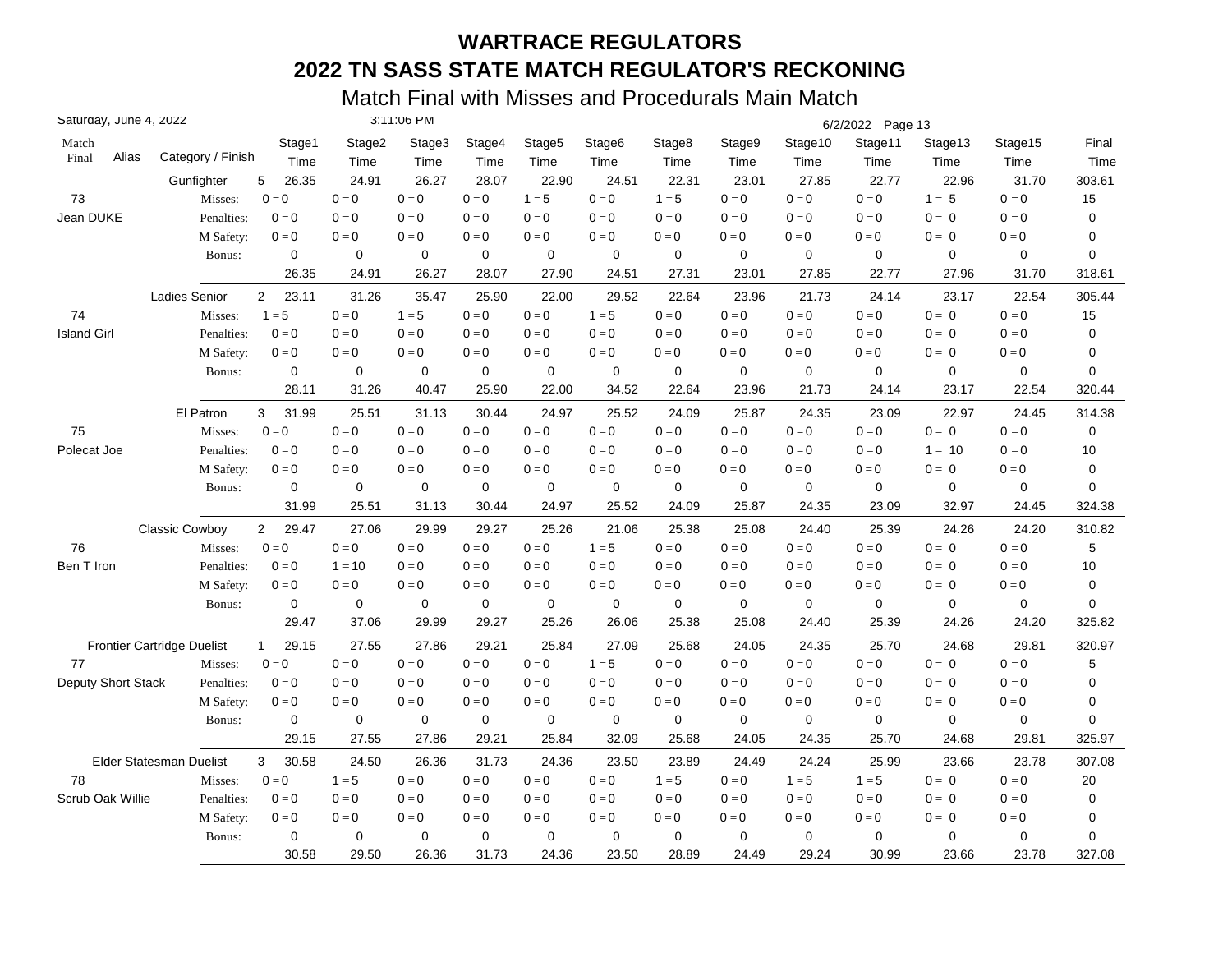| Saturday, June 4, 2022       |                           |                   |                         |             | 3:11:06 PM  |             |                    |                    |             |             |             | 6/2/2022 Page 14 |             |                         |             |
|------------------------------|---------------------------|-------------------|-------------------------|-------------|-------------|-------------|--------------------|--------------------|-------------|-------------|-------------|------------------|-------------|-------------------------|-------------|
| Match                        |                           |                   | Stage1                  | Stage2      | Stage3      | Stage4      | Stage <sub>5</sub> | Stage <sub>6</sub> | Stage8      | Stage9      | Stage10     | Stage11          | Stage13     | Stage15                 | Final       |
| Alias<br>Final               |                           | Category / Finish | Time                    | Time        | Time        | Time        | Time               | Time               | Time        | Time        | Time        | Time             | Time        | Time                    | Time        |
|                              | Young Guns Boy            |                   | 26.12<br>$\overline{2}$ | 24.94       | 23.12       | 24.50       | 23.78              | 21.46              | 22.37       | 18.84       | 20.31       | 20.20            | 19.41       | 23.67                   | 268.72      |
| 79                           |                           | Misses:           | $0 = 0$                 | $1 = 5$     | $1 = 5$     | $0 = 0$     | $3 = 15$           | $2 = 10$           | $1 = 5$     | $1 = 5$     | $1 = 5$     | $0 = 0$          | $0 = 0$     | $2 = 10$                | 60          |
| <b>Twelve Gage</b>           |                           | Penalties:        | $0 = 0$                 | $0 = 0$     | $0 = 0$     | $0 = 0$     | $0 = 0$            | $0 = 0$            | $0 = 0$     | $0 = 0$     | $0 = 0$     | $0 = 0$          | $0 = 0$     | $0 = 0$                 | 0           |
|                              |                           | M Safety:         | $0=0$                   | $0=0$       | $0 = 0$     | $0 = 0$     | $0=0$              | $0 = 0$            | $0 = 0$     | $0 = 0$     | $0 = 0$     | $0 = 0$          | $0 = 0$     | $0 = 0$                 | 0           |
|                              |                           | Bonus:            | $\mathbf 0$             | $\mathbf 0$ | $\mathbf 0$ | $\mathbf 0$ | $\mathbf 0$        | $\mathbf 0$        | $\mathbf 0$ | $\mathbf 0$ | $\mathbf 0$ | $\mathbf 0$      | $\mathbf 0$ | 0                       | 0           |
|                              |                           |                   | 26.12                   | 29.94       | 28.12       | 24.50       | 38.78              | 31.46              | 27.37       | 23.84       | 25.31       | 20.20            | 19.41       | 33.67                   | 328.72      |
|                              | Ladies Wrangler           |                   | 5<br>27.64              | 21.81       | 24.33       | 25.93       | 30.23              | 29.02              | 29.71       | 21.88       | 23.76       | 20.70            | 24.37       | 32.93                   | 312.31      |
| 80                           |                           | Misses:           | $0 = 0$                 | $0 = 0$     | $0 = 0$     | $0 = 0$     | $0 = 0$            | $1 = 5$            | $0 = 0$     | $0=0$       | $1 = 5$     | $0 = 0$          | $0 = 0$     | $2 = 10$                | 20          |
| <b>Whiskey Belle</b>         |                           | Penalties:        | $0 = 0$                 | $0 = 0$     | $0 = 0$     | $0 = 0$     | $0 = 0$            | $0 = 0$            | $0 = 0$     | $0 = 0$     | $0 = 0$     | $0 = 0$          | $0 = 0$     | $0 = 0$                 | 0           |
|                              |                           | M Safety:         | $0 = 0$                 | $0 = 0$     | $0 = 0$     | $0 = 0$     | $0 = 0$            | $0 = 0$            | $0 = 0$     | $0 = 0$     | $0 = 0$     | $0 = 0$          | $0 = 0$     | $0 = 0$                 | 0           |
|                              |                           | Bonus:            | $\mathbf 0$             | $\mathbf 0$ | $\mathbf 0$ | $\pmb{0}$   | $\pmb{0}$          | $\mathbf 0$        | $\mathbf 0$ | $\mathbf 0$ | $\mathbf 0$ | $\mathbf 0$      | $\mathbf 0$ | 0                       | 0           |
|                              |                           |                   | 27.64                   | 21.81       | 24.33       | 25.93       | 30.23              | 34.02              | 29.71       | 21.88       | 28.76       | 20.70            | 24.37       | 42.93                   | 332.31      |
|                              | <b>Frontier Cartridge</b> |                   | 30.36<br>$\overline{4}$ | 28.03       | 21.42       | 30.22       | 21.97              | 26.85              | 22.50       | 19.93       | 21.82       | 22.93            | 20.72       | 21.61                   | 288.36      |
| 81                           |                           | Misses:           | $0 = 0$                 | $1 = 5$     | $0 = 0$     | $1 = 5$     | $0 = 0$            | $0 = 0$            | $0 = 0$     | $0 = 0$     | $0=0$       | $0 = 0$          | $0 = 0$     | $1 = 5$                 | 15          |
| Coop Dog                     |                           | Penalties:        | $0 = 0$                 | $1 = 10$    | $0 = 0$     | $1 = 10$    | $0 = 0$            | $0 = 0$            | $0 = 0$     | $0 = 0$     | $0 = 0$     | $1 = 10$         | $0 = 0$     | $0 = 0$                 | $30\,$      |
|                              |                           | M Safety:         | $0 = 0$                 | $0 = 0$     | $0 = 0$     | $0 = 0$     | $0 = 0$            | $0 = 0$            | $0 = 0$     | $0 = 0$     | $0 = 0$     | $0 = 0$          | $0 = 0$     | $0 = 0$                 | $\pmb{0}$   |
|                              |                           | Bonus:            | 0                       | 0           | 0           | $\mathbf 0$ | 0                  | 0                  | $\mathbf 0$ | $\mathbf 0$ | 0           | $\mathbf 0$      | 0           | 0                       | 0           |
|                              |                           |                   | 30.36                   | 43.03       | 21.42       | 45.22       | 21.97              | 26.85              | 22.50       | 19.93       | 21.82       | 32.93            | 20.72       | 26.61                   | 333.36      |
|                              |                           | Outlaw            | 3<br>28.20              | 22.27       | 23.52       | 29.06       | 20.26              | 19.94              | 20.28       | 25.78       | 20.48       | 19.54            | 19.79       | 19.56                   | 268.68      |
| 82                           |                           | Misses:           | $5 = 25$                | $2 = 10$    | $1 = 5$     | $0 = 0$     | $0 = 0$            | $0 = 0$            | $1 = 5$     | $1 = 5$     | $0 = 0$     | $0 = 0$          | $0 = 0$     | $2 = 10$                | 60          |
| <b>Whiskey Creek Johns</b>   |                           | Penalties:        | $0 = 0$                 | $0 = 0$     | $0 = 0$     | $1 = 10$    | $0=0$              | $0 = 0$            | $0 = 0$     | $0=0$       | $0 = 0$     | $0 = 0$          | $0 = 0$     | $0 = 0$                 | 10          |
|                              |                           | M Safety:         | $0 = 0$                 | $0 = 0$     | $0 = 0$     | $0 = 0$     | $0=0$              | $0 = 0$            | $0 = 0$     | $0 = 0$     | $0 = 0$     | $0 = 0$          | $0 = 0$     | $\mathbf{0}=\mathbf{0}$ | 0           |
|                              |                           | Bonus:            | 0                       | $\mathbf 0$ | $\mathbf 0$ | $\mathbf 0$ | $\mathbf 0$        | $\mathbf 0$        | $\mathbf 0$ | $\mathbf 0$ | $\mathbf 0$ | $\mathbf 0$      | $\mathbf 0$ | 0                       | $\mathbf 0$ |
|                              |                           |                   | 53.20                   | 32.27       | 28.52       | 39.06       | 20.26              | 19.94              | 25.28       | 30.78       | 20.48       | 19.54            | 19.79       | 29.56                   | 338.68      |
| Silver Senior Gunfighter 65+ |                           |                   | 27.34<br>$\overline{2}$ | 26.75       | 29.85       | 33.13       | 28.56              | 29.92              | 26.59       | 27.29       | 28.98       | 26.28            | 25.55       | 28.55                   | 338.79      |
| 83                           |                           | Misses:           | $0 = 0$                 | $0=0$       | $0 = 0$     | $0 = 0$     | $0 = 0$            | $0 = 0$            | $0 = 0$     | $0=0$       | $0 = 0$     | $0 = 0$          | $0 = 0$     | $\mathbf{0}=\mathbf{0}$ | $\pmb{0}$   |
| Uncle Ethan                  |                           | Penalties:        | $0 = 0$                 | $0 = 0$     | $0 = 0$     | $0 = 0$     | $0 = 0$            | $0 = 0$            | $0 = 0$     | $0 = 0$     | $0 = 0$     | $0 = 0$          | $0 = 0$     | $0 = 0$                 | 0           |
|                              |                           | M Safety:         | $0 = 0$                 | $0 = 0$     | $0 = 0$     | $0 = 0$     | $0 = 0$            | $0 = 0$            | $0 = 0$     | $0 = 0$     | $0 = 0$     | $0 = 0$          | $0 = 0$     | $0 = 0$                 | 0           |
|                              |                           | Bonus:            | 0                       | $\mathbf 0$ | 0           | $\pmb{0}$   | 0                  | 0                  | $\mathbf 0$ | 0           | $\mathbf 0$ | $\mathbf 0$      | $\mathbf 0$ | 0                       | 0           |
|                              |                           |                   | 27.34                   | 26.75       | 29.85       | 33.13       | 28.56              | 29.92              | 26.59       | 27.29       | 28.98       | 26.28            | 25.55       | 28.55                   | 338.79      |
|                              | Ladies Silver Senior      |                   | $\overline{2}$<br>33.11 | 27.57       | 27.94       | 31.65       | 23.69              | 24.45              | 24.46       | 24.93       | 25.07       | 24.76            | 27.72       | 34.46                   | 329.81      |
| 84                           |                           | Misses:           | $0 = 0$                 | $0=0$       | $0 = 0$     | $0 = 0$     | $0=0$              | $0 = 0$            | $0 = 0$     | $1 = 5$     | $0 = 0$     | $1 = 5$          | $0 = 0$     | $0 = 0$                 | 10          |
| <b>Garnet Gal</b>            |                           | Penalties:        | $0 = 0$                 | $0 = 0$     | $0 = 0$     | $0 = 0$     | $0 = 0$            | $0 = 0$            | $0 = 0$     | $0=0$       | $0 = 0$     | $0 = 0$          | $0 = 0$     | $0 = 0$                 | $\pmb{0}$   |
|                              |                           | M Safety:         | $0 = 0$                 | $0 = 0$     | $0 = 0$     | $0 = 0$     | $0 = 0$            | $0 = 0$            | $0 = 0$     | $0 = 0$     | $0 = 0$     | $0 = 0$          | $0 = 0$     | $0 = 0$                 | 0           |
|                              |                           | Bonus:            | $\mathbf 0$             | 0           | 0           | $\mathbf 0$ | $\mathbf 0$        | 0                  | $\mathbf 0$ | $\mathbf 0$ | $\mathbf 0$ | $\mathbf 0$      | 0           | 0                       | 0           |
|                              |                           |                   | 33.11                   | 27.57       | 27.94       | 31.65       | 23.69              | 24.45              | 24.46       | 29.93       | 25.07       | 29.76            | 27.72       | 34.46                   | 339.81      |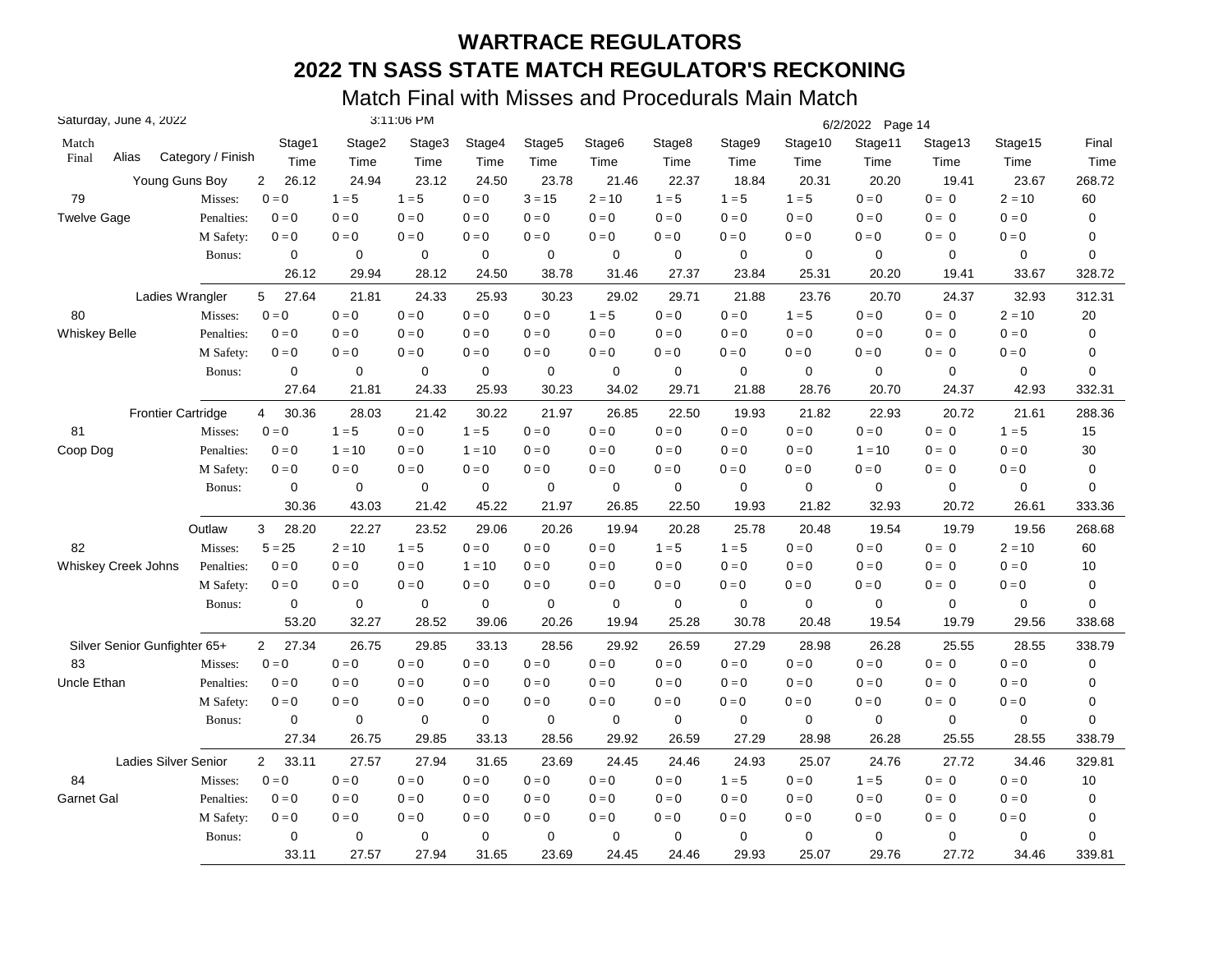| Saturday, June 4, 2022 |                          |                         |             | 3:11:06 PM  |             |                    |                    |                         |             |             | 6/2/2022 Page 15 |             |                         |             |
|------------------------|--------------------------|-------------------------|-------------|-------------|-------------|--------------------|--------------------|-------------------------|-------------|-------------|------------------|-------------|-------------------------|-------------|
| Match                  |                          | Stage1                  | Stage2      | Stage3      | Stage4      | Stage <sub>5</sub> | Stage <sub>6</sub> | Stage8                  | Stage9      | Stage10     | Stage11          | Stage13     | Stage15                 | Final       |
| Alias<br>Final         | Category / Finish        | Time                    | Time        | Time        | Time        | Time               | Time               | Time                    | Time        | Time        | Time             | Time        | Time                    | Time        |
|                        | 49'er                    | 9<br>34.87              | 25.41       | 27.00       | 27.33       | 26.61              | 24.98              | 26.55                   | 23.42       | 28.75       | 24.42            | 23.88       | 26.60                   | 319.82      |
| 85                     | Misses:                  | $0 = 0$                 | $0=0$       | $0 = 0$     | $0 = 0$     | $0 = 0$            | $0 = 0$            | $0 = 0$                 | $1 = 5$     | $2 = 10$    | $0 = 0$          | $0 = 0$     | $1 = 5$                 | 20          |
| <b>Sterling Silver</b> | Penalties:               | $0 = 0$                 | $0 = 0$     | $0 = 0$     | $0 = 0$     | $0 = 0$            | $0 = 0$            | $0 = 0$                 | $0 = 0$     | $0 = 0$     | $0 = 0$          | $0 = 0$     | $0 = 0$                 | 0           |
|                        | M Safety:                | $0=0$                   | $0=0$       | $0 = 0$     | $0 = 0$     | $0=0$              | $0 = 0$            | $0 = 0$                 | $0 = 0$     | $0 = 0$     | $0 = 0$          | $0 = 0$     | $0=0$                   | 0           |
|                        | Bonus:                   | 0                       | 0           | $\mathbf 0$ | $\mathbf 0$ | 0                  | 0                  | $\mathbf 0$             | $\mathbf 0$ | 0           | $\mathbf 0$      | 0           | 0                       | 0           |
|                        |                          | 34.87                   | 25.41       | 27.00       | 27.33       | 26.61              | 24.98              | 26.55                   | 28.42       | 38.75       | 24.42            | 23.88       | 31.60                   | 339.82      |
|                        | <b>Ladies Senior</b>     | 3<br>32.67              | 26.48       | 29.28       | 32.93       | 25.24              | 27.71              | 29.49                   | 30.47       | 25.36       | 26.04            | 28.75       | 28.02                   | 342.44      |
| 86                     | Misses:                  | $0 = 0$                 | $0 = 0$     | $0 = 0$     | $0 = 0$     | $0 = 0$            | $0 = 0$            | $0 = 0$                 | $0=0$       | $0=0$       | $0 = 0$          | $0 = 0$     | $0 = 0$                 | $\pmb{0}$   |
| Dancin Angel           | Penalties:               | $0 = 0$                 | $0=0$       | $0 = 0$     | $0 = 0$     | $0 = 0$            | $0 = 0$            | $0 = 0$                 | $0 = 0$     | $0 = 0$     | $0 = 0$          | $0 = 0$     | $0 = 0$                 | 0           |
|                        | M Safety:                | $0 = 0$                 | $0 = 0$     | $0 = 0$     | $0 = 0$     | $0 = 0$            | $0 = 0$            | $0 = 0$                 | $0 = 0$     | $0 = 0$     | $0 = 0$          | $0 = 0$     | $0 = 0$                 | 0           |
|                        | Bonus:                   | 0                       | $\mathbf 0$ | 0           | $\mathbf 0$ | 0                  | 0                  | $\mathbf 0$             | 0           | 0           | $\mathbf 0$      | $\mathbf 0$ | 0                       | 0           |
|                        |                          | 32.67                   | 26.48       | 29.28       | 32.93       | 25.24              | 27.71              | 29.49                   | 30.47       | 25.36       | 26.04            | 28.75       | 28.02                   | 342.44      |
|                        | Elder Statesman          | 27.54<br>4              | 31.28       | 34.18       | 25.98       | 28.83              | 21.86              | 24.29                   | 22.10       | 21.97       | 23.00            | 21.74       | 22.74                   | 305.51      |
| 87                     | Misses:                  | $0 = 0$                 | $1 = 5$     | $1 = 5$     | $0 = 0$     | $3 = 15$           | $0 = 0$            | $0 = 0$                 | $0 = 0$     | $0 = 0$     | $1 = 5$          | $0 = 0$     | $0 = 0$                 | 30          |
| Pecos Pete             | Penalties:               | $0 = 0$                 | $1 = 10$    | $0 = 0$     | $0 = 0$     | $0 = 0$            | $0 = 0$            | $0 = 0$                 | $0 = 0$     | $0 = 0$     | $0 = 0$          | $0 = 0$     | $0 = 0$                 | 10          |
|                        | M Safety:                | $0 = 0$                 | $0 = 0$     | $0 = 0$     | $0 = 0$     | $0 = 0$            | $0 = 0$            | $0 = 0$                 | $0 = 0$     | $0 = 0$     | $0 = 0$          | $0 = 0$     | $0 = 0$                 | 0           |
|                        | Bonus:                   | 0                       | 0           | 0           | $\mathbf 0$ | 0                  | 0                  | $\mathbf 0$             | $\mathbf 0$ | 0           | $\mathbf 0$      | 0           | 0                       | 0           |
|                        |                          | 27.54                   | 46.28       | 39.18       | 25.98       | 43.83              | 21.86              | 24.29                   | 22.10       | 21.97       | 28.00            | 21.74       | 22.74                   | 345.51      |
|                        | Silver Senior            | 38.32<br>$\overline{4}$ | 26.13       | 31.69       | 32.33       | 25.75              | 24.63              | 24.33                   | 24.24       | 25.41       | 22.52            | 24.71       | 25.72                   | 325.78      |
| 88                     | Misses:                  | $0 = 0$                 | $0 = 0$     | $0 = 0$     | $0 = 0$     | $0 = 0$            | $0 = 0$            | $0 = 0$                 | $0 = 0$     | $0 = 0$     | $0 = 0$          | $0 = 0$     | $0 = 0$                 | 0           |
| Dungannon Gunner       | Penalties:               | $1 = 10$                | $1 = 10$    | $0 = 0$     | $0 = 0$     | $0 = 0$            | $0 = 0$            | $0 = 0$                 | $0 = 0$     | $0 = 0$     | $0 = 0$          | $0 = 0$     | $0 = 0$                 | 20          |
|                        | M Safety:                | $0 = 0$                 | $0 = 0$     | $0=0$       | $0=0$       | $0 = 0$            | $0 = 0$            | $0 = 0$                 | $0 = 0$     | $0 = 0$     | $0 = 0$          | $0 = 0$     | $0=0$                   | 0           |
|                        | Bonus:                   | 0                       | $\mathbf 0$ | 0           | $\mathbf 0$ | $\mathbf 0$        | $\mathbf 0$        | $\mathbf 0$             | $\mathbf 0$ | $\mathbf 0$ | $\mathbf 0$      | $\mathbf 0$ | 0                       | $\mathbf 0$ |
|                        |                          | 48.32                   | 36.13       | 31.69       | 32.33       | 25.75              | 24.63              | 24.33                   | 24.24       | 25.41       | 22.52            | 24.71       | 25.72                   | 345.78      |
|                        | Ladies Senior Gunfighter | 32.26<br>$\mathbf{1}$   | 31.94       | 29.80       | 31.58       | 26.00              | 24.89              | 26.98                   | 28.62       | 28.57       | 29.18            | 29.57       | 27.05                   | 346.44      |
| 89                     | Misses:                  | $0 = 0$                 | $0 = 0$     | $0 = 0$     | $0 = 0$     | $0=0$              | $0 = 0$            | $\mathbf{0}=\mathbf{0}$ | $0 = 0$     | $0 = 0$     | $0 = 0$          | $0 = 0$     | $\mathbf{0}=\mathbf{0}$ | $\pmb{0}$   |
| Mar-Lynn               | Penalties:               | $0 = 0$                 | $0 = 0$     | $0 = 0$     | $0 = 0$     | $0 = 0$            | $0 = 0$            | $0 = 0$                 | $0 = 0$     | $0 = 0$     | $0 = 0$          | $0 = 0$     | $0 = 0$                 | 0           |
|                        | M Safety:                | $0 = 0$                 | $0 = 0$     | $0 = 0$     | $0 = 0$     | $0 = 0$            | $0 = 0$            | $0 = 0$                 | $0 = 0$     | $0 = 0$     | $0 = 0$          | $0 = 0$     | $0 = 0$                 | 0           |
|                        | Bonus:                   | 0                       | 0           | 0           | $\mathbf 0$ | 0                  | 0                  | $\mathbf 0$             | $\mathbf 0$ | 0           | $\mathbf 0$      | $\mathbf 0$ | 0                       | 0           |
|                        |                          | 32.26                   | 31.94       | 29.80       | 31.58       | 26.00              | 24.89              | 26.98                   | 28.62       | 28.57       | 29.18            | 29.57       | 27.05                   | 346.44      |
|                        | Cowboy                   | 5<br>31.81              | 27.34       | 29.53       | 31.43       | 27.93              | 25.95              | 28.74                   | 30.26       | 27.58       | 29.23            | 28.44       | 28.51                   | 346.75      |
| 90                     | Misses:                  | $0 = 0$                 | $0 = 0$     | $0 = 0$     | $0 = 0$     | $0 = 0$            | $0 = 0$            | $0 = 0$                 | $0 = 0$     | $0 = 0$     | $0 = 0$          | $0 = 0$     | $0 = 0$                 | 0           |
| <b>Hoss Cantwrite</b>  | Penalties:               | $0 = 0$                 | $0 = 0$     | $0 = 0$     | $0 = 0$     | $0 = 0$            | $0 = 0$            | $0 = 0$                 | $0 = 0$     | $0 = 0$     | $0 = 0$          | $0 = 0$     | $0 = 0$                 | 0           |
|                        | M Safety:                | $0 = 0$                 | $0 = 0$     | $0 = 0$     | $0 = 0$     | $0 = 0$            | $0 = 0$            | $0 = 0$                 | $0 = 0$     | $0 = 0$     | $0 = 0$          | $0 = 0$     | $0 = 0$                 | 0           |
|                        | Bonus:                   | $\mathbf 0$             | $\mathbf 0$ | 0           | $\mathbf 0$ | 0                  | $\mathbf 0$        | $\mathbf 0$             | $\mathbf 0$ | 0           | $\mathbf 0$      | $\mathbf 0$ | 0                       | 0           |
|                        |                          | 31.81                   | 27.34       | 29.53       | 31.43       | 27.93              | 25.95              | 28.74                   | 30.26       | 27.58       | 29.23            | 28.44       | 28.51                   | 346.75      |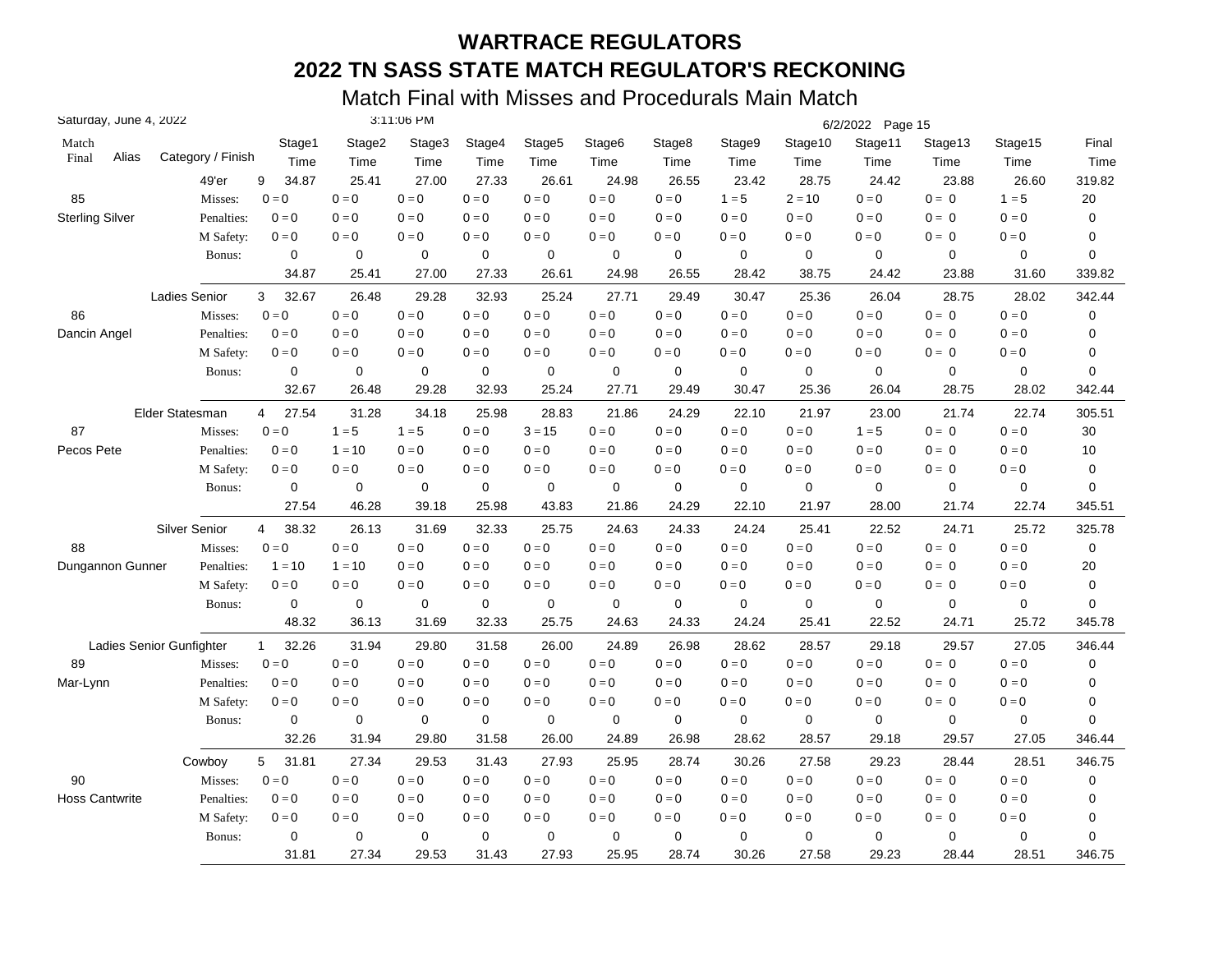| Saturday, June 4, 2022           |                       |                           |             | 3:11:06 PM                |             |                         |                         |         |                         |                         | 6/2/2022 Page 16 |             |             |             |
|----------------------------------|-----------------------|---------------------------|-------------|---------------------------|-------------|-------------------------|-------------------------|---------|-------------------------|-------------------------|------------------|-------------|-------------|-------------|
| Match                            |                       | Stage1                    | Stage2      | Stage3                    | Stage4      | Stage5                  | Stage6                  | Stage8  | Stage9                  | Stage10                 | Stage11          | Stage13     | Stage15     | Final       |
| Alias<br>Final                   | Category / Finish     | Time                      | Time        | Time                      | Time        | Time                    | Time                    | Time    | Time                    | Time                    | Time             | Time        | Time        | Time        |
|                                  | <b>Senior Duelist</b> | 32.57<br>$\overline{2}$   | 34.52       | 27.42                     | 30.56       | 24.97                   | 25.15                   | 25.99   | 29.63                   | 26.54                   | 29.44            | 26.34       | 28.85       | 341.98      |
| 91                               | Misses:               | $0 = 0$                   | $0=0$       | $0 = 0$                   | $0 = 0$     | $\mathbf{0}=\mathbf{0}$ | $1 = 5$                 | $0 = 0$ | $0 = 0$                 | $0 = 0$                 | $0=0$            | $0 = 0$     | $0 = 0$     | 5           |
| Hopalong Mac                     | Penalties:            | $0 = 0$                   | $0 = 0$     | $0 = 0$                   | $0 = 0$     | $0 = 0$                 | $0 = 0$                 | $0 = 0$ | $0 = 0$                 | $0=0$                   | $0 = 0$          | $0 = 0$     | $0 = 0$     | $\mathbf 0$ |
|                                  | M Safety:             | $0 = 0$                   | $0=0$       | $0 = 0$                   | $0=0$       | $0 = 0$                 | $0=0$                   | $0=0$   | $0=0$                   | $0 = 0$                 | $0 = 0$          | $0 = 0$     | $0 = 0$     | 0           |
|                                  | Bonus:                | $\mathbf 0$               | 0           | 0                         | $\mathbf 0$ | 0                       | $\mathbf 0$             | 0       | $\mathbf 0$             | 0                       | 0                | $\mathbf 0$ | $\mathbf 0$ | $\mathbf 0$ |
|                                  |                       | 32.57                     | 34.52       | 27.42                     | 30.56       | 24.97                   | 30.15                   | 25.99   | 29.63                   | 26.54                   | 29.44            | 26.34       | 28.85       | 346.98      |
|                                  | 49'er                 | 10<br>35.82               | 22.62       | 28.24                     | 38.57       | 23.71                   | 23.12                   | 22.72   | 21.59                   | 40.97                   | 22.89            | 25.78       | 26.94       | 332.97      |
| 92                               | Misses:               | $0 = 0$                   | $0=0$       | $0 = 0$                   | $0 = 0$     | $0 = 0$                 | $0=0$                   | $0=0$   | $0 = 0$                 | $0 = 0$                 | $1 = 5$          | $0 = 0$     | $0 = 0$     | $\,$ 5 $\,$ |
| Suttie                           | Penalties:            | $0 = 0$                   | $0 = 0$     | $0 = 0$                   | $1 = 10$    | $\mathbf{0}=\mathbf{0}$ | $0 = 0$                 | $0 = 0$ | $0 = 0$                 | $0 = 0$                 | $0 = 0$          | $0 = 0$     | $0 = 0$     | $10$        |
|                                  | M Safety:             | $0 = 0$                   | $0 = 0$     | $0 = 0$                   | $0 = 0$     | $0 = 0$                 | $0 = 0$                 | $0 = 0$ | $0 = 0$                 | $0 = 0$                 | $0 = 0$          | $0 = 0$     | $0 = 0$     | $\pmb{0}$   |
|                                  | Bonus:                | 0                         | 0           | 0                         | 0           | 0                       | 0                       | 0       | 0                       | 0                       | 0                | 0           | 0           | 0           |
|                                  |                       | 35.82                     | 22.62       | 28.24                     | 48.57       | 23.71                   | 23.12                   | 22.72   | 21.59                   | 40.97                   | 27.89            | 25.78       | 26.94       | 347.97      |
|                                  | <b>Silver Senior</b>  | 25.01<br>5                | 31.37       | 20.44                     | 26.57       | 18.75                   | 21.60                   | 25.32   | 23.68                   | 17.63                   | 17.47            | 19.95       | 18.33       | 266.12      |
| 93                               | Misses:               | $0=0$                     | $0=0$       | $0=0$                     | $10 = 50$   | $1 = 5$                 | $0 = 0$                 | $0 = 0$ | $0 = 0$                 | $0 = 0$                 | $0 = 0$          | $0 = 0$     | $0 = 0$     | 55          |
| Jesamy Kid                       | Penalties:            | $0 = 0$                   | $1 = 10$    | $0=0$                     | $1 = 10$    | $0 = 0$                 | $0 = 0$                 | $0 = 0$ | $0 = 0$                 | $0 = 0$                 | $0 = 0$          | $0 = 0$     | $1 = 10$    | 30          |
|                                  | M Safety:             | $0 = 0$                   | $0 = 0$     | $\mathbf{0} = \mathbf{0}$ | $0 = 0$     | $0 = 0$                 | $0 = 0$                 | $0 = 0$ | $0 = 0$                 | $0 = 0$                 | $0=0$            | $0 = 0$     | $0 = 0$     | $\mathbf 0$ |
|                                  | Bonus:                | 0                         | $\mathbf 0$ | 0                         | 0           | $\mathbf 0$             | $\mathbf 0$             | 0       | 0                       | 0                       | $\mathbf 0$      | $\mathbf 0$ | 0           | 0           |
|                                  |                       | 25.01                     | 41.37       | 20.44                     | 86.57       | 23.75                   | 21.60                   | 25.32   | 23.68                   | 17.63                   | 17.47            | 19.95       | 28.33       | 351.12      |
| Silver Senior Gunfighter 65+     |                       | 3<br>30.11                | 27.61       | 28.82                     | 32.69       | 29.05                   | 26.81                   | 26.22   | 28.98                   | 42.12                   | 25.34            | 24.96       | 28.74       | 351.45      |
| 94                               | Misses:               | $0 = 0$                   | $0=0$       | $0 = 0$                   | $0=0$       | $0 = 0$                 | $\mathbf{0}=\mathbf{0}$ | $0 = 0$ | $\mathbf{0}=\mathbf{0}$ | $0 = 0$                 | $0 = 0$          | $0 = 0$     | $0 = 0$     | 0           |
| <b>Emmett Moon</b>               | Penalties:            | $0 = 0$                   | $0 = 0$     | $0 = 0$                   | $0=0$       | $0 = 0$                 | $0 = 0$                 | $0 = 0$ | $0 = 0$                 | $\mathbf{0}=\mathbf{0}$ | $0 = 0$          | $0 = 0$     | $0 = 0$     | 0           |
|                                  | M Safety:             | $0 = 0$                   | $0 = 0$     | $0=0$                     | $0 = 0$     | $0 = 0$                 | $0 = 0$                 | $0 = 0$ | $0 = 0$                 | $0=0$                   | $0 = 0$          | $0 = 0$     | $0 = 0$     | 0           |
|                                  | Bonus:                | $\mathbf 0$               | $\pmb{0}$   | $\mathbf 0$               | $\mathbf 0$ | $\mathbf 0$             | $\mathbf 0$             | 0       | $\mathbf 0$             | $\mathbf 0$             | 0                | $\mathbf 0$ | 0           | $\mathbf 0$ |
|                                  |                       | 30.11                     | 27.61       | 28.82                     | 32.69       | 29.05                   | 26.81                   | 26.22   | 28.98                   | 42.12                   | 25.34            | 24.96       | 28.74       | 351.45      |
|                                  | <b>Classic Cowboy</b> | 3<br>28.83                | 24.98       | 27.60                     | 30.89       | 26.32                   | 25.46                   | 30.51   | 26.20                   | 25.34                   | 24.61            | 25.01       | 26.47       | 322.22      |
| 95                               | Misses:               | $\mathbf{0} = \mathbf{0}$ | $1 = 5$     | $0=0$                     | $1 = 5$     | $0 = 0$                 | $4 = 20$                | $0 = 0$ | $0 = 0$                 | $\mathbf{0}=\mathbf{0}$ | $0 = 0$          | $0 = 0$     | $0 = 0$     | 30          |
| <b>Shagbark Steve</b>            | Penalties:            | $0 = 0$                   | $0 = 0$     | $0=0$                     | $0=0$       | $0 = 0$                 | $0 = 0$                 | $0 = 0$ | $0 = 0$                 | $0 = 0$                 | $0 = 0$          | $0 = 0$     | $0 = 0$     | 0           |
|                                  | M Safety:             | $0 = 0$                   | $0 = 0$     | $0=0$                     | $0=0$       | $0 = 0$                 | $0=0$                   | $0 = 0$ | $0 = 0$                 | $0 = 0$                 | $0 = 0$          | $0 = 0$     | $0 = 0$     | $\pmb{0}$   |
|                                  | Bonus:                | 0                         | 0           | 0                         | $\mathbf 0$ | 0                       | $\mathbf 0$             | 0       | $\mathbf 0$             | 0                       | 0                | $\mathbf 0$ | 0           | 0           |
|                                  |                       | 28.83                     | 29.98       | 27.60                     | 35.89       | 26.32                   | 45.46                   | 30.51   | 26.20                   | 25.34                   | 24.61            | 25.01       | 26.47       | 352.22      |
| :s Frontier Cartridge Gunfighter |                       | $\mathbf{1}$<br>31.23     | 25.35       | 27.06                     | 30.89       | 29.46                   | 24.26                   | 47.53   | 25.54                   | 30.70                   | 25.28            | 27.65       | 27.35       | 352.30      |
| 96                               | Misses:               | $\mathbf{0}=\mathbf{0}$   | $0=0$       | $0=0$                     | $0=0$       | $0 = 0$                 | $0 = 0$                 | $0=0$   | $0=0$                   | $0 = 0$                 | $0 = 0$          | $0 = 0$     | $0 = 0$     | 0           |
| Scarlett Darlin'                 | Penalties:            | $0 = 0$                   | $0 = 0$     | $0 = 0$                   | $0 = 0$     | $0 = 0$                 | $0 = 0$                 | $0 = 0$ | $0 = 0$                 | $0=0$                   | $0 = 0$          | $0 = 0$     | $0 = 0$     | 0           |
|                                  | M Safety:             | $0 = 0$                   | $0 = 0$     | $0=0$                     | $0 = 0$     | $0 = 0$                 | $0 = 0$                 | $0 = 0$ | $0 = 0$                 | $0 = 0$                 | $0 = 0$          | $0 = 0$     | $0 = 0$     | 0           |
|                                  | Bonus:                | 0                         | $\mathbf 0$ | 0                         | 0           | $\mathbf 0$             | $\mathbf 0$             | 0       | $\mathbf 0$             | 0                       | $\mathbf 0$      | $\mathbf 0$ | 0           | $\mathbf 0$ |
|                                  |                       | 31.23                     | 25.35       | 27.06                     | 30.89       | 29.46                   | 24.26                   | 47.53   | 25.54                   | 30.70                   | 25.28            | 27.65       | 27.35       | 352.30      |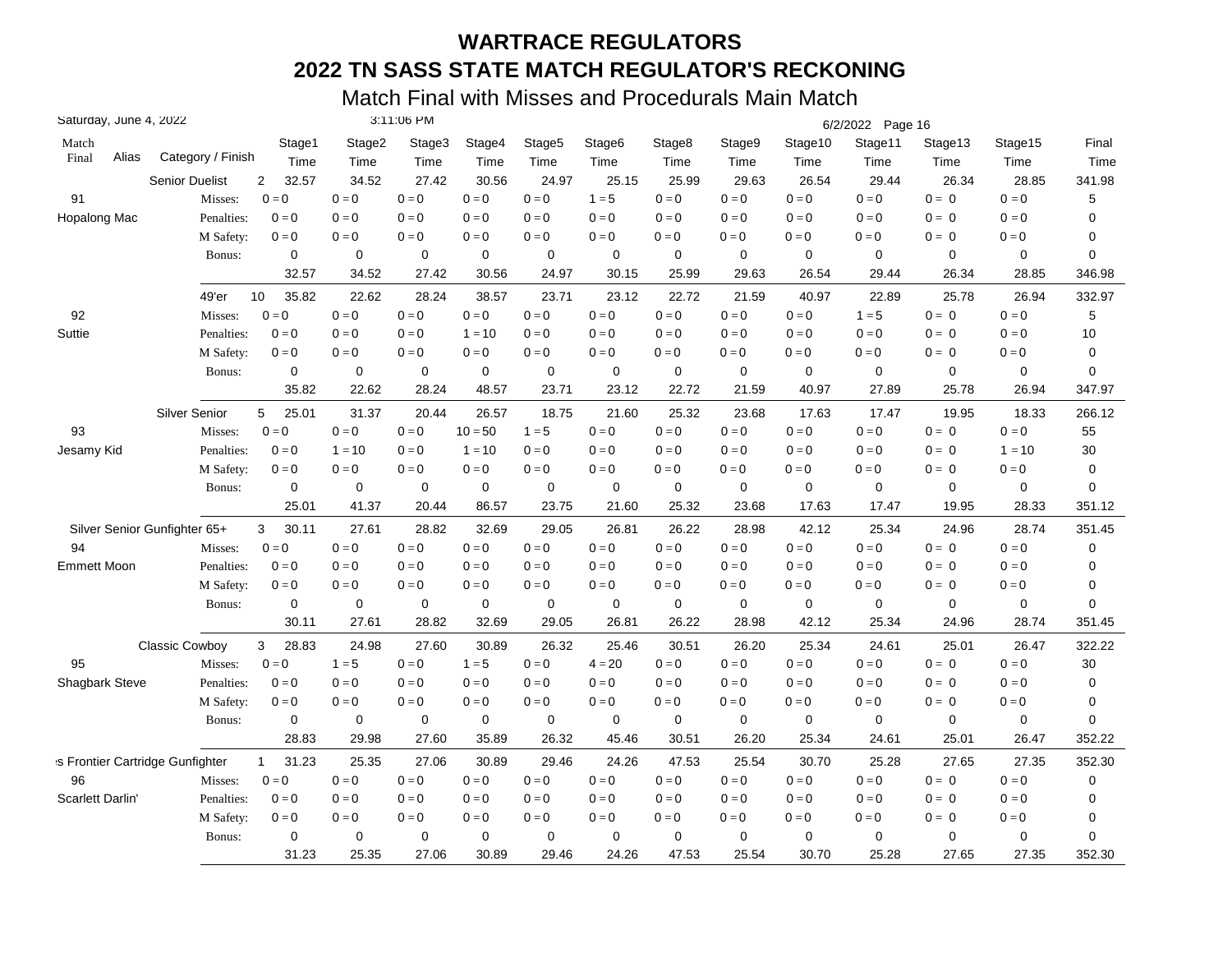| Saturday, June 4, 2022        |                   |                         |                         | 3:11:06 PM  |             |                    |                    |             |             |             | 6/2/2022 Page 17 |           |                         |        |
|-------------------------------|-------------------|-------------------------|-------------------------|-------------|-------------|--------------------|--------------------|-------------|-------------|-------------|------------------|-----------|-------------------------|--------|
| Match                         |                   | Stage1                  | Stage2                  | Stage3      | Stage4      | Stage <sub>5</sub> | Stage <sub>6</sub> | Stage8      | Stage9      | Stage10     | Stage11          | Stage13   | Stage15                 | Final  |
| Alias<br>Final                | Category / Finish | Time                    | Time                    | Time        | Time        | Time               | Time               | Time        | Time        | Time        | Time             | Time      | Time                    | Time   |
| Silver Senior Gunfighter 65+  |                   | 32.34<br>4              | 29.67                   | 32.49       | 31.45       | 27.15              | 26.86              | 34.06       | 25.10       | 32.82       | 26.14            | 28.71     | 27.61                   | 354.40 |
| 97                            | Misses:           | $0 = 0$                 | $0=0$                   | $0 = 0$     | $0 = 0$     | $0 = 0$            | $0 = 0$            | $0 = 0$     | $0 = 0$     | $0 = 0$     | $0=0$            | $0 = 0$   | $0 = 0$                 | 0      |
| West Longer                   | Penalties:        | $0 = 0$                 | $0=0$                   | $0 = 0$     | $0 = 0$     | $0 = 0$            | $0 = 0$            | $0 = 0$     | $0 = 0$     | $0 = 0$     | $0 = 0$          | $0 = 0$   | $0 = 0$                 | 0      |
|                               | M Safety:         | $\mathbf{0}=\mathbf{0}$ | $\mathbf{0}=\mathbf{0}$ | $0 = 0$     | $0 = 0$     | $0 = 0$            | $0 = 0$            | $0=0$       | $0 = 0$     | $0=0$       | $0 = 0$          | $0 = 0$   | $\mathbf{0}=\mathbf{0}$ | 0      |
|                               | Bonus:            | $\mathbf 0$             | $\mathbf 0$             | $\mathbf 0$ | 0           | $\mathbf 0$        | $\mathbf 0$        | $\mathbf 0$ | $\mathbf 0$ | $\mathbf 0$ | $\mathbf 0$      | 0         | $\mathbf 0$             | 0      |
|                               |                   | 32.34                   | 29.67                   | 32.49       | 31.45       | 27.15              | 26.86              | 34.06       | 25.10       | 32.82       | 26.14            | 28.71     | 27.61                   | 354.40 |
|                               | 49'er             | 34.81<br>11             | 26.48                   | 27.27       | 34.39       | 24.81              | 24.10              | 26.91       | 28.58       | 22.88       | 24.48            | 23.76     | 26.83                   | 325.30 |
| 98                            | Misses:           | $0 = 0$                 | $1 = 5$                 | $0 = 0$     | $0 = 0$     | $0 = 0$            | $0 = 0$            | $1 = 5$     | $0 = 0$     | $0 = 0$     | $1 = 5$          | $1 = 5$   | $0 = 0$                 | 20     |
| The Revenuer                  | Penalties:        | $0 = 0$                 | $1 = 10$                | $0 = 0$     | $0 = 0$     | $0 = 0$            | $0 = 0$            | $0 = 0$     | $0 = 0$     | $0 = 0$     | $0 = 0$          | $0 = 0$   | $0 = 0$                 | 10     |
|                               | M Safety:         | $0 = 0$                 | $0=0$                   | $0 = 0$     | $0 = 0$     | $0 = 0$            | $0 = 0$            | $0 = 0$     | $0 = 0$     | $0 = 0$     | $0 = 0$          | $0 = 0$   | $0 = 0$                 | 0      |
|                               | Bonus:            | $\mathbf 0$             | 0                       | $\mathbf 0$ | 0           | $\mathbf 0$        | $\mathbf 0$        | 0           | 0           | $\mathbf 0$ | $\mathbf 0$      | 0         | 0                       | 0      |
|                               |                   | 34.81                   | 41.48                   | 27.27       | 34.39       | 24.81              | 24.10              | 31.91       | 28.58       | 22.88       | 29.48            | 28.76     | 26.83                   | 355.30 |
| Frontier Cartridge Gunfighter |                   | 27.35<br>$\mathbf{1}$   | 26.44                   | 26.78       | 28.57       | 23.75              | 26.09              | 27.14       | 27.22       | 28.09       | 29.74            | 27.45     | 27.94                   | 326.56 |
| 99                            | Misses:           | $1 = 5$                 | $0=0$                   | $1 = 5$     | $0 = 0$     | $0 = 0$            | $0 = 0$            | $1 = 5$     | $2 = 10$    | $0 = 0$     | $1 = 5$          | $0 = 0$   | $0 = 0$                 | 30     |
| Krazy Kajun                   | Penalties:        | $0 = 0$                 | $0 = 0$                 | $0 = 0$     | $0 = 0$     | $0 = 0$            | $0 = 0$            | $0 = 0$     | $0 = 0$     | $0 = 0$     | $0 = 0$          | $0 = 0$   | $0 = 0$                 | 0      |
|                               | M Safety:         | $0=0$                   | $0 = 0$                 | $0 = 0$     | $0 = 0$     | $0 = 0$            | $0 = 0$            | $0 = 0$     | $0 = 0$     | $0 = 0$     | $0 = 0$          | $0 = 0$   | $0 = 0$                 | 0      |
|                               | Bonus:            | $\mathbf 0$             | 0                       | 0           | $\mathbf 0$ | 0                  | $\mathbf 0$        | $\mathbf 0$ | 0           | $\mathbf 0$ | $\mathbf 0$      | 0         | $\mathbf 0$             | 0      |
|                               |                   | 32.35                   | 26.44                   | 31.78       | 28.57       | 23.75              | 26.09              | 32.14       | 37.22       | 28.09       | 34.74            | 27.45     | 27.94                   | 356.56 |
|                               | Senior            | 9<br>26.23              | 18.76                   | 22.25       | 27.22       | 19.43              | 33.82              | 19.60       | 26.34       | 19.53       | 18.94            | 26.20     | 24.56                   | 282.88 |
| 100                           | Misses:           | $0 = 0$                 | $1 = 5$                 | $0 = 0$     | $0 = 0$     | $0 = 0$            | $0 = 0$            | $0 = 0$     | $1 = 5$     | $1 = 5$     | $0 = 0$          | $10 = 50$ | $0 = 0$                 | 65     |
| Jim Powder                    | Penalties:        | $0 = 0$                 | $0 = 0$                 | $0 = 0$     | $0 = 0$     | $0 = 0$            | $0 = 0$            | $0 = 0$     | $1 = 10$    | $0 = 0$     | $0 = 0$          | $0 = 0$   | $0 = 0$                 | 10     |
|                               | M Safety:         | $0 = 0$                 | $0 = 0$                 | $0 = 0$     | $0 = 0$     | $0 = 0$            | $0 = 0$            | $0 = 0$     | $0 = 0$     | $0 = 0$     | $0 = 0$          | $0 = 0$   | $0 = 0$                 | 0      |
|                               | Bonus:            | $\mathbf 0$             | $\mathbf 0$             | 0           | $\pmb{0}$   | $\pmb{0}$          | $\mathbf 0$        | $\mathbf 0$ | $\mathbf 0$ | $\mathbf 0$ | $\mathbf 0$      | 0         | 0                       | 0      |
|                               |                   | 26.23                   | 23.76                   | 22.25       | 27.22       | 19.43              | 33.82              | 19.60       | 41.34       | 24.53       | 18.94            | 76.20     | 24.56                   | 357.88 |
|                               | Cowgirl           | $\overline{2}$<br>26.10 | 29.45                   | 26.65       | 36.12       | 35.03              | 22.71              | 22.61       | 22.35       | 24.40       | 24.07            | 22.34     | 27.78                   | 319.61 |
| 101                           | Misses:           | $0 = 0$                 | $0 = 0$                 | $0 = 0$     | $1 = 5$     | $3 = 15$           | $0 = 0$            | $0 = 0$     | $0 = 0$     | $0 = 0$     | $0 = 0$          | $0 = 0$   | $2 = 10$                | 30     |
| <b>TN Missy</b>               | Penalties:        | $0 = 0$                 | $1 = 10$                | $0 = 0$     | $0 = 0$     | $0 = 0$            | $0 = 0$            | $0 = 0$     | $0 = 0$     | $0 = 0$     | $0 = 0$          | $0 = 0$   | $0 = 0$                 | $10$   |
|                               | M Safety:         | $0 = 0$                 | $0 = 0$                 | $0 = 0$     | $0 = 0$     | $0 = 0$            | $0 = 0$            | $0=0$       | $0=0$       | $0 = 0$     | $0 = 0$          | $0 = 0$   | $0 = 0$                 | 0      |
|                               | Bonus:            | 0                       | 0                       | 0           | 0           | $\mathbf 0$        | 0                  | 0           | 0           | 0           | $\mathbf 0$      | 0         | 0                       | 0      |
|                               |                   | 26.10                   | 39.45                   | 26.65       | 41.12       | 50.03              | 22.71              | 22.61       | 22.35       | 24.40       | 24.07            | 22.34     | 37.78                   | 359.61 |
|                               | El Patron         | 30.07<br>4              | 33.44                   | 25.84       | 31.12       | 25.51              | 29.65              | 30.41       | 24.27       | 24.15       | 22.66            | 21.78     | 26.54                   | 325.44 |
| 102                           | Misses:           | $0 = 0$                 | $2 = 10$                | $0 = 0$     | $0 = 0$     | $1 = 5$            | $0 = 0$            | $0 = 0$     | $0 = 0$     | $0=0$       | $0 = 0$          | $0 = 0$   | $0 = 0$                 | 15     |
| Sundance                      | Penalties:        | $1 = 10$                | $0 = 0$                 | $0 = 0$     | $0 = 0$     | $0 = 0$            | $0 = 0$            | $1 = 10$    | $0=0$       | $0 = 0$     | $0 = 0$          | $0 = 0$   | $0 = 0$                 | 20     |
|                               | M Safety:         | $0 = 0$                 | $0 = 0$                 | $0 = 0$     | $0 = 0$     | $0 = 0$            | $0 = 0$            | $0 = 0$     | $0 = 0$     | $0 = 0$     | $0 = 0$          | $0 = 0$   | $0 = 0$                 | 0      |
|                               | Bonus:            | $\mathbf 0$             | 0                       | 0           | $\mathbf 0$ | $\mathbf 0$        | 0                  | $\mathbf 0$ | 0           | 0           | $\mathbf 0$      | 0         | 0                       | 0      |
|                               |                   | 40.07                   | 43.44                   | 25.84       | 31.12       | 30.51              | 29.65              | 40.41       | 24.27       | 24.15       | 22.66            | 21.78     | 26.54                   | 360.44 |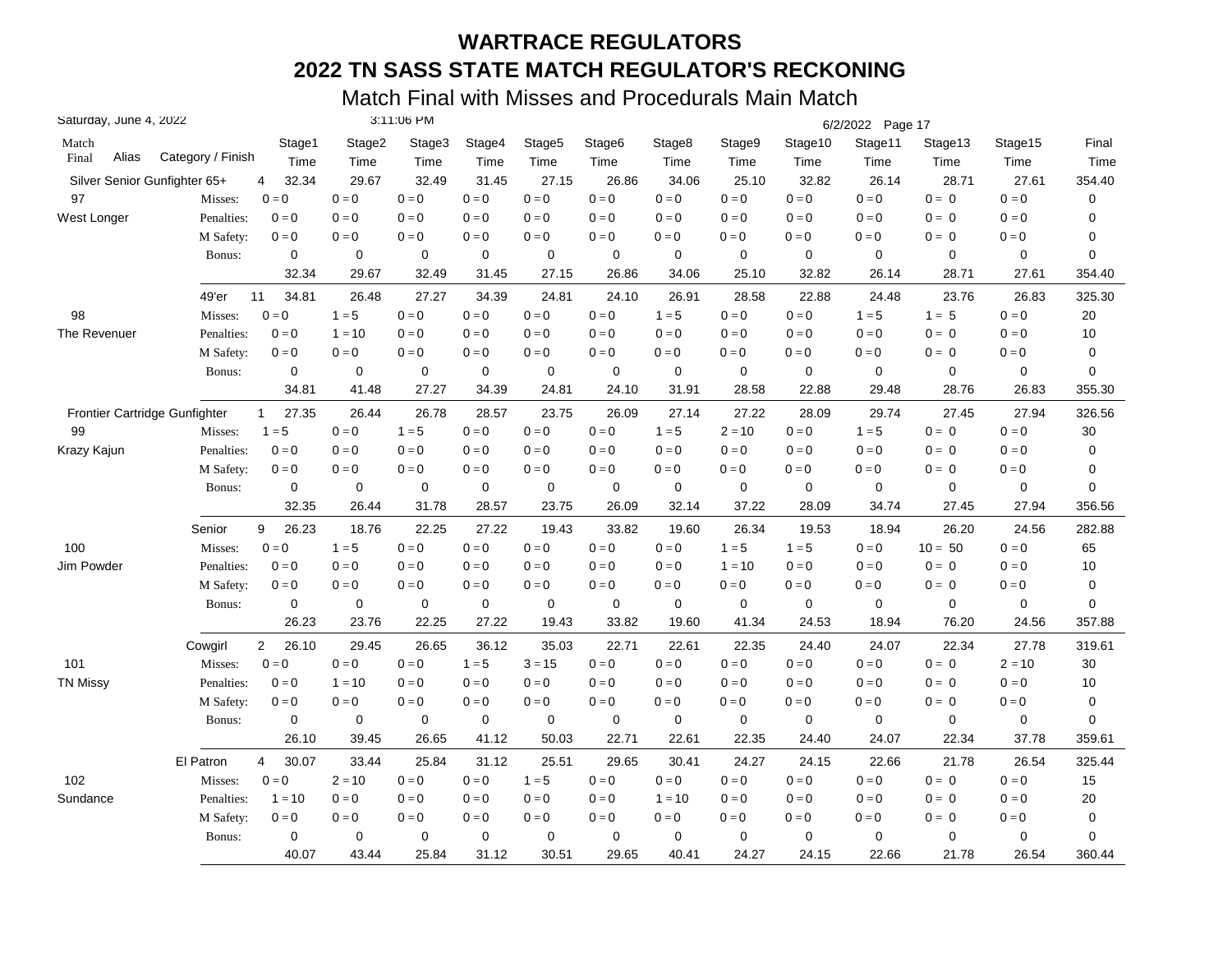| Saturday, June 4, 2022       |                       |                         | 3:11:06 PM  |             |             |                         |                    |             |             | 6/2/2022 Page 18 |                           |             |          |             |
|------------------------------|-----------------------|-------------------------|-------------|-------------|-------------|-------------------------|--------------------|-------------|-------------|------------------|---------------------------|-------------|----------|-------------|
| Match                        |                       | Stage1                  | Stage2      | Stage3      | Stage4      | Stage <sub>5</sub>      | Stage <sub>6</sub> | Stage8      | Stage9      | Stage10          | Stage11                   | Stage13     | Stage15  | Final       |
| Alias<br>Final               | Category / Finish     | Time                    | Time        | Time        | Time        | Time                    | Time               | Time        | Time        | Time             | Time                      | Time        | Time     | Time        |
| Silver Senior Gunfighter 65+ |                       | 30.08<br>5              | 26.81       | 27.02       | 29.89       | 24.37                   | 23.43              | 25.50       | 26.03       | 31.27            | 25.91                     | 25.83       | 25.70    | 321.84      |
| 103                          | Misses:               | $0 = 0$                 | $1 = 5$     | $0 = 0$     | $0 = 0$     | $1 = 5$                 | $0 = 0$            | $0 = 0$     | $0 = 0$     | $0 = 0$          | $0=0$                     | $0 = 0$     | $0 = 0$  | 10          |
| Les Hitts                    | Penalties:            | $0 = 0$                 | $1 = 10$    | $0 = 0$     | $0 = 0$     | $0 = 0$                 | $0 = 0$            | $0 = 0$     | $0 = 0$     | $0 = 0$          | $0 = 0$                   | $0 = 0$     | $0 = 0$  | 10          |
|                              | M Safety:             | $0 = 0$                 | $1 = 10$    | $0 = 0$     | $0 = 0$     | $0 = 0$                 | $0 = 0$            | $0 = 0$     | $0 = 0$     | $0 = 0$          | $0 = 0$                   | $0 = 0$     | $0 = 0$  | 10          |
|                              | Bonus:                | 0                       | 0           | 0           | 0           | 0                       | 0                  | $\mathbf 0$ | $\mathbf 0$ | 0                | $\mathbf 0$               | 0           | 0        | 0           |
|                              |                       | 30.08                   | 51.81       | 27.02       | 29.89       | 29.37                   | 23.43              | 25.50       | 26.03       | 31.27            | 25.91                     | 25.83       | 25.70    | 361.84      |
|                              | <b>Classic Cowboy</b> | 27.58<br>4              | 23.89       | 38.23       | 25.25       | 22.52                   | 25.71              | 26.89       | 23.36       | 22.88            | 26.13                     | 35.74       | 27.58    | 325.76      |
| 104                          | Misses:               | $0 = 0$                 | $0 = 0$     | $0 = 0$     | $0 = 0$     | $0 = 0$                 | $0 = 0$            | $0 = 0$     | $0=0$       | $0 = 0$          | $0=0$                     | $6 = 30$    | $0 = 0$  | 30          |
| Sixgun Seamus                | Penalties:            | $0 = 0$                 | $0 = 0$     | $0 = 0$     | $0 = 0$     | $0 = 0$                 | $0 = 0$            | $0 = 0$     | $0 = 0$     | $0 = 0$          | $0 = 0$                   | $0 = 0$     | $1 = 10$ | 10          |
|                              | M Safety:             | $0 = 0$                 | $0 = 0$     | $0 = 0$     | $0 = 0$     | $0 = 0$                 | $0 = 0$            | $0 = 0$     | $0 = 0$     | $0 = 0$          | $0 = 0$                   | $0 = 0$     | $0 = 0$  | 0           |
|                              | Bonus:                | $\mathbf 0$             | $\mathbf 0$ | 0           | $\mathbf 0$ | 0                       | 0                  | $\mathbf 0$ | 0           | $\mathbf 0$      | $\mathbf 0$               | 0           | 0        | 0           |
|                              |                       | 27.58                   | 23.89       | 38.23       | 25.25       | 22.52                   | 25.71              | 26.89       | 23.36       | 22.88            | 26.13                     | 65.74       | 37.58    | 365.76      |
| Frontier Cartridge Duelist   |                       | 29.35<br>$\overline{2}$ | 28.83       | 33.07       | 32.22       | 27.50                   | 26.77              | 29.59       | 25.42       | 29.85            | 27.00                     | 25.08       | 26.14    | 340.82      |
| 105                          | Misses:               | $0 = 0$                 | $2 = 10$    | $0 = 0$     | $0 = 0$     | $0=0$                   | $1 = 5$            | $1 = 5$     | $1 = 5$     | $0 = 0$          | $0 = 0$                   | $0 = 0$     | $0 = 0$  | 25          |
| Count Sandor                 | Penalties:            | $0 = 0$                 | $0 = 0$     | $0 = 0$     | $0 = 0$     | $0=0$                   | $0 = 0$            | $0 = 0$     | $0=0$       | $0 = 0$          | $0 = 0$                   | $0 = 0$     | $0 = 0$  | 0           |
|                              | M Safety:             | $0 = 0$                 | $0 = 0$     | $0 = 0$     | $0 = 0$     | $0 = 0$                 | $0 = 0$            | $0 = 0$     | $0 = 0$     | $0 = 0$          | $0 = 0$                   | $0 = 0$     | $0 = 0$  | 0           |
|                              | Bonus:                | 0                       | 0           | 0           | 0           | 0                       | 0                  | 0           | 0           | 0                | 0                         | 0           | 0        | 0           |
|                              |                       | 29.35                   | 38.83       | 33.07       | 32.22       | 27.50                   | 31.77              | 34.59       | 30.42       | 29.85            | 27.00                     | 25.08       | 26.14    | 365.82      |
|                              | Ladies Wrangler       | 33.13<br>6              | 29.95       | 28.84       | 32.41       | 27.49                   | 32.04              | 29.21       | 33.46       | 28.61            | 27.27                     | 26.77       | 35.31    | 364.49      |
| 106                          | Misses:               | $0 = 0$                 | $0 = 0$     | $0 = 0$     | $0 = 0$     | $0 = 0$                 | $0 = 0$            | $0 = 0$     | $0 = 0$     | $1 = 5$          | $0 = 0$                   | $0 = 0$     | $0 = 0$  | 5           |
| Lethal Lu                    | Penalties:            | $0 = 0$                 | $0 = 0$     | $0 = 0$     | $0 = 0$     | $\mathbf{0}=\mathbf{0}$ | $0 = 0$            | $0 = 0$     | $0 = 0$     | $0 = 0$          | $0=0$                     | $0 = 0$     | $0 = 0$  | 0           |
|                              | M Safety:             | $0 = 0$                 | $0 = 0$     | $0 = 0$     | $0 = 0$     | $0=0$                   | $0 = 0$            | $0 = 0$     | $0 = 0$     | $0 = 0$          | $0 = 0$                   | $0 = 0$     | $0 = 0$  | 0           |
|                              | Bonus:                | $\mathbf 0$             | $\mathbf 0$ | $\mathbf 0$ | 0           | $\mathbf 0$             | 0                  | $\mathbf 0$ | $\mathbf 0$ | $\mathbf 0$      | $\mathbf 0$               | $\mathbf 0$ | 0        | $\mathbf 0$ |
|                              |                       | 33.13                   | 29.95       | 28.84       | 32.41       | 27.49                   | 32.04              | 29.21       | 33.46       | 33.61            | 27.27                     | 26.77       | 35.31    | 369.49      |
|                              | <b>B</b> Western      | 34.05<br>6              | 27.40       | 32.49       | 34.30       | 30.34                   | 28.68              | 31.09       | 29.07       | 33.73            | 27.94                     | 29.20       | 31.28    | 369.57      |
| 107                          | Misses:               | $0 = 0$                 | $0 = 0$     | $0 = 0$     | $0 = 0$     | $0 = 0$                 | $0 = 0$            | $0 = 0$     | $0 = 0$     | $0 = 0$          | $\mathbf{0} = \mathbf{0}$ | $0 = 0$     | $0 = 0$  | $\mathbf 0$ |
| Poncho                       | Penalties:            | $0 = 0$                 | $0 = 0$     | $0 = 0$     | $0 = 0$     | $0 = 0$                 | $0 = 0$            | $0 = 0$     | $0 = 0$     | $0 = 0$          | $0 = 0$                   | $0 = 0$     | $0 = 0$  | 0           |
|                              | M Safety:             | $0 = 0$                 | $0 = 0$     | $0 = 0$     | $0 = 0$     | $0 = 0$                 | $0 = 0$            | $0 = 0$     | $0 = 0$     | $0 = 0$          | $0 = 0$                   | $0 = 0$     | $0 = 0$  | 0           |
|                              | Bonus:                | $\mathbf 0$             | 0           | 0           | 0           | 0                       | 0                  | $\mathbf 0$ | $\mathbf 0$ | $\mathbf 0$      | $\mathbf 0$               | 0           | 0        | 0           |
|                              |                       | 34.05                   | 27.40       | 32.49       | 34.30       | 30.34                   | 28.68              | 31.09       | 29.07       | 33.73            | 27.94                     | 29.20       | 31.28    | 369.57      |
|                              | Duelist               | 3<br>34.62              | 33.80       | 24.61       | 29.63       | 24.14                   | 24.37              | 27.76       | 24.17       | 27.90            | 24.72                     | 29.12       | 25.59    | 330.43      |
| 108                          | Misses:               | $1 = 5$                 | $0 = 0$     | $0 = 0$     | $0 = 0$     | $0=0$                   | $1 = 5$            | $1 = 5$     | $0=0$       | $0 = 0$          | $0 = 0$                   | $0 = 0$     | $1 = 5$  | 20          |
| Lucky Lead Pepper            | Penalties:            | $1 = 10$                | $0 = 0$     | $0 = 0$     | $0 = 0$     | $0 = 0$                 | $0 = 0$            | $0 = 0$     | $0 = 0$     | $0 = 0$          | $0 = 0$                   | $0 = 0$     | $1 = 10$ | 20          |
|                              | M Safety:             | $0 = 0$                 | $0 = 0$     | $0 = 0$     | $0 = 0$     | $0 = 0$                 | $0 = 0$            | $0 = 0$     | $0 = 0$     | $0 = 0$          | $0 = 0$                   | $0 = 0$     | $0 = 0$  | $\mathbf 0$ |
|                              | Bonus:                | 0                       | $\mathbf 0$ | 0           | $\mathbf 0$ | 0                       | $\mathbf 0$        | $\mathbf 0$ | 0           | 0                | $\mathbf 0$               | 0           | 0        | $\mathbf 0$ |
|                              |                       | 49.62                   | 33.80       | 24.61       | 29.63       | 24.14                   | 29.37              | 32.76       | 24.17       | 27.90            | 24.72                     | 29.12       | 40.59    | 370.43      |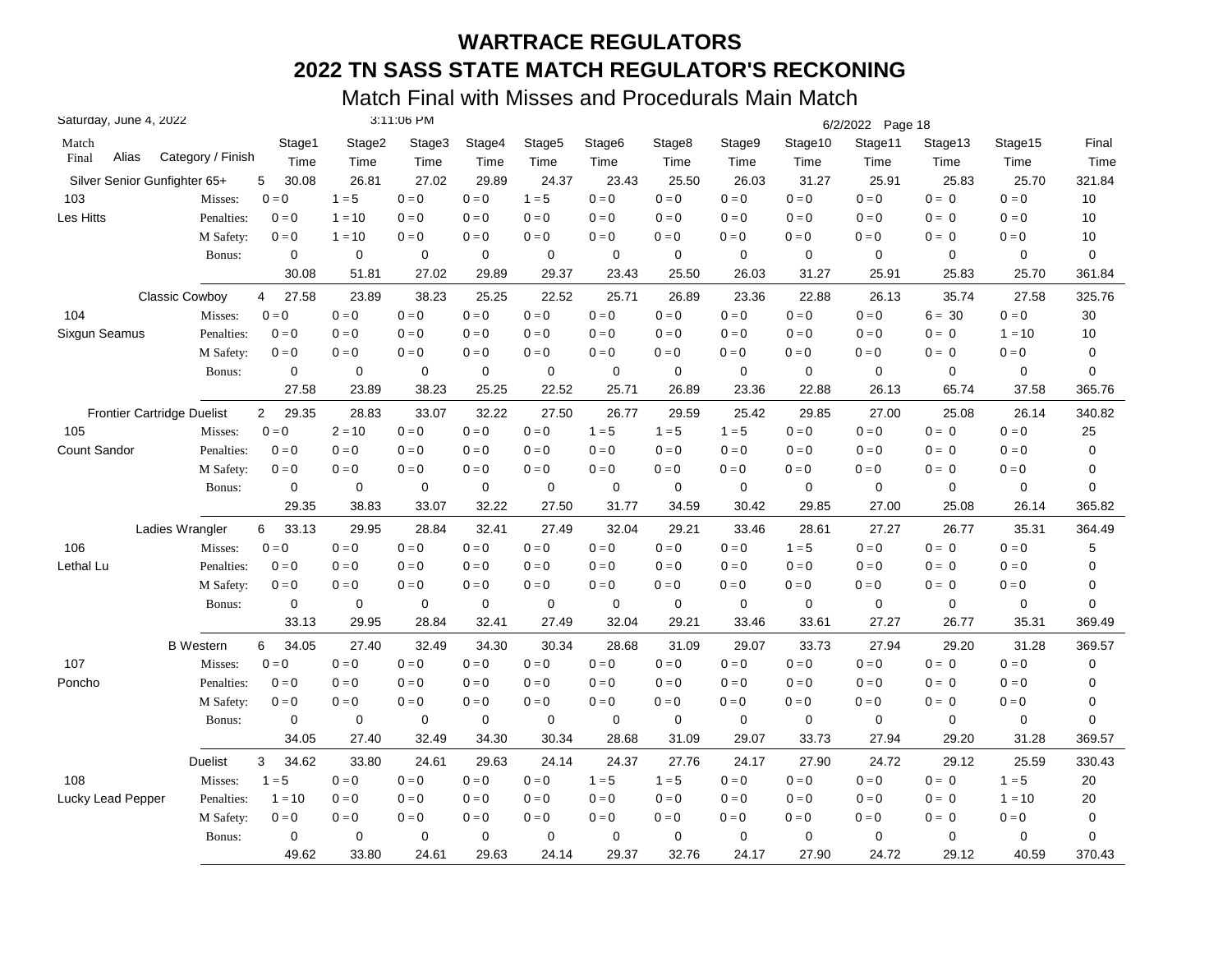| Saturday, June 4, 2022 |                            |                   |                       |             | 3:11:07 PM  |                           |                    |                    |             |         |             | 6/2/2022 Page 19 |             |                         |           |
|------------------------|----------------------------|-------------------|-----------------------|-------------|-------------|---------------------------|--------------------|--------------------|-------------|---------|-------------|------------------|-------------|-------------------------|-----------|
| Match                  |                            |                   | Stage1                | Stage2      | Stage3      | Stage4                    | Stage <sub>5</sub> | Stage <sub>6</sub> | Stage8      | Stage9  | Stage10     | Stage11          | Stage13     | Stage15                 | Final     |
| Alias<br>Final         |                            | Category / Finish | Time                  | Time        | Time        | Time                      | Time               | Time               | Time        | Time    | Time        | Time             | Time        | Time                    | Time      |
|                        |                            | Cattle Baron      | 4<br>31.21            | 27.67       | 33.69       | 36.96                     | 29.77              | 27.64              | 30.43       | 29.08   | 28.84       | 28.38            | 25.53       | 33.73                   | 362.93    |
| 109                    |                            | Misses:           | $0 = 0$               | $0=0$       | $0 = 0$     | $0 = 0$                   | $0 = 0$            | $0=0$              | $1 = 5$     | $0 = 0$ | $0 = 0$     | $0 = 0$          | $0 = 0$     | $1 = 5$                 | $10$      |
| El Viejo Lobo          |                            | Penalties:        | $0 = 0$               | $0 = 0$     | $0 = 0$     | $0 = 0$                   | $0 = 0$            | $0 = 0$            | $0=0$       | $0 = 0$ | $0 = 0$     | $0 = 0$          | $0 = 0$     | $0 = 0$                 | 0         |
|                        |                            | M Safety:         | $0 = 0$               | $0=0$       | $0 = 0$     | $0 = 0$                   | $0 = 0$            | $0=0$              | $0 = 0$     | $0 = 0$ | $0 = 0$     | $0 = 0$          | $0 = 0$     | $0=0$                   | 0         |
|                        |                            | Bonus:            | 0                     | 0           | 0           | $\mathbf 0$               | 0                  | 0                  | 0           | 0       | 0           | $\mathbf 0$      | 0           | 0                       | 0         |
|                        |                            |                   | 31.21                 | 27.67       | 33.69       | 36.96                     | 29.77              | 27.64              | 35.43       | 29.08   | 28.84       | 28.38            | 25.53       | 38.73                   | 372.93    |
|                        |                            | Wrangler          | 5<br>25.22            | 22.57       | 27.48       | 26.34                     | 27.05              | 22.77              | 33.92       | 39.23   | 27.96       | 22.36            | 31.27       | 32.06                   | 338.23    |
| 110                    |                            | Misses:           | $0=0$                 | $2 = 10$    | $0 = 0$     | $0 = 0$                   | $0 = 0$            | $0=0$              | $0 = 0$     | $1 = 5$ | $1 = 5$     | $0 = 0$          | $1 = 5$     | $0 = 0$                 | 25        |
| Gunbutcher             |                            | Penalties:        | $0 = 0$               | $0 = 0$     | $0 = 0$     | $0 = 0$                   | $0 = 0$            | $0 = 0$            | $0 = 0$     | $0 = 0$ | $0 = 0$     | $1 = 10$         | $0 = 0$     | $0 = 0$                 | 10        |
|                        |                            | M Safety:         | $0 = 0$               | $0 = 0$     | $0 = 0$     | $0 = 0$                   | $0 = 0$            | $0 = 0$            | $0 = 0$     | $0 = 0$ | $0 = 0$     | $0 = 0$          | $0 = 0$     | $0 = 0$                 | 0         |
|                        |                            | Bonus:            | 0                     | 0           | 0           | $\mathbf 0$               | 0                  | 0                  | 0           | 0       | 0           | $\mathbf 0$      | $\mathbf 0$ | 0                       | 0         |
|                        |                            |                   | 25.22                 | 32.57       | 27.48       | 26.34                     | 27.05              | 22.77              | 33.92       | 44.23   | 32.96       | 32.36            | 36.27       | 32.06                   | 373.23    |
|                        | <b>B Western Ladies</b>    |                   | 33.73<br>$\mathbf{1}$ | 28.34       | 31.70       | 36.06                     | 29.55              | 29.41              | 28.81       | 29.73   | 30.19       | 28.26            | 28.45       | 30.58                   | 364.81    |
| 111                    |                            | Misses:           | $0 = 0$               | $0 = 0$     | $0 = 0$     | $0 = 0$                   | $0 = 0$            | $0 = 0$            | $0 = 0$     | $0 = 0$ | $1 = 5$     | $0 = 0$          | $0 = 0$     | $1 = 5$                 | 10        |
| Pinky Buscadero        |                            | Penalties:        | $0 = 0$               | $0 = 0$     | $0 = 0$     | $0 = 0$                   | $0 = 0$            | $0 = 0$            | $0 = 0$     | $0 = 0$ | $0 = 0$     | $0 = 0$          | $0 = 0$     | $0 = 0$                 | 0         |
|                        |                            | M Safety:         | $0 = 0$               | $0 = 0$     | $0 = 0$     | $0 = 0$                   | $0 = 0$            | $0 = 0$            | $0 = 0$     | $0 = 0$ | $0 = 0$     | $0 = 0$          | $0 = 0$     | $0=0$                   | 0         |
|                        |                            | Bonus:            | 0                     | 0           | 0           | 0                         | 0                  | 0                  | 0           | 0       | 0           | $\mathbf 0$      | 0           | 0                       | 0         |
|                        |                            |                   | 33.73                 | 28.34       | 31.70       | 36.06                     | 29.55              | 29.41              | 28.81       | 29.73   | 35.19       | 28.26            | 28.45       | 35.58                   | 374.81    |
|                        | Elder Statesman Gunfighter |                   | 29.51<br>3            | 23.78       | 23.52       | 27.99                     | 27.65              | 23.97              | 35.06       | 22.42   | 23.10       | 35.71            | 23.22       | 30.75                   | 326.68    |
| 112                    |                            | Misses:           | $0 = 0$               | $1 = 5$     | $0 = 0$     | $0 = 0$                   | $0 = 0$            | $0 = 0$            | $6 = 30$    | $1 = 5$ | $1 = 5$     | $1 = 5$          | $0 = 0$     | $0 = 0$                 | 50        |
| George Emmett          |                            | Penalties:        | $0 = 0$               | $0=0$       | $0 = 0$     | $0 = 0$                   | $0 = 0$            | $0 = 0$            | $0=0$       | $0=0$   | $0 = 0$     | $0 = 0$          | $0 = 0$     | $0 = 0$                 | 0         |
|                        |                            | M Safety:         | $0 = 0$               | $0 = 0$     | $0 = 0$     | $\mathbf{0} = \mathbf{0}$ | $0 = 0$            | $0 = 0$            | $0=0$       | $0 = 0$ | $0 = 0$     | $0 = 0$          | $0 = 0$     | $0=0$                   | 0         |
|                        |                            | Bonus:            | $\mathbf 0$           | $\mathbf 0$ | $\mathbf 0$ | $\mathbf 0$               | 0                  | 0                  | $\mathbf 0$ | 0       | $\mathbf 0$ | $\mathbf 0$      | $\mathbf 0$ | 0                       | 0         |
|                        |                            |                   | 29.51                 | 28.78       | 23.52       | 27.99                     | 27.65              | 23.97              | 65.06       | 27.42   | 28.10       | 40.71            | 23.22       | 30.75                   | 376.68    |
|                        |                            | Cattle Baron      | 29.22<br>5            | 24.41       | 26.37       | 44.29                     | 23.48              | 31.85              | 27.74       | 25.38   | 25.32       | 25.42            | 25.66       | 27.78                   | 336.92    |
| 113                    |                            | Misses:           | $3 = 15$              | $1 = 5$     | $1 = 5$     | $0 = 0$                   | $0 = 0$            | $0 = 0$            | $1 = 5$     | $0 = 0$ | $0 = 0$     | $0 = 0$          | $0 = 0$     | $\mathbf{0}=\mathbf{0}$ | 30        |
| Tombstone John         |                            | Penalties:        | $0 = 0$               | $0 = 0$     | $0 = 0$     | $1 = 10$                  | $0 = 0$            | $0 = 0$            | $0 = 0$     | $0 = 0$ | $0 = 0$     | $0 = 0$          | $0 = 0$     | $0 = 0$                 | 10        |
|                        |                            | M Safety:         | $0 = 0$               | $0 = 0$     | $0 = 0$     | $0 = 0$                   | $0 = 0$            | $0 = 0$            | $0 = 0$     | $0 = 0$ | $0 = 0$     | $0 = 0$          | $0 = 0$     | $0 = 0$                 | $\pmb{0}$ |
|                        |                            | Bonus:            | 0                     | $\mathbf 0$ | 0           | 0                         | 0                  | 0                  | 0           | 0       | 0           | $\mathbf 0$      | $\mathbf 0$ | 0                       | 0         |
|                        |                            |                   | 44.22                 | 29.41       | 31.37       | 54.29                     | 23.48              | 31.85              | 32.74       | 25.38   | 25.32       | 25.42            | 25.66       | 27.78                   | 376.92    |
|                        | Ladies Wrangler            |                   | $7^{\circ}$<br>28.58  | 25.34       | 26.41       | 33.69                     | 23.41              | 25.35              | 26.02       | 27.20   | 24.44       | 23.63            | 25.68       | 27.66                   | 317.41    |
| 114                    |                            | Misses:           | $1 = 5$               | $1 = 5$     | $2 = 10$    | $3 = 15$                  | $1 = 5$            | $0=0$              | $2 = 10$    | $1 = 5$ | $1 = 5$     | $0 = 0$          | $0 = 0$     | $0 = 0$                 | 60        |
| Cat A Tonic            |                            | Penalties:        | $0 = 0$               | $0 = 0$     | $0 = 0$     | $0 = 0$                   | $0 = 0$            | $0 = 0$            | $0 = 0$     | $0 = 0$ | $0 = 0$     | $0 = 0$          | $0 = 0$     | $0 = 0$                 | 0         |
|                        |                            | M Safety:         | $0 = 0$               | $0 = 0$     | $0 = 0$     | $0 = 0$                   | $0 = 0$            | $0 = 0$            | $0 = 0$     | $0 = 0$ | $0 = 0$     | $0 = 0$          | $0 = 0$     | $0 = 0$                 | 0         |
|                        |                            | Bonus:            | $\mathbf 0$           | $\mathbf 0$ | 0           | $\mathbf 0$               | 0                  | $\mathbf 0$        | $\mathbf 0$ | 0       | $\mathbf 0$ | $\mathbf 0$      | 0           | 0                       | 0         |
|                        |                            |                   | 33.58                 | 30.34       | 36.41       | 48.69                     | 28.41              | 25.35              | 36.02       | 32.20   | 29.44       | 23.63            | 25.68       | 27.66                   | 377.41    |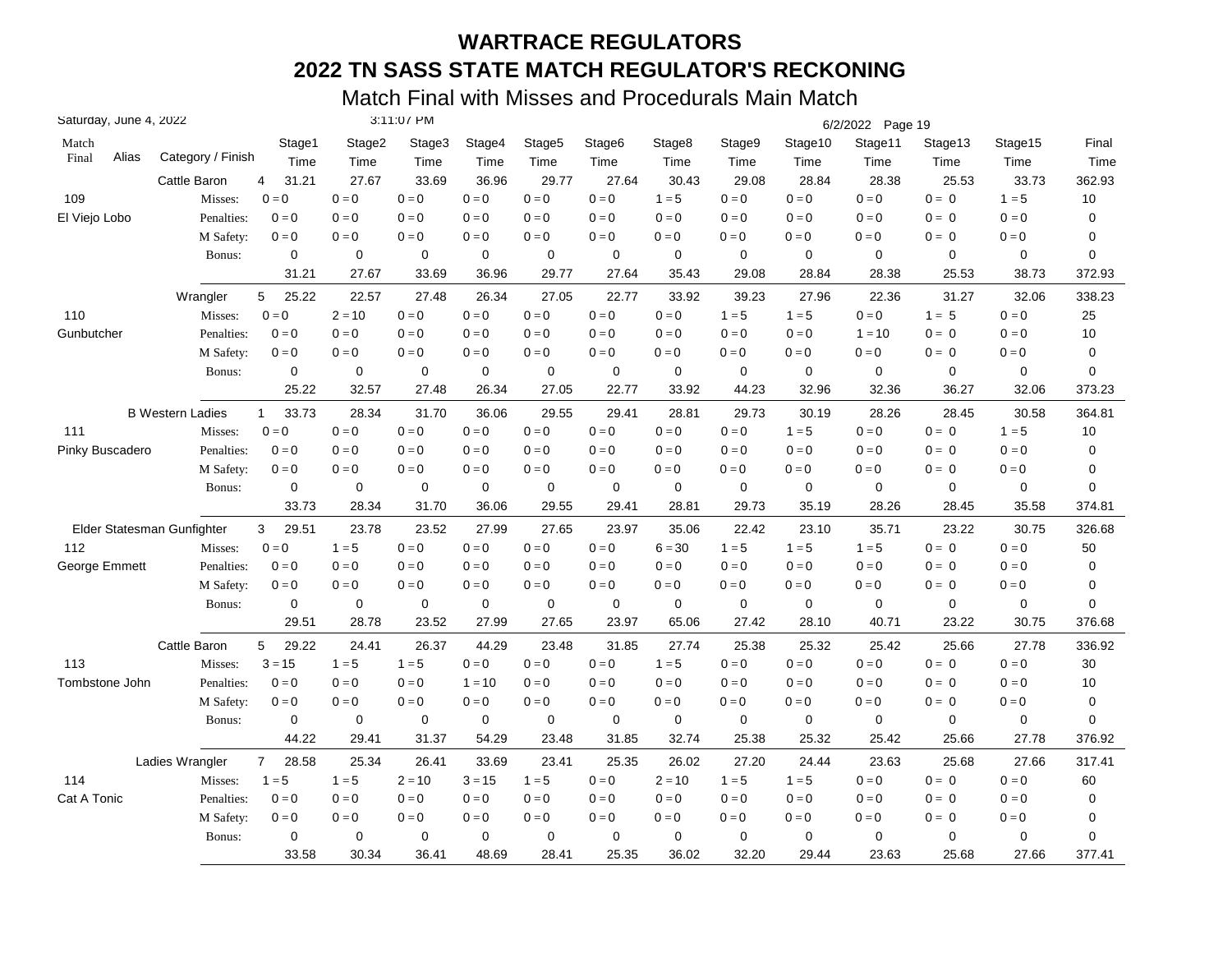| Saturday, June 4, 2022    |                            |                         |             | 3:11:07 PM  |             |                    |             |             |                         |                         | 6/2/2022 Page 20 |             |                         |             |
|---------------------------|----------------------------|-------------------------|-------------|-------------|-------------|--------------------|-------------|-------------|-------------------------|-------------------------|------------------|-------------|-------------------------|-------------|
| Match                     |                            | Stage1                  | Stage2      | Stage3      | Stage4      | Stage <sub>5</sub> | Stage6      | Stage8      | Stage9                  | Stage10                 | Stage11          | Stage13     | Stage15                 | Final       |
| Alias<br>Final            | Category / Finish          | Time                    | Time        | Time        | Time        | Time               | Time        | Time        | Time                    | Time                    | Time             | Time        | Time                    | Time        |
|                           | Outlaw                     | 4<br>34.01              | 28.24       | 31.17       | 34.50       | 29.21              | 28.79       | 28.61       | 31.64                   | 29.84                   | 31.55            | 35.02       | 35.39                   | 377.97      |
| 115                       | Misses:                    | $0 = 0$                 | $0 = 0$     | $0 = 0$     | $0 = 0$     | $0 = 0$            | $0 = 0$     | $0 = 0$     | $0 = 0$                 | $0=0$                   | $0 = 0$          | $0 = 0$     | $0 = 0$                 | 0           |
| <b>River City Bly</b>     | Penalties:                 | $0 = 0$                 | $0=0$       | $0 = 0$     | $0 = 0$     | $0 = 0$            | $0 = 0$     | $0 = 0$     | $\mathbf{0}=\mathbf{0}$ | $0 = 0$                 | $0 = 0$          | $0 = 0$     | $0 = 0$                 | 0           |
|                           | M Safety:                  | $0 = 0$                 | $0 = 0$     | $0 = 0$     | $0 = 0$     | $0 = 0$            | $0 = 0$     | $0 = 0$     | $0 = 0$                 | $0 = 0$                 | $0 = 0$          | $0 = 0$     | $0 = 0$                 | 0           |
|                           | Bonus:                     | $\mathbf 0$             | $\mathbf 0$ | $\mathbf 0$ | $\mathbf 0$ | 0                  | $\mathbf 0$ | $\mathbf 0$ | $\mathbf 0$             | $\mathbf 0$             | $\mathbf 0$      | $\mathbf 0$ | 0                       | $\mathbf 0$ |
|                           |                            | 34.01                   | 28.24       | 31.17       | 34.50       | 29.21              | 28.79       | 28.61       | 31.64                   | 29.84                   | 31.55            | 35.02       | 35.39                   | 377.97      |
|                           | <b>Classic Cowboy</b>      | 5<br>33.58              | 26.46       | 34.23       | 32.34       | 28.70              | 27.92       | 31.66       | 28.72                   | 27.71                   | 26.01            | 34.77       | 27.98                   | 360.08      |
| 116                       | Misses:                    | $0 = 0$                 | $1 = 5$     | $0 = 0$     | $0 = 0$     | $0 = 0$            | $0 = 0$     | $0 = 0$     | $0 = 0$                 | $\mathbf{0}=\mathbf{0}$ | $0 = 0$          | $1 = 5$     | $\mathbf{0}=\mathbf{0}$ | 10          |
| <b>Whiskey Hayes</b>      | Penalties:                 | $0 = 0$                 | $0 = 0$     | $0 = 0$     | $0 = 0$     | $1 = 10$           | $0 = 0$     | $0 = 0$     | $0 = 0$                 | $0 = 0$                 | $0 = 0$          | $0 = 0$     | $0 = 0$                 | 10          |
|                           | M Safety:                  | $0 = 0$                 | $0 = 0$     | $0 = 0$     | $0 = 0$     | $0 = 0$            | $0 = 0$     | $0 = 0$     | $0 = 0$                 | $0 = 0$                 | $0 = 0$          | $0 = 0$     | $0 = 0$                 | 0           |
|                           | Bonus:                     | 0                       | 0           | $\mathbf 0$ | $\mathbf 0$ | $\mathbf 0$        | $\mathbf 0$ | $\mathbf 0$ | $\mathbf 0$             | $\mathbf 0$             | $\mathbf 0$      | 0           | $\mathbf 0$             | $\mathbf 0$ |
|                           |                            | 33.58                   | 31.46       | 34.23       | 32.34       | 38.70              | 27.92       | 31.66       | 28.72                   | 27.71                   | 26.01            | 39.77       | 27.98                   | 380.08      |
|                           | Frontiersman               | 32.33<br>$\mathbf{1}$   | 32.65       | 28.54       | 31.88       | 41.41              | 25.28       | 28.70       | 29.62                   | 28.70                   | 27.24            | 25.53       | 30.66                   | 362.54      |
| 117                       | Misses:                    | $1 = 5$                 | $0 = 0$     | $0 = 0$     | $0 = 0$     | $0 = 0$            | $0 = 0$     | $1 = 5$     | $2 = 10$                | $0 = 0$                 | $0 = 0$          | $0 = 0$     | $0 = 0$                 | 20          |
| Long Gulch                | Penalties:                 | $0 = 0$                 | $0=0$       | $0 = 0$     | $0 = 0$     | $0 = 0$            | $0 = 0$     | $0 = 0$     | $0 = 0$                 | $0 = 0$                 | $0 = 0$          | $0 = 0$     | $0 = 0$                 | $\mathbf 0$ |
|                           | M Safety:                  | $0=0$                   | $0 = 0$     | $0 = 0$     | $0 = 0$     | $0 = 0$            | $0 = 0$     | $0 = 0$     | $0 = 0$                 | $0 = 0$                 | $0 = 0$          | $0 = 0$     | $0 = 0$                 | 0           |
|                           | Bonus:                     | 0                       | $\mathbf 0$ | 0           | $\mathbf 0$ | 0                  | 0           | $\mathbf 0$ | $\mathbf 0$             | $\mathbf 0$             | $\mathbf 0$      | $\mathbf 0$ | $\mathbf 0$             | 0           |
|                           |                            | 37.33                   | 32.65       | 28.54       | 31.88       | 41.41              | 25.28       | 33.70       | 39.62                   | 28.70                   | 27.24            | 25.53       | 30.66                   | 382.54      |
|                           | Frontiersman               | 35.56<br>$\overline{c}$ | 28.53       | 28.45       | 34.09       | 27.85              | 26.95       | 28.57       | 27.66                   | 27.83                   | 29.29            | 30.20       | 31.99                   | 356.97      |
| 118                       | Misses:                    | $2 = 10$                | $1 = 5$     | $0 = 0$     | $0 = 0$     | $0 = 0$            | $0 = 0$     | $0 = 0$     | $0 = 0$                 | $1 = 5$                 | $0 = 0$          | $0 = 0$     | $0 = 0$                 | 20          |
| <b>Buffalo Trace</b>      | Penalties:                 | $0 = 0$                 | $1 = 10$    | $0 = 0$     | $0 = 0$     | $0 = 0$            | $0 = 0$     | $0 = 0$     | $0 = 0$                 | $0 = 0$                 | $0 = 0$          | $0 = 0$     | $0 = 0$                 | 10          |
|                           | M Safety:                  | $0 = 0$                 | $0 = 0$     | $0 = 0$     | $0 = 0$     | $0 = 0$            | $0 = 0$     | $0 = 0$     | $0 = 0$                 | $0 = 0$                 | $0 = 0$          | $0 = 0$     | $0 = 0$                 | 0           |
|                           | Bonus:                     | $\mathbf 0$             | $\mathbf 0$ | $\mathbf 0$ | 0           | $\mathbf 0$        | $\mathbf 0$ | $\mathbf 0$ | $\mathbf 0$             | $\mathbf 0$             | $\mathbf 0$      | $\mathbf 0$ | $\mathbf 0$             | $\mathbf 0$ |
|                           |                            | 45.56                   | 43.53       | 28.45       | 34.09       | 27.85              | 26.95       | 28.57       | 27.66                   | 32.83                   | 29.29            | 30.20       | 31.99                   | 386.97      |
|                           | <b>Senior Duelist</b>      | 3<br>33.74              | 29.28       | 32.59       | 36.33       | 28.36              | 27.39       | 33.14       | 29.07                   | 28.55                   | 32.62            | 37.44       | 34.32                   | 382.83      |
| 119                       | Misses:                    | $0 = 0$                 | $0 = 0$     | $0 = 0$     | $0 = 0$     | $0 = 0$            | $0 = 0$     | $1 = 5$     | $0 = 0$                 | $0 = 0$                 | $0 = 0$          | $0 = 0$     | $0 = 0$                 | 5           |
| <b>Tennessee Whiskers</b> | Penalties:                 | $0 = 0$                 | $0 = 0$     | $0 = 0$     | $0 = 0$     | $0 = 0$            | $0 = 0$     | $0 = 0$     | $0 = 0$                 | $0 = 0$                 | $0 = 0$          | $0 = 0$     | $0 = 0$                 | 0           |
|                           | M Safety:                  | $0 = 0$                 | $0 = 0$     | $0 = 0$     | $0 = 0$     | $0 = 0$            | $0 = 0$     | $0 = 0$     | $0 = 0$                 | $0 = 0$                 | $0 = 0$          | $0 = 0$     | $0 = 0$                 | $\mathbf 0$ |
|                           | Bonus:                     | $\pmb{0}$               | 0           | $\mathbf 0$ | $\mathbf 0$ | $\mathbf 0$        | $\mathbf 0$ | $\mathbf 0$ | $\mathbf 0$             | $\mathbf 0$             | $\mathbf 0$      | 0           | 0                       | $\mathbf 0$ |
|                           |                            | 33.74                   | 29.28       | 32.59       | 36.33       | 28.36              | 27.39       | 38.14       | 29.07                   | 28.55                   | 32.62            | 37.44       | 34.32                   | 387.83      |
|                           | Elder Statesman Gunfighter | 35.24<br>4              | 27.86       | 28.79       | 31.21       | 35.97              | 26.05       | 30.36       | 27.02                   | 28.69                   | 36.71            | 27.28       | 28.79                   | 363.97      |
| 120                       | Misses:                    | $0 = 0$                 | $0 = 0$     | $1 = 5$     | $0 = 0$     | $0 = 0$            | $0 = 0$     | $1 = 5$     | $0 = 0$                 | $3 = 15$                | $0 = 0$          | $0 = 0$     | $0 = 0$                 | 25          |
| Grey Horse                | Penalties:                 | $0 = 0$                 | $0 = 0$     | $0 = 0$     | $0 = 0$     | $0 = 0$            | $0 = 0$     | $0 = 0$     | $0 = 0$                 | $0 = 0$                 | $0 = 0$          | $0 = 0$     | $0 = 0$                 | $\mathbf 0$ |
|                           | M Safety:                  | $0 = 0$                 | $0=0$       | $0 = 0$     | $0 = 0$     | $0 = 0$            | $0 = 0$     | $0 = 0$     | $0 = 0$                 | $0 = 0$                 | $0 = 0$          | $0 = 0$     | $0 = 0$                 | 0           |
|                           | Bonus:                     | 0                       | $\mathbf 0$ | 0           | 0           | 0                  | 0           | $\mathbf 0$ | 0                       | 0                       | 0                | 0           | 0                       | 0           |
|                           |                            | 35.24                   | 27.86       | 33.79       | 31.21       | 35.97              | 26.05       | 35.36       | 27.02                   | 43.69                   | 36.71            | 27.28       | 28.79                   | 388.97      |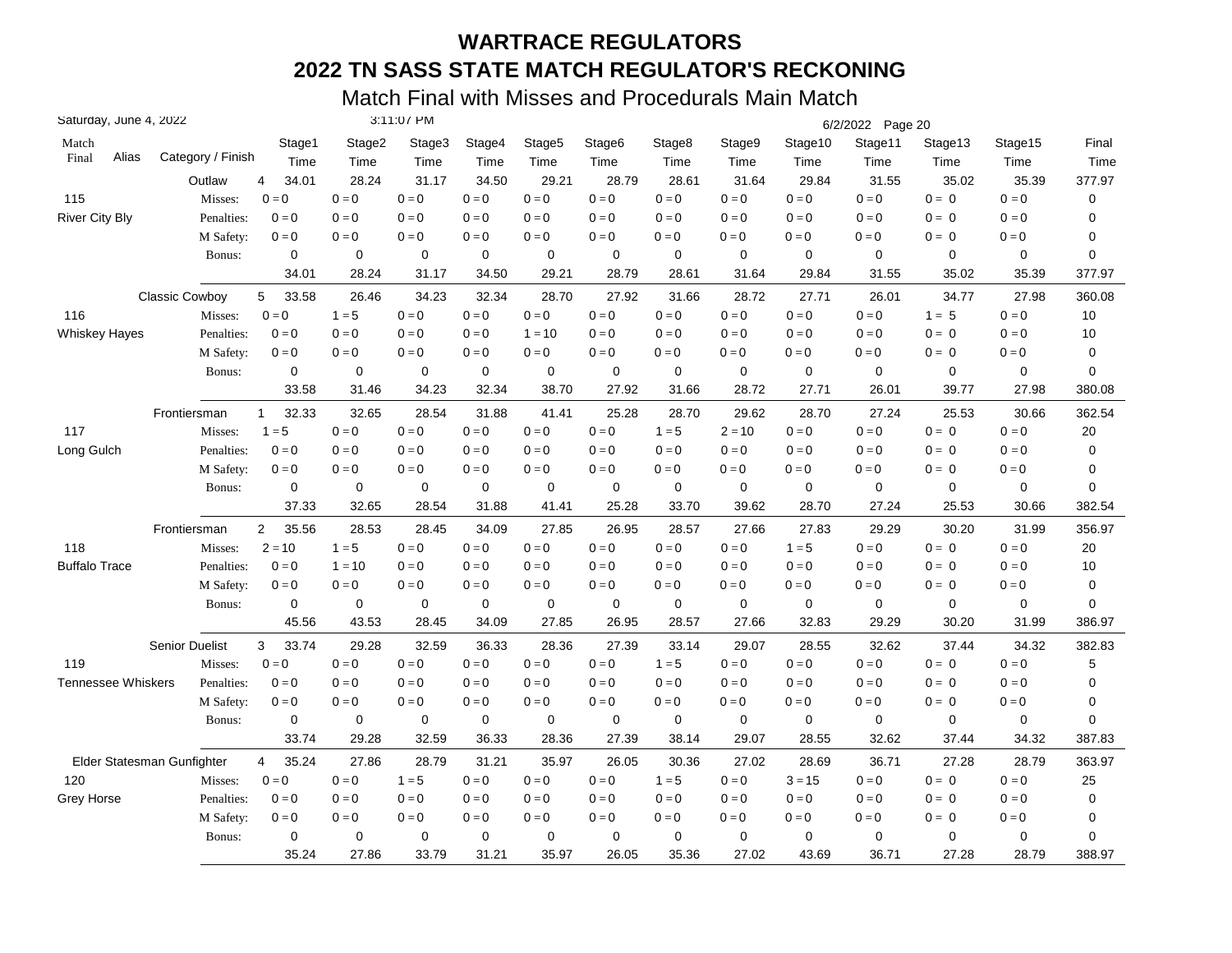| Saturday, June 4, 2022           |                       |                       |             | 3:11:07 PM  |          |                    |                    |          |             |             | 6/2/2022 Page 21        |             |                         |             |
|----------------------------------|-----------------------|-----------------------|-------------|-------------|----------|--------------------|--------------------|----------|-------------|-------------|-------------------------|-------------|-------------------------|-------------|
| Match                            |                       | Stage1                | Stage2      | Stage3      | Stage4   | Stage <sub>5</sub> | Stage <sub>6</sub> | Stage8   | Stage9      | Stage10     | Stage11                 | Stage13     | Stage15                 | Final       |
| Alias<br>Final                   | Category / Finish     | Time                  | Time        | Time        | Time     | Time               | Time               | Time     | Time        | Time        | Time                    | Time        | Time                    | Time        |
|                                  | <b>Classic Cowboy</b> | 35.39<br>6            | 26.87       | 28.66       | 41.50    | 25.94              | 30.59              | 28.76    | 28.43       | 34.70       | 29.65                   | 28.34       | 36.20                   | 375.03      |
| 121                              | Misses:               | $0 = 0$               | $0=0$       | $1 = 5$     | $0=0$    | $0 = 0$            | $0 = 0$            | $0 = 0$  | $0 = 0$     | $0=0$       | $0=0$                   | $0 = 0$     | $0 = 0$                 | 5           |
| Deacon Wallace                   | Penalties:            | $0 = 0$               | $0 = 0$     | $0 = 0$     | $1 = 10$ | $0 = 0$            | $0 = 0$            | $0 = 0$  | $0 = 0$     | $0 = 0$     | $0 = 0$                 | $0 = 0$     | $0 = 0$                 | 10          |
|                                  | M Safety:             | $0=0$                 | $0=0$       | $0=0$       | $0 = 0$  | $0 = 0$            | $0=0$              | $0=0$    | $0=0$       | $0 = 0$     | $0=0$                   | $0 = 0$     | $0 = 0$                 | 0           |
|                                  | Bonus:                | 0                     | $\mathbf 0$ | $\mathbf 0$ | 0        | 0                  | 0                  | 0        | 0           | $\mathbf 0$ | 0                       | $\mathbf 0$ | 0                       | $\mathbf 0$ |
|                                  |                       | 35.39                 | 26.87       | 33.66       | 51.50    | 25.94              | 30.59              | 28.76    | 28.43       | 34.70       | 29.65                   | 28.34       | 36.20                   | 390.03      |
|                                  | 49'er                 | 12<br>28.37           | 28.42       | 25.07       | 33.31    | 26.05              | 26.08              | 29.06    | 31.79       | 25.60       | 34.37                   | 28.56       | 39.20                   | 355.88      |
| 122                              | Misses:               | $0=0$                 | $0=0$       | $0 = 0$     | $1 = 5$  | $0 = 0$            | $0 = 0$            | $0 = 0$  | $0 = 0$     | $0=0$       | $0=0$                   | $0 = 0$     | $0 = 0$                 | 5           |
| <b>Fretless</b>                  | Penalties:            | $0 = 0$               | $0 = 0$     | $0 = 0$     | $1 = 10$ | $0 = 0$            | $0 = 0$            | $0 = 0$  | $0 = 0$     | $0 = 0$     | $0 = 0$                 | $1 = 10$    | $1 = 10$                | 30          |
|                                  | M Safety:             | $0 = 0$               | $0 = 0$     | $0 = 0$     | $0 = 0$  | $0 = 0$            | $0 = 0$            | $0 = 0$  | $0 = 0$     | $0 = 0$     | $0 = 0$                 | $0 = 0$     | $0 = 0$                 | $\pmb{0}$   |
|                                  | Bonus:                | 0                     | $\mathbf 0$ | $\mathbf 0$ | 0        | 0                  | 0                  | 0        | 0           | $\mathbf 0$ | 0                       | $\mathbf 0$ | 0                       | 0           |
|                                  |                       | 28.37                 | 28.42       | 25.07       | 48.31    | 26.05              | 26.08              | 29.06    | 31.79       | 25.60       | 34.37                   | 38.56       | 49.20                   | 390.88      |
| Ladies Frontier Cartridge        |                       | 29.20<br>$\mathbf{1}$ | 28.45       | 32.93       | 36.98    | 28.97              | 27.71              | 29.45    | 25.74       | 26.42       | 27.80                   | 30.06       | 33.83                   | 357.54      |
| 123                              | Misses:               | $0 = 0$               | $2 = 10$    | $0 = 0$     | $1 = 5$  | $0 = 0$            | $0 = 0$            | $0 = 0$  | $0 = 0$     | $0 = 0$     | $1 = 5$                 | $0 = 0$     | $1 = 5$                 | 25          |
| Hell On Heels                    | Penalties:            | $0 = 0$               | $1 = 10$    | $0 = 0$     | $0 = 0$  | $0 = 0$            | $0 = 0$            | $0 = 0$  | $0 = 0$     | $0 = 0$     | $0 = 0$                 | $0 = 0$     | $0 = 0$                 | 10          |
|                                  | M Safety:             | $0 = 0$               | $0 = 0$     | $0 = 0$     | $0 = 0$  | $0 = 0$            | $0 = 0$            | $0 = 0$  | $0 = 0$     | $0 = 0$     | $0 = 0$                 | $0 = 0$     | $0 = 0$                 | $\mathbf 0$ |
|                                  | Bonus:                | 0                     | 0           | 0           | 0        | 0                  | 0                  | 0        | 0           | 0           | 0                       | 0           | 0                       | $\mathbf 0$ |
|                                  |                       | 29.20                 | 48.45       | 32.93       | 41.98    | 28.97              | 27.71              | 29.45    | 25.74       | 26.42       | 32.80                   | 30.06       | 38.83                   | 392.54      |
| adies Frontier Cartridge Duelist |                       | 38.62<br>$\mathbf{1}$ | 29.16       | 34.72       | 36.93    | 31.00              | 32.03              | 31.33    | 32.75       | 32.82       | 31.85                   | 29.22       | 36.15                   | 396.58      |
| 124                              | Misses:               | $0 = 0$               | $0 = 0$     | $0 = 0$     | $0 = 0$  | $0 = 0$            | $0 = 0$            | $0 = 0$  | $0 = 0$     | $0 = 0$     | $0 = 0$                 | $0 = 0$     | $0 = 0$                 | 0           |
| <b>Shirttail Bess</b>            | Penalties:            | $0 = 0$               | $0 = 0$     | $0 = 0$     | $0 = 0$  | $0 = 0$            | $0 = 0$            | $0 = 0$  | $0 = 0$     | $0 = 0$     | $0=0$                   | $0 = 0$     | $0 = 0$                 | 0           |
|                                  | M Safety:             | $0 = 0$               | $0 = 0$     | $0 = 0$     | $0 = 0$  | $0 = 0$            | $0 = 0$            | $0=0$    | $0 = 0$     | $0 = 0$     | $0=0$                   | $0 = 0$     | $0 = 0$                 | 0           |
|                                  | Bonus:                | $\mathbf 0$           | $\mathbf 0$ | $\mathbf 0$ | 0        | $\mathbf 0$        | 0                  | 0        | $\mathbf 0$ | $\mathbf 0$ | $\mathbf 0$             | $\mathbf 0$ | $\mathbf 0$             | $\mathbf 0$ |
|                                  |                       | 38.62                 | 29.16       | 34.72       | 36.93    | 31.00              | 32.03              | 31.33    | 32.75       | 32.82       | 31.85                   | 29.22       | 36.15                   | 396.58      |
|                                  | Elder Statesman       | 5 150.00              | 20.82       | 24.49       | 25.02    | 21.65              | 22.05              | 22.76    | 23.22       | 21.36       | 21.33                   | 22.24       | 23.49                   | 398.43      |
| 125                              | Misses:               | $0 = 0$               | $0 = 0$     | $0 = 0$     | $0 = 0$  | $0 = 0$            | $0 = 0$            | $0 = 0$  | $0 = 0$     | $0=0$       | $\mathbf{0}=\mathbf{0}$ | $0 = 0$     | $\mathbf{0}=\mathbf{0}$ | $\mathbf 0$ |
| <b>Rubicon Ryder</b>             | Penalties:            | $0 = 0$               | $0 = 0$     | $0 = 0$     | $0 = 0$  | $0 = 0$            | $0 = 0$            | $0 = 0$  | $0 = 0$     | $0 = 0$     | $0 = 0$                 | $0 = 0$     | $0 = 0$                 | 0           |
|                                  | M Safety:             | $0 = 0$               | $0 = 0$     | $0 = 0$     | $0 = 0$  | $0 = 0$            | $0 = 0$            | $0 = 0$  | $0 = 0$     | $0 = 0$     | $0 = 0$                 | $0 = 0$     | $0 = 0$                 | 0           |
|                                  | Bonus:                | 0                     | $\mathbf 0$ | 0           | 0        | 0                  | 0                  | 0        | 0           | $\mathbf 0$ | 0                       | $\mathbf 0$ | $\mathbf 0$             | 0           |
|                                  |                       | 150.00                | 20.82       | 24.49       | 25.02    | 21.65              | 22.05              | 22.76    | 23.22       | 21.36       | 21.33                   | 22.24       | 23.49                   | 398.43      |
| Frontier Cartridge Gunfighter    |                       | $2^{\circ}$<br>33.29  | 26.61       | 30.09       | 38.80    | 24.49              | 25.99              | 28.92    | 25.36       | 25.63       | 21.08                   | 29.68       | 24.00                   | 333.94      |
| 126                              | Misses:               | $1 = 5$               | $0 = 0$     | $1 = 5$     | $0 = 0$  | $2 = 10$           | $0 = 0$            | $0 = 0$  | $2 = 10$    | $1 = 5$     | $0=0$                   | $2 = 10$    | $0 = 0$                 | 45          |
| <b>Big Rock</b>                  | Penalties:            | $0 = 0$               | $1 = 10$    | $0 = 0$     | $0 = 0$  | $0 = 0$            | $0 = 0$            | $1 = 10$ | $0 = 0$     | $0 = 0$     | $0 = 0$                 | $0 = 0$     | $0 = 0$                 | 20          |
|                                  | M Safety:             | $0 = 0$               | $0 = 0$     | $0 = 0$     | $0 = 0$  | $0 = 0$            | $0 = 0$            | $0 = 0$  | $0 = 0$     | $0 = 0$     | $0 = 0$                 | $0 = 0$     | $0 = 0$                 | $\mathbf 0$ |
|                                  | Bonus:                | 0                     | $\mathbf 0$ | $\mathbf 0$ | 0        | 0                  | 0                  | 0        | 0           | $\mathbf 0$ | $\mathbf 0$             | 0           | 0                       | 0           |
|                                  |                       | 38.29                 | 36.61       | 35.09       | 38.80    | 34.49              | 25.99              | 38.92    | 35.36       | 30.63       | 21.08                   | 39.68       | 24.00                   | 398.94      |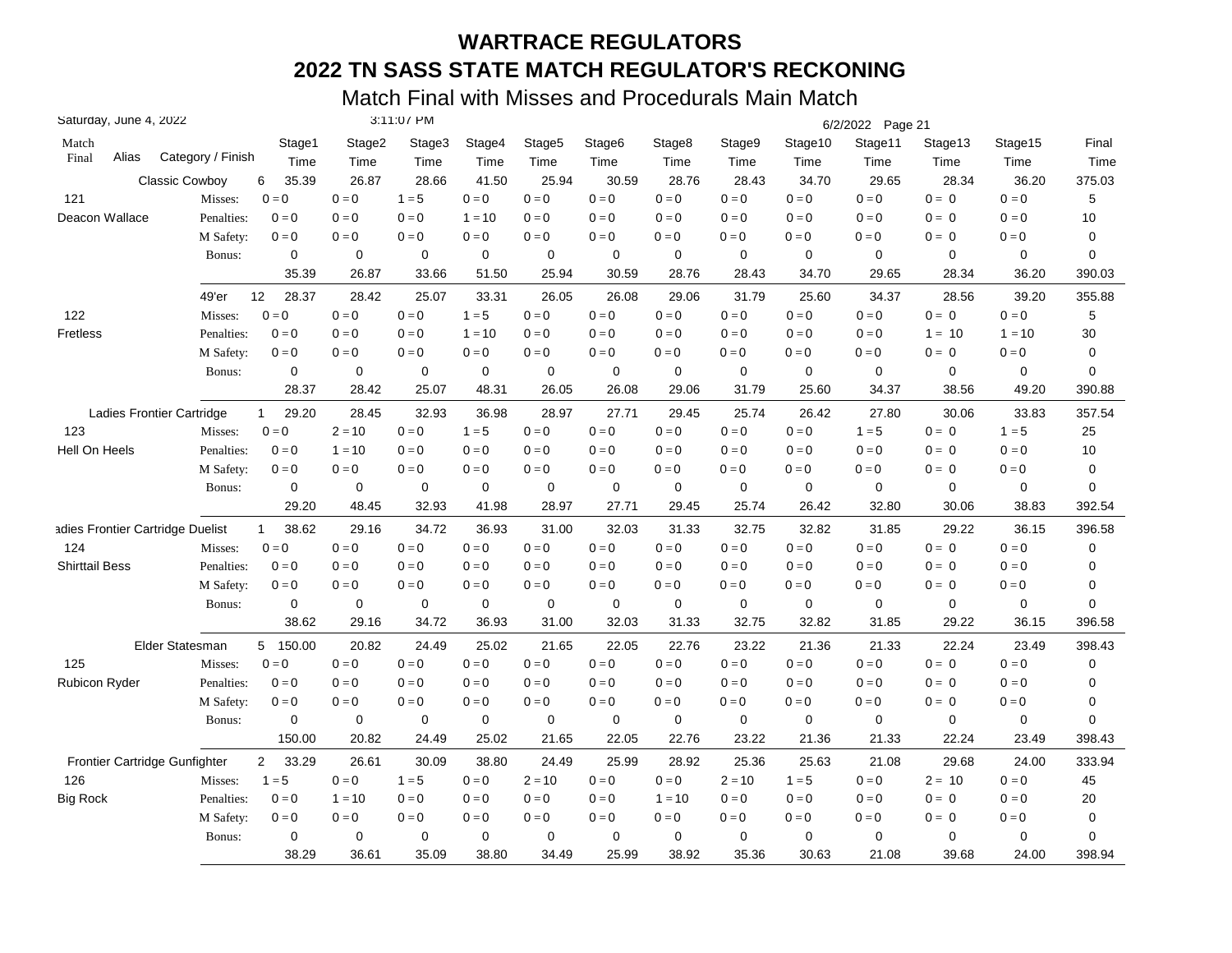| Saturday, June 4, 2022            |                   |                         |             | 3:11:07 PM  |             |                    |                    |                         |             |             | 6/2/2022 Page 22 |             |                         |        |
|-----------------------------------|-------------------|-------------------------|-------------|-------------|-------------|--------------------|--------------------|-------------------------|-------------|-------------|------------------|-------------|-------------------------|--------|
| Match                             |                   | Stage1                  | Stage2      | Stage3      | Stage4      | Stage <sub>5</sub> | Stage <sub>6</sub> | Stage8                  | Stage9      | Stage10     | Stage11          | Stage13     | Stage15                 | Final  |
| Alias<br>Final                    | Category / Finish | Time                    | Time        | Time        | Time        | Time               | Time               | Time                    | Time        | Time        | Time             | Time        | Time                    | Time   |
|                                   | Senior            | 10<br>31.02             | 30.46       | 28.45       | 35.25       | 27.85              | 26.94              | 27.00                   | 27.57       | 31.38       | 27.48            | 24.69       | 31.10                   | 349.19 |
| 127                               | Misses:           | $1 = 5$                 | $3 = 15$    | $0 = 0$     | $2 = 10$    | $0 = 0$            | $0 = 0$            | $1 = 5$                 | $0 = 0$     | $2 = 10$    | $0 = 0$          | $0 = 0$     | $1 = 5$                 | 50     |
| Blackjack Lee                     | Penalties:        | $0 = 0$                 | $0 = 0$     | $0 = 0$     | $0 = 0$     | $0 = 0$            | $0 = 0$            | $0 = 0$                 | $0 = 0$     | $0 = 0$     | $0 = 0$          | $0 = 0$     | $0 = 0$                 | 0      |
|                                   | M Safety:         | $0 = 0$                 | $0=0$       | $0 = 0$     | $0 = 0$     | $0=0$              | $0 = 0$            | $0 = 0$                 | $0 = 0$     | $0 = 0$     | $0 = 0$          | $0 = 0$     | $0 = 0$                 | 0      |
|                                   | Bonus:            | 0                       | 0           | $\mathbf 0$ | $\mathbf 0$ | 0                  | 0                  | $\mathbf 0$             | 0           | 0           | $\mathbf 0$      | 0           | 0                       | 0      |
|                                   |                   | 36.02                   | 45.46       | 28.45       | 45.25       | 27.85              | 26.94              | 32.00                   | 27.57       | 41.38       | 27.48            | 24.69       | 36.10                   | 399.19 |
| <b>Frontier Cartridge Duelist</b> |                   | 3<br>30.17              | 28.68       | 29.38       | 41.86       | 26.87              | 31.34              | 29.69                   | 28.36       | 29.86       | 32.17            | 30.32       | 30.61                   | 369.31 |
| 128                               | Misses:           | $0 = 0$                 | $0=0$       | $3 = 15$    | $0 = 0$     | $0 = 0$            | $0 = 0$            | $0 = 0$                 | $0=0$       | $0 = 0$     | $1 = 5$          | $0 = 0$     | $0 = 0$                 | 20     |
| <b>Cherokee Sargent</b>           | Penalties:        | $0 = 0$                 | $0 = 0$     | $0 = 0$     | $0 = 0$     | $0 = 0$            | $1 = 10$           | $0 = 0$                 | $0 = 0$     | $0 = 0$     | $0 = 0$          | $0 = 0$     | $0 = 0$                 | 10     |
|                                   | M Safety:         | $0 = 0$                 | $0 = 0$     | $0 = 0$     | $0 = 0$     | $0 = 0$            | $0 = 0$            | $0 = 0$                 | $0 = 0$     | $0 = 0$     | $0 = 0$          | $0 = 0$     | $0 = 0$                 | 0      |
|                                   | Bonus:            | $\mathbf 0$             | $\mathbf 0$ | 0           | $\mathbf 0$ | 0                  | 0                  | $\mathbf 0$             | 0           | 0           | $\mathbf 0$      | 0           | 0                       | 0      |
|                                   |                   | 30.17                   | 28.68       | 44.38       | 41.86       | 26.87              | 41.34              | 29.69                   | 28.36       | 29.86       | 37.17            | 30.32       | 30.61                   | 399.31 |
|                                   | Outlaw            | 33.72<br>5              | 27.11       | 28.32       | 38.72       | 27.17              | 24.99              | 33.50                   | 29.22       | 28.02       | 26.90            | 31.73       | 30.32                   | 359.72 |
| 129                               | Misses:           | $0 = 0$                 | $0=0$       | $1 = 5$     | $3 = 15$    | $1 = 5$            | $0 = 0$            | $0 = 0$                 | $1 = 5$     | $2 = 10$    | $0 = 0$          | $0 = 0$     | $0 = 0$                 | 40     |
| Mister Badly                      | Penalties:        | $0 = 0$                 | $0 = 0$     | $0 = 0$     | $0 = 0$     | $0 = 0$            | $0 = 0$            | $0 = 0$                 | $0=0$       | $0 = 0$     | $0 = 0$          | $0 = 0$     | $0 = 0$                 | 0      |
|                                   | M Safety:         | $0 = 0$                 | $0 = 0$     | $0 = 0$     | $0 = 0$     | $0 = 0$            | $0 = 0$            | $0 = 0$                 | $0 = 0$     | $0 = 0$     | $0 = 0$          | $0 = 0$     | $0 = 0$                 | 0      |
|                                   | Bonus:            | 0                       | 0           | 0           | $\mathbf 0$ | 0                  | 0                  | $\mathbf 0$             | 0           | 0           | 0                | 0           | 0                       | 0      |
|                                   |                   | 33.72                   | 27.11       | 33.32       | 53.72       | 32.17              | 24.99              | 33.50                   | 34.22       | 38.02       | 26.90            | 31.73       | 30.32                   | 399.72 |
|                                   | Ladies Wrangler   | 44.13<br>8              | 29.67       | 34.16       | 33.53       | 33.78              | 33.77              | 30.20                   | 30.58       | 26.69       | 30.32            | 34.82       | 34.56                   | 396.21 |
| 130                               | Misses:           | $0 = 0$                 | $1 = 5$     | $0 = 0$     | $0 = 0$     | $0 = 0$            | $0 = 0$            | $0 = 0$                 | $0 = 0$     | $0 = 0$     | $0 = 0$          | $0 = 0$     | $0 = 0$                 | 5      |
| Molly May Hem                     | Penalties:        | $0=0$                   | $0 = 0$     | $0 = 0$     | $0 = 0$     | $0 = 0$            | $0 = 0$            | $0 = 0$                 | $0 = 0$     | $0 = 0$     | $0 = 0$          | $0 = 0$     | $0 = 0$                 | 0      |
|                                   | M Safety:         | $0 = 0$                 | $0 = 0$     | $0 = 0$     | $0 = 0$     | $0 = 0$            | $0 = 0$            | $0 = 0$                 | $0 = 0$     | $0 = 0$     | $0 = 0$          | $0 = 0$     | $0=0$                   | 0      |
|                                   | Bonus:            | 0                       | $\mathbf 0$ | 0           | $\mathbf 0$ | 0                  | $\mathbf 0$        | $\mathbf 0$             | $\mathbf 0$ | $\mathbf 0$ | $\mathbf 0$      | $\mathbf 0$ | 0                       | 0      |
|                                   |                   | 44.13                   | 34.67       | 34.16       | 33.53       | 33.78              | 33.77              | 30.20                   | 30.58       | 26.69       | 30.32            | 34.82       | 34.56                   | 401.21 |
|                                   | <b>Duelist</b>    | 38.68<br>$\overline{4}$ | 33.70       | 30.74       | 41.91       | 39.58              | 31.58              | 32.00                   | 25.18       | 27.68       | 34.89            | 26.46       | 34.19                   | 396.59 |
| 131                               | Misses:           | $1 = 5$                 | $0 = 0$     | $0 = 0$     | $0 = 0$     | $0=0$              | $0 = 0$            | $\mathbf{0}=\mathbf{0}$ | $0 = 0$     | $0 = 0$     | $0 = 0$          | $0 = 0$     | $\mathbf{0}=\mathbf{0}$ | 5      |
| Levi Wrangler                     | Penalties:        | $0 = 0$                 | $0 = 0$     | $0 = 0$     | $0 = 0$     | $0 = 0$            | $0 = 0$            | $0 = 0$                 | $0 = 0$     | $0 = 0$     | $0 = 0$          | $0 = 0$     | $0 = 0$                 | 0      |
|                                   | M Safety:         | $0 = 0$                 | $0 = 0$     | $0 = 0$     | $0 = 0$     | $0 = 0$            | $0 = 0$            | $0 = 0$                 | $0 = 0$     | $0 = 0$     | $0 = 0$          | $0 = 0$     | $0 = 0$                 | 0      |
|                                   | Bonus:            | 0                       | 0           | 0           | $\mathbf 0$ | 0                  | 0                  | 0                       | 0           | 0           | $\mathbf 0$      | 0           | 0                       | 0      |
|                                   |                   | 43.68                   | 33.70       | 30.74       | 41.91       | 39.58              | 31.58              | 32.00                   | 25.18       | 27.68       | 34.89            | 26.46       | 34.19                   | 401.59 |
|                                   | Senior            | 11<br>36.86             | 28.35       | 37.59       | 31.25       | 38.01              | 27.77              | 33.49                   | 26.62       | 32.73       | 32.02            | 26.29       | 28.30                   | 379.28 |
| 132                               | Misses:           | $0 = 0$                 | $0 = 0$     | $0 = 0$     | $0 = 0$     | $0 = 0$            | $0 = 0$            | $0 = 0$                 | $0=0$       | $1 = 5$     | $0 = 0$          | $0 = 0$     | $2 = 10$                | 15     |
| Cavanagh Swamp Do                 | Penalties:        | $0 = 0$                 | $0 = 0$     | $0 = 0$     | $0 = 0$     | $0 = 0$            | $0 = 0$            | $0 = 0$                 | $0 = 0$     | $0 = 0$     | $1 = 10$         | $0 = 0$     | $0 = 0$                 | 10     |
|                                   | M Safety:         | $0 = 0$                 | $0 = 0$     | $0 = 0$     | $0 = 0$     | $0 = 0$            | $0 = 0$            | $0 = 0$                 | $0 = 0$     | $0 = 0$     | $0 = 0$          | $0 = 0$     | $0 = 0$                 | 0      |
|                                   | Bonus:            | $\mathbf 0$             | $\mathbf 0$ | 0           | $\mathbf 0$ | 0                  | $\mathbf 0$        | $\mathbf 0$             | $\mathbf 0$ | 0           | $\mathbf 0$      | $\mathbf 0$ | 0                       | 0      |
|                                   |                   | 36.86                   | 28.35       | 37.59       | 31.25       | 38.01              | 27.77              | 33.49                   | 26.62       | 37.73       | 42.02            | 26.29       | 38.30                   | 404.28 |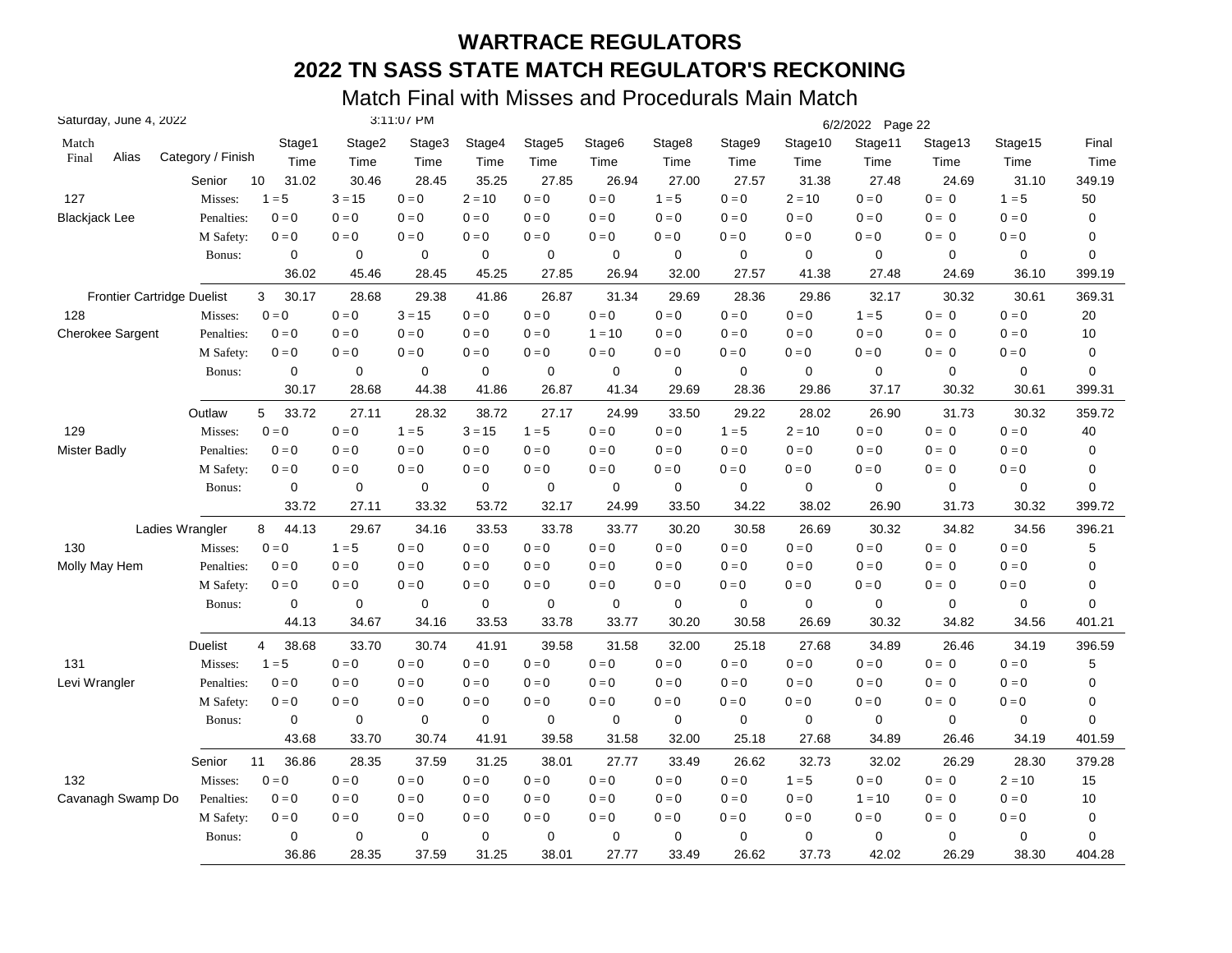| Saturday, June 4, 2022         |                   |                         |             | 3:11:07 PM |                         |                    |         |             |                         |                         | 6/2/2022 Page 23        |             |                         |             |
|--------------------------------|-------------------|-------------------------|-------------|------------|-------------------------|--------------------|---------|-------------|-------------------------|-------------------------|-------------------------|-------------|-------------------------|-------------|
| Match                          |                   | Stage1                  | Stage2      | Stage3     | Stage4                  | Stage <sub>5</sub> | Stage6  | Stage8      | Stage9                  | Stage10                 | Stage11                 | Stage13     | Stage15                 | Final       |
| Alias<br>Final                 | Category / Finish | Time                    | Time        | Time       | Time                    | Time               | Time    | Time        | Time                    | Time                    | Time                    | Time        | Time                    | Time        |
| Ladies Silver Senor Gunfighter |                   | 35.81<br>$\mathbf{1}$   | 34.88       | 35.09      | 38.88                   | 30.48              | 32.09   | 32.26       | 30.38                   | 32.53                   | 33.12                   | 31.05       | 33.72                   | 400.29      |
| 133                            | Misses:           | $0 = 0$                 | $1 = 5$     | $0 = 0$    | $0 = 0$                 | $0 = 0$            | $0 = 0$ | $0 = 0$     | $0 = 0$                 | $0 = 0$                 | $0=0$                   | $0 = 0$     | $0 = 0$                 | 5           |
| Partner's Partner              | Penalties:        | $0 = 0$                 | $0=0$       | $0 = 0$    | $0 = 0$                 | $0 = 0$            | $0 = 0$ | $0 = 0$     | $0 = 0$                 | $0 = 0$                 | $0=0$                   | $0 = 0$     | $0 = 0$                 | 0           |
|                                | M Safety:         | $0 = 0$                 | $0=0$       | $0 = 0$    | $0=0$                   | $0 = 0$            | $0 = 0$ | $0 = 0$     | $0 = 0$                 | $0 = 0$                 | $0 = 0$                 | $0 = 0$     | $\mathbf{0}=\mathbf{0}$ | 0           |
|                                | Bonus:            | $\mathbf 0$             | $\mathbf 0$ | 0          | $\mathbf 0$             | $\mathbf 0$        | 0       | $\mathbf 0$ | 0                       | $\mathbf 0$             | $\mathbf 0$             | $\mathbf 0$ | $\mathbf 0$             | 0           |
|                                |                   | 35.81                   | 39.88       | 35.09      | 38.88                   | 30.48              | 32.09   | 32.26       | 30.38                   | 32.53                   | 33.12                   | 31.05       | 33.72                   | 405.29      |
|                                | Elder Statesman   | 6<br>35.68              | 29.57       | 38.21      | 37.01                   | 32.71              | 31.93   | 30.70       | 34.64                   | 31.08                   | 35.87                   | 30.58       | 32.92                   | 400.90      |
| 134                            | Misses:           | $0 = 0$                 | $0 = 0$     | $0 = 0$    | $\mathbf{0}=\mathbf{0}$ | $0=0$              | $0 = 0$ | $0 = 0$     | $\mathbf{0}=\mathbf{0}$ | $0=0$                   | $\mathbf{0}=\mathbf{0}$ | $0 = 0$     | $1 = 5$                 | 5           |
| Imis Twohofon                  | Penalties:        | $0 = 0$                 | $0 = 0$     | $0 = 0$    | $0 = 0$                 | $0 = 0$            | $0 = 0$ | $0 = 0$     | $0 = 0$                 | $0 = 0$                 | $0 = 0$                 | $0 = 0$     | $0 = 0$                 | 0           |
|                                | M Safety:         | $0 = 0$                 | $0 = 0$     | $0 = 0$    | $0 = 0$                 | $0=0$              | $0 = 0$ | $0 = 0$     | $0 = 0$                 | $0 = 0$                 | $0 = 0$                 | $0 = 0$     | $0 = 0$                 | 0           |
|                                | Bonus:            | $\mathbf 0$             | $\mathbf 0$ | 0          | 0                       | 0                  | 0       | $\mathbf 0$ | 0                       | 0                       | $\mathbf 0$             | $\mathbf 0$ | $\mathbf 0$             | 0           |
|                                |                   | 35.68                   | 29.57       | 38.21      | 37.01                   | 32.71              | 31.93   | 30.70       | 34.64                   | 31.08                   | 35.87                   | 30.58       | 37.92                   | 405.90      |
|                                | Ladies 49'r       | 3<br>39.32              | 35.79       | 34.15      | 37.78                   | 32.03              | 31.99   | 29.44       | 30.44                   | 31.29                   | 28.99                   | 30.79       | 34.56                   | 396.57      |
| 135                            | Misses:           | $0 = 0$                 | $0 = 0$     | $1 = 5$    | $0 = 0$                 | $0 = 0$            | $0 = 0$ | $0 = 0$     | $0 = 0$                 | $0 = 0$                 | $0 = 0$                 | $0 = 0$     | $1 = 5$                 | 10          |
| <b>Foxy Filly</b>              | Penalties:        | $0 = 0$                 | $0 = 0$     | $0 = 0$    | $0 = 0$                 | $0=0$              | $0 = 0$ | $0 = 0$     | $0 = 0$                 | $0 = 0$                 | $0 = 0$                 | $0 = 0$     | $0 = 0$                 | $\mathbf 0$ |
|                                | M Safety:         | $0 = 0$                 | $0 = 0$     | $0 = 0$    | $0 = 0$                 | $0 = 0$            | $0 = 0$ | $0 = 0$     | $0 = 0$                 | $0 = 0$                 | $0 = 0$                 | $0 = 0$     | $0 = 0$                 | 0           |
|                                | Bonus:            | 0                       | $\mathbf 0$ | 0          | $\mathbf 0$             | 0                  | 0       | $\mathbf 0$ | 0                       | $\mathbf 0$             | $\mathbf 0$             | $\mathbf 0$ | $\mathbf 0$             | 0           |
|                                |                   | 39.32                   | 35.79       | 39.15      | 37.78                   | 32.03              | 31.99   | 29.44       | 30.44                   | 31.29                   | 28.99                   | 30.79       | 39.56                   | 406.57      |
|                                | Senior            | 29.50<br>12             | 30.01       | 29.81      | 30.87                   | 21.61              | 22.67   | 29.26       | 34.10                   | 25.74                   | 26.34                   | 25.96       | 51.29                   | 357.16      |
| 136                            | Misses:           | $0 = 0$                 | $0 = 0$     | $0 = 0$    | $0 = 0$                 | $0 = 0$            | $0 = 0$ | $0 = 0$     | $0 = 0$                 | $1 = 5$                 | $0 = 0$                 | $0 = 0$     | $9 = 45$                | 50          |
| <b>Tennessee Snuffy</b>        | Penalties:        | $0 = 0$                 | $0 = 0$     | $0 = 0$    | $0 = 0$                 | $0 = 0$            | $0 = 0$ | $0 = 0$     | $0 = 0$                 | $0 = 0$                 | $0 = 0$                 | $0 = 0$     | $0 = 0$                 | $\mathbf 0$ |
|                                | M Safety:         | $0=0$                   | $0 = 0$     | $0 = 0$    | $0 = 0$                 | $0=0$              | $0 = 0$ | $0 = 0$     | $0 = 0$                 | $0 = 0$                 | $0 = 0$                 | $0 = 0$     | $0 = 0$                 | 0           |
|                                | Bonus:            | $\mathbf 0$             | 0           | $\pmb{0}$  | $\pmb{0}$               | $\pmb{0}$          | 0       | $\mathbf 0$ | $\pmb{0}$               | $\mathbf 0$             | $\mathbf 0$             | $\mathbf 0$ | 0                       | 0           |
|                                |                   | 29.50                   | 30.01       | 29.81      | 30.87                   | 21.61              | 22.67   | 29.26       | 34.10                   | 30.74                   | 26.34                   | 25.96       | 96.29                   | 407.16      |
|                                | Silver Senior     | 42.52<br>6              | 24.88       | 27.72      | 32.00                   | 29.67              | 47.23   | 40.92       | 29.57                   | 33.08                   | 29.64                   | 25.01       | 30.27                   | 392.51      |
| 137                            | Misses:           | $0 = 0$                 | $0 = 0$     | $0 = 0$    | $0 = 0$                 | $0 = 0$            | $0 = 0$ | $1 = 5$     | $0 = 0$                 | $0 = 0$                 | $0 = 0$                 | $0 = 0$     | $0 = 0$                 | 5           |
| Diamond Jake                   | Penalties:        | $0 = 0$                 | $0 = 0$     | $0 = 0$    | $0 = 0$                 | $0 = 0$            | $0 = 0$ | $0 = 0$     | $0 = 0$                 | $\mathbf{0}=\mathbf{0}$ | $1 = 10$                | $0 = 0$     | $0 = 0$                 | 10          |
|                                | M Safety:         | $0 = 0$                 | $0=0$       | $0 = 0$    | $0 = 0$                 | $0=0$              | $0 = 0$ | $0=0$       | $0 = 0$                 | $0 = 0$                 | $0 = 0$                 | $0 = 0$     | $0 = 0$                 | $\mathbf 0$ |
|                                | Bonus:            | 0                       | 0           | 0          | 0                       | 0                  | 0       | $\mathbf 0$ | 0                       | 0                       | $\mathbf 0$             | 0           | 0                       | 0           |
|                                |                   | 42.52                   | 24.88       | 27.72      | 32.00                   | 29.67              | 47.23   | 45.92       | 29.57                   | 33.08                   | 39.64                   | 25.01       | 30.27                   | 407.51      |
|                                | Silver Senior     | $\overline{7}$<br>38.76 | 32.50       | 35.86      | 37.14                   | 32.64              | 29.95   | 33.36       | 33.45                   | 29.57                   | 29.35                   | 27.28       | 37.38                   | 397.24      |
| 138                            | Misses:           | $1 = 5$                 | $0=0$       | $1 = 5$    | $0 = 0$                 | $0 = 0$            | $0 = 0$ | $1 = 5$     | $0=0$                   | $0=0$                   | $0 = 0$                 | $0 = 0$     | $0 = 0$                 | 15          |
| <b>Colonel Lefty</b>           | Penalties:        | $0 = 0$                 | $0=0$       | $0 = 0$    | $0 = 0$                 | $0=0$              | $0 = 0$ | $0 = 0$     | $0=0$                   | $0 = 0$                 | $0 = 0$                 | $0 = 0$     | $0 = 0$                 | $\mathbf 0$ |
|                                | M Safety:         | $0 = 0$                 | $0 = 0$     | $0 = 0$    | $0 = 0$                 | $0=0$              | $0 = 0$ | $0 = 0$     | $0 = 0$                 | $0 = 0$                 | $0 = 0$                 | $0 = 0$     | $0 = 0$                 | 0           |
|                                | Bonus:            | 0                       | $\mathbf 0$ | 0          | $\mathbf 0$             | $\mathbf 0$        | 0       | $\mathbf 0$ | 0                       | $\mathbf 0$             | $\mathbf 0$             | $\mathbf 0$ | $\mathbf 0$             | 0           |
|                                |                   | 43.76                   | 32.50       | 40.86      | 37.14                   | 32.64              | 29.95   | 38.36       | 33.45                   | 29.57                   | 29.35                   | 27.28       | 37.38                   | 412.24      |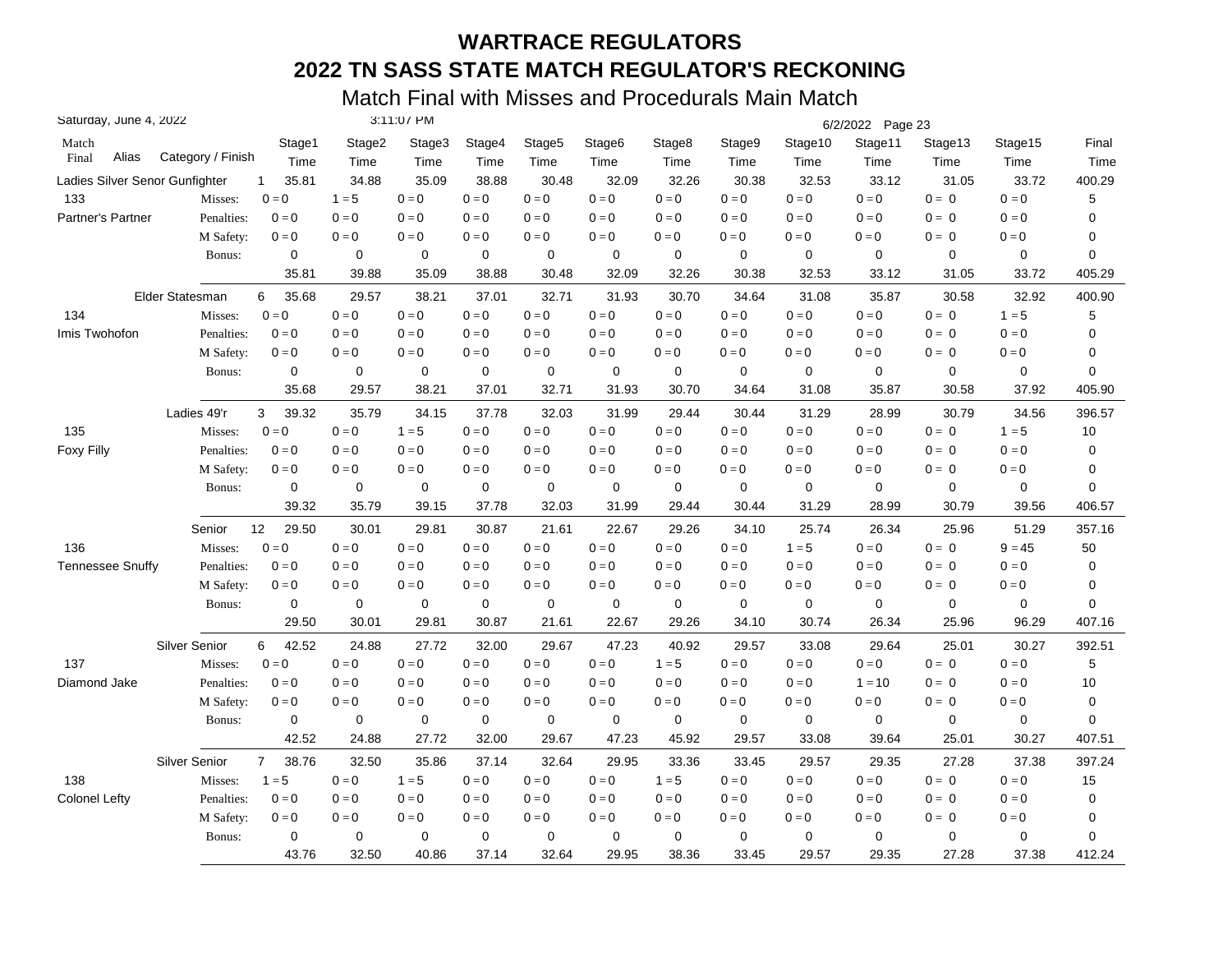| Saturday, June 4, 2022         |                              |                         |             | 3:11:07 PM |             |                    |                    |             |             |             | 6/2/2022 Page 24 |             |          |             |
|--------------------------------|------------------------------|-------------------------|-------------|------------|-------------|--------------------|--------------------|-------------|-------------|-------------|------------------|-------------|----------|-------------|
| Match                          |                              | Stage1                  | Stage2      | Stage3     | Stage4      | Stage <sub>5</sub> | Stage <sub>6</sub> | Stage8      | Stage9      | Stage10     | Stage11          | Stage13     | Stage15  | Final       |
| Alias<br>Final                 | Category / Finish            | Time                    | Time        | Time       | Time        | Time               | Time               | Time        | Time        | Time        | Time             | Time        | Time     | Time        |
| Frontier Cartridge Gunfighter  |                              | 3<br>27.92              | 26.41       | 27.76      | 35.57       | 23.06              | 52.06              | 25.63       | 27.27       | 23.72       | 23.70            | 27.85       | 27.02    | 347.97      |
| 139                            | Misses:                      | $1 = 5$                 | $2 = 10$    | $0 = 0$    | $0 = 0$     | $0=0$              | $6 = 30$           | $0 = 0$     | $0 = 0$     | $2 = 10$    | $0 = 0$          | $0 = 0$     | $0 = 0$  | 55          |
| <b>Tyrel Cody</b>              | Penalties:                   | $0=0$                   | $0 = 0$     | $0 = 0$    | $0 = 0$     | $0=0$              | $0 = 0$            | $0 = 0$     | $0 = 0$     | $0 = 0$     | $0 = 0$          | $1 = 10$    | $0 = 0$  | 10          |
|                                | M Safety:                    | $0 = 0$                 | $0=0$       | $0 = 0$    | $0 = 0$     | $0=0$              | $0 = 0$            | $0 = 0$     | $0 = 0$     | $0 = 0$     | $0=0$            | $0 = 0$     | $0 = 0$  | 0           |
|                                | Bonus:                       | $\mathbf 0$             | $\mathbf 0$ | 0          | $\mathbf 0$ | 0                  | $\mathbf 0$        | $\mathbf 0$ | $\mathbf 0$ | $\mathbf 0$ | $\mathbf 0$      | $\mathbf 0$ | 0        | 0           |
|                                |                              | 32.92                   | 36.41       | 27.76      | 35.57       | 23.06              | 82.06              | 25.63       | 27.27       | 33.72       | 23.70            | 37.85       | 27.02    | 412.97      |
|                                | <b>B</b> Western             | $7^{\circ}$<br>37.07    | 30.36       | 29.86      | 38.30       | 32.12              | 35.39              | 30.13       | 28.91       | 32.08       | 28.41            | 28.86       | 37.60    | 389.09      |
| 140                            | Misses:                      | $0 = 0$                 | $0 = 0$     | $0 = 0$    | $1 = 5$     | $0 = 0$            | $0 = 0$            | $0 = 0$     | $0 = 0$     | $0 = 0$     | $0 = 0$          | $0 = 0$     | $0 = 0$  | 5           |
| Frank Buckshot                 | Penalties:                   | $0 = 0$                 | $0 = 0$     | $0 = 0$    | $1 = 10$    | $0 = 0$            | $0 = 0$            | $0 = 0$     | $0 = 0$     | $0 = 0$     | $0 = 0$          | $0 = 0$     | $0 = 0$  | 10          |
|                                | M Safety:                    | $0 = 0$                 | $0 = 0$     | $1 = 10$   | $0 = 0$     | $0 = 0$            | $0 = 0$            | $0 = 0$     | $0 = 0$     | $0 = 0$     | $0 = 0$          | $0 = 0$     | $0 = 0$  | 10          |
|                                | Bonus:                       | 0                       | $\mathbf 0$ | 0          | $\mathbf 0$ | 0                  | $\mathbf 0$        | $\mathbf 0$ | 0           | 0           | $\mathbf 0$      | $\mathbf 0$ | 0        | 0           |
|                                |                              | 37.07                   | 30.36       | 39.86      | 53.30       | 32.12              | 35.39              | 30.13       | 28.91       | 32.08       | 28.41            | 28.86       | 37.60    | 414.09      |
|                                | <b>Silver Senior Duelist</b> | $\overline{2}$<br>31.94 | 43.56       | 31.48      | 38.52       | 29.52              | 29.57              | 32.22       | 29.33       | 29.02       | 28.07            | 27.13       | 34.98    | 385.34      |
| 141                            | Misses:                      | $0 = 0$                 | $0=0$       | $0 = 0$    | $2 = 10$    | $0 = 0$            | $0 = 0$            | $0 = 0$     | $0 = 0$     | $0 = 0$     | $0 = 0$          | $0 = 0$     | $0 = 0$  | 10          |
| Long Wolf                      | Penalties:                   | $0 = 0$                 | $1 = 10$    | $0 = 0$    | $0 = 0$     | $0 = 0$            | $0 = 0$            | $1 = 10$    | $0 = 0$     | $0 = 0$     | $0 = 0$          | $0 = 0$     | $0 = 0$  | 20          |
|                                | M Safety:                    | $0 = 0$                 | $0 = 0$     | $0 = 0$    | $0 = 0$     | $0=0$              | $0 = 0$            | $0 = 0$     | $0 = 0$     | $0 = 0$     | $0 = 0$          | $0 = 0$     | $0 = 0$  | 0           |
|                                | Bonus:                       | $\mathbf 0$             | 0           | 0          | $\mathbf 0$ | 0                  | $\mathbf 0$        | $\mathbf 0$ | $\mathbf 0$ | $\mathbf 0$ | $\mathbf 0$      | $\mathbf 0$ | 0        | 0           |
|                                |                              | 31.94                   | 53.56       | 31.48      | 48.52       | 29.52              | 29.57              | 42.22       | 29.33       | 29.02       | 28.07            | 27.13       | 34.98    | 415.34      |
|                                | Frontiersman                 | 3<br>42.61              | 27.45       | 31.16      | 33.77       | 29.99              | 32.95              | 33.56       | 31.74       | 33.09       | 36.44            | 36.64       | 36.79    | 406.19      |
| 142                            | Misses:                      | $0 = 0$                 | $0 = 0$     | $0 = 0$    | $0 = 0$     | $0 = 0$            | $0 = 0$            | $0 = 0$     | $0 = 0$     | $0 = 0$     | $0 = 0$          | $0 = 0$     | $0 = 0$  | 0           |
| Sedalia Dave                   | Penalties:                   | $0 = 0$                 | $0 = 0$     | $1 = 10$   | $0 = 0$     | $0 = 0$            | $0 = 0$            | $0 = 0$     | $0 = 0$     | $0 = 0$     | $0 = 0$          | $0 = 0$     | $0 = 0$  | 10          |
|                                | M Safety:                    | $0 = 0$                 | $0 = 0$     | $0 = 0$    | $0 = 0$     | $0 = 0$            | $0 = 0$            | $0 = 0$     | $0 = 0$     | $0 = 0$     | $0 = 0$          | $0 = 0$     | $0 = 0$  | 0           |
|                                | Bonus:                       | 0                       | $\pmb{0}$   | 0          | $\pmb{0}$   | $\pmb{0}$          | $\mathbf 0$        | $\mathbf 0$ | $\pmb{0}$   | $\mathbf 0$ | $\mathbf 0$      | $\mathbf 0$ | $\Omega$ | $\mathbf 0$ |
|                                |                              | 42.61                   | 27.45       | 41.16      | 33.77       | 29.99              | 32.95              | 33.56       | 31.74       | 33.09       | 36.44            | 36.64       | 36.79    | 416.19      |
|                                | El Rey                       | 34.45<br>$\mathbf{1}$   | 26.34       | 33.63      | 36.00       | 29.82              | 28.93              | 34.27       | 31.52       | 31.09       | 29.42            | 29.73       | 45.15    | 390.35      |
| 143                            | Misses:                      | $1 = 5$                 | $0 = 0$     | $2 = 10$   | $0 = 0$     | $0 = 0$            | $1 = 5$            | $0 = 0$     | $0 = 0$     | $0 = 0$     | $0 = 0$          | $0 = 0$     | $0 = 0$  | 20          |
| Pine Ridge Jack                | Penalties:                   | $0 = 0$                 | $0 = 0$     | $0 = 0$    | $0 = 0$     | $0 = 0$            | $0 = 0$            | $0 = 0$     | $0 = 0$     | $0 = 0$     | $0 = 0$          | $0 = 0$     | $1 = 10$ | 10          |
|                                | M Safety:                    | $0=0$                   | $0=0$       | $0 = 0$    | $0 = 0$     | $0=0$              | $0 = 0$            | $0 = 0$     | $0 = 0$     | $0 = 0$     | $0=0$            | $0 = 0$     | $0=0$    | $\pmb{0}$   |
|                                | Bonus:                       | 0                       | 0           | 0          | $\pmb{0}$   | 0                  | 0                  | 0           | 0           | 0           | $\mathbf 0$      | 0           | 0        | 0           |
|                                |                              | 39.45                   | 26.34       | 43.63      | 36.00       | 29.82              | 33.93              | 34.27       | 31.52       | 31.09       | 29.42            | 29.73       | 55.15    | 420.35      |
| Ladies Silver Senor Gunfighter |                              | 34.76<br>$\overline{2}$ | 30.59       | 29.51      | 36.05       | 26.44              | 33.12              | 29.93       | 43.09       | 29.52       | 30.11            | 29.19       | 29.57    | 381.88      |
| 144                            | Misses:                      | $0 = 0$                 | $0 = 0$     | $0 = 0$    | $0 = 0$     | $0 = 0$            | $0 = 0$            | $1 = 5$     | $4 = 20$    | $1 = 5$     | $0 = 0$          | $0 = 0$     | $0 = 0$  | 30          |
| Appalucy                       | Penalties:                   | $0 = 0$                 | $0 = 0$     | $0=0$      | $1 = 10$    | $0 = 0$            | $0 = 0$            | $0 = 0$     | $0=0$       | $0=0$       | $0 = 0$          | $0 = 0$     | $0 = 0$  | 10          |
|                                | M Safety:                    | $0 = 0$                 | $0 = 0$     | $0 = 0$    | $0 = 0$     | $0 = 0$            | $0 = 0$            | $0 = 0$     | $0 = 0$     | $0 = 0$     | $0 = 0$          | $0 = 0$     | $0 = 0$  | 0           |
|                                | Bonus:                       | $\mathbf 0$             | $\mathbf 0$ | 0          | $\mathbf 0$ | 0                  | 0                  | $\mathbf 0$ | $\mathbf 0$ | 0           | $\mathbf 0$      | $\mathbf 0$ | 0        | 0           |
|                                |                              | 34.76                   | 30.59       | 29.51      | 46.05       | 26.44              | 33.12              | 34.93       | 63.09       | 34.52       | 30.11            | 29.19       | 29.57    | 421.88      |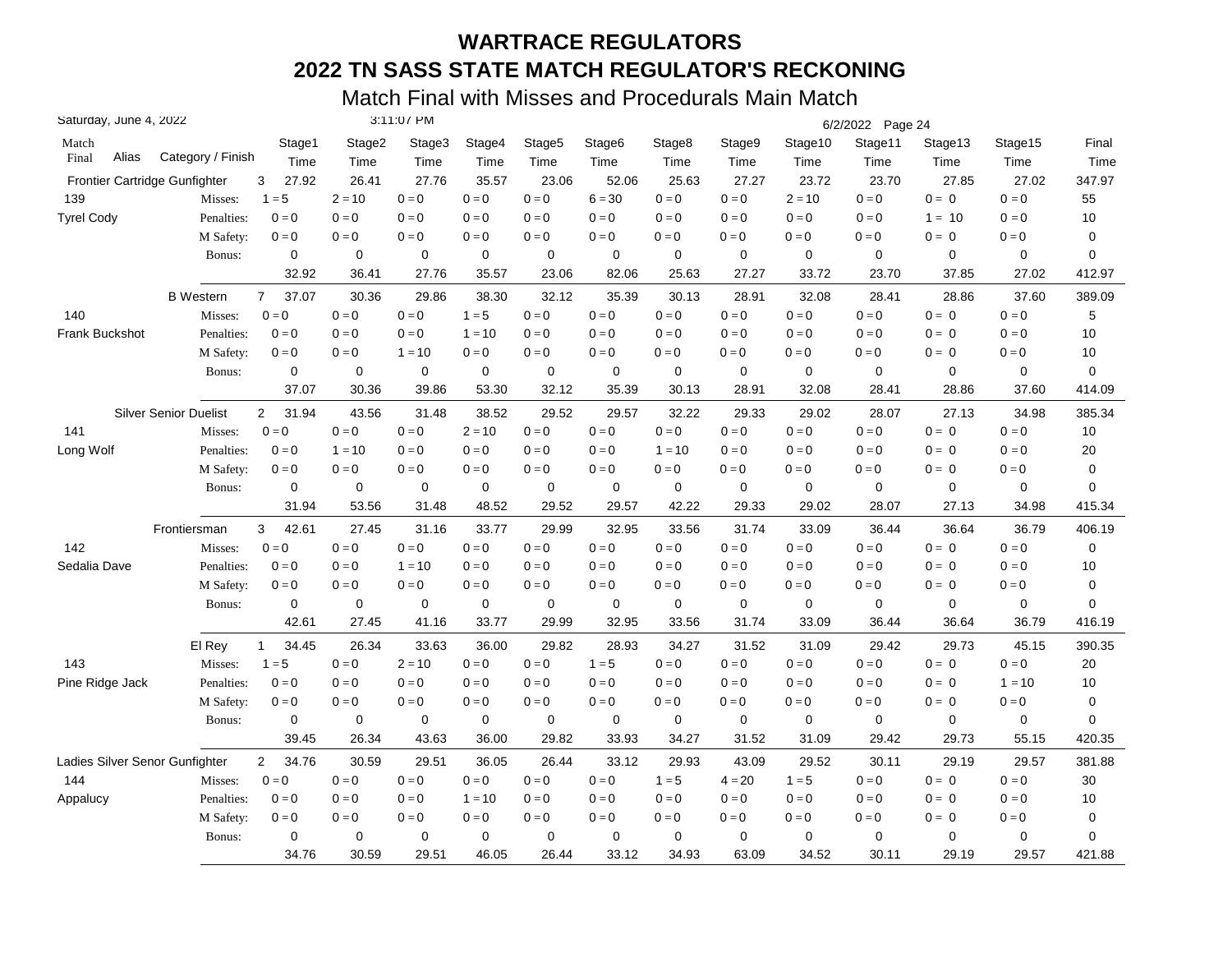|                 | Saturday, June 4, 2022 |                           |                         |             | 3:11:08 PM  |             |                    |                    |             |             |             | 6/2/2022 Page 25 |             |                           |             |
|-----------------|------------------------|---------------------------|-------------------------|-------------|-------------|-------------|--------------------|--------------------|-------------|-------------|-------------|------------------|-------------|---------------------------|-------------|
| Match           |                        |                           | Stage1                  | Stage2      | Stage3      | Stage4      | Stage <sub>5</sub> | Stage <sub>6</sub> | Stage8      | Stage9      | Stage10     | Stage11          | Stage13     | Stage15                   | Final       |
| Final           | Alias                  | Category / Finish         | Time                    | Time        | Time        | Time        | Time               | Time               | Time        | Time        | Time        | Time             | Time        | Time                      | Time        |
|                 |                        | <b>Silver Senior</b>      | 37.77<br>8              | 34.52       | 34.72       | 37.92       | 33.14              | 31.66              | 33.78       | 34.52       | 33.36       | 32.07            | 32.52       | 41.47                     | 417.45      |
| 145             |                        | Misses:                   | $0=0$                   | $0 = 0$     | $0 = 0$     | $0 = 0$     | $0=0$              | $0=0$              | $0 = 0$     | $0 = 0$     | $0=0$       | $0 = 0$          | $0 = 0$     | $1 = 5$                   | 5           |
| Pilgrim Joe     |                        | Penalties:                | $0 = 0$                 | $0 = 0$     | $0 = 0$     | $0 = 0$     | $0 = 0$            | $0 = 0$            | $0 = 0$     | $0 = 0$     | $0 = 0$     | $0 = 0$          | $0 = 0$     | $0 = 0$                   | 0           |
|                 |                        | M Safety:                 | $0 = 0$                 | $0 = 0$     | $0 = 0$     | $0 = 0$     | $0=0$              | $0=0$              | $0 = 0$     | $0 = 0$     | $0 = 0$     | $0 = 0$          | $0 = 0$     | $0 = 0$                   | 0           |
|                 |                        | Bonus:                    | 0                       | 0           | 0           | 0           | 0                  | 0                  | 0           | $\mathbf 0$ | $\mathbf 0$ | $\mathbf 0$      | 0           | 0                         | $\mathbf 0$ |
|                 |                        |                           | 37.77                   | 34.52       | 34.72       | 37.92       | 33.14              | 31.66              | 33.78       | 34.52       | 33.36       | 32.07            | 32.52       | 46.47                     | 422.45      |
|                 |                        | Cattle Baron              | 6<br>36.62              | 30.33       | 33.47       | 43.37       | 31.54              | 36.08              | 31.47       | 36.14       | 31.30       | 31.90            | 31.38       | 36.20                     | 409.80      |
| 146             |                        | Misses:                   | $0 = 0$                 | $0=0$       | $0 = 0$     | $0 = 0$     | $0 = 0$            | $0 = 0$            | $0=0$       | $0=0$       | $0=0$       | $0 = 0$          | $0 = 0$     | $0 = 0$                   | $\pmb{0}$   |
| Whiskey Ro      |                        | Penalties:                | $0 = 0$                 | $0 = 0$     | $0 = 0$     | $1 = 10$    | $0 = 0$            | $0 = 0$            | $0 = 0$     | $0 = 0$     | $0 = 0$     | $0 = 0$          | $0 = 0$     | $1 = 10$                  | 20          |
|                 |                        | M Safety:                 | $0 = 0$                 | $0 = 0$     | $0 = 0$     | $0 = 0$     | $0 = 0$            | $0 = 0$            | $0 = 0$     | $0 = 0$     | $0 = 0$     | $0 = 0$          | $0 = 0$     | $0 = 0$                   | 0           |
|                 |                        | Bonus:                    | $\mathbf 0$             | $\mathbf 0$ | 0           | $\mathbf 0$ | 0                  | 0                  | 0           | 0           | $\mathbf 0$ | $\mathbf 0$      | 0           | 0                         | 0           |
|                 |                        |                           | 36.62                   | 30.33       | 33.47       | 53.37       | 31.54              | 36.08              | 31.47       | 36.14       | 31.30       | 31.90            | 31.38       | 46.20                     | 429.80      |
|                 |                        | <b>Frontier Cartridge</b> | 37.11<br>5              | 40.43       | 38.73       | 40.84       | 34.01              | 28.88              | 33.08       | 32.08       | 28.84       | 31.73            | 28.06       | 31.11                     | 404.90      |
| 147             |                        | Misses:                   | $0 = 0$                 | $2 = 10$    | $0 = 0$     | $0 = 0$     | $0 = 0$            | $0 = 0$            | $2 = 10$    | $0 = 0$     | $0 = 0$     | $0 = 0$          | $0 = 0$     | $0 = 0$                   | 20          |
| Mustang Lewis   |                        | Penalties:                | $0 = 0$                 | $0 = 0$     | $0 = 0$     | $0 = 0$     | $0=0$              | $0 = 0$            | $0 = 0$     | $0 = 0$     | $0 = 0$     | $0 = 0$          | $1 = 10$    | $0 = 0$                   | 10          |
|                 |                        | M Safety:                 | $0 = 0$                 | $0 = 0$     | $0 = 0$     | $0 = 0$     | $0 = 0$            | $0 = 0$            | $0 = 0$     | $0 = 0$     | $0 = 0$     | $0 = 0$          | $0 = 0$     | $0 = 0$                   | 0           |
|                 |                        | Bonus:                    | 0                       | 0           | 0           | $\mathbf 0$ | 0                  | 0                  | $\mathbf 0$ | 0           | 0           | $\mathbf 0$      | 0           | 0                         | 0           |
|                 |                        |                           | 37.11                   | 50.43       | 38.73       | 40.84       | 34.01              | 28.88              | 43.08       | 32.08       | 28.84       | 31.73            | 38.06       | 31.11                     | 434.90      |
|                 |                        | Outlaw                    | 6<br>38.61              | 31.91       | 33.83       | 45.56       | 41.52              | 35.52              | 30.66       | 31.23       | 37.11       | 26.13            | 32.77       | 31.52                     | 416.37      |
| 148             |                        | Misses:                   | $1 = 5$                 | $0 = 0$     | $0 = 0$     | $0 = 0$     | $0 = 0$            | $0 = 0$            | $0 = 0$     | $1 = 5$     | $1 = 5$     | $0 = 0$          | $0 = 0$     | $0 = 0$                   | 15          |
| Kid Rich        |                        | Penalties:                | $0 = 0$                 | $1 = 10$    | $0 = 0$     | $0 = 0$     | $0 = 0$            | $0=0$              | $0 = 0$     | $0=0$       | $0 = 0$     | $0 = 0$          | $0 = 0$     | $0 = 0$                   | 10          |
|                 |                        | M Safety:                 | $0 = 0$                 | $0 = 0$     | $0 = 0$     | $0 = 0$     | $0 = 0$            | $0 = 0$            | $0 = 0$     | $0 = 0$     | $0 = 0$     | $0 = 0$          | $0 = 0$     | $\mathbf{0} = \mathbf{0}$ | 0           |
|                 |                        | Bonus:                    | $\mathbf 0$             | $\mathbf 0$ | $\mathbf 0$ | 0           | 0                  | 0                  | $\mathbf 0$ | $\mathbf 0$ | $\mathbf 0$ | $\mathbf 0$      | $\mathbf 0$ | 0                         | $\mathbf 0$ |
|                 |                        |                           | 43.61                   | 41.91       | 33.83       | 45.56       | 41.52              | 35.52              | 30.66       | 36.23       | 42.11       | 26.13            | 32.77       | 31.52                     | 441.37      |
|                 |                        | <b>B</b> Western Ladies   | $\overline{2}$<br>39.25 | 29.19       | 36.13       | 38.22       | 36.66              | 31.80              | 37.76       | 37.98       | 44.63       | 34.58            | 37.19       | 39.30                     | 442.69      |
| 149             |                        | Misses:                   | $0 = 0$                 | $0 = 0$     | $0 = 0$     | $0 = 0$     | $0 = 0$            | $0 = 0$            | $0 = 0$     | $0=0$       | $0 = 0$     | $0 = 0$          | $0 = 0$     | $0 = 0$                   | 0           |
| Pickpocket Kate |                        | Penalties:                | $0 = 0$                 | $0 = 0$     | $0 = 0$     | $0 = 0$     | $0 = 0$            | $0 = 0$            | $0 = 0$     | $0 = 0$     | $0 = 0$     | $0 = 0$          | $0 = 0$     | $0 = 0$                   | 0           |
|                 |                        | M Safety:                 | $0 = 0$                 | $0 = 0$     | $0 = 0$     | $0 = 0$     | $0=0$              | $0 = 0$            | $0 = 0$     | $0 = 0$     | $0 = 0$     | $0 = 0$          | $0 = 0$     | $0 = 0$                   | 0           |
|                 |                        | Bonus:                    | $\mathbf 0$             | 0           | 0           | 0           | 0                  | 0                  | 0           | 0           | $\mathbf 0$ | $\mathbf 0$      | 0           | 0                         | $\mathbf 0$ |
|                 |                        |                           | 39.25                   | 29.19       | 36.13       | 38.22       | 36.66              | 31.80              | 37.76       | 37.98       | 44.63       | 34.58            | 37.19       | 39.30                     | 442.69      |
|                 |                        | <b>Frontier Cartridge</b> | 6<br>41.15              | 32.75       | 33.68       | 51.04       | 34.13              | 38.50              | 36.79       | 38.95       | 39.92       | 32.92            | 32.95       | 33.82                     | 446.60      |
| 150             |                        | Misses:                   | $0 = 0$                 | $0 = 0$     | $0 = 0$     | $0 = 0$     | $0 = 0$            | $0 = 0$            | $0 = 0$     | $0=0$       | $0 = 0$     | $0 = 0$          | $0 = 0$     | $0 = 0$                   | 0           |
| Bona Fide       |                        | Penalties:                | $0 = 0$                 | $0 = 0$     | $0 = 0$     | $0 = 0$     | $0=0$              | $0 = 0$            | $0 = 0$     | $0 = 0$     | $0 = 0$     | $0 = 0$          | $0 = 0$     | $0 = 0$                   | 0           |
|                 |                        | M Safety:                 | $0 = 0$                 | $0 = 0$     | $0 = 0$     | $0 = 0$     | $0 = 0$            | $0 = 0$            | $0 = 0$     | $0 = 0$     | $0 = 0$     | $0 = 0$          | $0 = 0$     | $0 = 0$                   | 0           |
|                 |                        | Bonus:                    | 0                       | $\mathbf 0$ | 0           | $\mathbf 0$ | 0                  | $\mathbf 0$        | $\mathbf 0$ | $\mathbf 0$ | 0           | $\mathbf 0$      | 0           | 0                         | 0           |
|                 |                        |                           | 41.15                   | 32.75       | 33.68       | 51.04       | 34.13              | 38.50              | 36.79       | 38.95       | 39.92       | 32.92            | 32.95       | 33.82                     | 446.60      |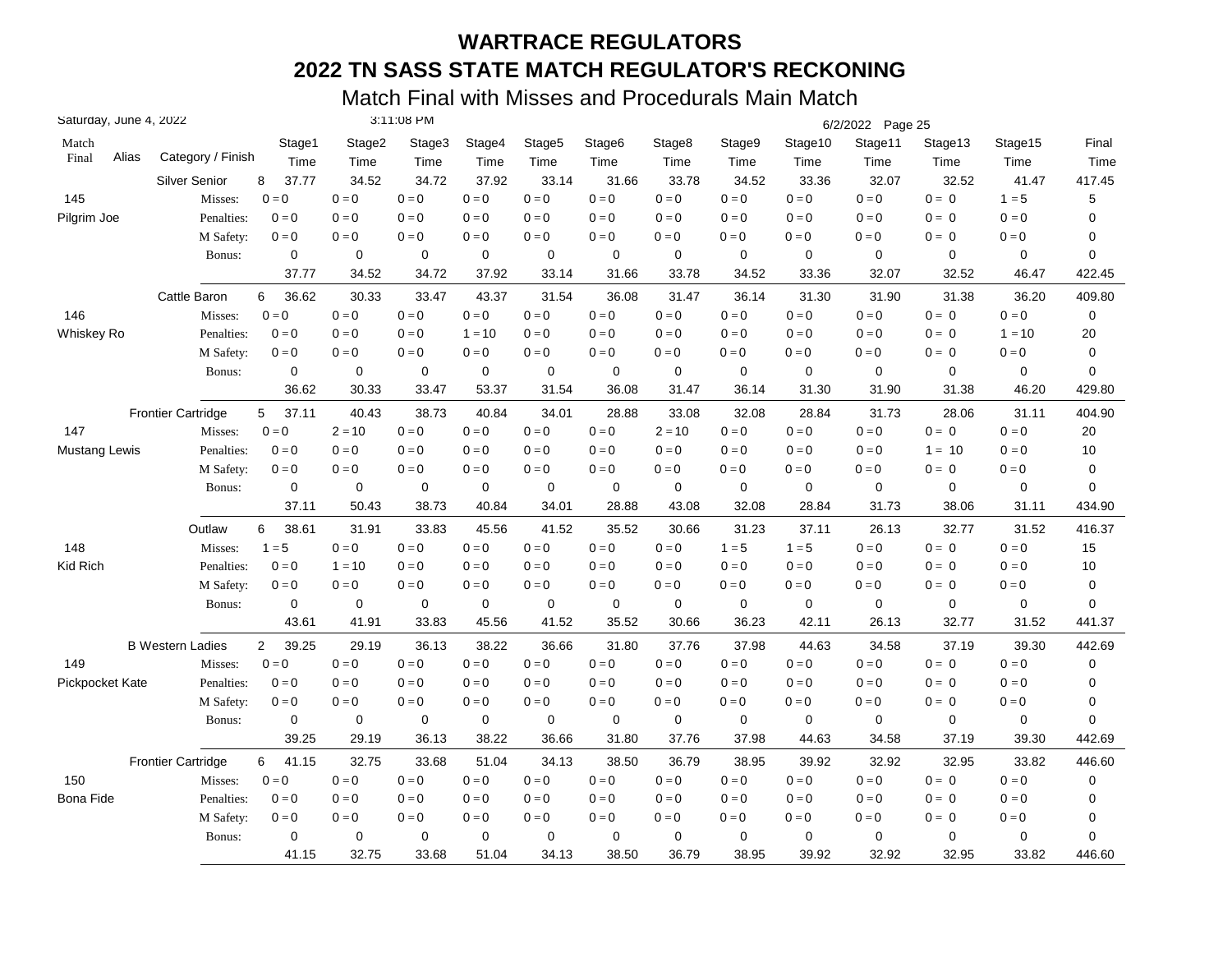| Saturday, June 4, 2022       |                               |                       |                | 3:11:08 PM     |                |                |                            |                |                |                         | 6/2/2022 Page 26 |                 |                 |               |
|------------------------------|-------------------------------|-----------------------|----------------|----------------|----------------|----------------|----------------------------|----------------|----------------|-------------------------|------------------|-----------------|-----------------|---------------|
| Match<br>Alias<br>Final      | Category / Finish             | Stage1<br>Time        | Stage2<br>Time | Stage3<br>Time | Stage4<br>Time | Stage5<br>Time | Stage <sub>6</sub><br>Time | Stage8<br>Time | Stage9<br>Time | Stage10<br>Time         | Stage11<br>Time  | Stage13<br>Time | Stage15<br>Time | Final<br>Time |
|                              | Cowboy                        | 24.41<br>6            | 17.52          | 23.01          | 22.26          | 20.43          | 150.00                     | 22.72          | 28.79          | 20.31                   | 18.79            | 22.50           | 23.69           | 394.43        |
| 151                          | Misses:                       | $1 = 5$               | $3 = 15$       | $0 = 0$        | $0 = 0$        | $0 = 0$        | $0 = 0$                    | $0 = 0$        | $0 = 0$        | $1 = 5$                 | $0 = 0$          | $1 = 5$         | $1 = 5$         | 35            |
| Possum                       | Penalties:                    | $0 = 0$               | $1 = 10$       | $0 = 0$        | $0 = 0$        | $0 = 0$        | $0 = 0$                    | $0 = 0$        | $0 = 0$        | $0 = 0$                 | $0 = 0$          | $0 = 0$         | $0 = 0$         | 10            |
|                              | M Safety:                     | $0 = 0$               | $1 = 10$       | $0 = 0$        | $0 = 0$        | $0 = 0$        | $0=0$                      | $0 = 0$        | $0 = 0$        | $0 = 0$                 | $0 = 0$          | $0 = 0$         | $0 = 0$         | 10            |
|                              | Bonus:                        | $\mathbf 0$           | $\mathbf 0$    | $\mathbf 0$    | $\mathbf 0$    | $\mathbf 0$    | 0                          | $\mathbf 0$    | $\mathbf 0$    | $\mathbf 0$             | $\mathbf 0$      | $\mathbf 0$     | 0               | 0             |
|                              |                               | 29.41                 | 52.52          | 23.01          | 22.26          | 20.43          | 150.00                     | 22.72          | 28.79          | 25.31                   | 18.79            | 27.50           | 28.69           | 449.43        |
| Elder Statesman Gunfighter   |                               | 36.34<br>5            | 51.37          | 34.77          | 38.98          | 37.62          | 32.99                      | 31.63          | 29.45          | 31.58                   | 39.49            | 30.77           | 38.50           | 433.49        |
| 152                          | Misses:                       | $2 = 10$              | $0 = 0$        | $0 = 0$        | $0 = 0$        | $0=0$          | $1 = 5$                    | $0 = 0$        | $0 = 0$        | $\mathbf{0}=\mathbf{0}$ | $0 = 0$          | $0 = 0$         | $1 = 5$         | 20            |
| <b>Fat Chance Bucko</b>      | Penalties:                    | $0 = 0$               | $0 = 0$        | $0 = 0$        | $0 = 0$        | $0 = 0$        | $0 = 0$                    | $0 = 0$        | $0 = 0$        | $0 = 0$                 | $0 = 0$          | $0 = 0$         | $0 = 0$         | 0             |
|                              | M Safety:                     | $0 = 0$               | $0 = 0$        | $0 = 0$        | $0 = 0$        | $0 = 0$        | $0 = 0$                    | $0 = 0$        | $0 = 0$        | $0 = 0$                 | $0 = 0$          | $0 = 0$         | $0 = 0$         | 0             |
|                              | Bonus:                        | $\mathbf 0$           | 0              | $\mathbf 0$    | $\mathbf 0$    | $\mathbf 0$    | 0                          | $\mathbf 0$    | $\mathbf 0$    | 0                       | $\mathbf 0$      | 0               | 0               | 0             |
|                              |                               | 46.34                 | 51.37          | 34.77          | 38.98          | 37.62          | 37.99                      | 31.63          | 29.45          | 31.58                   | 39.49            | 30.77           | 43.50           | 453.49        |
|                              | Ladies Wrangler               | 9<br>33.26            | 26.62          | 44.17          | 44.41          | 27.99          | 29.63                      | 39.45          | 40.85          | 37.16                   | 29.72            | 27.95           | 32.41           | 413.62        |
| 153                          | Misses:                       | $0 = 0$               | $0=0$          | $1 = 5$        | $1 = 5$        | $0 = 0$        | $0=0$                      | $1 = 5$        | $0 = 0$        | $0=0$                   | $0 = 0$          | $0 = 0$         | $1 = 5$         | 20            |
| Carolina Sunshine            | Penalties:                    | $0 = 0$               | $1 = 10$       | $0 = 0$        | $0 = 0$        | $0 = 0$        | $0 = 0$                    | $0 = 0$        | $0 = 0$        | $0 = 0$                 | $0 = 0$          | $0 = 0$         | $0 = 0$         | 10            |
|                              | M Safety:                     | $0 = 0$               | $0 = 0$        | $1 = 10$       | $0 = 0$        | $0 = 0$        | $0 = 0$                    | $0 = 0$        | $0 = 0$        | $0 = 0$                 | $0 = 0$          | $0 = 0$         | $0 = 0$         | 10            |
|                              | Bonus:                        | 0                     | 0              | 0              | $\mathbf 0$    | 0              | 0                          | $\mathbf 0$    | 0              | 0                       | $\mathbf 0$      | 0               | 0               | 0             |
|                              |                               | 33.26                 | 36.62          | 59.17          | 49.41          | 27.99          | 29.63                      | 44.45          | 40.85          | 37.16                   | 29.72            | 27.95           | 37.41           | 453.62        |
|                              | Gunfighter                    | 27.90<br>6            | 21.57          | 26.78          | 27.89          | 23.98          | 21.26                      | 29.34          | 23.99          | 25.33                   | 22.19            | 150.00          | 29.57           | 429.80        |
| 154                          | Misses:                       | $2 = 10$              | $0 = 0$        | $0 = 0$        | $1 = 5$        | $0 = 0$        | $1 = 5$                    | $0 = 0$        | $0 = 0$        | $0 = 0$                 | $1 = 5$          | $0 = 0$         | $1 = 5$         | 30            |
| <b>Pullin Triggers</b>       | Penalties:                    | $0 = 0$               | $0=0$          | $0 = 0$        | $0 = 0$        | $0 = 0$        | $0=0$                      | $0 = 0$        | $0 = 0$        | $0 = 0$                 | $0 = 0$          | $0 = 0$         | $0 = 0$         | 0             |
|                              | M Safety:                     | $0 = 0$               | $0 = 0$        | $0 = 0$        | $0 = 0$        | $0=0$          | $0 = 0$                    | $0 = 0$        | $0 = 0$        | $0 = 0$                 | $0 = 0$          | $0 = 0$         | $0 = 0$         | 0             |
|                              | Bonus:                        | $\mathbf 0$           | $\mathbf 0$    | $\mathbf 0$    | $\pmb{0}$      | $\mathbf 0$    | 0                          | $\mathbf 0$    | $\mathbf 0$    | $\mathbf 0$             | $\mathbf 0$      | $\mathbf 0$     | 0               | 0             |
|                              |                               | 37.90                 | 21.57          | 26.78          | 32.89          | 23.98          | 26.26                      | 29.34          | 23.99          | 25.33                   | 27.19            | 150.00          | 34.57           | 459.80        |
| Silver Senior Gunfighter 65+ |                               | 37.17<br>6            | 37.61          | 33.48          | 47.29          | 31.49          | 31.29                      | 43.94          | 36.17          | 32.49                   | 38.23            | 34.04           | 37.27           | 440.47        |
| 155                          | Misses:                       | $0 = 0$               | $1 = 5$        | $0 = 0$        | $1 = 5$        | $0 = 0$        | $0 = 0$                    | $0 = 0$        | $0 = 0$        | $0 = 0$                 | $0 = 0$          | $0 = 0$         | $0 = 0$         | 10            |
| <b>Railroad Bill</b>         | Penalties:                    | $0 = 0$               | $0 = 0$        | $0 = 0$        | $1 = 10$       | $0 = 0$        | $0 = 0$                    | $0 = 0$        | $0 = 0$        | $0 = 0$                 | $0 = 0$          | $0 = 0$         | $0 = 0$         | 10            |
|                              | M Safety:                     | $0 = 0$               | $0 = 0$        | $0 = 0$        | $0 = 0$        | $0 = 0$        | $0 = 0$                    | $0 = 0$        | $0 = 0$        | $0 = 0$                 | $0 = 0$          | $0 = 0$         | $0 = 0$         | $\pmb{0}$     |
|                              | Bonus:                        | $\pmb{0}$             | 0              | 0              | 0              | $\mathbf 0$    | 0                          | $\mathbf 0$    | $\mathbf 0$    | 0                       | $\mathbf 0$      | 0               | 0               | 0             |
|                              |                               | 37.17                 | 42.61          | 33.48          | 62.29          | 31.49          | 31.29                      | 43.94          | 36.17          | 32.49                   | 38.23            | 34.04           | 37.27           | 460.47        |
|                              | <b>Ladies Cattle Baroness</b> | $\mathbf{1}$<br>34.49 | 63.62          | 38.29          | 37.81          | 28.36          | 40.12                      | 28.44          | 30.69          | 28.63                   | 26.89            | 29.04           | 31.91           | 418.29        |
| 156                          | Misses:                       | $0 = 0$               | $6 = 30$       | $1 = 5$        | $0 = 0$        | $0 = 0$        | $0=0$                      | $0 = 0$        | $0 = 0$        | $0=0$                   | $0 = 0$          | $0 = 0$         | $0 = 0$         | 35            |
| Miss Weev                    | Penalties:                    | $0 = 0$               | $1 = 10$       | $0 = 0$        | $0 = 0$        | $0 = 0$        | $0 = 0$                    | $0 = 0$        | $0 = 0$        | $0 = 0$                 | $0 = 0$          | $0 = 0$         | $0 = 0$         | 10            |
|                              | M Safety:                     | $0 = 0$               | $0 = 0$        | $0 = 0$        | $0 = 0$        | $0 = 0$        | $0 = 0$                    | $0 = 0$        | $0 = 0$        | $0 = 0$                 | $0 = 0$          | $0 = 0$         | $0 = 0$         | 0             |
|                              | Bonus:                        | $\mathbf 0$           | 0              | $\mathbf 0$    | $\mathbf 0$    | $\mathbf 0$    | 0                          | $\mathbf 0$    | $\mathbf 0$    | 0                       | $\mathbf 0$      | 0               | 0               | 0             |
|                              |                               | 34.49                 | 103.62         | 43.29          | 37.81          | 28.36          | 40.12                      | 28.44          | 30.69          | 28.63                   | 26.89            | 29.04           | 31.91           | 463.29        |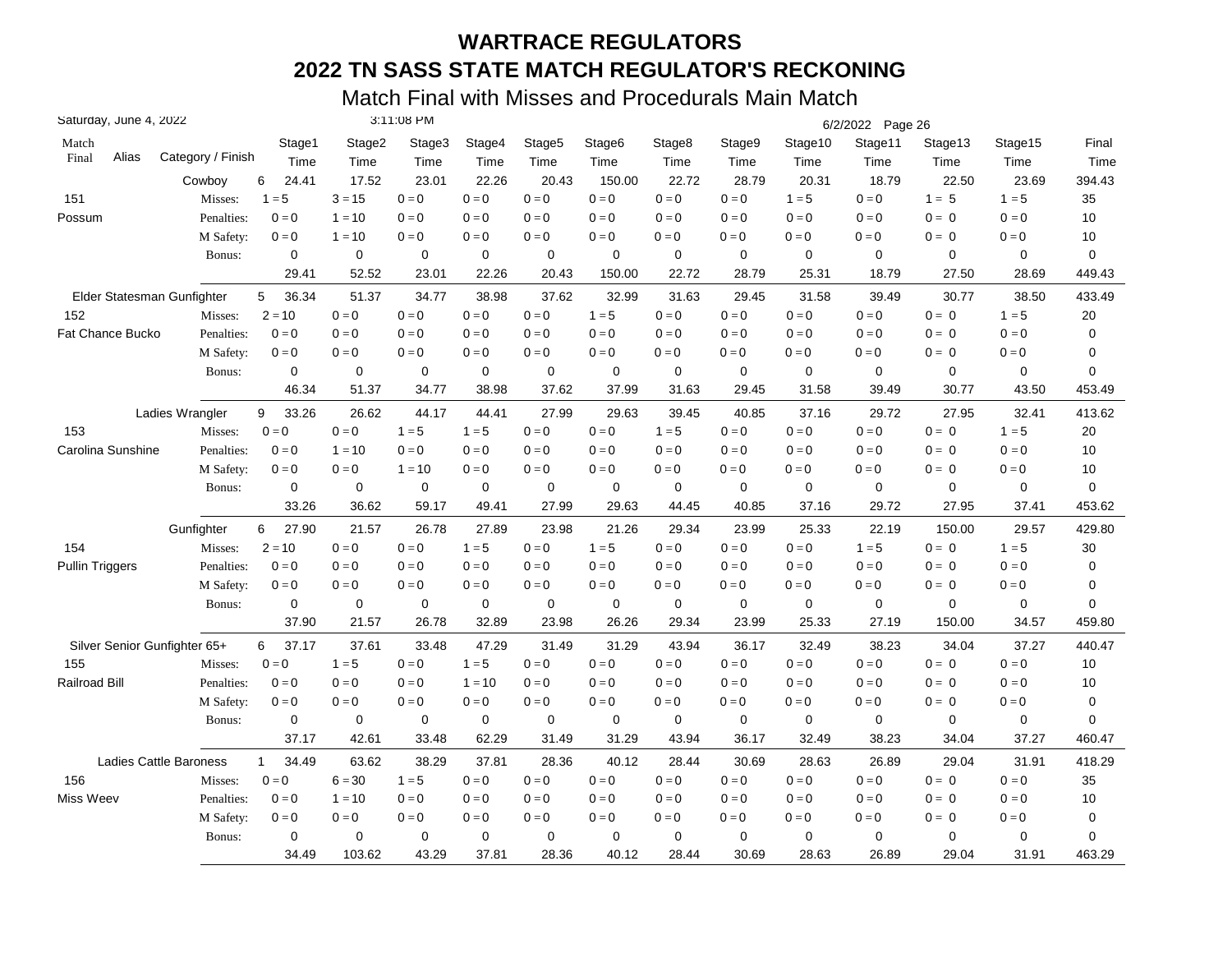| Saturday, June 4, 2022     |                        |                         |             | 3:11:08 PM |             |                    |                    |             |          |             | 6/2/2022 Page 27 |             |                         |           |
|----------------------------|------------------------|-------------------------|-------------|------------|-------------|--------------------|--------------------|-------------|----------|-------------|------------------|-------------|-------------------------|-----------|
| Match                      |                        | Stage1                  | Stage2      | Stage3     | Stage4      | Stage <sub>5</sub> | Stage <sub>6</sub> | Stage8      | Stage9   | Stage10     | Stage11          | Stage13     | Stage15                 | Final     |
| Alias<br>Final             | Category / Finish      | Time                    | Time        | Time       | Time        | Time               | Time               | Time        | Time     | Time        | Time             | Time        | Time                    | Time      |
|                            | <b>Classic Cowgirl</b> | 42.90<br>$\mathbf{1}$   | 36.35       | 41.53      | 37.67       | 31.97              | 34.44              | 34.85       | 32.15    | 34.39       | 32.94            | 39.18       | 41.86                   | 440.23    |
| 157                        | Misses:                | $1 = 5$                 | $1 = 5$     | $0 = 0$    | $0 = 0$     | $0 = 0$            | $0=0$              | $1 = 5$     | $0 = 0$  | $2 = 10$    | $0 = 0$          | $0 = 0$     | $0 = 0$                 | 25        |
| Doc Kay B May              | Penalties:             | $0 = 0$                 | $0 = 0$     | $0 = 0$    | $0 = 0$     | $0 = 0$            | $0 = 0$            | $0 = 0$     | $0 = 0$  | $0 = 0$     | $0 = 0$          | $0 = 0$     | $0 = 0$                 | 0         |
|                            | M Safety:              | $0 = 0$                 | $0 = 0$     | $0 = 0$    | $0 = 0$     | $0 = 0$            | $0=0$              | $0 = 0$     | $0 = 0$  | $0=0$       | $0 = 0$          | $0 = 0$     | $\mathbf{0}=\mathbf{0}$ | 0         |
|                            | Bonus:                 | 0                       | 0           | 0          | $\mathbf 0$ | 0                  | 0                  | 0           | 0        | 0           | $\mathbf 0$      | 0           | 0                       | 0         |
|                            |                        | 47.90                   | 41.35       | 41.53      | 37.67       | 31.97              | 34.44              | 39.85       | 32.15    | 44.39       | 32.94            | 39.18       | 41.86                   | 465.23    |
| Ladies Frontier Cartridge  |                        | $\overline{2}$<br>33.86 | 41.09       | 40.50      | 34.68       | 30.59              | 28.21              | 34.48       | 31.46    | 29.34       | 28.49            | 29.79       | 32.40                   | 394.89    |
| 158                        | Misses:                | $1 = 5$                 | $2 = 10$    | $1 = 5$    | $0 = 0$     | $0 = 0$            | $1 = 5$            | $1 = 5$     | $2 = 10$ | $0 = 0$     | $2 = 10$         | $1 = 5$     | $2 = 10$                | 65        |
| <b>High Cotton Kitty</b>   | Penalties:             | $0 = 0$                 | $0 = 0$     | $0 = 0$    | $0 = 0$     | $0 = 0$            | $0 = 0$            | $1 = 10$    | $0 = 0$  | $0 = 0$     | $0 = 0$          | $0 = 0$     | $0 = 0$                 | 10        |
|                            | M Safety:              | $0 = 0$                 | $0 = 0$     | $0 = 0$    | $0 = 0$     | $0 = 0$            | $0 = 0$            | $0 = 0$     | $0 = 0$  | $0 = 0$     | $0 = 0$          | $0 = 0$     | $0 = 0$                 | 0         |
|                            | Bonus:                 | 0                       | 0           | 0          | $\mathbf 0$ | 0                  | 0                  | 0           | 0        | 0           | $\mathbf 0$      | 0           | 0                       | 0         |
|                            |                        | 38.86                   | 51.09       | 45.50      | 34.68       | 30.59              | 33.21              | 49.48       | 41.46    | 29.34       | 38.49            | 34.79       | 42.40                   | 469.89    |
|                            | <b>Silver Senior</b>   | 26.17<br>9              | 28.14       | 29.69      | 31.90       | 150.00             | 23.91              | 22.96       | 32.66    | 32.66       | 22.49            | 29.43       | 22.82                   | 452.83    |
| 159                        | Misses:                | $0 = 0$                 | $0 = 0$     | $0 = 0$    | $0 = 0$     | $0 = 0$            | $0 = 0$            | $0 = 0$     | $1 = 5$  | $1 = 5$     | $0 = 0$          | $0 = 0$     | $0 = 0$                 | 10        |
| Crawdaddy                  | Penalties:             | $0 = 0$                 | $0 = 0$     | $0 = 0$    | $0 = 0$     | $0 = 0$            | $0 = 0$            | $0 = 0$     | $0 = 0$  | $0 = 0$     | $0 = 0$          | $0 = 0$     | $0 = 0$                 | 0         |
|                            | M Safety:              | $0 = 0$                 | $0 = 0$     | $0 = 0$    | $0 = 0$     | $0 = 0$            | $0 = 0$            | $0 = 0$     | $0 = 0$  | $0 = 0$     | $0 = 0$          | $0 = 0$     | $0 = 0$                 | 0         |
|                            | Bonus:                 | 0                       | $\mathbf 0$ | 0          | 0           | 0                  | 0                  | $\mathbf 0$ | 0        | 0           | $\mathbf 0$      | 0           | 0                       | 0         |
|                            |                        | 26.17                   | 28.14       | 29.69      | 31.90       | 150.00             | 23.91              | 22.96       | 37.66    | 37.66       | 22.49            | 29.43       | 22.82                   | 472.83    |
|                            | <b>Silver Senior</b>   | 36.59<br>10             | 31.89       | 41.48      | 45.09       | 34.56              | 30.44              | 38.58       | 30.88    | 39.11       | 40.54            | 36.64       | 33.07                   | 438.87    |
| 160                        | Misses:                | $0 = 0$                 | $0 = 0$     | $1 = 5$    | $1 = 5$     | $0 = 0$            | $0 = 0$            | $1 = 5$     | $0 = 0$  | $1 = 5$     | $0 = 0$          | $0 = 0$     | $1 = 5$                 | 25        |
| The Twilight Kid           | Penalties:             | $0 = 0$                 | $0 = 0$     | $0 = 0$    | $0 = 0$     | $0 = 0$            | $0 = 0$            | $0 = 0$     | $0 = 0$  | $0 = 0$     | $0 = 0$          | $1 = 10$    | $0 = 0$                 | 10        |
|                            | M Safety:              | $0 = 0$                 | $0 = 0$     | $0 = 0$    | $0 = 0$     | $0 = 0$            | $0 = 0$            | $0 = 0$     | $0 = 0$  | $0 = 0$     | $0 = 0$          | $0 = 0$     | $0=0$                   | 0         |
|                            | Bonus:                 | $\mathbf 0$             | $\mathbf 0$ | 0          | 0           | 0                  | $\mathbf 0$        | $\mathbf 0$ | 0        | $\mathbf 0$ | $\mathbf 0$      | $\mathbf 0$ | 0                       | 0         |
|                            |                        | 36.59                   | 31.89       | 46.48      | 50.09       | 34.56              | 30.44              | 43.58       | 30.88    | 44.11       | 40.54            | 46.64       | 38.07                   | 473.87    |
| Elder Statesman Gunfighter |                        | 6<br>44.34              | 39.23       | 39.24      | 41.88       | 35.36              | 34.89              | 39.70       | 35.42    | 36.52       | 37.23            | 40.63       | 38.30                   | 462.74    |
| 161                        | Misses:                | $0 = 0$                 | $0 = 0$     | $0 = 0$    | $0 = 0$     | $0 = 0$            | $0 = 0$            | $0 = 0$     | $0 = 0$  | $1 = 5$     | $0 = 0$          | $0 = 0$     | $\mathbf{0}=\mathbf{0}$ | 5         |
| Hassayampa John Mo         | Penalties:             | $0 = 0$                 | $0 = 0$     | $0 = 0$    | $0 = 0$     | $0 = 0$            | $0 = 0$            | $0 = 0$     | $0 = 0$  | $0 = 0$     | $0 = 0$          | $1 = 10$    | $0 = 0$                 | 10        |
|                            | M Safety:              | $0 = 0$                 | $0 = 0$     | $0 = 0$    | $0 = 0$     | $0 = 0$            | $0 = 0$            | $0 = 0$     | $0 = 0$  | $0 = 0$     | $0 = 0$          | $0 = 0$     | $0 = 0$                 | $\pmb{0}$ |
|                            | Bonus:                 | $\mathbf 0$             | 0           | 0          | $\mathbf 0$ | 0                  | $\mathbf 0$        | $\mathbf 0$ | 0        | $\mathbf 0$ | $\mathbf 0$      | $\mathbf 0$ | 0                       | 0         |
|                            |                        | 44.34                   | 39.23       | 39.24      | 41.88       | 35.36              | 34.89              | 39.70       | 35.42    | 41.52       | 37.23            | 50.63       | 38.30                   | 477.74    |
| <b>Frontier Cartridge</b>  |                        | $7^{\circ}$<br>43.94    | 32.74       | 32.24      | 34.07       | 37.80              | 47.81              | 38.05       | 29.83    | 30.68       | 43.62            | 27.10       | 40.96                   | 438.84    |
| 162                        | Misses:                | $1 = 5$                 | $1 = 5$     | $0 = 0$    | $1 = 5$     | $0 = 0$            | $1 = 5$            | $0 = 0$     | $1 = 5$  | $0 = 0$     | $0 = 0$          | $0 = 0$     | $1 = 5$                 | 30        |
| Lil Feller                 | Penalties:             | $0 = 0$                 | $0 = 0$     | $0 = 0$    | $0 = 0$     | $1 = 10$           | $0 = 0$            | $0 = 0$     | $0 = 0$  | $0 = 0$     | $0 = 0$          | $0 = 0$     | $0 = 0$                 | 10        |
|                            | M Safety:              | $0 = 0$                 | $0 = 0$     | $0 = 0$    | $0 = 0$     | $0 = 0$            | $0 = 0$            | $0 = 0$     | $0 = 0$  | $0 = 0$     | $0 = 0$          | $0 = 0$     | $0 = 0$                 | 0         |
|                            | Bonus:                 | $\mathbf 0$             | $\mathbf 0$ | 0          | $\mathbf 0$ | 0                  | 0                  | $\mathbf 0$ | 0        | $\mathbf 0$ | $\mathbf 0$      | 0           | 0                       | 0         |
|                            |                        | 48.94                   | 37.74       | 32.24      | 39.07       | 47.80              | 52.81              | 38.05       | 34.83    | 30.68       | 43.62            | 27.10       | 45.96                   | 478.84    |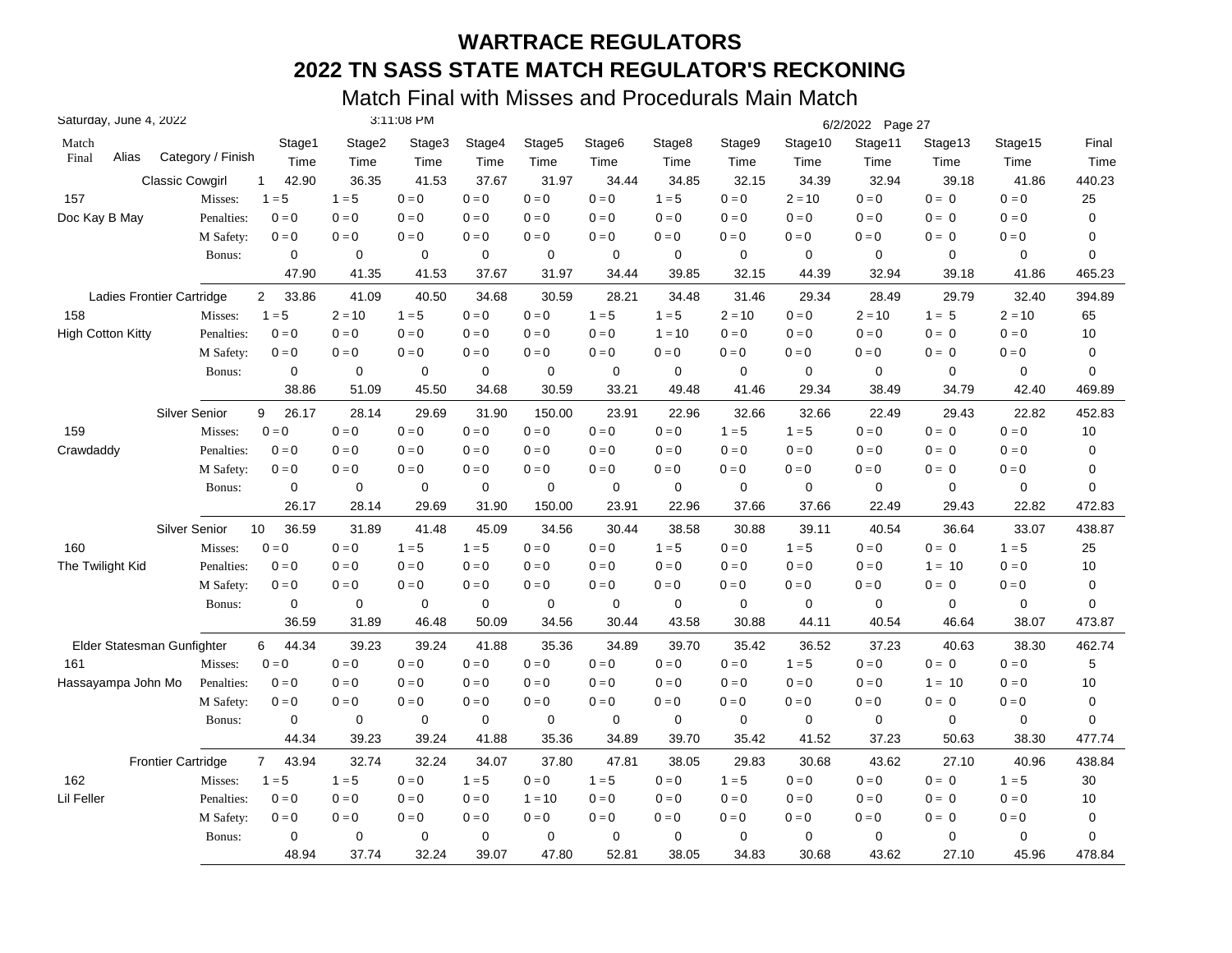| Saturday, June 4, 2022 |                                   |                         |             | 3:11:08 PM  |             |                    |             |             |             |             | 6/2/2022 Page 28 |             |                         |             |
|------------------------|-----------------------------------|-------------------------|-------------|-------------|-------------|--------------------|-------------|-------------|-------------|-------------|------------------|-------------|-------------------------|-------------|
| Match                  |                                   | Stage1                  | Stage2      | Stage3      | Stage4      | Stage <sub>5</sub> | Stage6      | Stage8      | Stage9      | Stage10     | Stage11          | Stage13     | Stage15                 | Final       |
| Alias<br>Final         | Category / Finish                 | Time                    | Time        | Time        | Time        | Time               | Time        | Time        | Time        | Time        | Time             | Time        | Time                    | Time        |
|                        | Ladies 49'r                       | 38.79<br>4              | 33.72       | 34.89       | 39.26       | 33.47              | 37.61       | 30.72       | 44.08       | 32.65       | 32.89            | 32.72       | 32.01                   | 422.81      |
| 163                    | Misses:                           | $3 = 15$                | $0 = 0$     | $0 = 0$     | $1 = 5$     | $0 = 0$            | $1 = 5$     | $1 = 5$     | $5 = 25$    | $0 = 0$     | $0 = 0$          | $0 = 0$     | $1 = 5$                 | 60          |
| Candice B Real         | Penalties:                        | $0 = 0$                 | $0 = 0$     | $0 = 0$     | $0 = 0$     | $0 = 0$            | $0 = 0$     | $0 = 0$     | $0 = 0$     | $0 = 0$     | $0 = 0$          | $0 = 0$     | $0 = 0$                 | $\mathbf 0$ |
|                        | M Safety:                         | $0 = 0$                 | $0=0$       | $0 = 0$     | $0=0$       | $0 = 0$            | $0 = 0$     | $0 = 0$     | $0 = 0$     | $0 = 0$     | $0 = 0$          | $0 = 0$     | $0 = 0$                 | 0           |
|                        | Bonus:                            | $\mathbf 0$             | $\mathbf 0$ | $\mathbf 0$ | $\mathbf 0$ | $\mathbf 0$        | $\mathbf 0$ | $\mathbf 0$ | $\mathbf 0$ | $\mathbf 0$ | $\mathbf 0$      | $\mathbf 0$ | $\mathbf 0$             | 0           |
|                        |                                   | 53.79                   | 33.72       | 34.89       | 44.26       | 33.47              | 42.61       | 35.72       | 69.08       | 32.65       | 32.89            | 32.72       | 37.01                   | 482.81      |
|                        | <b>Senior Duelist</b>             | 4<br>44.39              | 32.94       | 33.68       | 52.56       | 31.63              | 52.07       | 34.59       | 31.41       | 34.21       | 38.54            | 34.61       | 35.27                   | 455.90      |
| 164                    | Misses:                           | $0 = 0$                 | $1 = 5$     | $0 = 0$     | $1 = 5$     | $0=0$              | $1 = 5$     | $0 = 0$     | $0 = 0$     | $0 = 0$     | $0 = 0$          | $0 = 0$     | $1 = 5$                 | 20          |
| <b>Blue Wolf</b>       | Penalties:                        | $0 = 0$                 | $0 = 0$     | $0 = 0$     | $0 = 0$     | $0 = 0$            | $0 = 0$     | $0 = 0$     | $0 = 0$     | $0 = 0$     | $0 = 0$          | $0 = 0$     | $1 = 10$                | 10          |
|                        | M Safety:                         | $0 = 0$                 | $0 = 0$     | $0 = 0$     | $0 = 0$     | $0 = 0$            | $0 = 0$     | $0 = 0$     | $0 = 0$     | $0 = 0$     | $0 = 0$          | $0 = 0$     | $0 = 0$                 | 0           |
|                        | Bonus:                            | $\mathbf 0$             | 0           | 0           | $\pmb{0}$   | 0                  | 0           | $\mathbf 0$ | 0           | 0           | $\mathbf 0$      | $\mathbf 0$ | $\mathbf 0$             | 0           |
|                        |                                   | 44.39                   | 37.94       | 33.68       | 57.56       | 31.63              | 57.07       | 34.59       | 31.41       | 34.21       | 38.54            | 34.61       | 50.27                   | 485.90      |
|                        | <b>Classic Cowgirl</b>            | $\overline{2}$<br>34.59 | 36.24       | 34.95       | 47.26       | 30.58              | 32.03       | 41.97       | 31.01       | 30.44       | 31.00            | 41.06       | 36.46                   | 427.59      |
| 165                    | Misses:                           | $1 = 5$                 | $0 = 0$     | $0 = 0$     | $0 = 0$     | $0=0$              | $0 = 0$     | $6 = 30$    | $0 = 0$     | $2 = 10$    | $0 = 0$          | $3 = 15$    | $0 = 0$                 | 60          |
| Cayenne Kay            | Penalties:                        | $0 = 0$                 | $0 = 0$     | $0 = 0$     | $0 = 0$     | $0 = 0$            | $0 = 0$     | $0 = 0$     | $0 = 0$     | $0 = 0$     | $0 = 0$          | $0 = 0$     | $0 = 0$                 | 0           |
|                        | M Safety:                         | $0 = 0$                 | $0 = 0$     | $0 = 0$     | $0 = 0$     | $0 = 0$            | $0 = 0$     | $0 = 0$     | $0 = 0$     | $0 = 0$     | $0 = 0$          | $0 = 0$     | $0 = 0$                 | 0           |
|                        | Bonus:                            | 0                       | 0           | 0           | 0           | 0                  | 0           | $\mathbf 0$ | 0           | 0           | $\mathbf 0$      | 0           | $\mathbf 0$             | 0           |
|                        |                                   | 39.59                   | 36.24       | 34.95       | 47.26       | 30.58              | 32.03       | 71.97       | 31.01       | 40.44       | 31.00            | 56.06       | 36.46                   | 487.59      |
|                        | Senior Gunfighter                 | 3<br>32.07              | 42.53       | 44.19       | 41.01       | 38.33              | 32.29       | 32.98       | 27.19       | 28.10       | 27.76            | 50.52       | 30.14                   | 427.11      |
| 166                    | Misses:                           | $1 = 5$                 | $1 = 5$     | $2 = 10$    | $0 = 0$     | $1 = 5$            | $1 = 5$     | $1 = 5$     | $0 = 0$     | $2 = 10$    | $0 = 0$          | $0 = 0$     | $0 = 0$                 | 45          |
| <b>Toyboy Bandito</b>  | Penalties:                        | $0 = 0$                 | $0 = 0$     | $0 = 0$     | $0 = 0$     | $0 = 0$            | $0 = 0$     | $1 = 10$    | $0 = 0$     | $0 = 0$     | $0 = 0$          | $1 = 10$    | $0 = 0$                 | 20          |
|                        | M Safety:                         | $0 = 0$                 | $0 = 0$     | $0 = 0$     | $0 = 0$     | $0=0$              | $0 = 0$     | $0 = 0$     | $0=0$       | $0 = 0$     | $0 = 0$          | $0 = 0$     | $0 = 0$                 | $\mathbf 0$ |
|                        | Bonus:                            | $\mathbf 0$             | 0           | $\mathbf 0$ | $\mathbf 0$ | $\mathbf 0$        | 0           | $\mathbf 0$ | $\mathbf 0$ | $\mathbf 0$ | $\mathbf 0$      | $\mathbf 0$ | $\mathbf 0$             | $\mathbf 0$ |
|                        |                                   | 37.07                   | 47.53       | 54.19       | 41.01       | 43.33              | 37.29       | 47.98       | 27.19       | 38.10       | 27.76            | 60.52       | 30.14                   | 492.11      |
|                        | <b>Silver Senior Duelist</b>      | 3<br>35.21              | 26.68       | 29.86       | 32.80       | 29.82              | 33.92       | 28.44       | 28.12       | 32.66       | 29.71            | 29.10       | 150.00                  | 486.32      |
| 167                    | Misses:                           | $0 = 0$                 | $0 = 0$     | $0 = 0$     | $0 = 0$     | $0 = 0$            | $0 = 0$     | $0 = 0$     | $0 = 0$     | $0 = 0$     | $0 = 0$          | $0 = 0$     | $\mathbf{0}=\mathbf{0}$ | $\mathbf 0$ |
| Deacon Henry           | Penalties:                        | $1 = 10$                | $0 = 0$     | $0 = 0$     | $0 = 0$     | $0 = 0$            | $0 = 0$     | $0 = 0$     | $0 = 0$     | $0 = 0$     | $0 = 0$          | $0 = 0$     | $0 = 0$                 | 10          |
|                        | M Safety:                         | $0 = 0$                 | $0 = 0$     | $0 = 0$     | $0 = 0$     | $0 = 0$            | $0 = 0$     | $0 = 0$     | $0 = 0$     | $0 = 0$     | $0 = 0$          | $0 = 0$     | $0 = 0$                 | $\pmb{0}$   |
|                        | Bonus:                            | $\pmb{0}$               | 0           | 0           | 0           | 0                  | 0           | $\mathbf 0$ | 0           | 0           | $\mathbf 0$      | $\mathbf 0$ | 0                       | 0           |
|                        |                                   | 45.21                   | 26.68       | 29.86       | 32.80       | 29.82              | 33.92       | 28.44       | 28.12       | 32.66       | 29.71            | 29.10       | 150.00                  | 496.32      |
|                        | <b>Frontier Cartridge Duelist</b> | 40.58<br>$\overline{4}$ | 49.69       | 44.09       | 40.68       | 32.03              | 32.41       | 45.50       | 31.29       | 33.57       | 38.27            | 34.03       | 34.52                   | 456.66      |
| 168                    | Misses:                           | $0 = 0$                 | $0 = 0$     | $1 = 5$     | $1 = 5$     | $0 = 0$            | $1 = 5$     | $0 = 0$     | $2 = 10$    | $1 = 5$     | $0 = 0$          | $0 = 0$     | $1 = 5$                 | 35          |
| Red River Vaquero      | Penalties:                        | $0 = 0$                 | $0 = 0$     | $0 = 0$     | $0 = 0$     | $0 = 0$            | $0=0$       | $0 = 0$     | $0=0$       | $0 = 0$     | $0 = 0$          | $0 = 0$     | $0 = 0$                 | $\pmb{0}$   |
|                        | M Safety:                         | $0 = 0$                 | $0 = 0$     | $0 = 0$     | $0 = 0$     | $1 = 10$           | $0 = 0$     | $0 = 0$     | $0 = 0$     | $0 = 0$     | $0 = 0$          | $0 = 0$     | $0 = 0$                 | 10          |
|                        | Bonus:                            | 0                       | 0           | 0           | $\mathbf 0$ | 0                  | 0           | $\mathbf 0$ | 0           | 0           | $\mathbf 0$      | 0           | $\mathbf 0$             | $\mathbf 0$ |
|                        |                                   | 40.58                   | 49.69       | 49.09       | 45.68       | 42.03              | 37.41       | 45.50       | 41.29       | 38.57       | 38.27            | 34.03       | 39.52                   | 501.66      |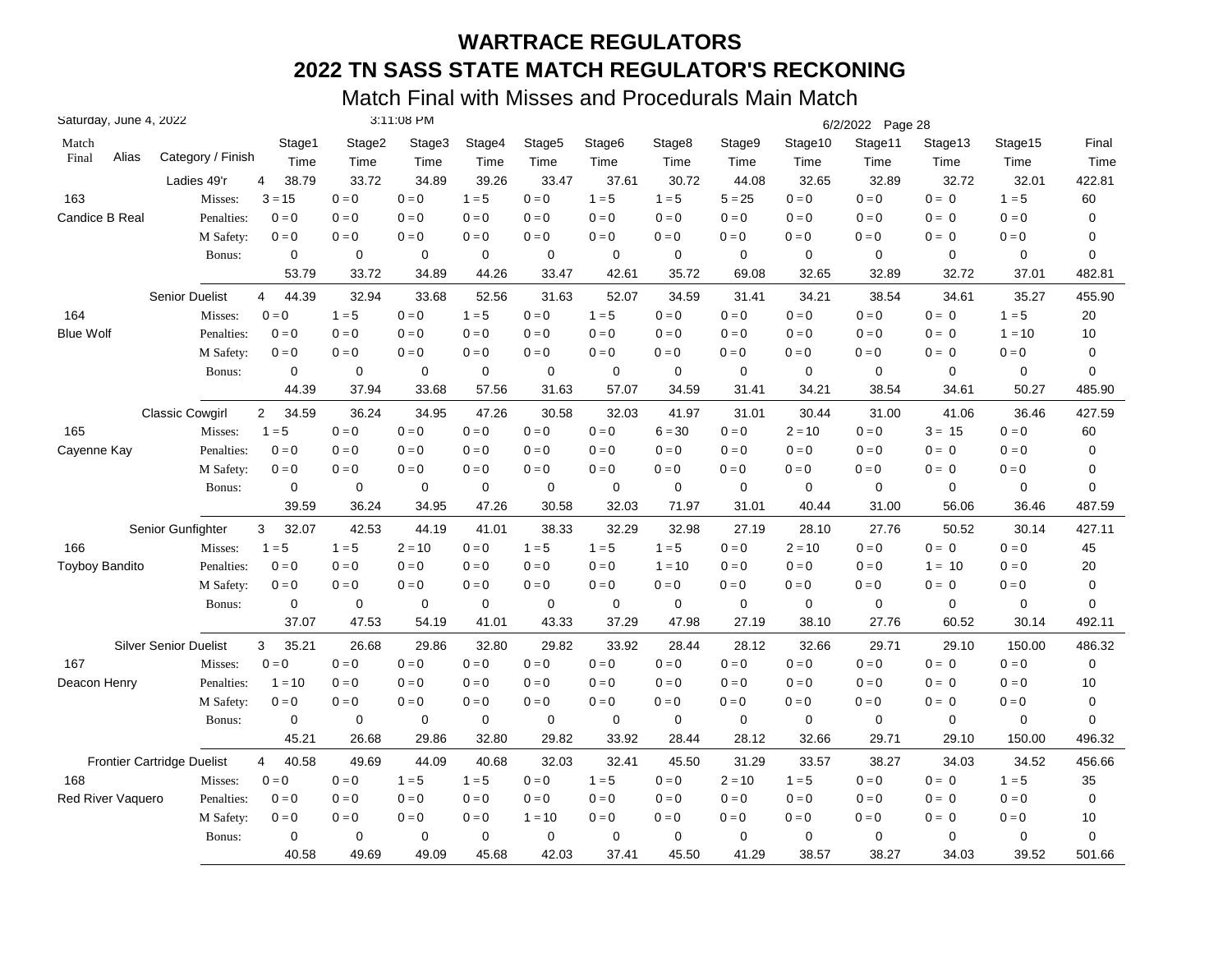| Saturday, June 4, 2022 |                               |                         |             | 3:11:08 PM  |             |                    |             |             |             |                         | 6/2/2022 Page 29          |             |         |             |
|------------------------|-------------------------------|-------------------------|-------------|-------------|-------------|--------------------|-------------|-------------|-------------|-------------------------|---------------------------|-------------|---------|-------------|
| Match                  |                               | Stage1                  | Stage2      | Stage3      | Stage4      | Stage <sub>5</sub> | Stage6      | Stage8      | Stage9      | Stage10                 | Stage11                   | Stage13     | Stage15 | Final       |
| Alias<br>Final         | Category / Finish             | Time                    | Time        | Time        | Time        | Time               | Time        | Time        | Time        | Time                    | Time                      | Time        | Time    | Time        |
|                        | Josie Wales                   | 50.29<br>$\mathbf{1}$   | 38.49       | 44.00       | 43.73       | 30.37              | 37.54       | 39.60       | 35.45       | 36.44                   | 30.52                     | 34.05       | 37.42   | 457.90      |
| 169                    | Misses:                       | $0 = 0$                 | $2 = 10$    | $0 = 0$     | $0 = 0$     | $0 = 0$            | $0 = 0$     | $0 = 0$     | $1 = 5$     | $3 = 15$                | $0=0$                     | $0 = 0$     | $0 = 0$ | 30          |
| Big Bore John          | Penalties:                    | $0 = 0$                 | $0 = 0$     | $0 = 0$     | $1 = 10$    | $0 = 0$            | $1 = 10$    | $0 = 0$     | $0 = 0$     | $0 = 0$                 | $0 = 0$                   | $0 = 0$     | $0 = 0$ | 20          |
|                        | M Safety:                     | $0=0$                   | $0 = 0$     | $0 = 0$     | $0=0$       | $0 = 0$            | $0 = 0$     | $0 = 0$     | $0 = 0$     | $0 = 0$                 | $0 = 0$                   | $0 = 0$     | $0=0$   | $\mathbf 0$ |
|                        | Bonus:                        | 0                       | 0           | 0           | $\mathbf 0$ | 0                  | 0           | $\mathbf 0$ | 0           | 0                       | $\mathbf 0$               | $\mathbf 0$ | 0       | 0           |
|                        |                               | 50.29                   | 48.49       | 44.00       | 53.73       | 30.37              | 47.54       | 39.60       | 40.45       | 51.44                   | 30.52                     | 34.05       | 37.42   | 507.90      |
|                        | Elder Statesman Duelist       | 46.89<br>4              | 37.06       | 39.08       | 51.56       | 36.65              | 38.76       | 39.32       | 34.48       | 37.62                   | 40.82                     | 37.46       | 36.82   | 476.52      |
| 170                    | Misses:                       | $0 = 0$                 | $1 = 5$     | $1 = 5$     | $1 = 5$     | $0 = 0$            | $0 = 0$     | $0 = 0$     | $0=0$       | $0 = 0$                 | $0=0$                     | $0 = 0$     | $0 = 0$ | 15          |
| Canoe Creek Kid        | Penalties:                    | $0 = 0$                 | $1 = 10$    | $0 = 0$     | $0 = 0$     | $0 = 0$            | $0 = 0$     | $0 = 0$     | $0 = 0$     | $0 = 0$                 | $0 = 0$                   | $0 = 0$     | $0 = 0$ | 10          |
|                        | M Safety:                     | $0 = 0$                 | $1 = 10$    | $0 = 0$     | $0 = 0$     | $0 = 0$            | $0 = 0$     | $0 = 0$     | $0 = 0$     | $0 = 0$                 | $0 = 0$                   | $0 = 0$     | $0 = 0$ | 10          |
|                        | Bonus:                        | 0                       | $\mathbf 0$ | 0           | $\mathbf 0$ | 0                  | $\mathbf 0$ | $\mathbf 0$ | 0           | $\mathbf 0$             | $\mathbf 0$               | 0           | 0       | 0           |
|                        |                               | 46.89                   | 62.06       | 44.08       | 56.56       | 36.65              | 38.76       | 39.32       | 34.48       | 37.62                   | 40.82                     | 37.46       | 36.82   | 511.52      |
|                        | Senior Gunfighter             | 55.26<br>4              | 41.39       | 38.02       | 40.75       | 37.88              | 38.65       | 38.87       | 35.35       | 38.64                   | 50.38                     | 38.45       | 43.09   | 496.73      |
| 171                    | Misses:                       | $0 = 0$                 | $1 = 5$     | $0 = 0$     | $0 = 0$     | $0 = 0$            | $0 = 0$     | $0 = 0$     | $0 = 0$     | $0 = 0$                 | $0 = 0$                   | $0 = 0$     | $0 = 0$ | 5           |
| <b>Bushy Cap</b>       | Penalties:                    | $0 = 0$                 | $0=0$       | $0 = 0$     | $0 = 0$     | $0=0$              | $0 = 0$     | $0 = 0$     | $0 = 0$     | $0 = 0$                 | $0 = 0$                   | $0 = 0$     | $0 = 0$ | 0           |
|                        | M Safety:                     | $0 = 0$                 | $1 = 10$    | $0 = 0$     | $0 = 0$     | $0 = 0$            | $0 = 0$     | $0 = 0$     | $0 = 0$     | $0 = 0$                 | $0 = 0$                   | $0 = 0$     | $0 = 0$ | 10          |
|                        | Bonus:                        | 0                       | 0           | 0           | 0           | 0                  | 0           | $\mathbf 0$ | 0           | 0                       | 0                         | 0           | 0       | 0           |
|                        |                               | 55.26                   | 56.39       | 38.02       | 40.75       | 37.88              | 38.65       | 38.87       | 35.35       | 38.64                   | 50.38                     | 38.45       | 43.09   | 511.73      |
|                        | Elder Statesman Duelist       | 5<br>48.62              | 39.13       | 38.47       | 39.31       | 39.93              | 33.41       | 42.80       | 36.28       | 35.70                   | 52.65                     | 37.78       | 37.83   | 481.91      |
| 172                    | Misses:                       | $0 = 0$                 | $0 = 0$     | $0 = 0$     | $2 = 10$    | $0 = 0$            | $0 = 0$     | $1 = 5$     | $0 = 0$     | $1 = 5$                 | $0 = 0$                   | $0 = 0$     | $0 = 0$ | 20          |
| <b>Smart Asterisk</b>  | Penalties:                    | $0 = 0$                 | $0 = 0$     | $1 = 10$    | $0 = 0$     | $0=0$              | $0 = 0$     | $0 = 0$     | $0=0$       | $0 = 0$                 | $0=0$                     | $0 = 0$     | $0 = 0$ | 10          |
|                        | M Safety:                     | $0 = 0$                 | $0 = 0$     | $0 = 0$     | $0 = 0$     | $0=0$              | $0 = 0$     | $0 = 0$     | $0 = 0$     | $0 = 0$                 | $0 = 0$                   | $0 = 0$     | $0 = 0$ | 0           |
|                        | Bonus:                        | $\mathbf 0$             | $\mathbf 0$ | $\mathbf 0$ | 0           | $\mathbf 0$        | 0           | $\mathbf 0$ | $\mathbf 0$ | $\mathbf 0$             | $\mathbf 0$               | $\mathbf 0$ | 0       | 0           |
|                        |                               | 48.62                   | 39.13       | 48.47       | 49.31       | 39.93              | 33.41       | 47.80       | 36.28       | 40.70                   | 52.65                     | 37.78       | 37.83   | 511.91      |
|                        | <b>Ladies Cattle Baroness</b> | $\overline{2}$<br>46.33 | 38.45       | 41.34       | 41.10       | 47.42              | 45.17       | 43.03       | 42.05       | 39.37                   | 36.86                     | 36.75       | 47.93   | 505.80      |
| 173                    | Misses:                       | $0 = 0$                 | $0 = 0$     | $0 = 0$     | $1 = 5$     | $0 = 0$            | $1 = 5$     | $0 = 0$     | $0 = 0$     | $\mathbf{0}=\mathbf{0}$ | $\mathbf{0} = \mathbf{0}$ | $0 = 0$     | $0 = 0$ | 10          |
| <b>Liberty Walsh</b>   | Penalties:                    | $0 = 0$                 | $0 = 0$     | $0 = 0$     | $0 = 0$     | $0 = 0$            | $0 = 0$     | $0 = 0$     | $0 = 0$     | $0 = 0$                 | $0 = 0$                   | $0 = 0$     | $0 = 0$ | 0           |
|                        | M Safety:                     | $0 = 0$                 | $0 = 0$     | $0 = 0$     | $0 = 0$     | $0 = 0$            | $0 = 0$     | $0 = 0$     | $0 = 0$     | $0 = 0$                 | $0 = 0$                   | $0 = 0$     | $0 = 0$ | 0           |
|                        | Bonus:                        | $\mathbf 0$             | 0           | 0           | 0           | 0                  | 0           | $\mathbf 0$ | $\mathbf 0$ | $\mathbf 0$             | $\mathbf 0$               | 0           | 0       | 0           |
|                        |                               | 46.33                   | 38.45       | 41.34       | 46.10       | 47.42              | 50.17       | 43.03       | 42.05       | 39.37                   | 36.86                     | 36.75       | 47.93   | 515.80      |
|                        | Wrangler                      | 45.08<br>6              | 37.33       | 48.79       | 43.15       | 42.47              | 48.44       | 37.62       | 45.61       | 41.34                   | 37.67                     | 37.33       | 40.75   | 505.58      |
| 174                    | Misses:                       | $0 = 0$                 | $0 = 0$     | $0 = 0$     | $1 = 5$     | $0=0$              | $1 = 5$     | $0 = 0$     | $0=0$       | $2 = 10$                | $0 = 0$                   | $0 = 0$     | $0 = 0$ | 20          |
| Noruego Fisk           | Penalties:                    | $0 = 0$                 | $0 = 0$     | $0 = 0$     | $0 = 0$     | $0 = 0$            | $0 = 0$     | $0 = 0$     | $0 = 0$     | $0 = 0$                 | $0 = 0$                   | $0 = 0$     | $0 = 0$ | $\mathbf 0$ |
|                        | M Safety:                     | $0=0$                   | $0 = 0$     | $0 = 0$     | $0 = 0$     | $0 = 0$            | $0 = 0$     | $0 = 0$     | $0 = 0$     | $0 = 0$                 | $0 = 0$                   | $0 = 0$     | $0 = 0$ | 0           |
|                        | Bonus:                        | 0                       | $\mathbf 0$ | 0           | $\mathbf 0$ | 0                  | 0           | $\mathbf 0$ | $\mathbf 0$ | $\mathbf 0$             | $\mathbf 0$               | 0           | 0       | 0           |
|                        |                               | 45.08                   | 37.33       | 48.79       | 48.15       | 42.47              | 53.44       | 37.62       | 45.61       | 51.34                   | 37.67                     | 37.33       | 40.75   | 525.58      |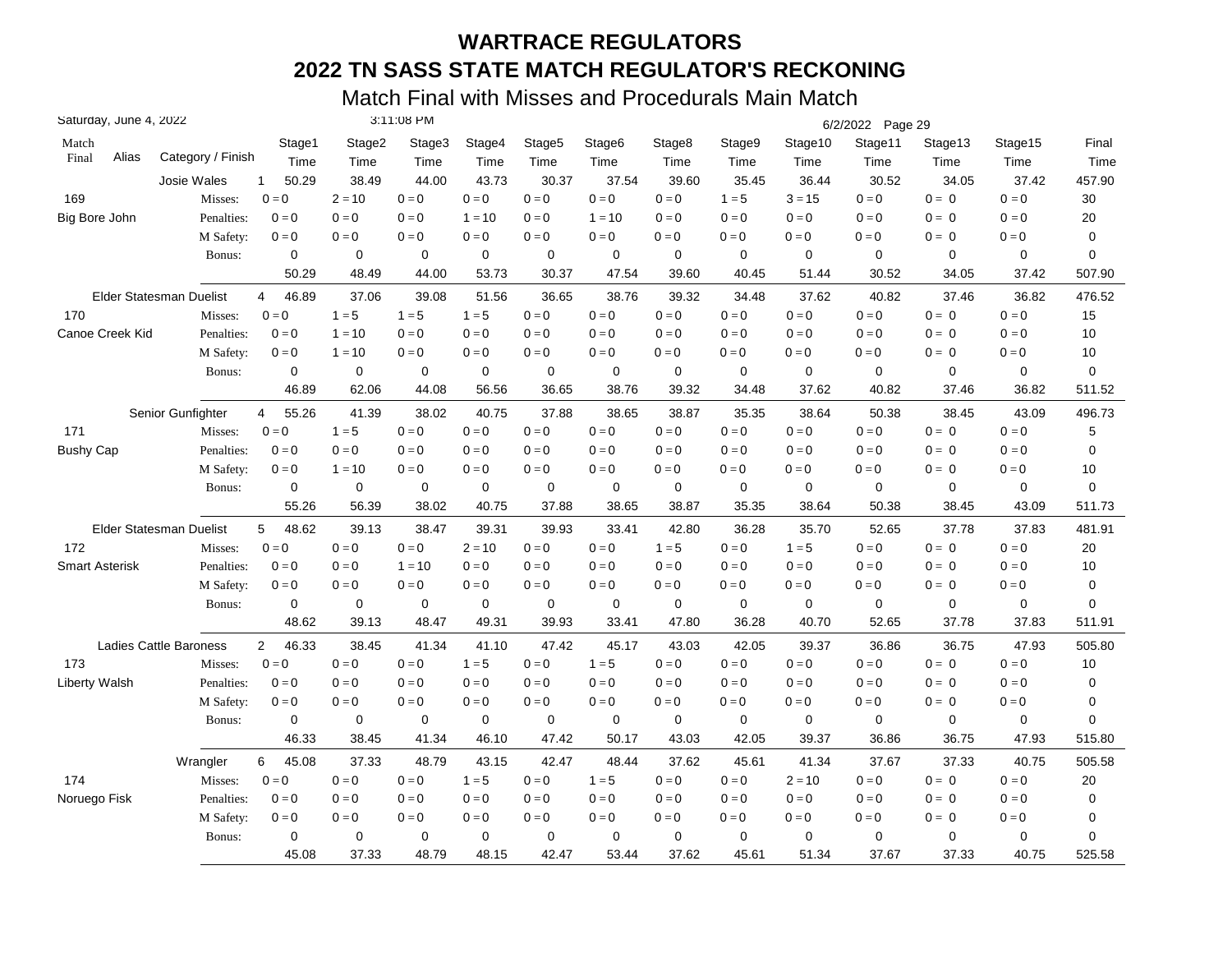|                       | Saturday, June 4, 2022       |                         |             | 3:11:08 PM  |             |                           |                    |                         |             |                         | 6/2/2022 Page 30          |             |             |             |
|-----------------------|------------------------------|-------------------------|-------------|-------------|-------------|---------------------------|--------------------|-------------------------|-------------|-------------------------|---------------------------|-------------|-------------|-------------|
| Match                 |                              | Stage1                  | Stage2      | Stage3      | Stage4      | Stage <sub>5</sub>        | Stage <sub>6</sub> | Stage8                  | Stage9      | Stage10                 | Stage11                   | Stage13     | Stage15     | Final       |
| Alias<br>Final        | Category / Finish            | Time                    | Time        | Time        | Time        | Time                      | Time               | Time                    | Time        | Time                    | Time                      | Time        | Time        | Time        |
|                       | Outlaw                       | $\overline{7}$<br>39.05 | 31.66       | 36.28       | 46.11       | 38.11                     | 33.45              | 34.89                   | 45.99       | 35.12                   | 34.20                     | 35.32       | 35.80       | 445.98      |
| 175                   | Misses:                      | $5 = 25$                | $0 = 0$     | $0 = 0$     | $2 = 10$    | $3 = 15$                  | $0 = 0$            | $1 = 5$                 | $2 = 10$    | $1 = 5$                 | $0 = 0$                   | $0 = 0$     | $0 = 0$     | 70          |
| Doc Southerly         | Penalties:                   | $0 = 0$                 | $0 = 0$     | $0 = 0$     | $0 = 0$     | $0 = 0$                   | $0 = 0$            | $0 = 0$                 | $1 = 10$    | $0 = 0$                 | $0 = 0$                   | $0 = 0$     | $0 = 0$     | 10          |
|                       | M Safety:                    | $0 = 0$                 | $0 = 0$     | $0 = 0$     | $0 = 0$     | $0 = 0$                   | $0 = 0$            | $0 = 0$                 | $0 = 0$     | $0 = 0$                 | $0 = 0$                   | $0 = 0$     | $0 = 0$     | $\mathbf 0$ |
|                       | Bonus:                       | $\mathbf 0$             | 0           | $\mathbf 0$ | $\mathbf 0$ | $\mathbf 0$               | $\mathbf 0$        | $\mathbf 0$             | $\mathbf 0$ | $\mathbf 0$             | $\mathbf 0$               | $\mathbf 0$ | 0           | $\mathbf 0$ |
|                       |                              | 64.05                   | 31.66       | 36.28       | 56.11       | 53.11                     | 33.45              | 39.89                   | 65.99       | 40.12                   | 34.20                     | 35.32       | 35.80       | 525.98      |
|                       | Cowgirl                      | 3<br>46.17              | 35.87       | 34.50       | 36.59       | 42.69                     | 41.49              | 30.83                   | 27.70       | 32.18                   | 54.94                     | 29.61       | 40.76       | 453.33      |
| 176                   | Misses:                      | $1 = 5$                 | $1 = 5$     | $1 = 5$     | $0 = 0$     | $2 = 10$                  | $0 = 0$            | $1 = 5$                 | $1 = 5$     | $0 = 0$                 | $7 = 35$                  | $0 = 0$     | $0 = 0$     | 70          |
| Foxplay Kid           | Penalties:                   | $0 = 0$                 | $0 = 0$     | $0 = 0$     | $0 = 0$     | $0 = 0$                   | $1 = 10$           | $0 = 0$                 | $0 = 0$     | $0 = 0$                 | $0 = 0$                   | $0 = 0$     | $0 = 0$     | 10          |
|                       | M Safety:                    | $0 = 0$                 | $0 = 0$     | $0 = 0$     | $0 = 0$     | $\mathbf{0} = \mathbf{0}$ | $0 = 0$            | $0 = 0$                 | $0 = 0$     | $0 = 0$                 | $0 = 0$                   | $0 = 0$     | $0 = 0$     | $\mathbf 0$ |
|                       | Bonus:                       | 0                       | 0           | $\mathbf 0$ | $\mathbf 0$ | $\mathbf 0$               | $\mathbf 0$        | $\mathbf 0$             | 0           | $\mathbf 0$             | $\mathbf 0$               | 0           | 0           | $\mathbf 0$ |
|                       |                              | 51.17                   | 40.87       | 39.50       | 36.59       | 52.69                     | 51.49              | 35.83                   | 32.70       | 32.18                   | 89.94                     | 29.61       | 40.76       | 533.33      |
|                       | Senior                       | 13<br>24.35             | 150.00      | 29.19       | 30.36       | 23.25                     | 21.31              | 23.57                   | 21.81       | 23.07                   | 49.48                     | 25.90       | 28.60       | 450.89      |
| 177                   | Misses:                      | $0 = 0$                 | $0 = 0$     | $0 = 0$     | $1 = 5$     | $0 = 0$                   | $4 = 20$           | $1 = 5$                 | $0 = 0$     | $0 = 0$                 | $11 = 55$                 | $0 = 0$     | $0 = 0$     | 85          |
| <b>Tin Can Sailor</b> | Penalties:                   | $0 = 0$                 | $0 = 0$     | $0 = 0$     | $0 = 0$     | $0 = 0$                   | $0 = 0$            | $0 = 0$                 | $0 = 0$     | $0 = 0$                 | $0 = 0$                   | $0 = 0$     | $0 = 0$     | $\mathbf 0$ |
|                       | M Safety:                    | $0 = 0$                 | $0 = 0$     | $0 = 0$     | $0 = 0$     | $0 = 0$                   | $0 = 0$            | $0 = 0$                 | $0 = 0$     | $0 = 0$                 | $0=0$                     | $0 = 0$     | $0 = 0$     | $\mathbf 0$ |
|                       | Bonus:                       | $\mathbf 0$             | 0           | 0           | 0           | 0                         | 0                  | $\mathbf 0$             | $\mathbf 0$ | $\mathbf 0$             | $\mathbf 0$               | $\mathbf 0$ | 0           | $\mathbf 0$ |
|                       |                              | 24.35                   | 150.00      | 29.19       | 35.36       | 23.25                     | 41.31              | 28.57                   | 21.81       | 23.07                   | 104.48                    | 25.90       | 28.60       | 535.89      |
|                       | <b>Ladies Senior</b>         | 40.25<br>$\overline{4}$ | 41.28       | 57.47       | 53.75       | 35.01                     | 38.57              | 33.28                   | 36.81       | 37.55                   | 39.38                     | 44.63       | 38.52       | 496.50      |
| 178                   | Misses:                      | $0 = 0$                 | $1 = 5$     | $0 = 0$     | $0 = 0$     | $0 = 0$                   | $1 = 5$            | $0 = 0$                 | $1 = 5$     | $2 = 10$                | $0 = 0$                   | $0 = 0$     | $3 = 15$    | 40          |
| Shez A Pistol         | Penalties:                   | $0 = 0$                 | $0 = 0$     | $0 = 0$     | $0 = 0$     | $0 = 0$                   | $0=0$              | $0 = 0$                 | $0=0$       | $0 = 0$                 | $0 = 0$                   | $1 = 10$    | $0 = 0$     | 10          |
|                       | M Safety:                    | $0 = 0$                 | $0 = 0$     | $0 = 0$     | $0 = 0$     | $0 = 0$                   | $0=0$              | $0 = 0$                 | $0=0$       | $0 = 0$                 | $0 = 0$                   | $0 = 0$     | $0=0$       | $\mathbf 0$ |
|                       | Bonus:                       | $\mathbf 0$             | $\mathbf 0$ | $\mathbf 0$ | $\mathbf 0$ | $\mathbf 0$               | $\mathbf 0$        | $\mathbf 0$             | $\mathbf 0$ | $\mathbf 0$             | $\mathbf 0$               | $\mathbf 0$ | $\mathbf 0$ | $\mathbf 0$ |
|                       |                              | 40.25                   | 46.28       | 57.47       | 53.75       | 35.01                     | 43.57              | 33.28                   | 41.81       | 47.55                   | 39.38                     | 54.63       | 53.52       | 546.50      |
|                       | <b>Silver Senior Duelist</b> | 42.46<br>$\overline{4}$ | 52.63       | 37.01       | 55.18       | 37.10                     | 37.62              | 48.90                   | 42.78       | 42.39                   | 40.76                     | 42.59       | 38.07       | 517.49      |
| 179                   | Misses:                      | $0 = 0$                 | $0=0$       | $0 = 0$     | $1 = 5$     | $0 = 0$                   | $1 = 5$            | $\mathbf{0}=\mathbf{0}$ | $0 = 0$     | $\mathbf{0}=\mathbf{0}$ | $\mathbf{0} = \mathbf{0}$ | $0 = 0$     | $2 = 10$    | 20          |
| Kantankeres Tank      | Penalties:                   | $0 = 0$                 | $0 = 0$     | $0 = 0$     | $0 = 0$     | $0 = 0$                   | $0 = 0$            | $0 = 0$                 | $0 = 0$     | $0 = 0$                 | $0 = 0$                   | $0 = 0$     | $1 = 10$    | 10          |
|                       | M Safety:                    | $\mathbf{0}=\mathbf{0}$ | $0 = 0$     | $0 = 0$     | $0 = 0$     | $0 = 0$                   | $0 = 0$            | $0 = 0$                 | $0 = 0$     | $0 = 0$                 | $0 = 0$                   | $0 = 0$     | $0=0$       | 0           |
|                       | Bonus:                       | $\mathbf 0$             | $\mathbf 0$ | $\mathbf 0$ | 0           | 0                         | 0                  | 0                       | 0           | $\mathbf 0$             | $\mathbf 0$               | $\mathbf 0$ | 0           | 0           |
|                       |                              | 42.46                   | 52.63       | 37.01       | 60.18       | 37.10                     | 42.62              | 48.90                   | 42.78       | 42.39                   | 40.76                     | 42.59       | 58.07       | 547.49      |
|                       | Outlaw                       | 8<br>40.84              | 33.89       | 32.31       | 34.53       | 33.98                     | 29.98              | 40.33                   | 32.27       | 30.35                   | 42.07                     | 29.40       | 42.71       | 422.66      |
| 180                   | Misses:                      | $6 = 30$                | $0 = 0$     | $2 = 10$    | $0 = 0$     | $1 = 5$                   | $0=0$              | $1 = 5$                 | $2 = 10$    | $6 = 30$                | $3 = 15$                  | $0 = 0$     | $1 = 5$     | 110         |
| Loose Cinch           | Penalties:                   | $0 = 0$                 | $0 = 0$     | $0 = 0$     | $0 = 0$     | $0 = 0$                   | $0 = 0$            | $0 = 0$                 | $0 = 0$     | $0 = 0$                 | $0 = 0$                   | $0 = 0$     | $1 = 10$    | 10          |
|                       | M Safety:                    | $0 = 0$                 | $1 = 10$    | $0 = 0$     | $0 = 0$     | $0 = 0$                   | $0 = 0$            | $0 = 0$                 | $0 = 0$     | $0 = 0$                 | $0 = 0$                   | $0 = 0$     | $0=0$       | 10          |
|                       | Bonus:                       | $\mathbf 0$             | 0           | 0           | $\mathbf 0$ | 0                         | 0                  | $\mathbf 0$             | 0           | $\mathbf 0$             | $\mathbf 0$               | $\mathbf 0$ | 0           | $\mathbf 0$ |
|                       |                              | 70.84                   | 43.89       | 42.31       | 34.53       | 38.98                     | 29.98              | 45.33                   | 42.27       | 60.35                   | 57.07                     | 29.40       | 57.71       | 552.66      |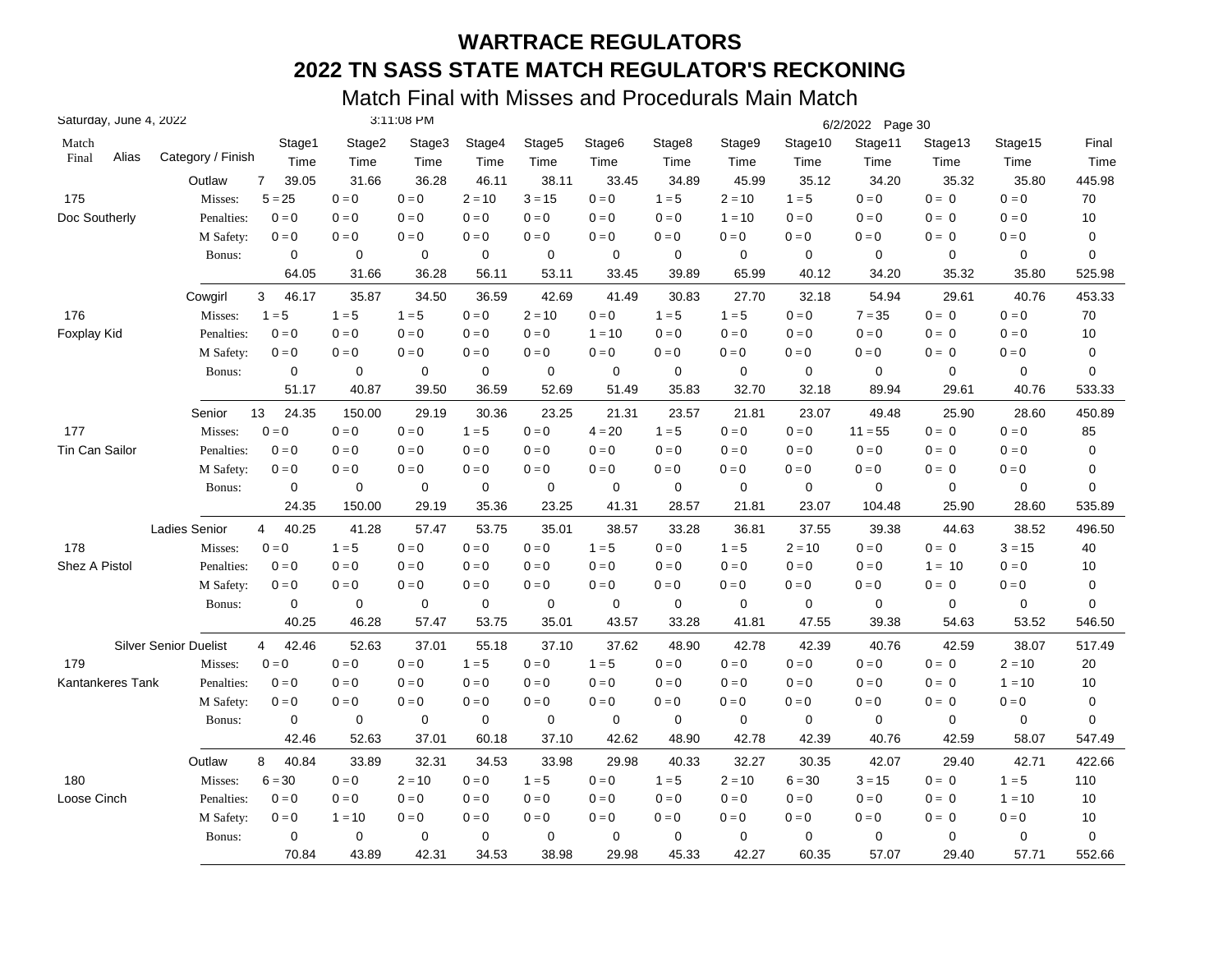| Saturday, June 4, 2022            |                      |                       |             | 3:11:08 PM  |          |                    |             |             |         |             | 6/2/2022 Page 31 |             |          |             |
|-----------------------------------|----------------------|-----------------------|-------------|-------------|----------|--------------------|-------------|-------------|---------|-------------|------------------|-------------|----------|-------------|
| Match                             |                      | Stage1                | Stage2      | Stage3      | Stage4   | Stage <sub>5</sub> | Stage6      | Stage8      | Stage9  | Stage10     | Stage11          | Stage13     | Stage15  | Final       |
| Alias<br>Final                    | Category / Finish    | Time                  | Time        | Time        | Time     | Time               | Time        | Time        | Time    | Time        | Time             | Time        | Time     | Time        |
|                                   | <b>Ladies Senior</b> | 44.59<br>5            | 38.10       | 40.36       | 55.04    | 41.34              | 38.26       | 39.84       | 41.90   | 40.67       | 50.58            | 44.73       | 48.97    | 524.38      |
| 181                               | Misses:              | $1 = 5$               | $0=0$       | $1 = 5$     | $3 = 15$ | $0 = 0$            | $0 = 0$     | $0 = 0$     | $0 = 0$ | $0=0$       | $0=0$            | $0 = 0$     | $0 = 0$  | 25          |
| <b>Ricochet Ruthie</b>            | Penalties:           | $0 = 0$               | $0 = 0$     | $0 = 0$     | $1 = 10$ | $0 = 0$            | $0 = 0$     | $0 = 0$     | $0 = 0$ | $0 = 0$     | $0 = 0$          | $0 = 0$     | $0 = 0$  | 10          |
|                                   | M Safety:            | $0 = 0$               | $0=0$       | $0=0$       | $0 = 0$  | $0 = 0$            | $0 = 0$     | $0 = 0$     | $0 = 0$ | $0 = 0$     | $0 = 0$          | $0 = 0$     | $0 = 0$  | 0           |
|                                   | Bonus:               | $\mathbf 0$           | $\mathbf 0$ | 0           | 0        | 0                  | 0           | $\mathbf 0$ | 0       | 0           | $\mathbf 0$      | $\mathbf 0$ | 0        | 0           |
|                                   |                      | 49.59                 | 38.10       | 45.36       | 80.04    | 41.34              | 38.26       | 39.84       | 41.90   | 40.67       | 50.58            | 44.73       | 48.97    | 559.38      |
|                                   | <b>Buckarette</b>    | 44.64<br>$\mathbf{1}$ | 42.39       | 37.60       | 44.23    | 32.41              | 36.38       | 45.17       | 43.48   | 53.11       | 67.67            | 43.66       | 45.63    | 536.37      |
| 182                               | Misses:              | $0 = 0$               | $0=0$       | $0 = 0$     | $0 = 0$  | $0=0$              | $1 = 5$     | $0 = 0$     | $0=0$   | $0=0$       | $0=0$            | $0 = 0$     | $2 = 10$ | 15          |
| Rosewood                          | Penalties:           | $0 = 0$               | $0 = 0$     | $0 = 0$     | $0 = 0$  | $0 = 0$            | $0 = 0$     | $0 = 0$     | $0 = 0$ | $0 = 0$     | $1 = 10$         | $0 = 0$     | $0 = 0$  | 10          |
|                                   | M Safety:            | $0 = 0$               | $0 = 0$     | $0 = 0$     | $0 = 0$  | $0 = 0$            | $0 = 0$     | $0 = 0$     | $0 = 0$ | $0 = 0$     | $0 = 0$          | $0 = 0$     | $0 = 0$  | 0           |
|                                   | Bonus:               | 0                     | $\mathbf 0$ | 0           | 0        | 0                  | $\mathbf 0$ | $\mathbf 0$ | 0       | 0           | $\mathbf 0$      | $\mathbf 0$ | 0        | 0           |
|                                   |                      | 44.64                 | 42.39       | 37.60       | 44.23    | 32.41              | 41.38       | 45.17       | 43.48   | 53.11       | 77.67            | 43.66       | 55.63    | 561.37      |
|                                   | Gunfighter           | $7^{\circ}$<br>43.14  | 43.04       | 48.04       | 38.30    | 37.03              | 41.81       | 41.44       | 38.65   | 42.14       | 52.61            | 62.20       | 37.87    | 526.27      |
| 183                               | Misses:              | $1 = 5$               | $0 = 0$     | $0 = 0$     | $0 = 0$  | $0 = 0$            | $2 = 10$    | $0 = 0$     | $0 = 0$ | $0 = 0$     | $3 = 15$         | $1 = 5$     | $0 = 0$  | 35          |
| Sierra Hombre                     | Penalties:           | $0 = 0$               | $0 = 0$     | $0 = 0$     | $0 = 0$  | $0 = 0$            | $0 = 0$     | $0 = 0$     | $0 = 0$ | $0 = 0$     | $0 = 0$          | $1 = 10$    | $0 = 0$  | 10          |
|                                   | M Safety:            | $0 = 0$               | $0 = 0$     | $0 = 0$     | $0 = 0$  | $0 = 0$            | $0 = 0$     | $0 = 0$     | $0 = 0$ | $0 = 0$     | $0 = 0$          | $0 = 0$     | $0 = 0$  | 0           |
|                                   | Bonus:               | 0                     | 0           | 0           | 0        | 0                  | 0           | $\mathbf 0$ | 0       | 0           | 0                | 0           | 0        | $\mathbf 0$ |
|                                   |                      | 48.14                 | 43.04       | 48.04       | 38.30    | 37.03              | 51.81       | 41.44       | 38.65   | 42.14       | 67.61            | 77.20       | 37.87    | 571.27      |
|                                   | Cowboy               | $7^{\circ}$<br>35.50  | 35.84       | 37.35       | 40.51    | 42.07              | 34.94       | 150.00      | 27.72   | 32.84       | 34.06            | 24.64       | 29.25    | 524.72      |
| 184                               | Misses:              | $0 = 0$               | $1 = 5$     | $1 = 5$     | $1 = 5$  | $0 = 0$            | $1 = 5$     | $0 = 0$     | $0 = 0$ | $1 = 5$     | $0 = 0$          | $0 = 0$     | $1 = 5$  | 30          |
| <b>Blackhawk Ketchum</b>          | Penalties:           | $0 = 0$               | $0 = 0$     | $0 = 0$     | $0 = 0$  | $0 = 0$            | $1 = 10$    | $0 = 0$     | $0 = 0$ | $1 = 10$    | $0 = 0$          | $0 = 0$     | $0 = 0$  | 20          |
|                                   | M Safety:            | $0 = 0$               | $0 = 0$     | $0 = 0$     | $0=0$    | $0=0$              | $0 = 0$     | $0 = 0$     | $0 = 0$ | $0 = 0$     | $0 = 0$          | $0 = 0$     | $0 = 0$  | 0           |
|                                   | Bonus:               | $\mathbf 0$           | $\mathbf 0$ | $\mathbf 0$ | 0        | $\mathbf 0$        | $\mathbf 0$ | $\mathbf 0$ | 0       | 0           | $\mathbf 0$      | $\mathbf 0$ | 0        | 0           |
|                                   |                      | 35.50                 | 40.84       | 42.35       | 45.51    | 42.07              | 49.94       | 150.00      | 27.72   | 47.84       | 34.06            | 24.64       | 34.25    | 574.72      |
| <b>Frontier Cartridge Duelist</b> |                      | 5<br>53.89            | 54.44       | 53.46       | 48.65    | 39.49              | 41.93       | 46.92       | 46.76   | 50.43       | 44.30            | 44.18       | 41.64    | 566.09      |
| 185                               | Misses:              | $0 = 0$               | $0 = 0$     | $0 = 0$     | $0 = 0$  | $0 = 0$            | $0 = 0$     | $0 = 0$     | $0 = 0$ | $1 = 5$     | $1 = 5$          | $0 = 0$     | $0 = 0$  | 10          |
| Dobber                            | Penalties:           | $0 = 0$               | $0 = 0$     | $0 = 0$     | $0 = 0$  | $0 = 0$            | $0 = 0$     | $0 = 0$     | $0 = 0$ | $0 = 0$     | $0 = 0$          | $0 = 0$     | $0 = 0$  | 0           |
|                                   | M Safety:            | $0 = 0$               | $0 = 0$     | $0 = 0$     | $0 = 0$  | $0 = 0$            | $0 = 0$     | $0 = 0$     | $0 = 0$ | $0 = 0$     | $0 = 0$          | $0 = 0$     | $0 = 0$  | 0           |
|                                   | Bonus:               | $\mathbf 0$           | $\mathbf 0$ | 0           | 0        | 0                  | 0           | $\mathbf 0$ | 0       | $\mathbf 0$ | $\mathbf 0$      | 0           | 0        | 0           |
|                                   |                      | 53.89                 | 54.44       | 53.46       | 48.65    | 39.49              | 41.93       | 46.92       | 46.76   | 55.43       | 49.30            | 44.18       | 41.64    | 576.09      |
|                                   | Senior               | 14<br>45.05           | 33.32       | 33.89       | 45.84    | 32.42              | 150.00      | 37.20       | 34.52   | 36.96       | 32.30            | 33.37       | 36.21    | 551.08      |
| 186                               | Misses:              | $1 = 5$               | $0 = 0$     | $0 = 0$     | $0 = 0$  | $0=0$              | $0 = 0$     | $2 = 10$    | $0 = 0$ | $0 = 0$     | $0 = 0$          | $1 = 5$     | $0 = 0$  | 20          |
| Chickamauga Slim                  | Penalties:           | $0 = 0$               | $0 = 0$     | $0 = 0$     | $0 = 0$  | $0 = 0$            | $0 = 0$     | $1 = 10$    | $0 = 0$ | $0 = 0$     | $0 = 0$          | $0 = 0$     | $0 = 0$  | 10          |
|                                   | M Safety:            | $0 = 0$               | $0 = 0$     | $0 = 0$     | $0 = 0$  | $0 = 0$            | $0 = 0$     | $0 = 0$     | $0 = 0$ | $0 = 0$     | $0 = 0$          | $0 = 0$     | $0 = 0$  | 0           |
|                                   | Bonus:               | 0                     | $\mathbf 0$ | 0           | 0        | 0                  | $\mathbf 0$ | $\mathbf 0$ | 0       | 0           | $\mathbf 0$      | 0           | 0        | 0           |
|                                   |                      | 50.05                 | 33.32       | 33.89       | 45.84    | 32.42              | 150.00      | 57.20       | 34.52   | 36.96       | 32.30            | 38.37       | 36.21    | 581.08      |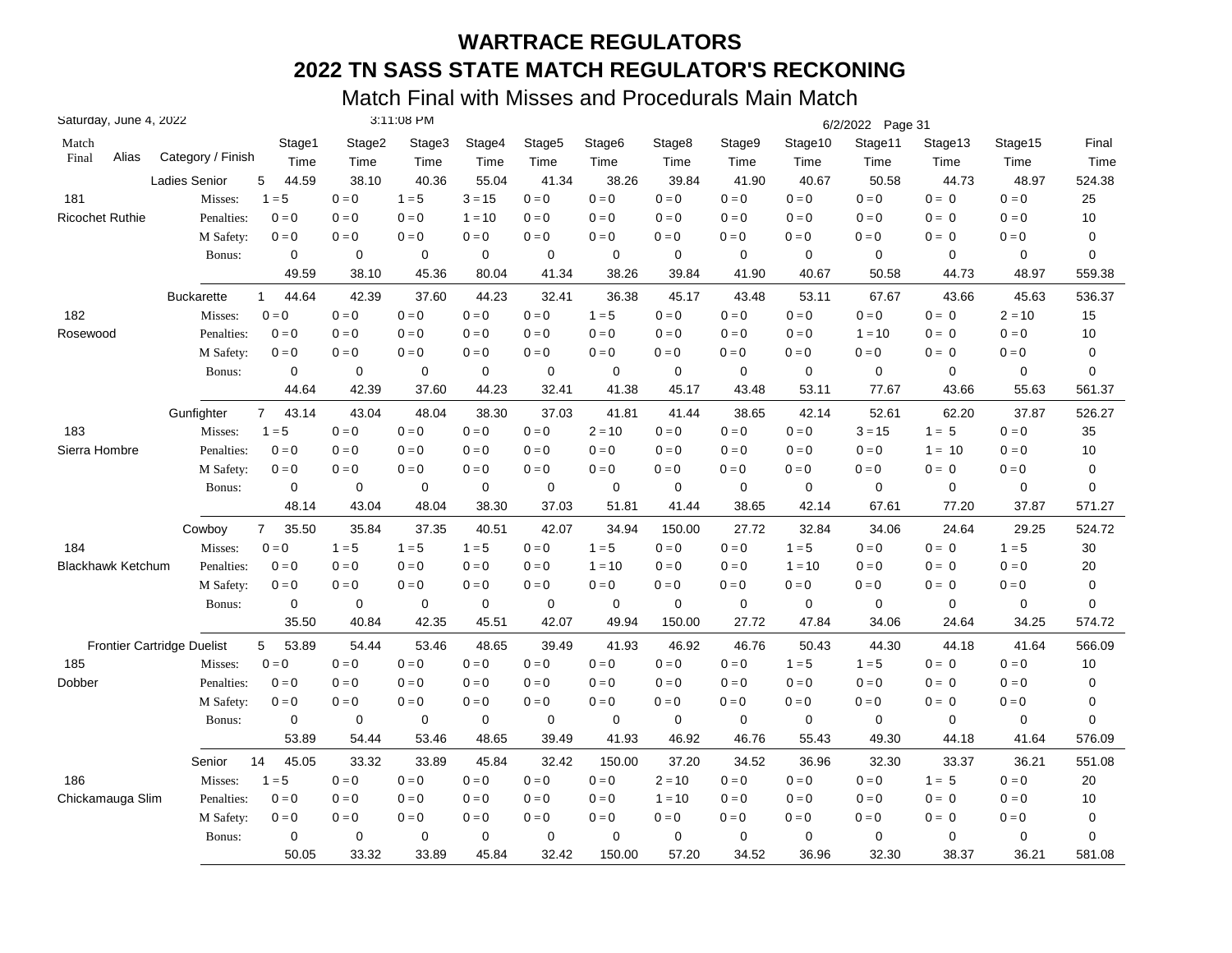| Saturday, June 4, 2022               |                             |                       |             | 3:11:09 PM  |             |                    |                    |             |             |             | 6/2/2022 Page 32 |             |          |             |
|--------------------------------------|-----------------------------|-----------------------|-------------|-------------|-------------|--------------------|--------------------|-------------|-------------|-------------|------------------|-------------|----------|-------------|
| Match                                |                             | Stage1                | Stage2      | Stage3      | Stage4      | Stage <sub>5</sub> | Stage <sub>6</sub> | Stage8      | Stage9      | Stage10     | Stage11          | Stage13     | Stage15  | Final       |
| Alias<br>Final                       | Category / Finish           | Time                  | Time        | Time        | Time        | Time               | Time               | Time        | Time        | Time        | Time             | Time        | Time     | Time        |
|                                      | Cowgirl                     | 45.16<br>4            | 42.28       | 37.91       | 52.97       | 52.81              | 38.89              | 40.76       | 43.32       | 45.20       | 52.24            | 59.14       | 51.33    | 562.01      |
| 187                                  | Misses:                     | $0 = 0$               | $0=0$       | $1 = 5$     | $0 = 0$     | $0 = 0$            | $0 = 0$            | $0 = 0$     | $2 = 10$    | $0 = 0$     | $0=0$            | $0 = 0$     | $0 = 0$  | 15          |
| Indigo                               | Penalties:                  | $0 = 0$               | $0 = 0$     | $0 = 0$     | $0 = 0$     | $0 = 0$            | $0 = 0$            | $0 = 0$     | $0 = 0$     | $0 = 0$     | $0 = 0$          | $1 = 10$    | $0 = 0$  | 10          |
|                                      | M Safety:                   | $0 = 0$               | $0=0$       | $0 = 0$     | $0 = 0$     | $0=0$              | $0 = 0$            | $0 = 0$     | $0 = 0$     | $0 = 0$     | $0 = 0$          | $0 = 0$     | $0=0$    | 0           |
|                                      | Bonus:                      | 0                     | 0           | $\mathbf 0$ | $\mathbf 0$ | 0                  | 0                  | $\mathbf 0$ | 0           | 0           | $\mathbf 0$      | $\mathbf 0$ | 0        | 0           |
|                                      |                             | 45.16                 | 42.28       | 42.91       | 52.97       | 52.81              | 38.89              | 40.76       | 53.32       | 45.20       | 52.24            | 69.14       | 51.33    | 587.01      |
| Ladies Cattle Baroness               |                             | 3<br>46.52            | 38.03       | 43.38       | 52.84       | 38.67              | 48.73              | 52.86       | 44.41       | 39.29       | 41.84            | 43.95       | 52.65    | 543.17      |
| 188                                  | Misses:                     | $0 = 0$               | $0=0$       | $2 = 10$    | $1 = 5$     | $0=0$              | $0 = 0$            | $0 = 0$     | $0=0$       | $2 = 10$    | $0=0$            | $0 = 0$     | $0 = 0$  | 25          |
| Midnight Missy                       | Penalties:                  | $0 = 0$               | $0 = 0$     | $0 = 0$     | $0 = 0$     | $1 = 10$           | $0 = 0$            | $0 = 0$     | $0 = 0$     | $0 = 0$     | $1 = 10$         | $0 = 0$     | $0 = 0$  | 20          |
|                                      | M Safety:                   | $0 = 0$               | $0 = 0$     | $0 = 0$     | $0 = 0$     | $0 = 0$            | $0 = 0$            | $0 = 0$     | $0 = 0$     | $0 = 0$     | $0 = 0$          | $0 = 0$     | $0 = 0$  | 0           |
|                                      | Bonus:                      | $\mathbf 0$           | $\mathbf 0$ | $\mathbf 0$ | $\mathbf 0$ | 0                  | 0                  | 0           | 0           | 0           | $\mathbf 0$      | 0           | 0        | 0           |
|                                      |                             | 46.52                 | 38.03       | 53.38       | 57.84       | 48.67              | 48.73              | 52.86       | 44.41       | 49.29       | 51.84            | 43.95       | 52.65    | 588.17      |
|                                      | <b>Ladies Silver Senior</b> | 52.46<br>3            | 43.17       | 48.81       | 53.63       | 46.95              | 46.45              | 45.19       | 54.04       | 44.37       | 45.70            | 48.53       | 47.05    | 576.35      |
| 189                                  | Misses:                     | $2 = 10$              | $0 = 0$     | $0 = 0$     | $1 = 5$     | $0 = 0$            | $0 = 0$            | $0 = 0$     | $0 = 0$     | $0 = 0$     | $0 = 0$          | $0 = 0$     | $0=0$    | 15          |
| Jersey Bratt                         | Penalties:                  | $0 = 0$               | $0 = 0$     | $0 = 0$     | $0 = 0$     | $0 = 0$            | $0 = 0$            | $0 = 0$     | $0 = 0$     | $0 = 0$     | $0 = 0$          | $0 = 0$     | $0 = 0$  | 0           |
|                                      | M Safety:                   | $0=0$                 | $0 = 0$     | $0 = 0$     | $0 = 0$     | $0 = 0$            | $0 = 0$            | $0 = 0$     | $0 = 0$     | $0 = 0$     | $0 = 0$          | $0 = 0$     | $0 = 0$  | 0           |
|                                      | Bonus:                      | 0                     | 0           | 0           | $\mathbf 0$ | 0                  | 0                  | 0           | 0           | 0           | 0                | 0           | 0        | $\mathbf 0$ |
|                                      |                             | 62.46                 | 43.17       | 48.81       | 58.63       | 46.95              | 46.45              | 45.19       | 54.04       | 44.37       | 45.70            | 48.53       | 47.05    | 591.35      |
|                                      | Ladies Josie Wales          | 52.10<br>$\mathbf{1}$ | 42.60       | 42.27       | 49.39       | 40.49              | 38.16              | 44.01       | 39.79       | 46.16       | 46.22            | 40.62       | 46.15    | 527.96      |
| 190                                  | Misses:                     | $3 = 15$              | $0 = 0$     | $0 = 0$     | $3 = 15$    | $0 = 0$            | $0 = 0$            | $0 = 0$     | $0 = 0$     | $4 = 20$    | $0 = 0$          | $2 = 10$    | $0=0$    | 60          |
| Crazy Case                           | Penalties:                  | $0 = 0$               | $0 = 0$     | $0 = 0$     | $1 = 10$    | $0 = 0$            | $0 = 0$            | $0 = 0$     | $0 = 0$     | $0 = 0$     | $0 = 0$          | $0 = 0$     | $0 = 0$  | 10          |
|                                      | M Safety:                   | $0 = 0$               | $0 = 0$     | $0 = 0$     | $0 = 0$     | $0 = 0$            | $0 = 0$            | $0 = 0$     | $0 = 0$     | $0 = 0$     | $0 = 0$          | $0 = 0$     | $0 = 0$  | 0           |
|                                      | Bonus:                      | $\mathbf 0$           | $\mathbf 0$ | $\mathbf 0$ | $\mathbf 0$ | $\mathbf 0$        | $\mathbf 0$        | $\mathbf 0$ | 0           | $\mathbf 0$ | $\mathbf 0$      | $\mathbf 0$ | 0        | 0           |
|                                      |                             | 67.10                 | 42.60       | 42.27       | 74.39       | 40.49              | 38.16              | 44.01       | 39.79       | 66.16       | 46.22            | 50.62       | 46.15    | 597.96      |
| <b>Frontier Cartridge Gunfighter</b> |                             | 62.52<br>4            | 46.77       | 35.28       | 47.48       | 75.47              | 50.99              | 35.21       | 32.99       | 44.87       | 31.83            | 32.93       | 57.89    | 554.23      |
| 191                                  | Misses:                     | $2 = 10$              | $1 = 5$     | $1 = 5$     | $0 = 0$     | $0=0$              | $1 = 5$            | $0 = 0$     | $0 = 0$     | $2 = 10$    | $0 = 0$          | $0 = 0$     | $0 = 0$  | 35          |
| J. H. Hucklebury (Doc)               | Penalties:                  | $0 = 0$               | $0 = 0$     | $0 = 0$     | $1 = 10$    | $0 = 0$            | $0 = 0$            | $0 = 0$     | $0 = 0$     | $0 = 0$     | $0 = 0$          | $0 = 0$     | $1 = 10$ | 20          |
|                                      | M Safety:                   | $0 = 0$               | $0 = 0$     | $0 = 0$     | $0 = 0$     | $0 = 0$            | $0 = 0$            | $0 = 0$     | $0 = 0$     | $0 = 0$     | $0 = 0$          | $0 = 0$     | $0 = 0$  | 0           |
|                                      | Bonus:                      | $\mathbf 0$           | $\mathbf 0$ | 0           | 0           | 0                  | 0                  | $\mathbf 0$ | 0           | 0           | $\mathbf 0$      | 0           | 0        | 0           |
|                                      |                             | 72.52                 | 51.77       | 40.28       | 57.48       | 75.47              | 55.99              | 35.21       | 32.99       | 54.87       | 31.83            | 32.93       | 67.89    | 609.23      |
|                                      | Cowboy                      | 44.94<br>8            | 46.15       | 41.46       | 59.83       | 47.33              | 46.30              | 64.67       | 59.62       | 43.94       | 46.61            | 44.04       | 44.97    | 589.86      |
| 192                                  | Misses:                     | $0 = 0$               | $0 = 0$     | $0 = 0$     | $0 = 0$     | $0 = 0$            | $0 = 0$            | $0 = 0$     | $1 = 5$     | $2 = 10$    | $1 = 5$          | $0 = 0$     | $0 = 0$  | 20          |
| Saltwater Cowboy                     | Penalties:                  | $0=0$                 | $0 = 0$     | $0 = 0$     | $0 = 0$     | $0 = 0$            | $0 = 0$            | $0 = 0$     | $1 = 10$    | $0 = 0$     | $0 = 0$          | $0 = 0$     | $0 = 0$  | 10          |
|                                      | M Safety:                   | $0 = 0$               | $0 = 0$     | $0 = 0$     | $0 = 0$     | $0 = 0$            | $0 = 0$            | $0 = 0$     | $0 = 0$     | $0 = 0$     | $0 = 0$          | $0 = 0$     | $0 = 0$  | 0           |
|                                      | Bonus:                      | 0                     | $\mathbf 0$ | 0           | $\mathbf 0$ | $\mathbf 0$        | $\mathbf 0$        | $\mathbf 0$ | $\mathbf 0$ | $\mathbf 0$ | $\mathbf 0$      | 0           | 0        | 0           |
|                                      |                             | 44.94                 | 46.15       | 41.46       | 59.83       | 47.33              | 46.30              | 64.67       | 74.62       | 53.94       | 51.61            | 44.04       | 44.97    | 619.86      |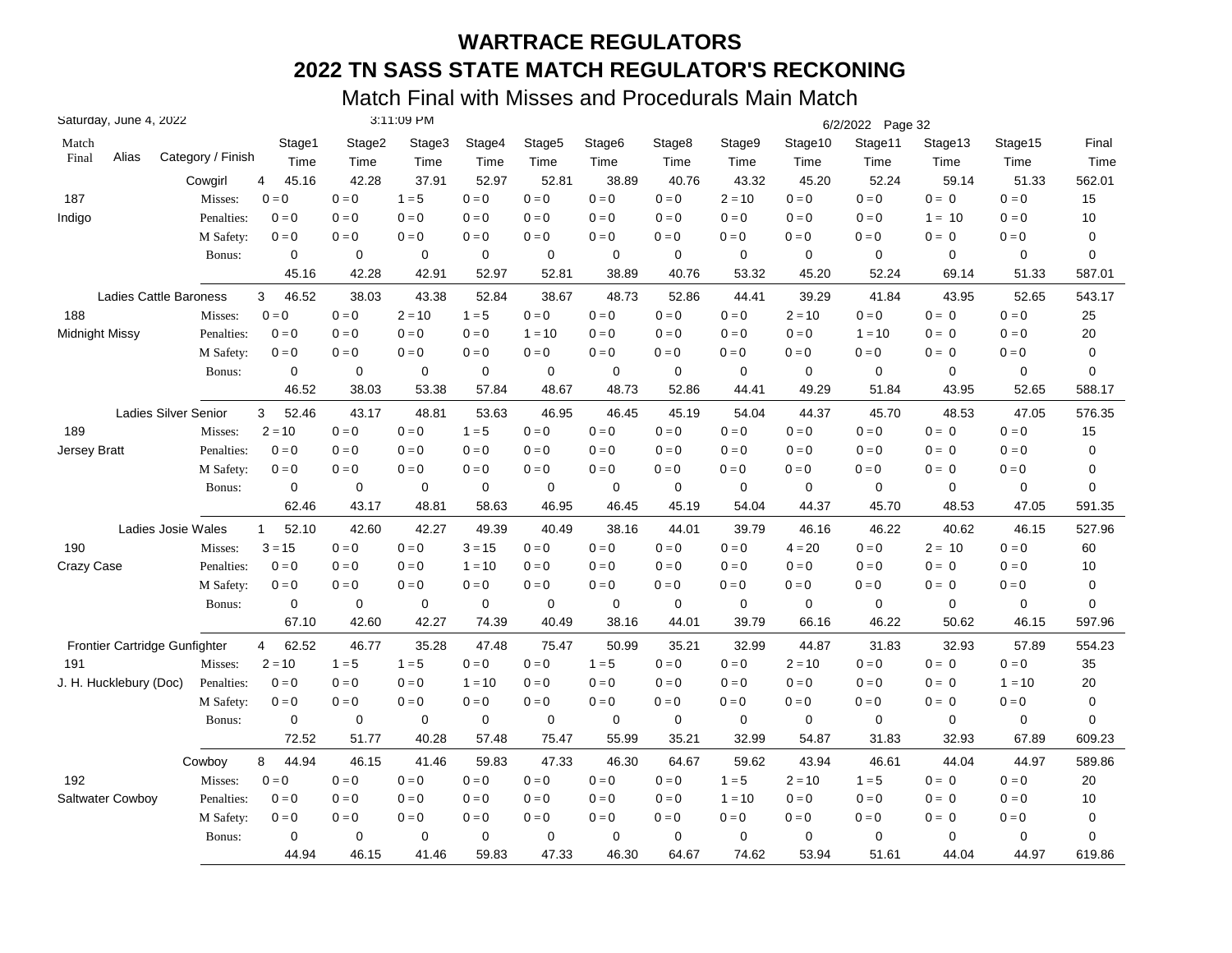| Saturday, June 4, 2022       |                   |                         | 3:11:09 PM  |             |                         |             |             |             |                         | 6/2/2022 Page 33 |                         |             |          |                  |
|------------------------------|-------------------|-------------------------|-------------|-------------|-------------------------|-------------|-------------|-------------|-------------------------|------------------|-------------------------|-------------|----------|------------------|
| Match                        |                   | Stage1                  | Stage2      | Stage3      | Stage4                  | Stage5      | Stage6      | Stage8      | Stage9                  | Stage10          | Stage11                 | Stage13     | Stage15  | Final            |
| Alias<br>Final               | Category / Finish | Time                    | Time        | Time        | Time                    | Time        | Time        | Time        | Time                    | Time             | Time                    | Time        | Time     | Time             |
| <b>Ladies Senior Duelist</b> |                   | 61.74<br>$\mathbf{1}$   | 49.08       | 44.94       | 85.32                   | 45.45       | 51.47       | 45.97       | 44.85                   | 44.57            | 45.52                   | 41.59       | 46.47    | 606.97           |
| 193                          | Misses:           | $0 = 0$                 | $1 = 5$     | $0 = 0$     | $0 = 0$                 | $0 = 0$     | $0 = 0$     | $0 = 0$     | $0 = 0$                 | $0 = 0$          | $0=0$                   | $0 = 0$     | $0 = 0$  | 5                |
| Ara Tiest                    | Penalties:        | $0 = 0$                 | $0 = 0$     | $0 = 0$     | $0 = 0$                 | $1 = 10$    | $0 = 0$     | $0 = 0$     | $0 = 0$                 | $0 = 0$          | $0=0$                   | $0 = 0$     | $0 = 0$  | 10               |
|                              | M Safety:         | $0 = 0$                 | $0=0$       | $0=0$       | $0 = 0$                 | $0 = 0$     | $0 = 0$     | $0 = 0$     | $0 = 0$                 | $0 = 0$          | $0 = 0$                 | $0 = 0$     | $0 = 0$  | $\mathbf 0$      |
|                              | Bonus:            | $\mathbf 0$             | $\mathbf 0$ | $\mathbf 0$ | $\mathbf 0$             | $\mathbf 0$ | 0           | $\mathbf 0$ | $\mathbf 0$             | $\mathbf 0$      | $\mathbf 0$             | 0           | 0        | $\mathbf 0$      |
|                              |                   | 61.74                   | 54.08       | 44.94       | 85.32                   | 55.45       | 51.47       | 45.97       | 44.85                   | 44.57            | 45.52                   | 41.59       | 46.47    | 621.97           |
|                              | Buckaroo          | $\overline{2}$<br>49.60 | 33.60       | 32.67       | 36.03                   | 31.60       | 35.95       | 63.83       | 36.07                   | 35.54            | 33.11                   | 32.50       | 33.39    | 453.89           |
| 194                          | Misses:           | $0 = 0$                 | $0=0$       | $0 = 0$     | $2 = 10$                | $1 = 5$     | $20 = 100$  | $1 = 5$     | $\mathbf{0}=\mathbf{0}$ | $2 = 10$         | $\mathbf{0}=\mathbf{0}$ | $0 = 0$     | $2 = 10$ | 140              |
| Prairie Dog Kid              | Penalties:        | $1 = 10$                | $0 = 0$     | $0 = 0$     | $0 = 0$                 | $0=0$       | $1 = 10$    | $1 = 10$    | $0 = 0$                 | $0 = 0$          | $0 = 0$                 | $0 = 0$     | $0 = 0$  | 30               |
|                              | M Safety:         | $0 = 0$                 | $0=0$       | $0 = 0$     | $0 = 0$                 | $0=0$       | $0 = 0$     | $0 = 0$     | $0 = 0$                 | $0 = 0$          | $0 = 0$                 | $0 = 0$     | $0 = 0$  | 0                |
|                              | Bonus:            | 0                       | $\mathbf 0$ | 0           | $\mathbf 0$             | 0           | 0           | $\mathbf 0$ | 0                       | $\mathbf 0$      | $\mathbf 0$             | 0           | 0        | $\mathbf 0$      |
|                              |                   | 59.60                   | 33.60       | 32.67       | 46.03                   | 36.60       | 145.95      | 78.83       | 36.07                   | 45.54            | 33.11                   | 32.50       | 43.39    | 623.89           |
|                              | Cowgirl           | 5<br>51.73              | 52.68       | 52.30       | 62.77                   | 41.79       | 43.41       | 57.27       | 46.20                   | 44.18            | 60.63                   | 45.49       | 54.13    | 612.58           |
| 195                          | Misses:           | $2 = 10$                | $0=0$       | $0 = 0$     | $0 = 0$                 | $0 = 0$     | $0 = 0$     | $1 = 5$     | $0 = 0$                 | $0 = 0$          | $0 = 0$                 | $0 = 0$     | $0 = 0$  | 15               |
| <b>Fox Creek Stitcher</b>    | Penalties:        | $0 = 0$                 | $0 = 0$     | $0 = 0$     | $0 = 0$                 | $0=0$       | $0 = 0$     | $0 = 0$     | $0 = 0$                 | $0 = 0$          | $0 = 0$                 | $0 = 0$     | $0 = 0$  | 0                |
|                              | M Safety:         | $0 = 0$                 | $0 = 0$     | $0 = 0$     | $0 = 0$                 | $0 = 0$     | $0 = 0$     | $0 = 0$     | $0 = 0$                 | $0 = 0$          | $0 = 0$                 | $0 = 0$     | $0 = 0$  | 0                |
|                              | Bonus:            | $\mathbf 0$             | $\mathbf 0$ | 0           | $\mathbf 0$             | 0           | 0           | $\mathbf 0$ | $\mathbf 0$             | $\mathbf 0$      | $\mathbf 0$             | 0           | 0        | $\mathbf 0$      |
|                              |                   | 61.73                   | 52.68       | 52.30       | 62.77                   | 41.79       | 43.41       | 62.27       | 46.20                   | 44.18            | 60.63                   | 45.49       | 54.13    | 627.58           |
| Silver Senior Gunfighter 65+ |                   | $7^{\circ}$<br>35.00    | 150.00      | 33.27       | 37.11                   | 30.26       | 27.93       | 35.76       | 33.73                   | 30.33            | 27.06                   | 27.42       | 31.58    | 499.45           |
| 196                          | Misses:           | $2 = 10$                | $0 = 0$     | $3 = 15$    | $9 = 45$                | $1 = 5$     | $1 = 5$     | $0 = 0$     | $0 = 0$                 | $2 = 10$         | $3 = 15$                | $0 = 0$     | $1 = 5$  | 110              |
| <b>Bad Bud Ketchum</b>       | Penalties:        | $1 = 10$                | $0=0$       | $0 = 0$     | $0 = 0$                 | $0 = 0$     | $0=0$       | $1 = 10$    | $0 = 0$                 | $0 = 0$          | $0=0$                   | $0 = 0$     | $1 = 10$ | 30               |
|                              | M Safety:         | $0 = 0$                 | $0 = 0$     | $0 = 0$     | $0 = 0$                 | $0=0$       | $0 = 0$     | $0 = 0$     | $0 = 0$                 | $0 = 0$          | $0 = 0$                 | $0 = 0$     | $0=0$    | $\boldsymbol{0}$ |
|                              | Bonus:            | $\mathbf 0$             | $\mathbf 0$ | $\mathbf 0$ | $\pmb{0}$               | $\pmb{0}$   | $\pmb{0}$   | $\mathbf 0$ | $\pmb{0}$               | $\mathbf 0$      | $\mathbf 0$             | $\mathbf 0$ | 0        | $\mathbf 0$      |
|                              |                   | 55.00                   | 150.00      | 48.27       | 82.11                   | 35.26       | 32.93       | 45.76       | 33.73                   | 40.33            | 42.06                   | 27.42       | 46.58    | 639.45           |
|                              | 49'er             | 13<br>70.68             | 57.84       | 64.38       | 66.21                   | 53.35       | 52.17       | 52.22       | 51.11                   | 49.81            | 45.52                   | 48.00       | 53.08    | 664.37           |
| 197                          | Misses:           | $0 = 0$                 | $0 = 0$     | $0 = 0$     | $0 = 0$                 | $0 = 0$     | $0 = 0$     | $0 = 0$     | $0 = 0$                 | $0 = 0$          | $0 = 0$                 | $0 = 0$     | $0 = 0$  | 0                |
| Carolina Shakespeare         | Penalties:        | $0 = 0$                 | $0 = 0$     | $0 = 0$     | $0 = 0$                 | $0 = 0$     | $0 = 0$     | $0 = 0$     | $0 = 0$                 | $0 = 0$          | $0 = 0$                 | $0 = 0$     | $0 = 0$  | $\pmb{0}$        |
|                              | M Safety:         | $0 = 0$                 | $0=0$       | $0=0$       | $0 = 0$                 | $0 = 0$     | $0 = 0$     | $0 = 0$     | $0 = 0$                 | $0=0$            | $0 = 0$                 | $0 = 0$     | $0 = 0$  | 0                |
|                              | Bonus:            | 0                       | 0           | 0           | 0                       | 0           | 0           | $\mathbf 0$ | 0                       | 0                | 0                       | 0           | 0        | 0                |
|                              |                   | 70.68                   | 57.84       | 64.38       | 66.21                   | 53.35       | 52.17       | 52.22       | 51.11                   | 49.81            | 45.52                   | 48.00       | 53.08    | 664.37           |
|                              | 49'er             | 14<br>59.64             | 37.31       | 59.50       | 51.77                   | 48.03       | 49.29       | 44.59       | 40.08                   | 44.62            | 49.37                   | 40.07       | 45.15    | 569.42           |
| 198                          | Misses:           | $0 = 0$                 | $1 = 5$     | $1 = 5$     | $2 = 10$                | $1 = 5$     | $0 = 0$     | $1 = 5$     | $0 = 0$                 | $0=0$            | $0 = 0$                 | $0 = 0$     | $1 = 5$  | 35               |
| holy smoker                  | Penalties:        | $0 = 0$                 | $0=0$       | $1 = 10$    | $1 = 10$                | $0=0$       | $1 = 10$    | $1 = 10$    | $0 = 0$                 | $1 = 10$         | $0=0$                   | $0 = 0$     | $1 = 10$ | 60               |
|                              | M Safety:         | $0 = 0$                 | $0 = 0$     | $0 = 0$     | $\mathbf{0}=\mathbf{0}$ | $0=0$       | $0 = 0$     | $0 = 0$     | $\mathbf{0}=\mathbf{0}$ | $0 = 0$          | $0 = 0$                 | $0 = 0$     | $0 = 0$  | $\mathbf 0$      |
|                              | Bonus:            | $\mathbf 0$             | $\mathbf 0$ | $\mathbf 0$ | 0                       | $\mathbf 0$ | $\mathbf 0$ | $\mathbf 0$ | $\mathbf 0$             | $\mathbf 0$      | $\mathbf 0$             | 0           | 0        | 0                |
|                              |                   | 59.64                   | 42.31       | 74.50       | 71.77                   | 53.03       | 59.29       | 59.59       | 40.08                   | 54.62            | 49.37                   | 40.07       | 60.15    | 664.42           |